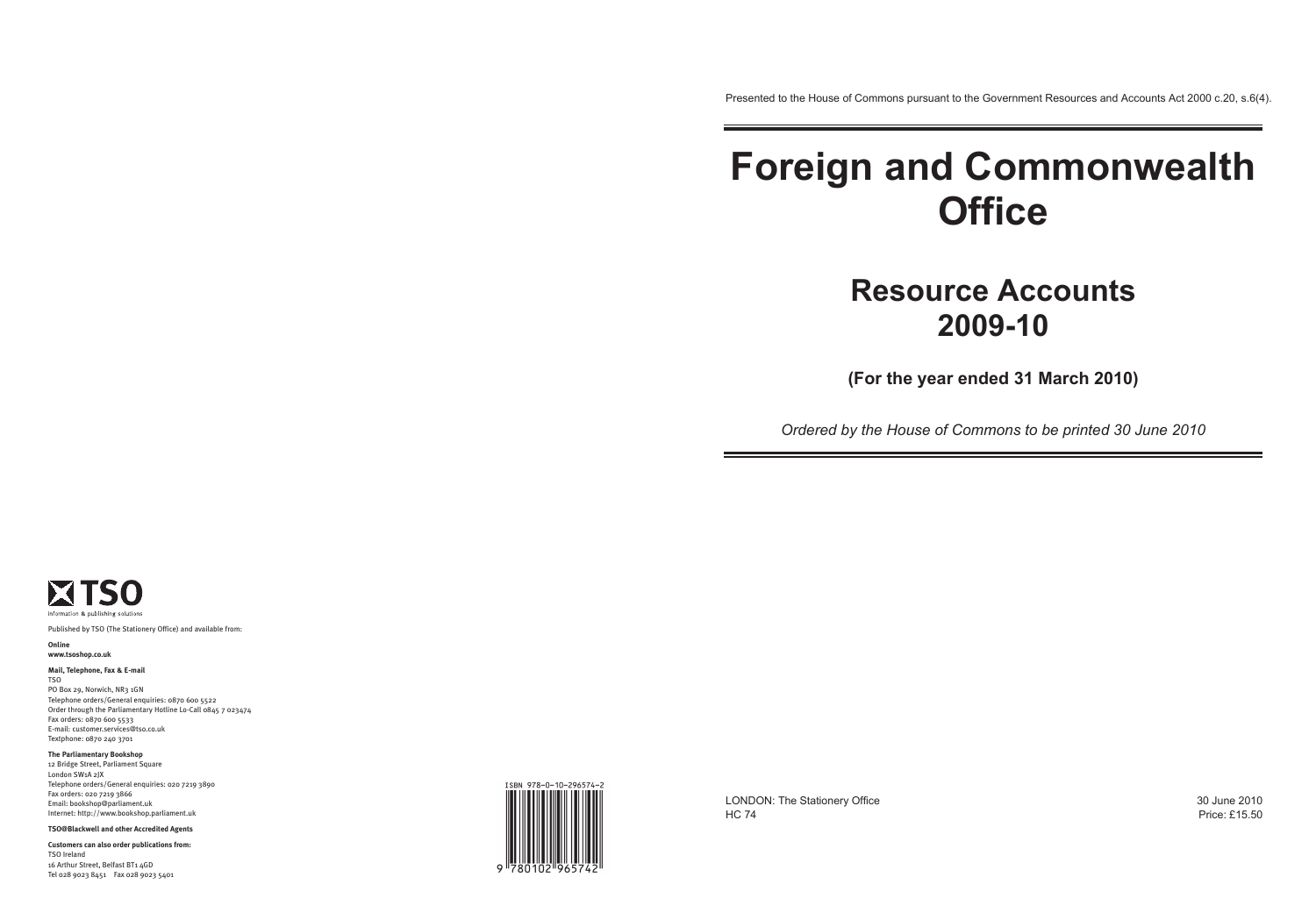Presented to the House of Commons pursuant to the Government Resources and Accounts Act 2000 c.20, s.6(4).

# **Foreign and Commonwealth Office**

## **Resource Accounts 2009-10**

**(For the year ended 31 March 2010)** 

*Ordered by the House of Commons to be printed 30 June 2010* 

LONDON: The Stationery Office 30 June 2010  $H$ C 74 Price: £15.50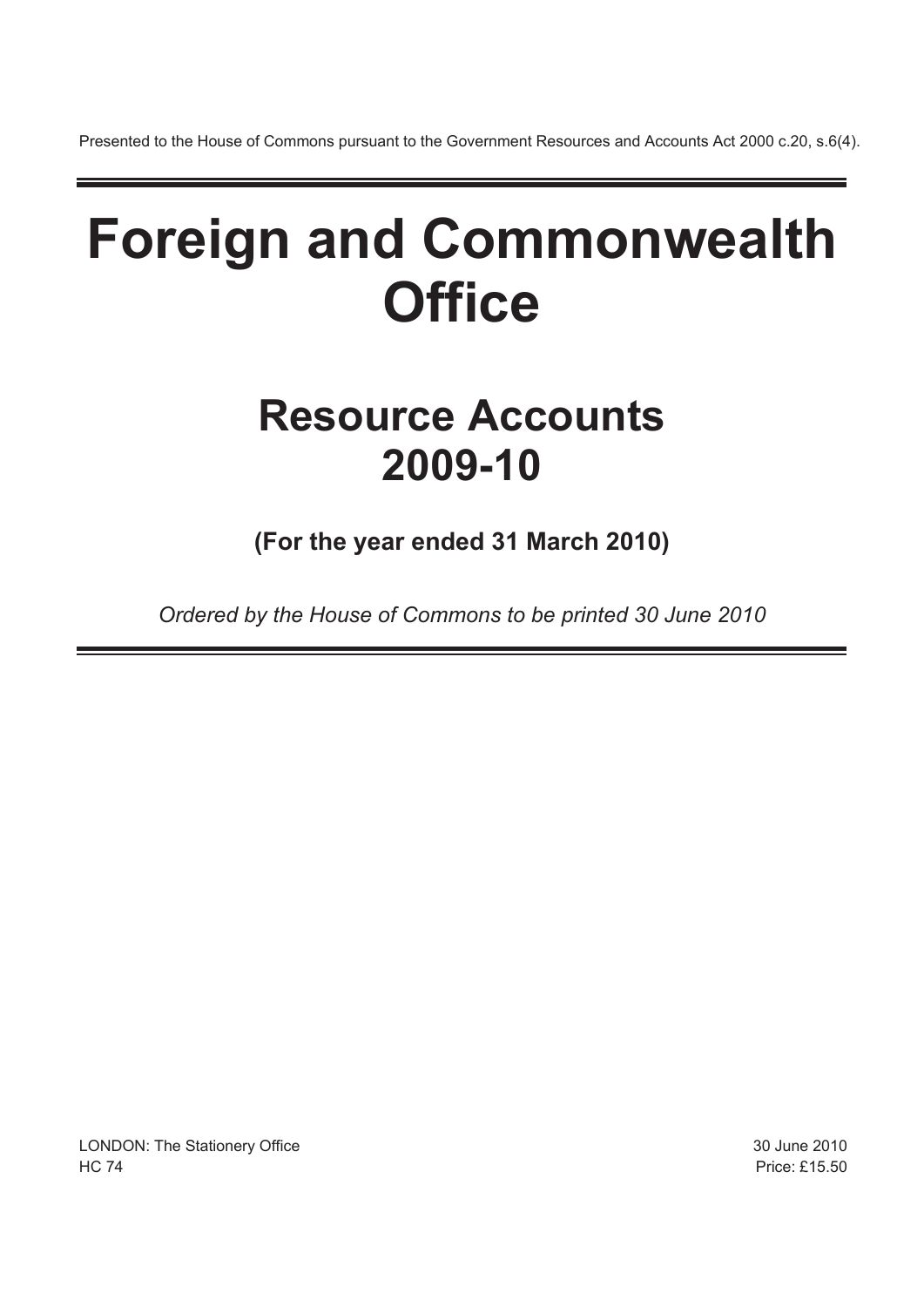#### **© Crown Copyright 2010**

The text in this document (excluding the Royal Arms and other departmental or agency logos) may be reproduced free of charge in any format or medium providing it is reproduced accurately and not used in a misleading context. The material must be acknowledged as Crown copyright and the title of the document specified.

Where we have identified any third party copyright material you will need to obtain permission from the copyright holders concerned.

For any other use of this material please contact the Office of Public Sector Information, Information Policy Team, Kew, Richmond, Surrey TW9 4DU

or e-mail: licensing@opsi.gsi.gov.uk.

ISBN: 9780102965742

Printed in the UK by The Stationery Office Limited on behalf of the Controller of Her Majesty's Stationery Office

ID P002364637 06/10

Printed on paper containing 75% recycled fibre content minimum.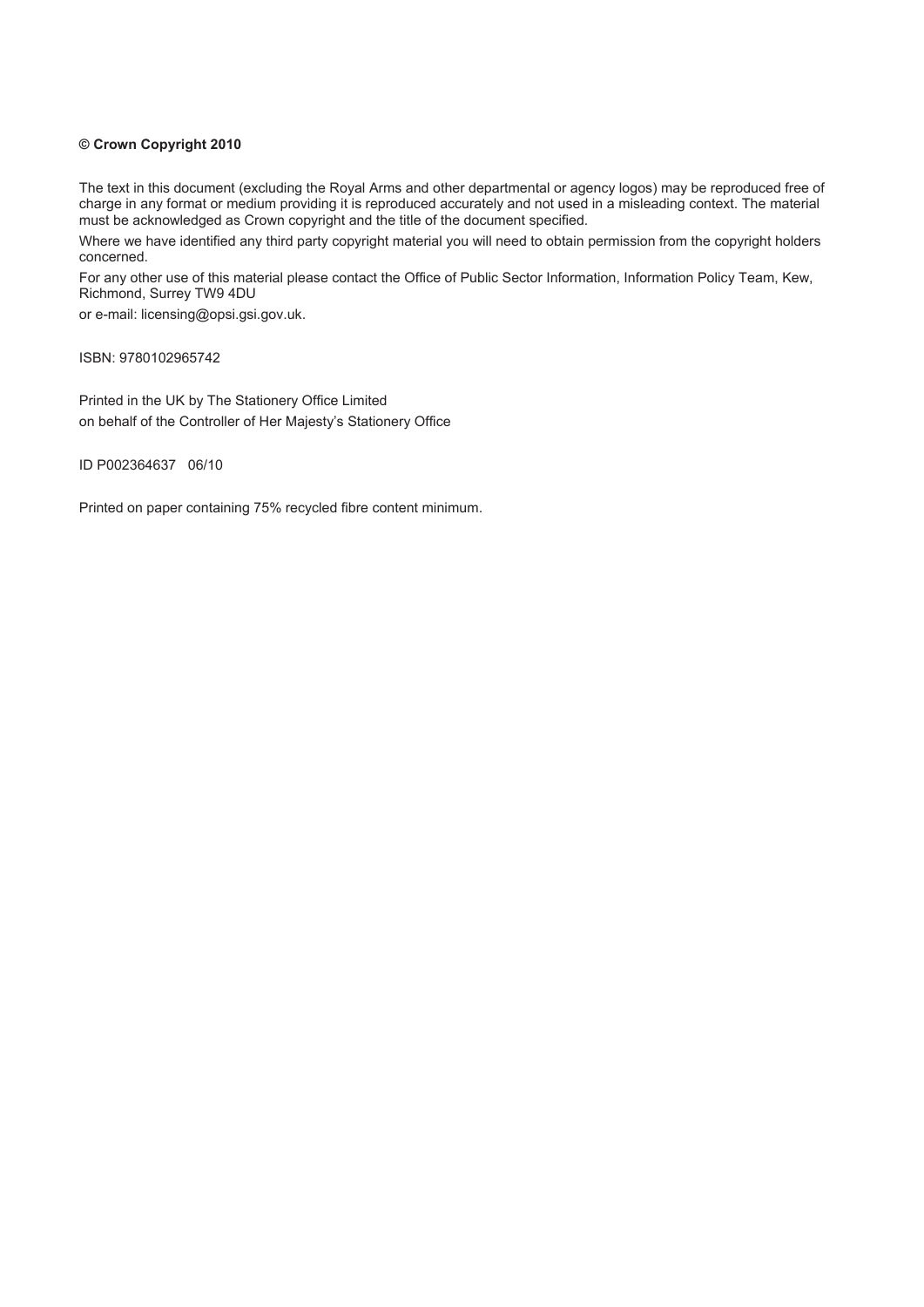## **Contents**

| Annual Report to the Resource Accounts                                                                          |    |  |  |  |  |
|-----------------------------------------------------------------------------------------------------------------|----|--|--|--|--|
| <b>Statement of Accounting Officer's Responsibilities</b>                                                       | 20 |  |  |  |  |
| Statement on internal control                                                                                   | 21 |  |  |  |  |
| The Certificate and Report of the Comptroller and Auditor General to the<br><b>House of Commons</b>             | 26 |  |  |  |  |
| <b>Statement of Parliamentary Supply</b>                                                                        | 28 |  |  |  |  |
| <b>Consolidated Operating Cost Statement</b>                                                                    | 29 |  |  |  |  |
| <b>Consolidated Statement of Financial Position</b>                                                             | 30 |  |  |  |  |
| <b>Consolidated Statement of Cash Flows</b>                                                                     | 31 |  |  |  |  |
| Consolidated Statement of Changes in Taxpayers' Equity                                                          | 32 |  |  |  |  |
| Consolidated Statement of Operating Costs by Departmental<br><b>Strategic Objectives</b>                        | 33 |  |  |  |  |
| Notes to the Departmental Resource Accounts                                                                     | 34 |  |  |  |  |
| Annex A - Common Core Tables (Unaudited)                                                                        |    |  |  |  |  |
| Annex B - Public Service Agreement and Departmental Strategic Objectives<br>Performance Data Tables (Unaudited) |    |  |  |  |  |
| Annex $C - 3^{rd}$ PAC Report Financial Management in the FCO (Unaudited)                                       |    |  |  |  |  |
| Annex D - Ombudsman's Queries Relating to Complaints against the FCO<br>(Unaudited)                             |    |  |  |  |  |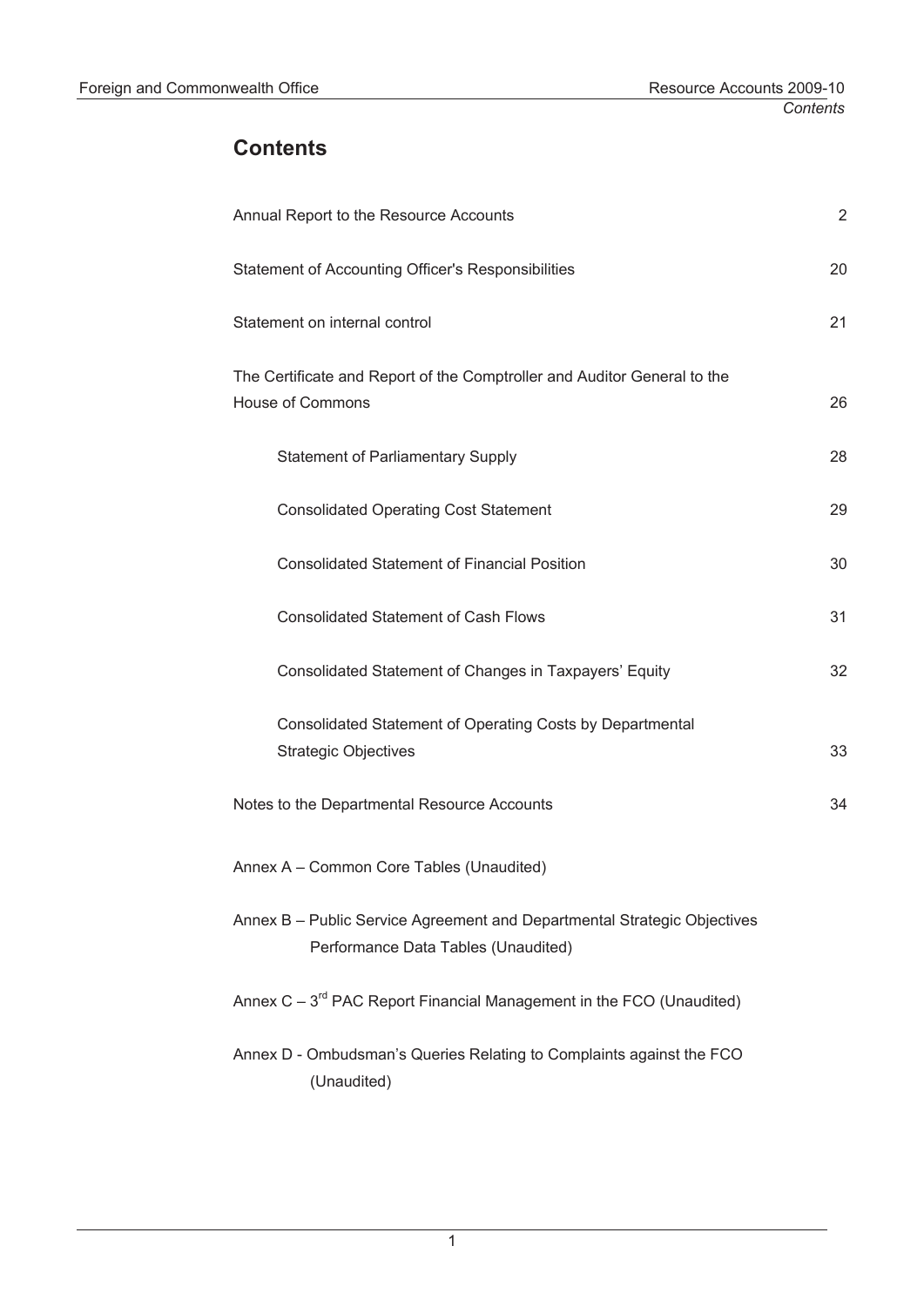## **Annual Report**

## **Resource Accounts: Foreign and Commonwealth Office**

These accounts have been prepared in accordance with directions given by HM Treasury in pursuance of the Government Resources and Accounts Act 2000.

In 2009-10, the first year of adopting International Financial Reporting Standards, the Financial Reporting Manual (FReM) required us to disclose information on assets and liabilities as at 1 April 2008, 31 March 2009 and 31 March 2010.

#### **1. Management commentary**

1.1 The role of the FCO

The staff of the FCO work in diplomatic posts abroad and in the UK. The FCO works for UK interests by delivering its Strategic Framework, made up of eight Departmental Strategic Objectives (DSOs) :

- A flexible global network serving the whole of the UK government
- Three essential services: Supporting the British economy Supporting British nationals abroad Supporting managed migration for Britain
	- Four policy goals: Countering terrorism, weapons proliferation and their causes Preventing and resolving conflict Promoting a low carbon, high growth, global economy Developing effective international institutions, above all the United Nations and the European Union

#### 1.2 FCO priorities

The FCO's activity was focused on the high priority issues set out in the Strategic Framework.

The Strategic Framework explicitly recognised the role of the FCO's global network in delivering for the Government as a whole. This means that, in addition to delivering the FCO's own policy priorities and its public services, FCO posts continued to provide a platform for government partners to deliver their own international priorities.

1.3 Key relationships with stakeholders

Some of the more important stakeholder categories were:

- Foreign governments and international organisations which we sought to influence, and work with in partnership, in order to promote UK interests.
- Other UK government departments FCO posts overseas supported the international work of government partners, providing a platform for their staff overseas, gathering information and lobbying on their behalf.
- Customers of services provided by the FCO these included British nationals travelling or living overseas, UK companies seeking to do business abroad and foreign nationals seeking to enter the UK.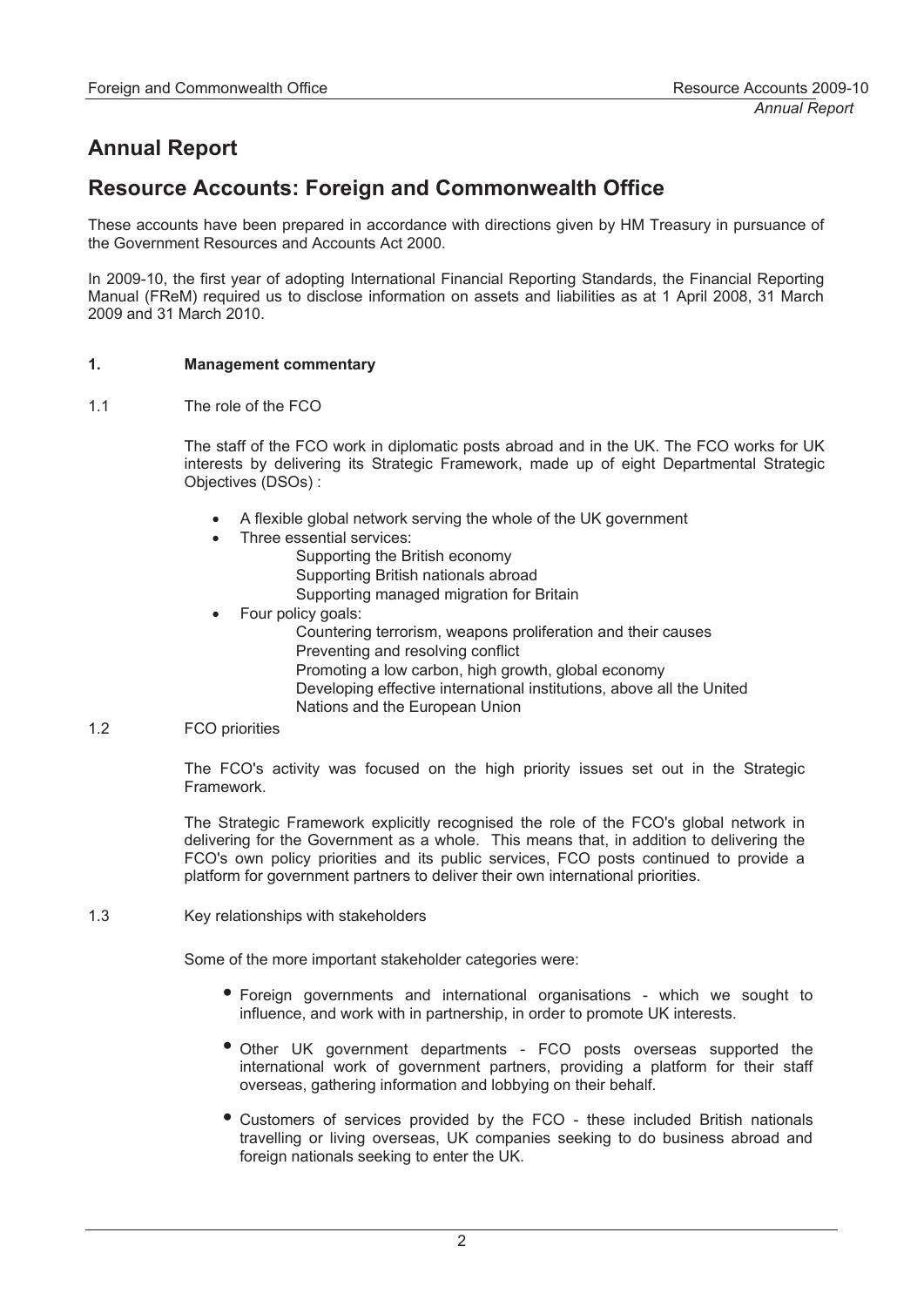- Partners in service delivery key among these were UK Border Agency, UK Trade & Investment, public diplomacy partners (e.g. BBC World Service, British Council) and consular partners (travel industry, insurance industry, certain non governmental organisations (NGOs)).
- Broader stakeholders these included Parliament, especially the Foreign Affairs Committee, the international NGO community, faith communities, the media and the wider public.
- 1.4 Report on meeting Public Service Agreement (PSA) targets

The FCO published progress reports on meeting its Public Service Agreement (PSA) targets as follows:

- The Departmental Report 2008-09 was published in June 2009 and contained final assessments for all PSA targets the FCO was working towards between April 2008 and March 2009. The report is available at www.fco.gov.uk.
- The FCO measures performance against PSA/DSO targets using scorecards developed from the PSA Delivery Agreement and DSO technical notes which detail the full text of the agreement between the FCO and the Treasury.
- Performance Reports are published twice yearly. The Autumn Performance Report 2009 contained a summary of progress between October 2008 and September 2009 and was published on 15 December 2009. The report is available at www.fco.gov.uk.
- Between April 2009 and March 2010, the FCO worked towards its eight DSOs and was the lead department on Conflict Reduction (PSA 30). The FCO also contributed towards PSAs on Migration (PSA 3), International Terrorism (PSA 26), Climate Change (PSA 27) and Poverty Reduction (PSA 29).

#### 1.5 Financial review

In this Comprehensive Spending Review (CSR) period, adapting our network to more difficult, dangerous locations has increased the FCO's operational and security costs. The costs of peacekeeping and international organisations have risen, whilst the purchasing power of sterling has declined from the levels at which the FCO was funded in the 2007 CSR.

Sterling devalued against the Dollar from a CSR rate of \$2.01 to \$1.52 at 31st March 2010, and against the Euro from a CSR rate of  $\epsilon$ 1.46 to  $\epsilon$ 1.12 at 31st March 2010. In financial year 2009-10, the FCO has had to absorb £142 million of foreign exchange pressure as a result of Sterling devaluation. The FCO partially offset some of this loss of purchasing power through a strategy of forward purchasing Dollars, Euros and Yen making a gain of £33 million on forward contracts maturing in 2009-10 (2008-09: £43.6m).

Through the Five Star Finance programme, we reviewed the allocation of budgets and spending priorities during 2008-09. This identified £50 million of potential savings, which, due to foreign currency pressures we needed to realise in 2009-10 in order to stay within our HM Treasury allocation. It was necessary to rein back or delay delivery of planned programme spend including Counter Narcotics, Stabilisation Unit and Strategic and Bilateral Programmes and cut back on operational travel. In addition it was necessary to release staff early at home and make redundancies overseas e.g. in Argentina, Japan and across the United States. We achieved an additional £12 million of efficiencies over and above our target for 2009-10.

3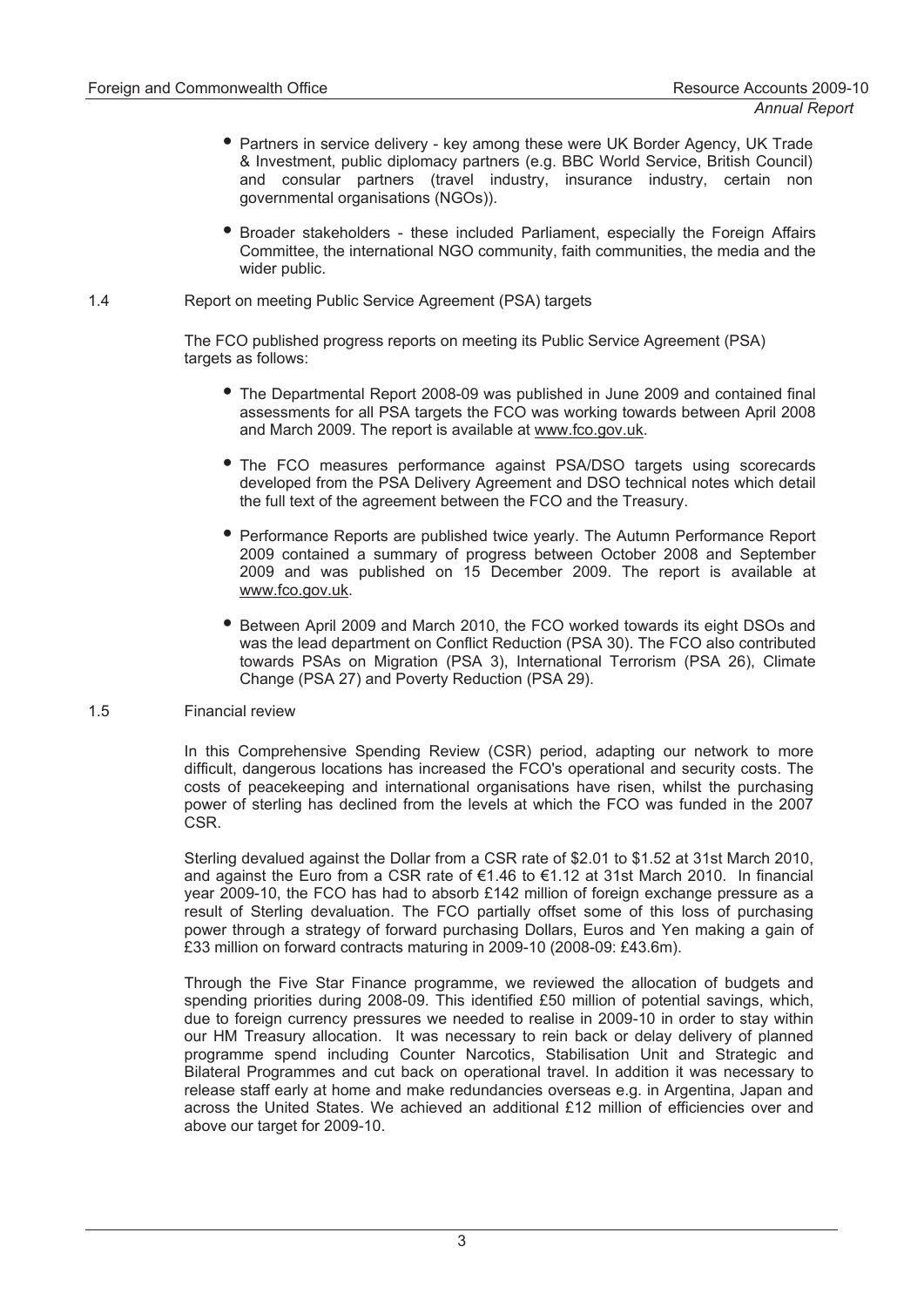The Department launched a programme of localising work at overseas posts, reducing the extent of UK-based staff working overseas. Although staff numbers for the year increased slightly, this reflected the timings for change-over for localisation; the introduction from September 2009 of headcount caps agreed by the Board; and the departure programmes run in December 2009 and March 2010.

The financial challenges that the Department faced in 2009-10 required strategic management of spending against defined business priorities, and detailed scrutiny throughout the year of financial performance against revised financial plans.

A concerted drive in 2009-10 to further improve financial management resulted in all FCO overseas posts attaining a green rating on their Financial and Prism Performance Measures (FPPM) indicators. This improvement in financial management contributed to the FCO being able to meet its main financial targets despite adverse financial conditions. This outturn position is consistent with internal management forecasts of the expected outturn position.

Comparison of 2009-10 Outturn against Estimate (see Notes 2 to 4 to the accounts).

The Department is required to manage its financial outturn within the limits set by Parliament and by HM Treasury. Exceeding Parliamentary limits will lead to an Excess Vote, and a qualification on the accounts. The summary below identifies that outturn financial performance for 2009-10 was very close to, but within, the Department's financial limits. The FCO Board aims to manage outturn to within one per cent below the limits although not all financing aspects, such as foreign currency movements or impairments arising from revaluation (see Heading F), are within the Board's direct control.

The FCO is voted resources under two main headings, Request for Resources 1 (RfR1): Promoting internationally the interests of the UK and contributing to a strong world community, and Request for Resources 2 (RfR2): Conflict Prevention. The overall outturn against Estimate for the year is disclosed in the Statement of Parliamentary Supply.

Net total resources expended for both RfR 1 and RfR 2 was £2,345 million against the Estimate of £2,367 million, resulting in an overall underspend of resources of £22 million. The detailed figures are in Note 2 to the accounts.

Note 2 shows that RfR1 comprises seven main headings, A to G, and explanations of significant movements and all overspends and underspends exceeding 10% on individual headings are shown below.

- Heading A: Administration, programmes, international organisations and subscriptions - expenditure was £7.0 million below Estimate (0.52%).
- Headings B to E: BBC World Service and British Council running cost and capital grant expenditure was £4.0 million below Estimate (0.85%).
- Heading F: Annually Managed Expenditure (AME) this relates to impairments arising on the revaluation of worldwide properties. Revaluations are by their nature difficult to forecast. The outturn of £51.1 million represents an excess of £1.1 million above Estimate (2.29%). The impairments charge in 2009-10 reflects a variety of factors, including: the adoption of existing use as the valuation basis for nonspecialised buildings (see 1.6); the continuing fluctuation of property values as expressed in local currencies when translated in Sterling; and recognition of impairments on bringing into service new Embassies where the actual costs of construction are higher than the calculated in-use value. The most notable impairment in 2009-10, at £12 million, arose on the Harare Embassy. The project control aspects for Harare were highlighted in the FCO Departmental Report for 2008-09.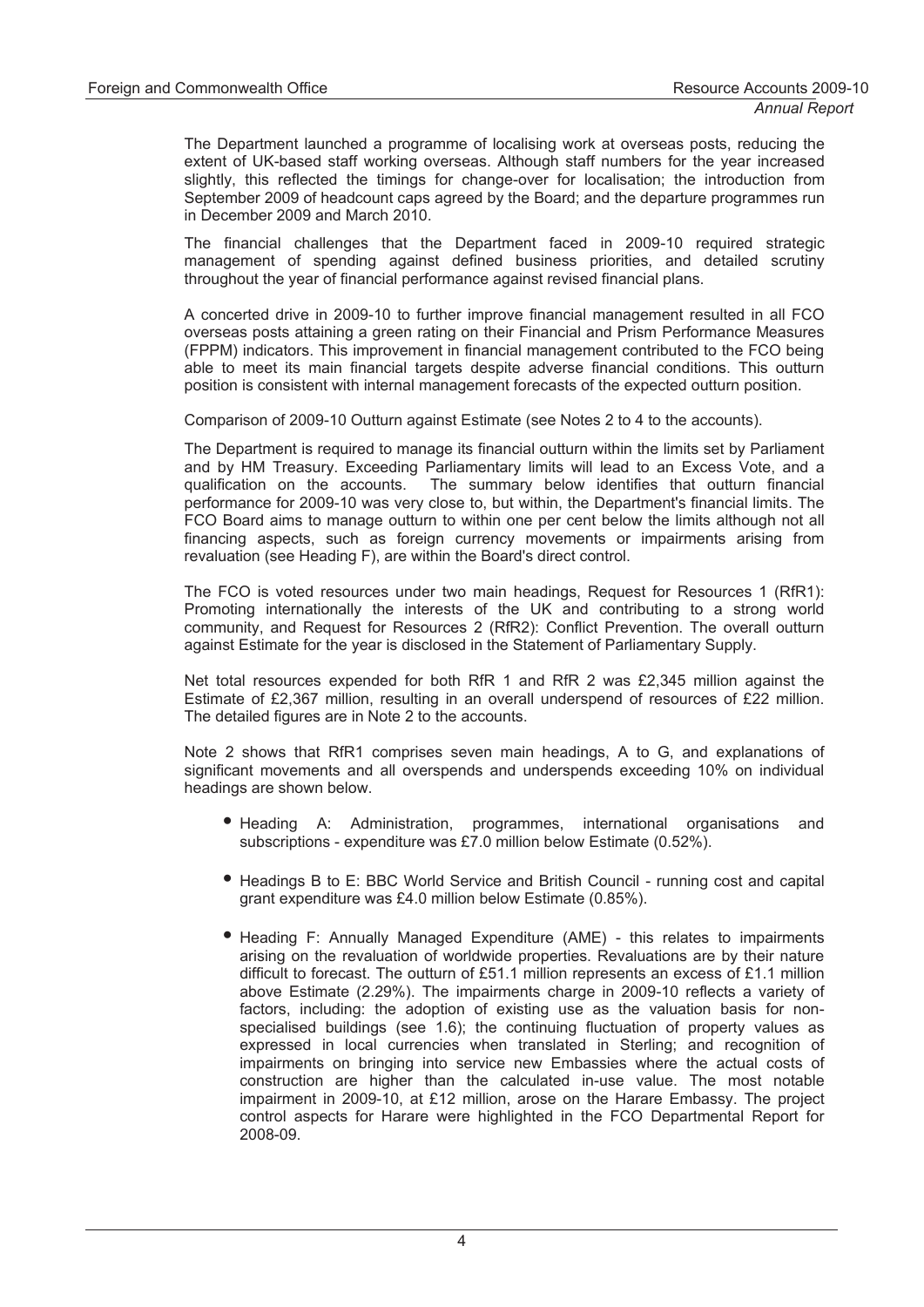Heading G: Non-Budget Reimbursements - running cost and capital grant expenditure was £3.1 million above Estimate (17.26%). This reflected a small overspend on reimbursement of VAT on diplomatic missions hosted in the UK, and inclusion of Climate Change Levy fees.

Note 2 also shows that RfR2 comprises two main headings, which are both managed tridepartmentally between the FCO, DFID and MOD:

- Heading A: Conflict Prevention (DFID lead) expenditure was £19.5 million below Estimate (15.1%).
- Heading B: Peacekeeping (FCO lead) expenditure was £4.1 million above Estimate  $(1.17\%)$ .

The combined underspend of £15 million on RfR2 is in line with the figures agreed with HM Treasury at the Spring Supplementary Estimate stage, and will be allowed to roll forward under End Year Flexibility rules into 2010-11. Under Heading B, the over spend resulted from a rise in assessing peacekeeping costs to international institutions.

HM Treasury has agreed to the virement of the underspend in RfR1 Heading A: Grants to cover the overspend shown elsewhere in RfR1, and the underspend in RfR2 Heading A to cover the overspend in RfR2 Heading B.

The Statement of Parliamentary Supply shows that there was a net total saving on the net cash requirement of £24.8m. The details are provided in Note 4.

#### 1.6 Movements in non-current assets

As disclosed in Note 9, the value of the Department's Plant, Property and Equipment (PPE) was re-stated as at 1 April 2008 and 31 March 2009 to reflect the requirements of International Financial Reporting Standards (IFRS). In following IFRS, PPE values moved to a fair value basis: for specialised properties, assessed on a Depreciated Replacement Cost (DRC) basis; for non-specialised properties, assessed on a market value basis.

In line with clarification from HM Treasury during 2009-10, fair values as at 31 March 2010 for non-specialised properties were assessed on an existing use value basis, rather than market value. Specialised property values continue to be assessed on a DRC basis. The impact of this change in 2009-10 was a net valuation reduction of £666m for Residential and Non-Residential Land and Buildings.

#### 1.7 Resources available to the FCO

The FCO Estate - an FCO Estate Strategy was published in 2010. The strategy is in six parts:

- a description of how the global estate fits in with the aims and business functions of the FCO;
- the top-level strategic goals set out by the FCO Board;
- what we are going to do to meet these goals;
- the leadership and management of our estate;
- a summary of the priority actions we are taking to implement this strategy;
- facts and figures on the global estate.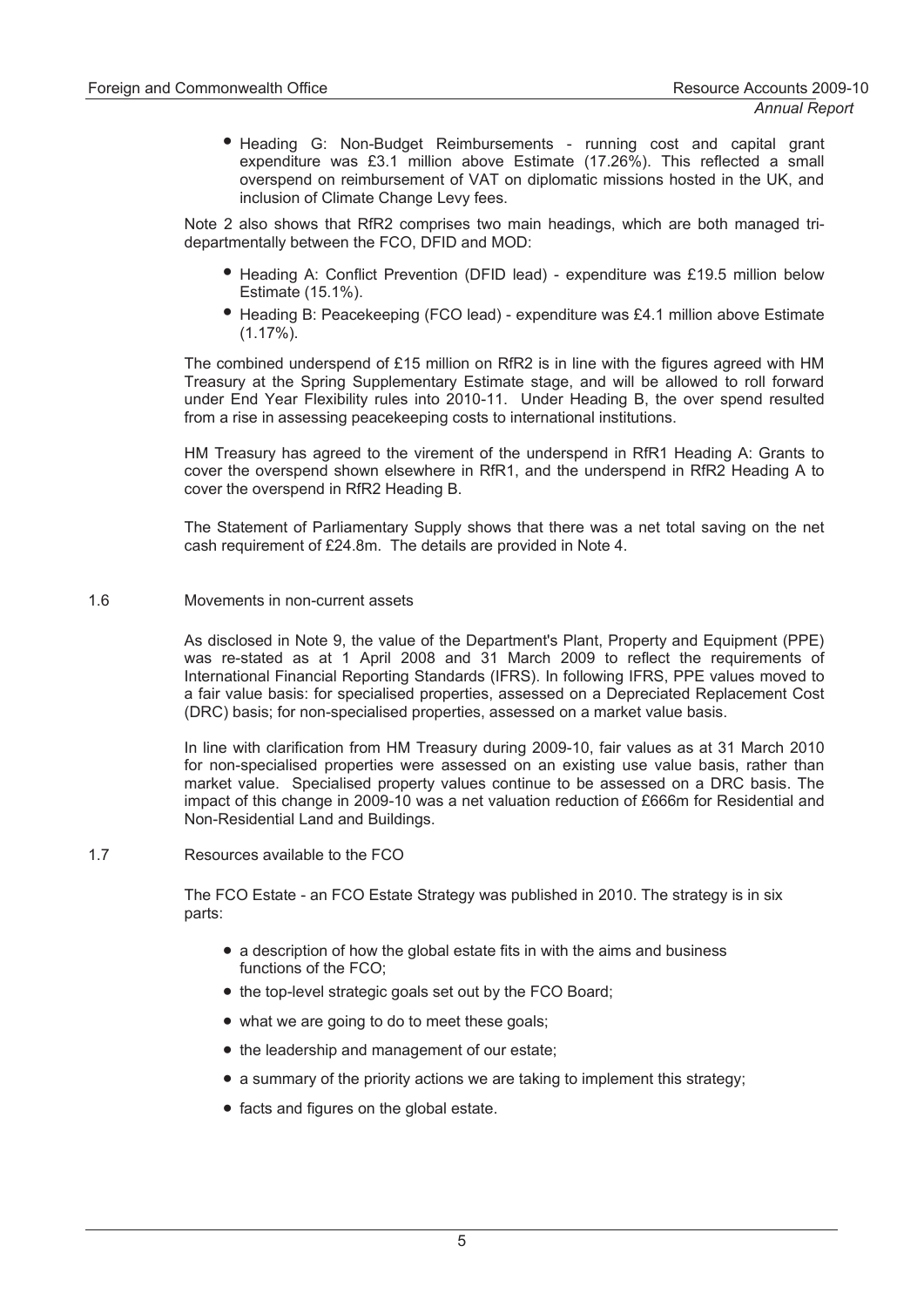Global estate assets

- The home estate is centred on: King Charles Street and Old Admiralty Buildings (central London), the Corporate Service Centre at Northgate House (Milton Keynes) and at Hanslope Park (near Milton Keynes). Smaller leased offices in central London and Milton Keynes provide a base for legalisation services to the public.
- The overseas estate consists of approximately 5,000 properties, ranging from Embassy and High Commission buildings to staff accommodation and other facilities. The overseas estate accommodates not only FCO staff but also government partners and wider public sector organisations. Approximately 55% of properties are leased and 45% are owned. We assess a property's worth in terms of value for money criteria, fitness for purpose, physical condition and size relative to our needs. Our portfolio is therefore not static. The estate mix responds to operational needs as well as the performance of properties.
- 1.8 Key contractual arrangements

| Company                    | <b>Type of Contract</b>                                             |
|----------------------------|---------------------------------------------------------------------|
| 3M SPSL                    | <b>Biometric Passports</b>                                          |
| 3M AIT                     | <b>Biometric Passports</b>                                          |
| Cap Gemini                 | Prism (FCO's financial, HR, procurement and payroll system)         |
| <b>Control Risks Group</b> | Security guarding services for certain overseas posts               |
| <b>Crown Relocations</b>   | Heavy baggage                                                       |
| DDAO (DHL)                 | Airfreight and logistics contract                                   |
| <b>DeLaRue</b>             | <b>Emergency Travel Documents</b>                                   |
| <b>FCO Services</b>        | Secure logistical, facilities, IT and environmental services        |
| Fujitsu                    | <b>FCO</b> Intranet                                                 |
| G4S                        | Security services overseas/guarding services in UK                  |
| GardaWorld                 | Security in Iraq                                                    |
| <b>Global Crossing UK</b>  | Provision of FTN (telecommunications network)                       |
| Hays                       | <b>Specialist Recruitment Services</b>                              |
| <b>Healix</b>              | <b>Healthcare Management</b>                                        |
| <b>Hewlett Packard</b>     | Future Firecrest (ICT infrastructure)                               |
| Hogg Robinson              | Travel                                                              |
| Interserve                 | Facilities management in the UK and Western Europe                  |
| Logica                     | FCO Web and Bridge Consular system                                  |
| <b>MACE</b>                | Strategic construction partner                                      |
| World Reach                | Software for Compass Next Generation and LOCATE consular<br>systems |

#### 1.9 Sustainable Development Strategy

HMG's Sustainable Development (SD) Strategy requires sustainability to be embedded in all aspects of policy and operations. Our SD Action Plan Progress Report, published in January 2010, includes details of measures put in place to correct shortcomings identified in the Sustainable Development Commission's assessment of our 2008-09 SD Action Plan.

#### 1.10 Personal data losses

Incidents, the disclosure of which would in itself create an unacceptable risk of harm, may be excluded in accordance with exemptions contained in the Freedom of Information Act 2000 or may be subject to the limitations of other UK information legislation.

No data losses were formally reported to the Information Commissioner in 2009-10.

Summary of other protected personal data related incidents in 2009-10.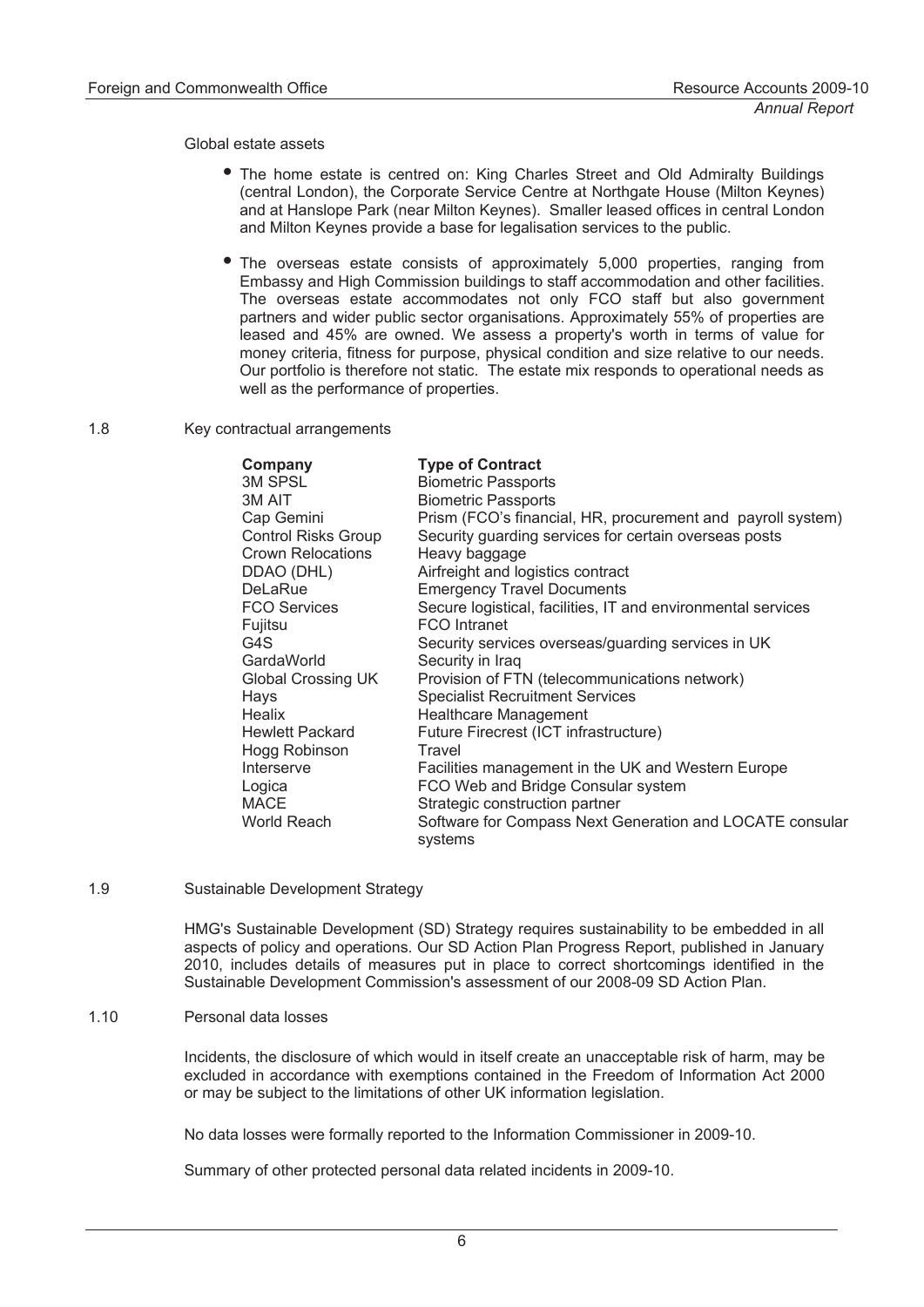Incidents deemed by the Data Controller not to fall within the criteria for reporting to the Information Commissioner but recorded centrally within the department are set out in the table below. Small, localised incidents are not recorded centrally and are not cited in these figures. Figures for 2008-09 are shown in brackets.

| Nature of incident<br>Category |                                                                                                                                |        | Total<br>2009-10 |
|--------------------------------|--------------------------------------------------------------------------------------------------------------------------------|--------|------------------|
|                                | Loss of inadequately protected electronic equipment, devices<br>of paper documents from secured Government premises            |        | (4)              |
|                                | Loss of inadequately protected electronic equipment, devices<br>of paper documents from outside secured Government<br>premises | 5      | (2)              |
| Ш                              | Insecure disposal of inadequately protected electronic<br>equipment, devices or paper documents                                |        | i – I            |
| IV                             | Unauthorised disclosure<br>Other                                                                                               | 9<br>5 | (3)              |

#### 1.11 Risk

The FCO's Risk and Control Framework is described in the Statement on Internal Control.

#### **2. Corporate Governance**

- 2.1 The role of the FCO Board is to provide corporate leadership to the FCO in delivering the policies and services decided by Ministers. The Board fulfils that leadership role by:
	- Ensuring the organisation delivered the Departmental Strategic Objectives (DSOs), PSA targets and service delivery targets set by Ministers;
	- Taking strategic decisions on the FCO's corporate agenda, including change;
	- Effectively allocating and managing resources, in line with the DSOs;
	- Communicating the FCO's purpose, priorities and vision to staff and other stakeholders;
	- Monitoring and improving performance and accountability;
	- Protecting and enhancing the FCO's reputation for professionalism, effectiveness, integrity and efficiency.
- 2.2 The FCO Board was made up of twelve members: the Permanent Under-Secretary of State (PUS) who chairs, Directors-General for Finance, Political, Change and Delivery, Europe and Globalisation, and Defence and Intelligence, the Chief Information Officer, the Director of Human Resources, the Chief Executive of UK Trade & Investment, and three independent non-executive Directors. The FCO's Senior Appointments Board ("the No. 1 Board") appointed Board members and decisions were ratified by the Foreign Secretary.
- 2.3 Recruitment of independent non-executive Board members is done openly and transparently. They were appointed by the PUS, after the approval of the Foreign Secretary. The three non-executive Directors were involved in a range of FCO corporate activities: one chaired the Audit and Risk Committee and another sat on the Senior Appointments Board. They also visited a range of posts. Induction procedures are in place for new Board members, including non-executives, and for newly appointed members of FCO senior management.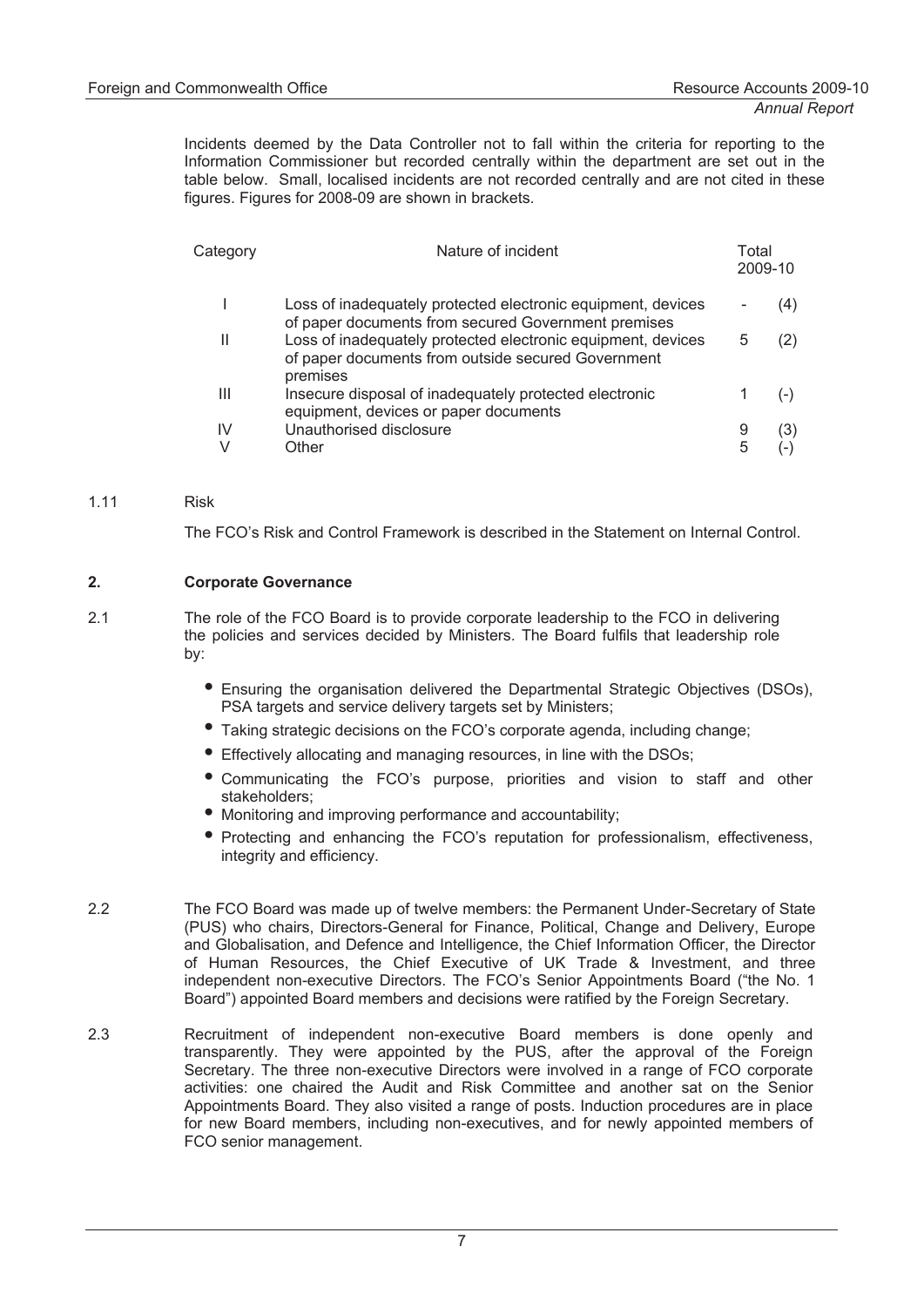- 2.4 The Board allocated budgets to Directorates-General prior to the beginning of the financial year, and reviewed those allocations quarterly. It monitored financial performance monthly through a Key Performance Report (including budgets, expenditure to date, resource accounting and position management).
- 2.5 
FCO Ministers' portfolios and responsibilities were set out for all staff on the FCO internal website. The Foreign Secretary, joined by other Ministers as appropriate, holds regular meetings with the Board, to set strategic direction.
- 2.6 The Board agreed and published a schedule of reserved decisions. The Board also had six Sub-Committees: Human Resources; Finance; Change; Estates; Information & Communication Technology; and Audit and Risk. These acted as a filter for the Board and, with the exception of Audit and Risk, took executive decisions on issues that did not need to go to the Board, and advised on issues that did. All Board sub-committees were chaired by a full Board member and have terms of reference setting out their delegated authority. The Board received a monthly record of sub-committee decisions, and Board subcommittee chairs regularly briefed the full Board on the work of their sub-committees. There were also meetings for all Directors with the whole Board usually monthly but at least quarterly.
- 2.7 The Board reported on how it operated through an annual Board Assessment. It measured performance against its published objectives. The Board regularly considers the FCO's corporate governance structures as a whole.
- 2.8 A Senior Leadership Forum (SLF), made up of the Board, the most senior Heads of Mission, and representatives from small and medium posts, met every six months to discuss strategic and corporate policy issues. They also comment monthly in advance on Board papers. The purpose of the SLF is to promote more integrated corporate leadership across the FCO network.

#### 2.9 **Audit & Risk Committee**

The Audit & Risk Committee (ARC) was created in 2002 to provide support to the FCO Board. It was chaired by an independent Non-Executive Board Member and the majority of its members were non-executive. Formal terms of reference for the ARC are available on the FCO web site (www.fco.gov.uk) together with details of the Committee's membership.

- 2.10 The ARC was responsible for reviewing the work of Internal Audit and the National Audit Office in providing advice on the adequacy of FCO risk management, governance and internal controls – both to the FCO Board and personally to the PUS as the FCO's Principal Accounting Officer. The ARC also keeps under review FCO counter-fraud measures (e.g. whistle-blowing) and the work of the FCO's counter-fraud team, the Financial Compliance Unit (FCU).
- 2.11 On risk, the ARC reviewed the FCO Operational Risk Register on a quarterly basis, prior to the top operational (and strategic) risks being escalated to the FCO Board. Regular reports from the FCO's Senior Information Risk Owner (SIRO) on information risk and assurance were also considered. The ARC encouraged an appropriate and proportionate approach to handling operational risks that balanced the extent of the controls with the magnitude of the risk they were designed to address. Certain internal assurance work (e.g. security and health & safety) fell outside of their scope and was instead reported directly to the FCO Board.
- 2.12 In September 2009, ARC members held a facilitated discussion with the NAO Director and Head of Internal Audit on the effectiveness of the Committee, using the NAO Audit Committee self-assessment toolkit. The vast majority of the areas considered were rated as positive by the NAO with a number of actions agreed for further improvement, all of which were followed through during the year.
- 2.13 The ARC continued to receive regular updates on the Five Star Finance Programme and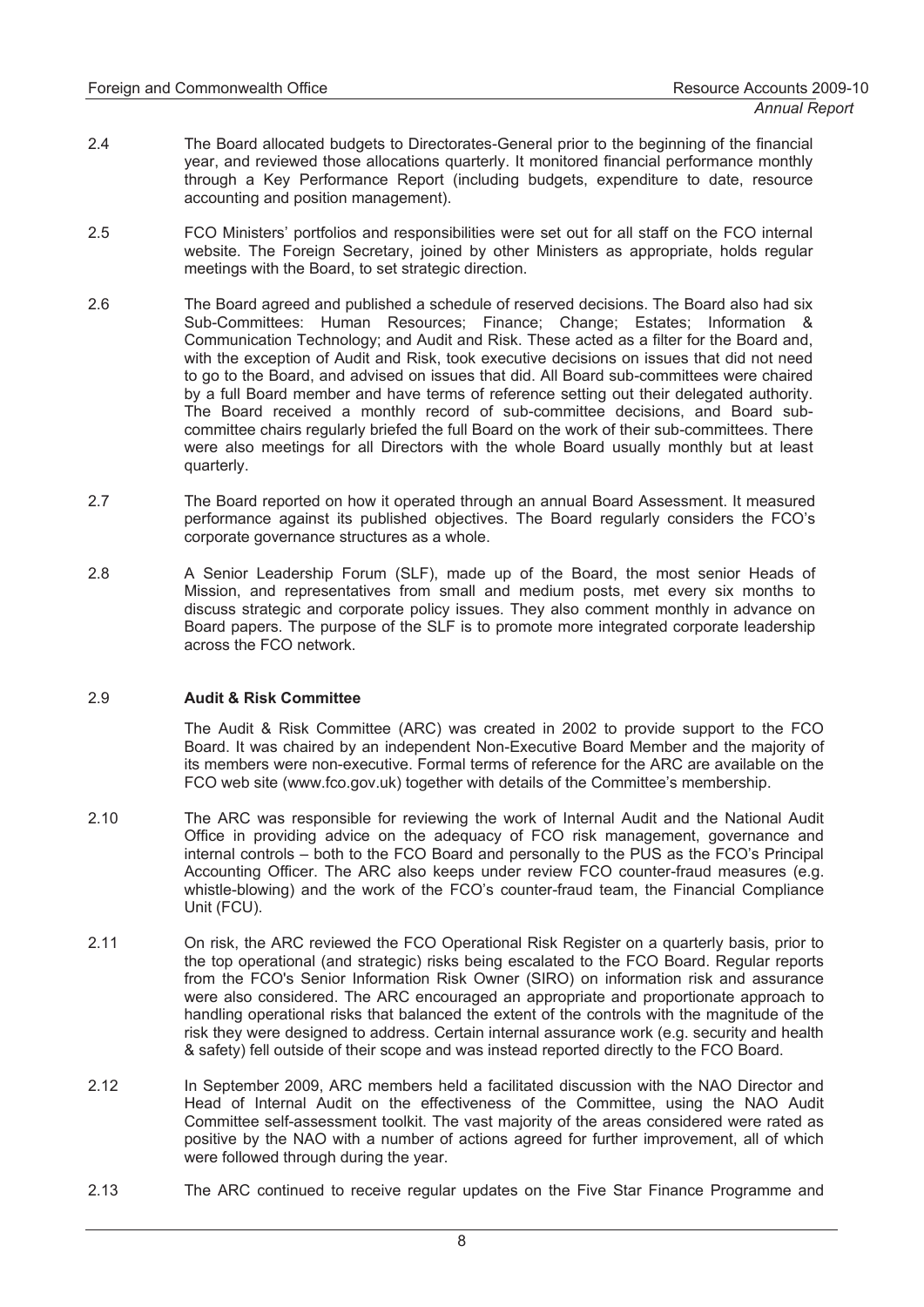reviewed in detail the current status of each of the eleven key projects comprising 4 Stars. Particular attention was given to the introduction of an improved planning and budgeting solution - Oracle Business Intelligence Suite Enterprise Edition Plus (OBIEE) and Hyperion and simplification of the Prism organisation change request process.

- 2.14 In reviewing counter-fraud work, the ARC considered a number of proposals to enhance FCO whistle-blowing procedures, designed to help ensure that adequate publicity was given to the ways that staff could report any concerns without fear of retribution. In the interests of probity and good governance, Members also reviewed a report from the HR Director to provide assurance that FCO staff had clear rules to follow when submitting and approving expenses claims for payment.
- 2.15 Finally, whilst the Committee was pleased to note an improvement in the time taken for overseas Posts and home Departments to implement internal audit recommendations, further work was required to reduce the number of "open" audits. A new target of two months was also agreed with the PUS, save for those cases where Internal Audit confirmed that a longer timescale was justified. As at 31 March 2010, there are 15 open audits.

#### **3. Senior Management**

3.1 Ministers

Ministerial portfolios and responsibilities during the year, revised in October 2009, were as follows:

Secretary of State for Foreign and Commonwealth Affairs: Rt Hon David Miliband MP

*Overall responsibility for the work of the FCO; Strategy and Policy Planning; Communications; Honours; Whitehall Liaison Department; FCO Finance.* 

Minister of State: Baroness Kinnock of Holyhead

(from 5 June 2009; Rt Hon Lord Malloch-Brown until 24 July 2009)

*Africa; United Nations; Human Rights; Commonwealth; Caribbean and Central America; Climate change and energy; Ministerial Oversight for FCO Services; all FCO business in the Lords.* 

Minister of State: Ivan Lewis MP

(from 8 June 2009; Bill Rammell MP until 5 June 2009)

*Counter Terrorism; Counter Proliferation; South East Asia and Far East; North America; Middle East and North Africa; South Asia and Afghanistan; Drugs and International Crime; Global and economic issues (excluding climate change); Migration; NATO.* 

Parliamentary Under-Secretary of State: Chris Bryant MP

(from 9 June 2009; Caroline Flint MP until 5 June 2009)

Minister of State for Trade, Investment and Business: Lord Davies of Abersoch CBE

Joint Minister with the Department for Business, Innovation and Skills.

#### *UK Trade & Investment*

Parliamentary Under-Secretary of State: Baroness Taylor of Bolton

(from 5 June 2009; Gillian Merron MP until 5 June 2009)

Joint Minister with the Ministry of Defence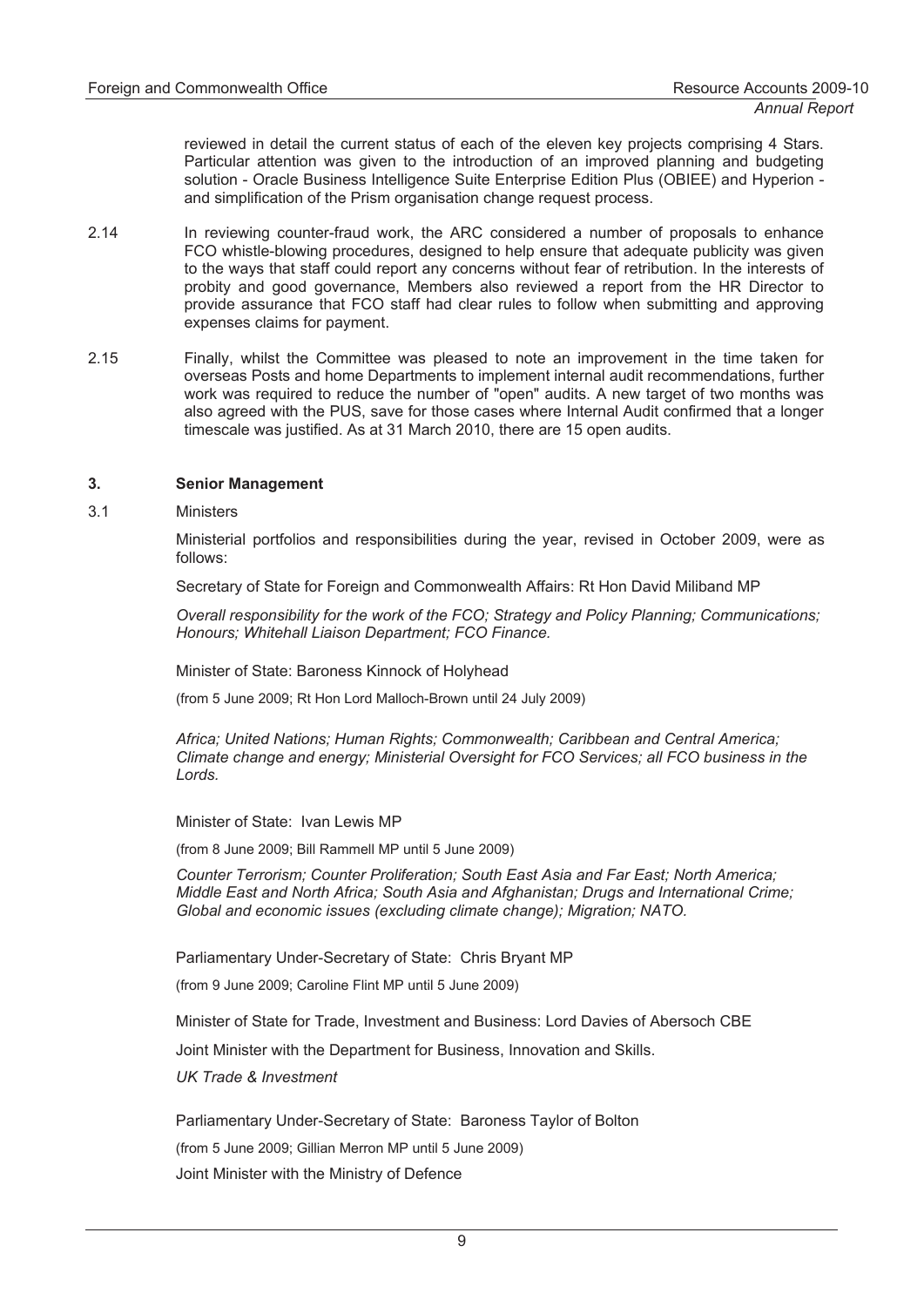#### 3.2 Members of the FCO Board

The composition of the Board at the reporting date was as follows:

Peter Ricketts *Chairman of the Board, Permanent Under-Secretary and Head of the Diplomatic Service* 

 Nick Baird (from 25 June 2009; Simon Fraser until 1 May 2009)  *Director General Europe and Globalisation* 

 Robert Hannigan (from 29 March 2010; Mariot Leslie until 1 March 2010)  *Director General Defence and Intelligence* 

 Geoffrey Adams (from 30 October 2009; Mark Lyall Grant until 30 October 2009)  *Director General Political* 

 Tony Mather  *Chief Information Officer* 

 James Bevan  *Director General Change and Delivery* 

 Keith Luck  *Director General Finance* 

Susan le Jeune (from 25 September 2009)

 *Director Human Resources* 

 Andrew Cahn *Chief Executive, UK Trade & Investment* 

 Alistair Johnston  *Non-executive Director* 

 Alison Platt  *Non-executive Director* 

 Rudy Markham (from 1 January 2010)  *Non-executive Director* 

#### 3.3 Senior Official Appointments

The Permanent Under-Secretary of State and Head of the Diplomatic Service is appointed by the Prime Minister or the Foreign Secretary, following an inter-departmental trawl and interview. Other members of the Board were appointed by the Foreign Secretary on the advice of the Permanent Under-Secretary and the Senior Appointments Board; Directors-General appointments are also agreed by the Prime Minister. The executive appointments are for an indefinite term: the rules for termination are set out in chapter 11 of the Civil Service Management Code. Non-executive Directors are appointed for two years, renewable.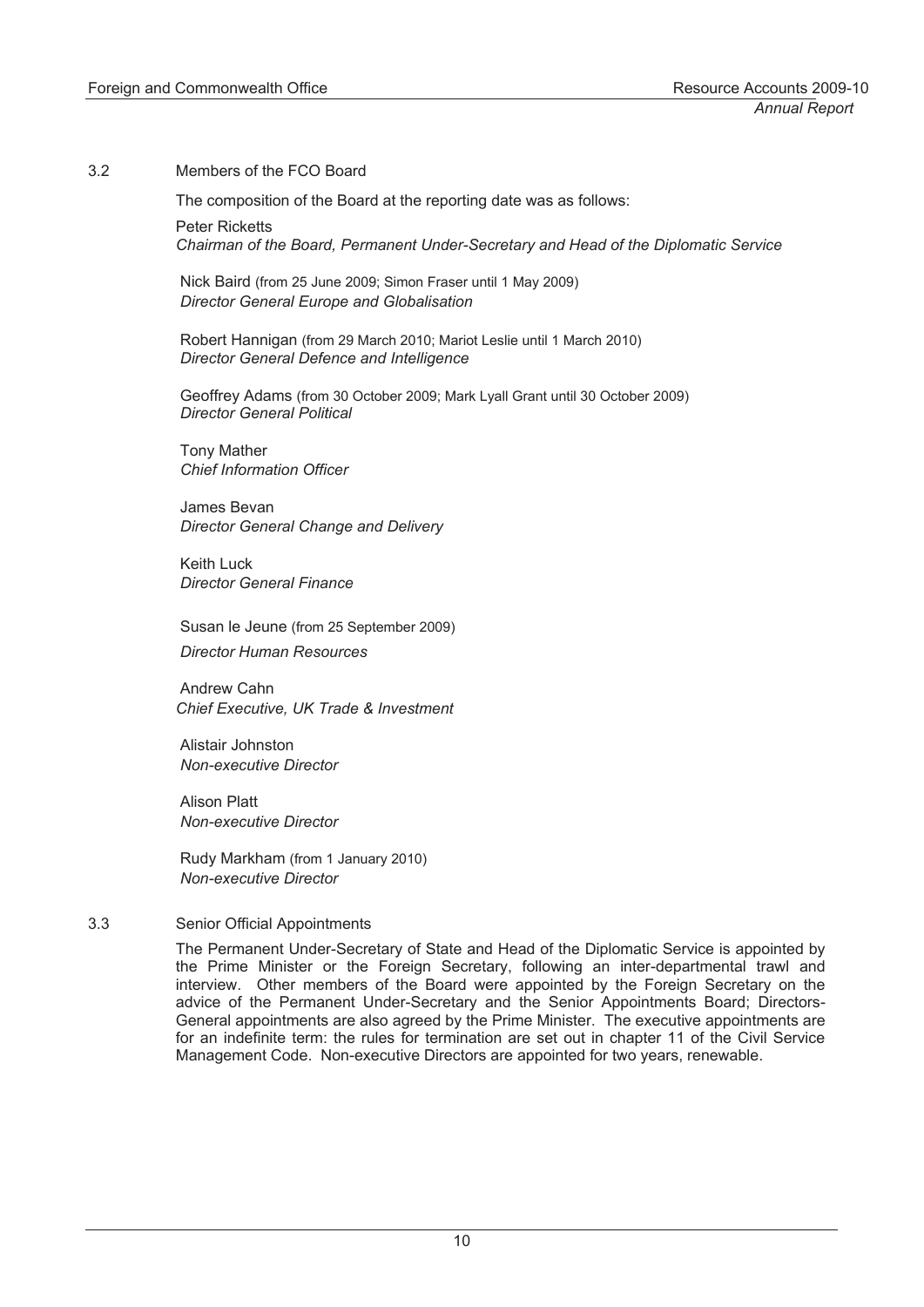#### **4. Remuneration report**

#### **The Remuneration Report is subject to audit.**

4.1 Remuneration policy

Ministers' remuneration is set by the Ministerial and Other Salaries Act 1975 and the Ministerial and Other Pensions and Salaries Act 1991.

The salary of the Permanent Under-Secretary was set by the Prime Minister on the recommendation of the Permanent Secretaries' Remuneration Committee. The Committee's membership and terms of reference were announced by the then Prime Minister on 9 February 1995.

The salary of the Chief Executive of UK Trade & Investment was set by the Department for Business, Innovation and Skills.

The salaries of the next thirty most senior Foreign and Commonwealth Office staff were set by the Foreign Secretary on the advice of the Senior Heads of Mission Remuneration Committee, which was chaired by Sir Michael Perry.

The salaries of members of the Board in Senior Management Structure Payband 2 followed a framework set centrally for the civil service in response to the recommendations of the Senior Salaries Review Board. Annual pay awards for these staff are determined by the Payband 2 Remuneration Committee, which was chaired by Director General for Change and Delivery.

4.2 Salary and pension entitlements of Ministers and members of the Board

The information given below relates to the Ministers and other senior managers of the FCO for the period in which they were in office or on the Board.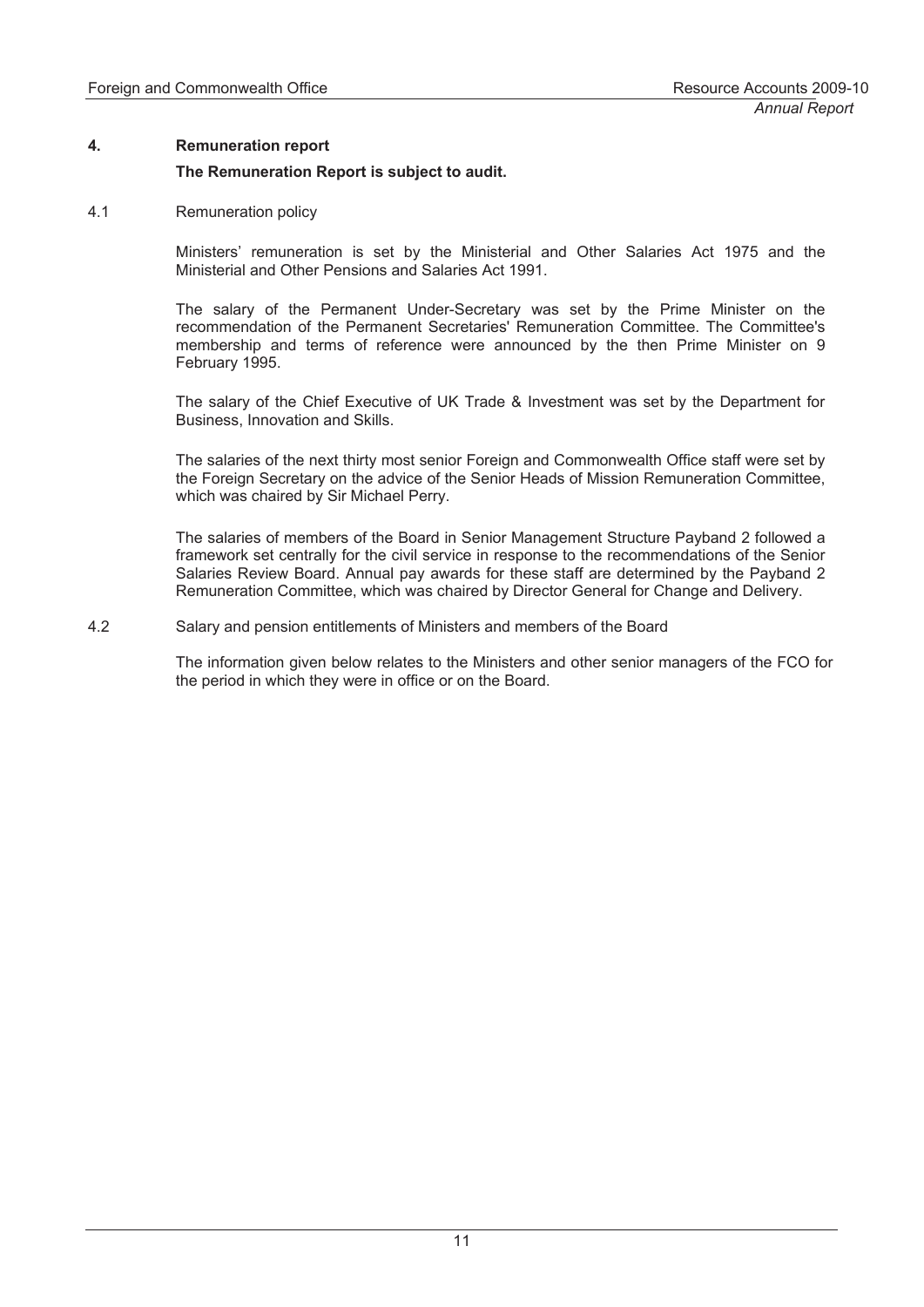#### **4.2.1 Remuneration**

| <b>Ministers</b>                                   | 2009-10<br>Salary   | 2008-9<br>Salary    |
|----------------------------------------------------|---------------------|---------------------|
|                                                    | £                   | £                   |
| Rt Hon David Miliband MP                           | 73,356              | 78,356              |
| Baroness Kinnock of Holyhead (from 5 June)         | 67,588,             |                     |
| Rt Hon Lord Malloch-Brown (until 24 July 2009)     | 26,118,             | 83,043              |
| Ivan Lewis MP (from 5 June 2009)                   | $33,081_3$          |                     |
| Bill Rammell MP (until 4 June 2009)                | $10,162_4$          | $16,988_5$          |
| Lord Davies of Abersoch CBE (from 14 January 2009) | $-6$                |                     |
| Chris Bryant MP (from 5 June 2009)                 | $25,024_7$          |                     |
| Caroline Flint MP (until 4 June 2009)              | $7,339_8$           | 13,439 <sub>9</sub> |
| Baroness Taylor of Bolton (from 5 June 2009)       | $-10$               |                     |
| Gillian Merron MP (until 4 June 2009)              | 7,713 <sub>11</sub> | $12.855_{12}$       |

1 Figure quoted is for the period 8 June 2009 to 31 March 2010. The full year equivalent is £83,043.

2 Figure quoted is for the period 1 April 2009 to 31 July 2009. The full year equivalent is £83,043.

3 Figure quoted is for the period 8 June 2009 to 31 March 2010. The full year equivalent is £40,646.

- 4 Figure quoted is for the period 1 April 2009 to 30 June 2009. The full year equivalent is £40,646.
- 5 Figure quoted is for the period 5 October 2008 to 31 March 2009. The full year equivalent is £40,646.
- 6 Lord Davies of Abersoch was an unpaid Minister.
- 7 Figure quoted is for the period 9 June 2009 to 31 March 2010. The full year equivalent is £30,851.
- 8 Figure quoted is for the period 1 April 2009 to 5 June 2009. The full year equivalent is £40,646.
- 9 Figure quoted is for the period 4 October 2008 to 31 March 2009. The full year equivalent is £40,646.
- 10 Baroness Taylor of Bolton was remunerated by the Ministry of Defence.
- 11 Figure quoted is for the period 1 April 2009 to 30 June 2009. The full year equivalent is £30,851.
- 12 Figure quoted is for the period 5 October 2008 to 31 March 2009. The full year equivalent is £30,851.

In addition to the above, severance payments were made to Lord Malloch-Brown and Caroline Flint MP.

This report is based on payments made by the department and thus recorded in these accounts. In respect of ministers in the House of Commons, departments bear only the cost of the additional ministerial remuneration; the salary for their services as an MP (£64,766 from 1 April 2009, £63,291 from 1 April 2008, £61,820 from 1 November 2007) and various allowances to which they are entitled are borne centrally. However, the arrangement for ministers in the House of Lords is different in that they do not receive a salary but rather an additional remuneration, which cannot be quantified separately from their ministerial salaries. This total remuneration, as well as the allowances to which they are entitled, is paid by the department and is therefore shown in full in the figures above.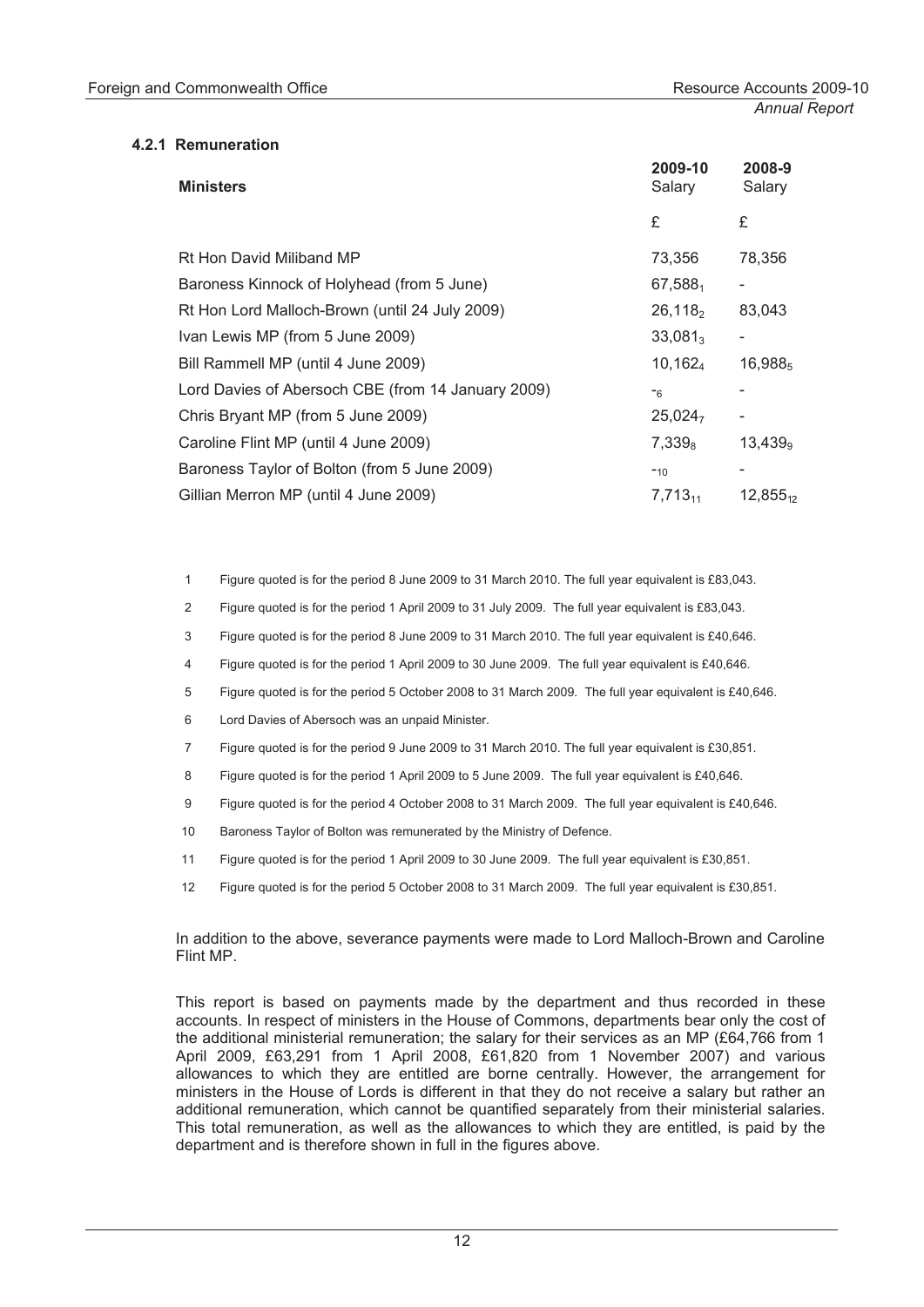#### **Members of the FCO Board**

In respect of the senior managers of the FCO, the information given below relates to **the period for which they served on the Board.** Where relevant, disclosures for 2008-09 reflect service throughout the year.

| <b>Board Member</b>                      | 2009-10<br>Salary        | 2008-9<br>Salary |  |
|------------------------------------------|--------------------------|------------------|--|
|                                          | £000                     | £000             |  |
| <b>Peter Ricketts</b>                    | $175 - 180$ <sub>1</sub> | 190-195          |  |
| Nick Baird (from 25 June 2009)           | 120-125                  |                  |  |
| Simon Fraser (until 1 May 2009)          | $10 - 15$                | 115-120          |  |
| Robert Hannigan (from 29 March 2010)     |                          |                  |  |
| Mariot Leslie (until 1 March 2010)       | 125-130                  | 135-140          |  |
| Geoffrey Adams (from 30 October 2009)    | 55-60                    |                  |  |
| Mark Lyall Grant (until 30 October 2009) | 85-90                    | 170-175          |  |
| <b>Tony Mather</b>                       | 145-150                  | 145-150          |  |
| James Bevan                              | 145-150                  | 140-145          |  |
| <b>Keith Luck</b>                        | 200-205                  | 190-195          |  |
| Susan le Jeune (from 25 September 2009)  | 60-65                    |                  |  |
| Andrew Cahn                              | $-2$                     |                  |  |
| Non-executive:                           |                          |                  |  |
| Alistair Johnston                        | $10 - 15$                | $5 - 10$         |  |
| <b>Alison Platt</b>                      | $5 - 10$                 | $5 - 10$         |  |
| Rudy Markham (from 1 January 2010)       |                          |                  |  |

1. Peter Ricketts waived his right to a pay bonus for 2009-10.

2. Andrew Cahn is remunerated by the Department for Business, Innovation and Skills and relevant disclosures can be found in the Resource Accounts of that department.

#### *Salary*

'Salary' includes gross salary; performance pay or bonuses; overtime; reserved rights to London weighting or London allowances; recruitment and retention allowances; private office allowances and any other allowance to the extent that it is subject to UK taxation.

#### *Benefits in kind*

The monetary value of benefits in kind covers any benefits provided by the department and treated by HM Revenue and Customs as a taxable emolument. **There were no benefits in kind for the year.**

Equivalent information relating to Wilton Park Executive Agency is given in its own accounts.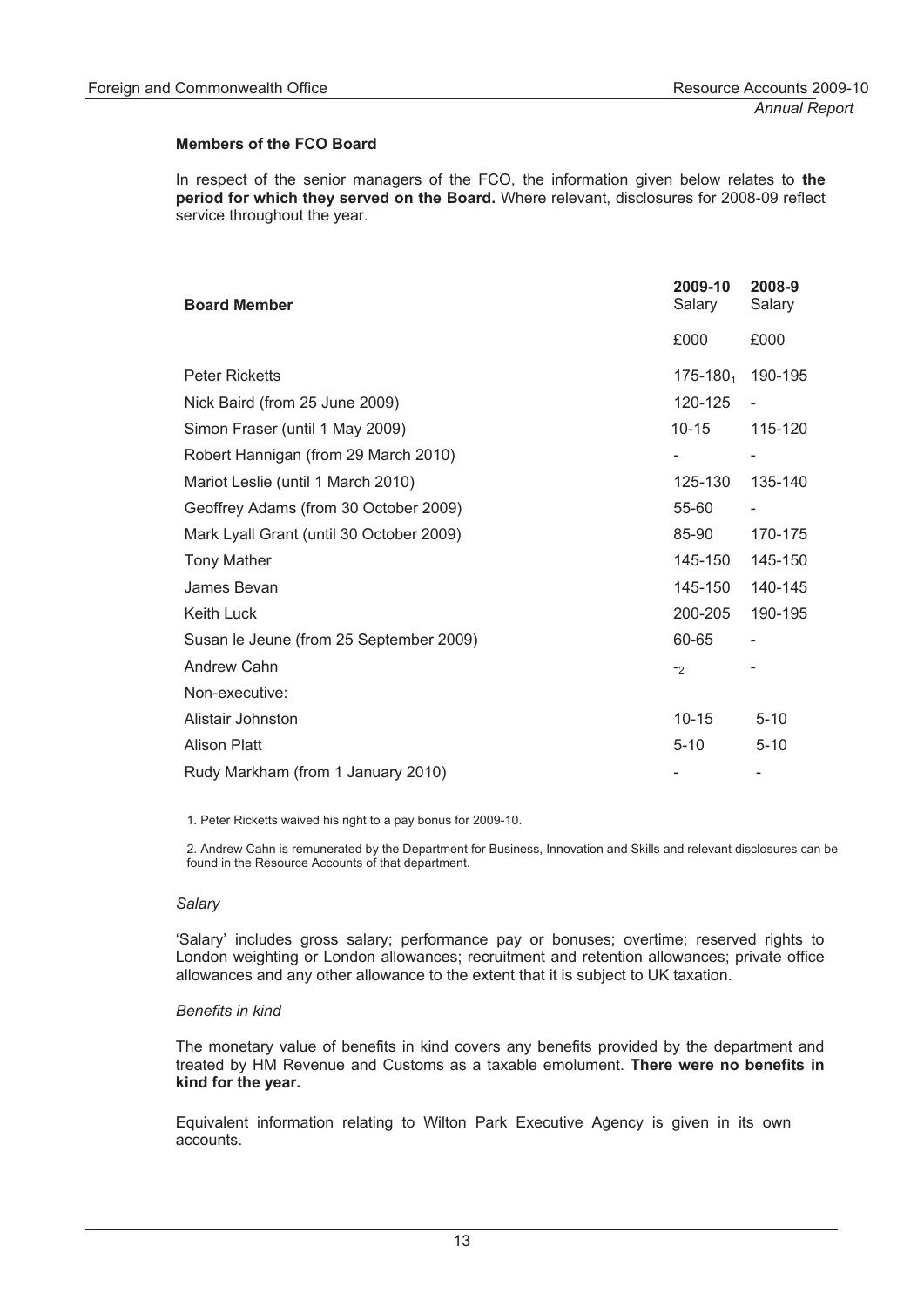#### **4.2.2 Pension Benefits**

#### **Ministers**

|                                                                 | Accrued<br>pension<br>at age 65 | Real<br>increase<br>in pension<br>at age 65 | <b>CETV</b><br>at 31<br>March<br>2010 | <b>CETV</b><br>at 31<br>March<br>2009* | Real<br>increase<br>in<br><b>CETV</b> |
|-----------------------------------------------------------------|---------------------------------|---------------------------------------------|---------------------------------------|----------------------------------------|---------------------------------------|
|                                                                 | £000                            | £000                                        | £000                                  | £000                                   | £000                                  |
| Rt Hon David Miliband MP                                        | $5 - 10$                        | $0 - 2.5$                                   | 103                                   | 79                                     | 11                                    |
| Baroness Kinnock of<br>Holyhead (from 5 June) $_1$              |                                 |                                             |                                       |                                        |                                       |
| Rt Hon Lord Malloch-<br>Brown (until 24 July 2009) <sub>2</sub> |                                 |                                             |                                       |                                        |                                       |
| Ivan Lewis MP (from 5 June<br>2009)                             | $5 - 10$                        | $0 - 2.5$                                   | 76                                    | 63                                     | 6                                     |
| Bill Rammell MP (until 4<br>June 2009)                          | $5 - 10$                        | $0 - 2.5$                                   | 76                                    | 72                                     | $\overline{2}$                        |
| Lord Davies of Abersoch<br>CBE (from 14 January 2009) $_3$      |                                 |                                             |                                       |                                        |                                       |
| Chris Bryant MP (from 5<br>June 2009)                           | $0-5$                           | $0 - 2.5$                                   | 8                                     |                                        | 5                                     |
| Caroline Flint MP (until 4<br>June 2009)                        | $5 - 10$                        | $0 - 2.5$                                   | 60                                    | 57                                     | 1                                     |
| Baroness Taylor of Bolton<br>(from 5 June 2009) $_4$            |                                 |                                             |                                       |                                        |                                       |
| Gillian Merron MP (until 4<br>June 2009)                        | $0 - 5$                         | $0 - 2.5$                                   | 53                                    | 79                                     | $\overline{2}$                        |

- 1. Baroness Kinnock of Holyhead opted out of the pension scheme.
- 2. Rt Hon Lord Malloch-Brown opted out of the pension scheme.
- 3. Lord Davies of Abersoch was an unpaid Minister.
- 4. Pension benefit disclosures for Baroness Taylor of Bolton are included in the Resource Accounts of the Ministry of Defence.

\* The figure may be different from the closing figure in last year's accounts. This is due to the CETV factors being updated to comply with The Occupational Pension Schemes (Transfer Values) (Amendment) Regulations 2008. The Cash Equivalent Transfer Value (CETV) is defined below.

#### *Ministerial pensions*

Pension benefits for Ministers are provided by the Parliamentary Contributory Pension Fund (PCPF). The scheme is made under statute (the regulations are set out in Statutory Instrument SI 1993 No 3253, as amended).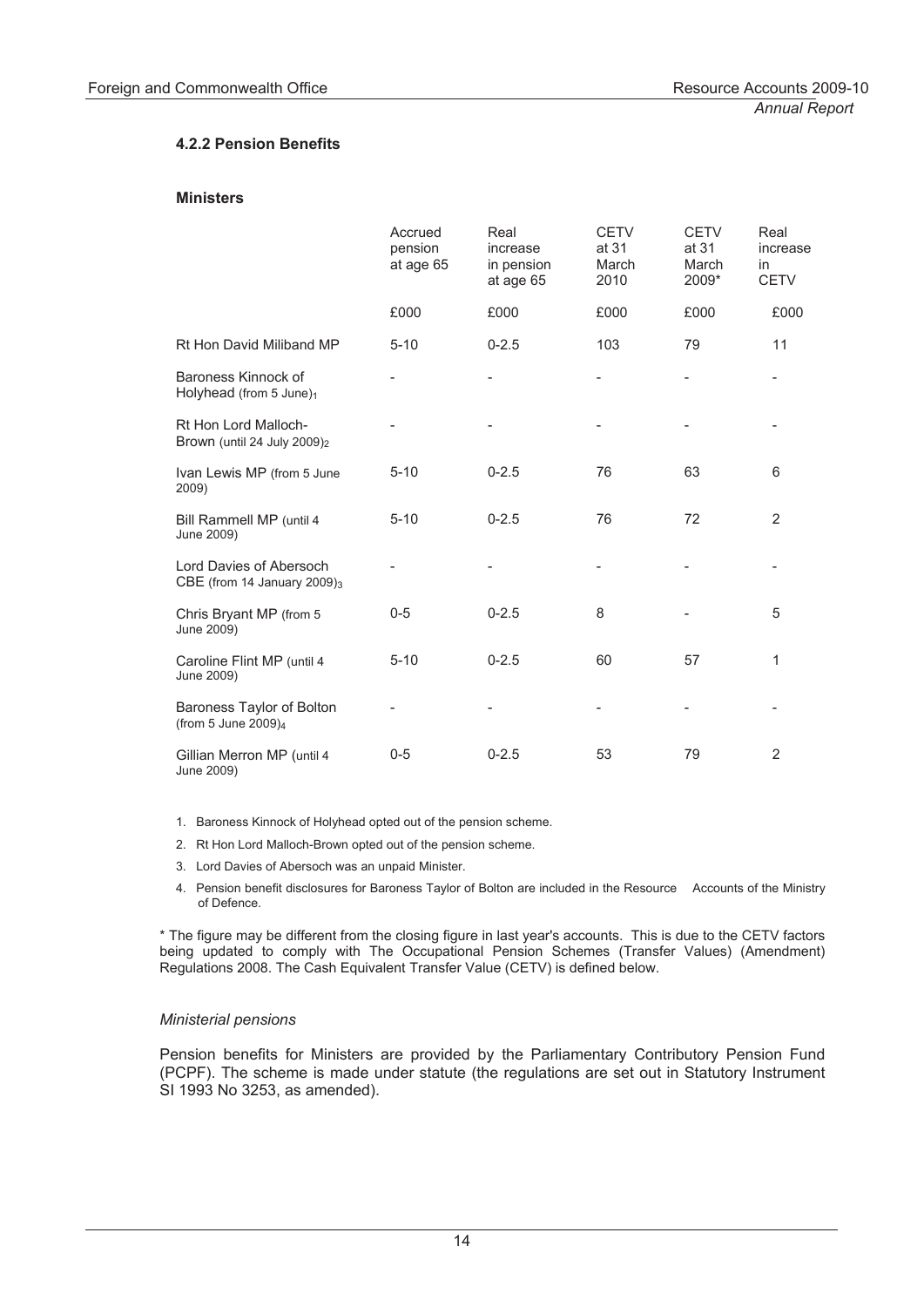Those Ministers who are Members of Parliament may also accrue an MP's pension under the PCPF (details of which are not included in this report). The arrangements for Ministers provide benefits on an 'average salary' basis, taking account of all service as a Minister. The accrual rate has been 1/40th since 15 July 2002 (or 5 July 2001 for those that chose to backdate the change) but Ministers, in common with all other members of the PCPF, can opt for a 1/50th accrual rate and a lower rate of employee contribution. An additional 1/60th accrual rate option (backdated to 1 April 2008) was introduced from 1 January 2010.

Benefits for Ministers are payable at the same time as MPs' benefits become payable under the PCPF or, for those who are not MPs, on retirement from ministerial office from age 65. Pensions are re-valued annually in line with changes in the Retail Prices Index. From 1 April 2009 members pay contributions of 5.9% of their ministerial salary if they have opted for the 1/60th accrual rate, 7.9% of salary if they have opted for the 1/50th accrual rate or 11.9% of salary if they have opted for the 1/40th accrual rate. There is also an employer contribution paid by the Exchequer representing the balance of cost as advised by the Government Actuary. This is currently 28.7% of the ministerial salary.

The accrued pension quoted is the pension the Minister is entitled to receive when they reach 65, or immediately on ceasing to be an active member of the scheme if they are already 65.

#### *The Cash Equivalent Transfer Value (CETV)*

This is the actuarially assessed capitalised value of the pension scheme benefits accrued by a member at a particular point in time. The benefits valued are the member's accrued benefits and any contingent spouse's pension payable from the scheme. A CETV is a payment made by a pension scheme or arrangement to secure pension benefits in another pension scheme or arrangement when the member leaves a scheme and chooses to transfer the pension benefits they have accrued in their former scheme. The pension figures shown relate to the benefits that the individual has accrued as a consequence of their total ministerial service, not just their current appointment as a Minister. CETVs are calculated within the guidelines and framework prescribed by the Institute and Faculty of Actuaries and do not take account of any actual or potential reduction to benefits resulting from Lifetime Allowance Tax which may be due when pension benefits are taken.

The real increase in the value of the CETV

This is the element of the increase in accrued pension funded by the Exchequer. It excludes increases due to inflation and contributions paid by the Minister. It is worked out using common market valuation factors for the start and end of the period.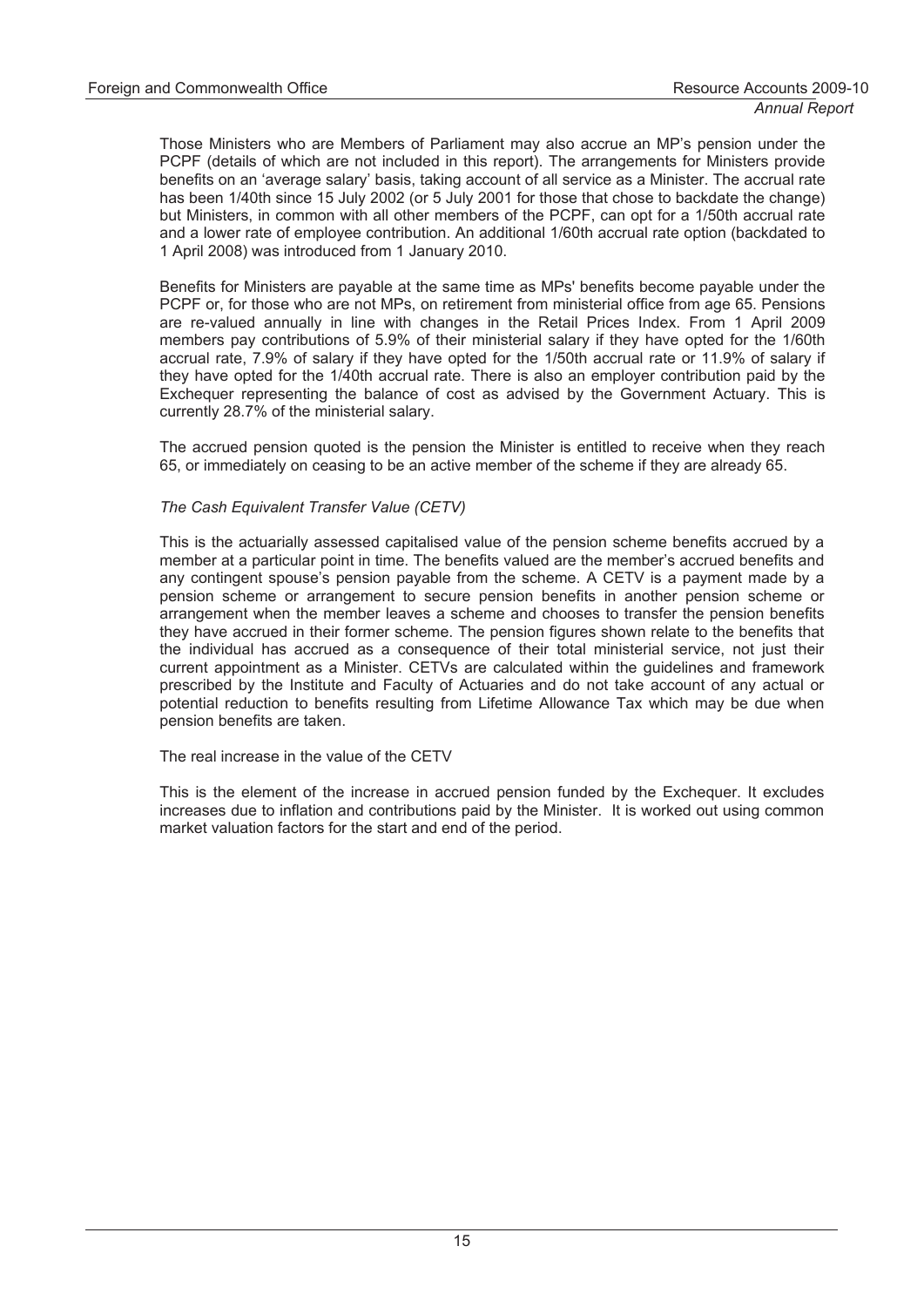| <b>Members of the</b><br><b>FCO Board</b>      | Accrued<br>pension<br>at age 60<br>at 31<br>March | Related<br>lump<br>sum at<br>31<br>March | Real<br>increase<br>in<br>pension<br>at age 60 | Real<br>increase<br>in lump<br>sum at<br>age 61 | <b>CETV</b><br>at 31<br>March<br>2010 | <b>CETV</b><br>at 31<br>March<br>2009 | Real<br>increase<br>in CETV |
|------------------------------------------------|---------------------------------------------------|------------------------------------------|------------------------------------------------|-------------------------------------------------|---------------------------------------|---------------------------------------|-----------------------------|
|                                                | £000                                              | £000                                     | £000                                           | £000                                            | £000                                  | £000                                  | £000                        |
| <b>Peter Ricketts</b>                          | 80-85                                             | 240-<br>245                              | $2.5 - 5$                                      | 10-12.5                                         | 1,812                                 | 1,642                                 | 81                          |
| Nick Baird (from<br>25 June 2009)              | 35-40                                             | $110 -$<br>115                           | $2.5 - 5$                                      | 10-12.5                                         | 618                                   | 545                                   | 83                          |
| Simon Fraser<br>(until 1 May 2009)             | 35-40                                             | $115 -$<br>120                           | $0 - 2.5$                                      | $0 - 2.5$                                       | 705                                   | 697                                   | $\overline{2}$              |
| Robert Hannigan<br>(from 29 March<br>2010)     |                                                   |                                          |                                                |                                                 |                                       |                                       | ÷                           |
| Mariot Leslie<br>(until 1 March<br>2010)       | 50-55                                             | $155 -$<br>160                           | $2.5 - 5$                                      | $7.5 - 10$                                      | 1,117                                 | 1,005                                 | 52                          |
| Geoffrey Adams<br>(from 30 October<br>2009)    | 40-45                                             | $125 -$<br>130                           | $5 - 7.5$                                      | 17.5-20                                         | 824                                   | 713                                   | 121                         |
| Mark Lyall Grant<br>(until 30 October<br>2009) | 50-55                                             | $155 -$<br>160                           | $0 - 2.5$                                      | $5 - 7.5$                                       | 1,072                                 | 959                                   | 41                          |
| <b>Tony Mather</b>                             | $5 - 10$                                          |                                          | $0 - 2.5$                                      | $\sim$                                          | 86                                    | 52                                    | 26                          |
| James Bevan                                    | 40-45                                             | $125 -$<br>130                           | $2.5 - 5$                                      | $7.5 - 10$                                      | 776                                   | 680                                   | 52                          |
| Keith Luck                                     | $5 - 10$                                          | $\overline{a}$                           | $2.5 - 5$                                      | $\overline{a}$                                  | 145                                   | 96                                    | 36                          |
| Susan le Jeune<br>(from 25<br>September 2009)  | 25-30                                             | 75-80                                    | $0 - 2.5$                                      | $2.5 - 5$                                       | 422                                   | 411                                   | 16                          |
| Andrew Cahn <sub>1</sub>                       |                                                   |                                          |                                                |                                                 |                                       |                                       | ÷                           |
| Non-Executive<br>Alistair Johnston             |                                                   |                                          |                                                |                                                 |                                       |                                       |                             |
| <b>Alison Platt</b><br>Rudy Markham            | $\overline{a}$                                    |                                          |                                                | $\overline{a}$                                  |                                       |                                       | ÷,                          |
| from 1 January                                 |                                                   |                                          |                                                |                                                 |                                       |                                       |                             |

January  $2010$ 

1 Andrew Cahn is remunerated by the Department for Business, Innovation and Skills and relevant disclosures can be found in the Resource Accounts of that department.

\* The figure may be different from the closing figure in last year's accounts. This is due to the CETV factors being updated to comply with The Occupational Pension Schemes (Transfer Values) (Amendment) Regulations 2008. The Cash Equivalent Transfer Value (CETV) is defined below.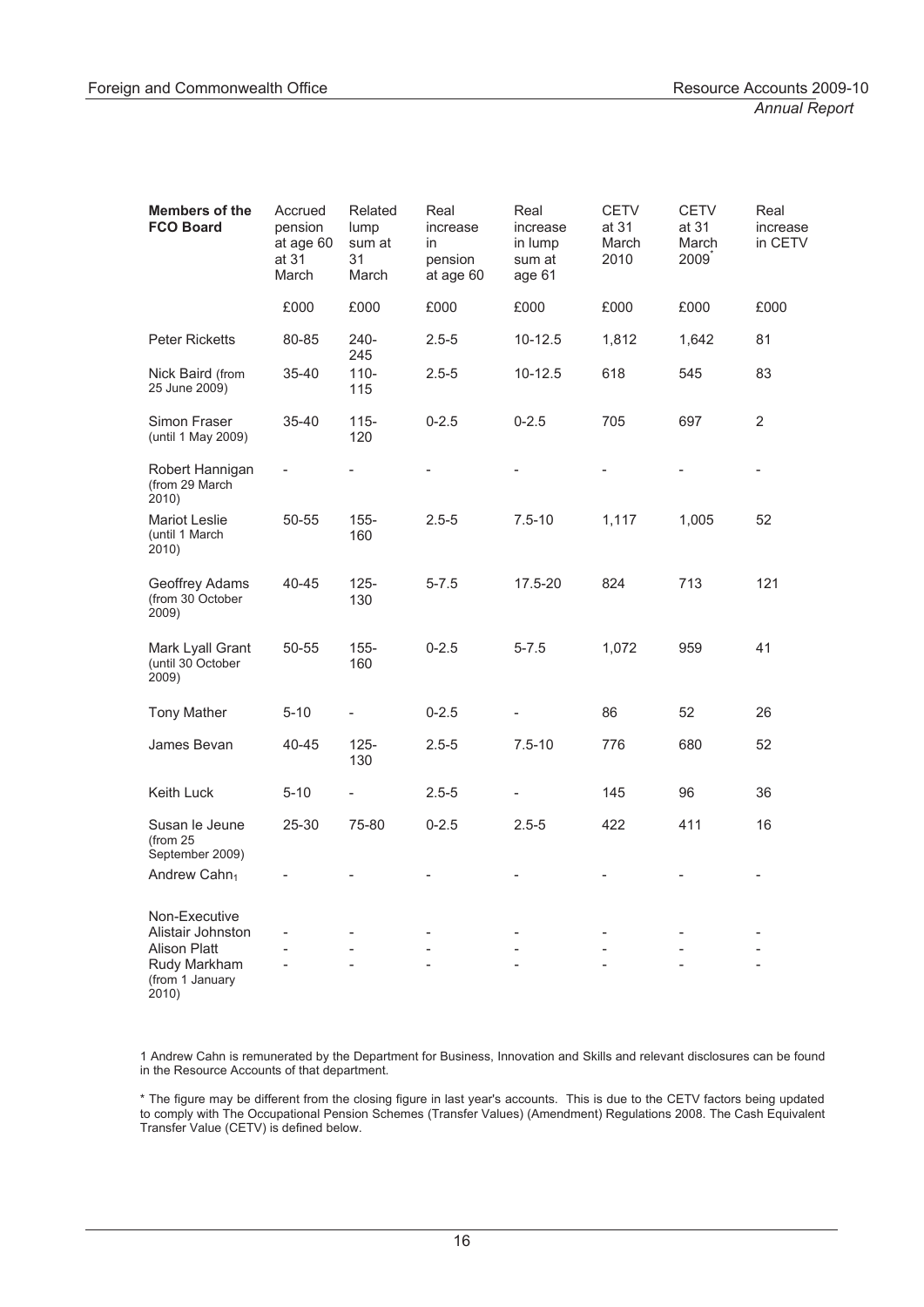#### 4.3 Pension Schemes

Details of the FCO's pension and early departure cost policies are included in the Notes to the Accounts. Present and past UK-based employees are covered by the provisions of the Principal Civil Service Pension Scheme (PCSPS). Liability for payment of future benefits is a charge to the PCSPS and there is a separate scheme statement for the PCSPS as a whole. Pension arrangements for locally engaged staff have been established at certain posts overseas and details of these schemes are included in the Notes to the accounts.

#### *Civil Service Pension*

Pension benefits are provided through the Civil Service pension arrangements. From 30 July 2007, civil servants may be in one of four defined benefit schemes; either a final salary scheme (**classic**, **premium** or **classic plus**); or a whole career scheme (**nuvos**). These statutory arrangements are unfunded with the cost of benefits met by monies voted by Parliament each year. Pensions payable under **classic**, **premium**, **classic plus** and **nuvos** are increased annually in line with changes in the Retail Prices Index (RPI). Members who joined from October 2002 may opt for either the appropriate defined benefit arrangement or a 'money purchase' stakeholder pension with a significant employer contribution (**partnership** pension account).

Employee contributions are set at the rate of 1.5% of pensionable earnings for **classic** and 3.5% for **premium**, **classic plus** and **nuvos**. Benefits in **classic** accrue at the rate of 1/80th of final pensionable earnings for each year of service. In addition, a lump sum equivalent to three years initial pension is payable on retirement. For **premium**, benefits accrue at the rate of 1/60th of final pensionable earnings for each year of service. Unlike **classic**, there is no automatic lump sum. **Classic plus** is essentially a hybrid with benefits for service before 1 October 2002 calculated broadly as per **classic** and benefits for service from October 2002 worked out as in **premium**. In **nuvos** a member builds up a pension based on their pensionable earnings during their period of scheme membership. At the end of the scheme year (31 March) the member's earned pension account is credited with 2.3% of their pensionable earnings in that scheme year and the accrued pension is uprated in line with RPI. In all cases members may opt to give up (commute) pension for lump sum up to the limits set by the Finance Act 2004.

The **partnership** pension account is a stakeholder pension arrangement. The employer makes a basic contribution of between 3% and 12.5% (depending on the age of the member) into a stakeholder pension product chosen by the employee from a panel of three providers. The employee does not have to contribute, but where they do make contributions, the employer will match these up to a limit of 3% of pensionable salary (in addition to the employer's basic contribution). Employers also contribute a further 0.8% of pensionable salary to cover the cost of centrally-provided risk benefit cover (death in service and ill health retirement).

The accrued pension quoted is the pension the member is entitled to receive when they reach pension age, or immediately on ceasing to be an active member of the scheme if they are already at or over pension age. Pension age is 60 for members of **classic**, **premium** and **classic plus** and 65 for members of **nuvos**.

Further details about the PCSPS arrangements can be found at the website www.civilservicepensions.gov.uk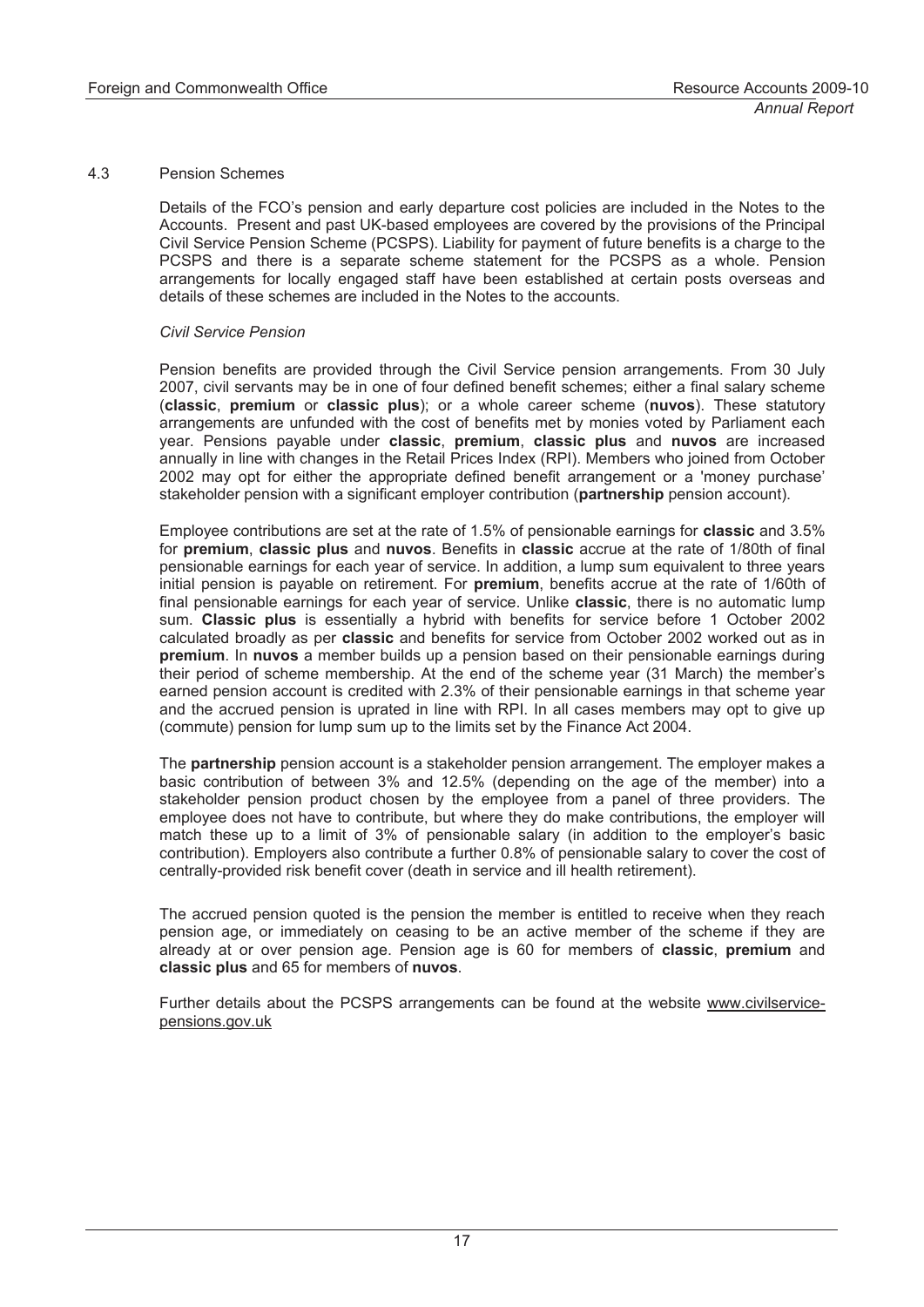#### Cash Equivalent Transfer Values

A Cash Equivalent Transfer Value (CETV) is the actuarially assessed capitalised value of the pension scheme benefits accrued by a member at a particular point in time. The benefits valued are the member's accrued benefits and any contingent spouse's pension payable from the scheme. A CETV is a payment made by a pension scheme or arrangement to secure pension benefits in another pension scheme or arrangement when the member leaves a scheme and chooses to transfer the benefits accrued in their former scheme. The pension figures shown relate to the benefits that the individual has accrued as a consequence of their total membership of the pension scheme, not just their service in a senior capacity to which disclosure applies.

#### *Real increase in CETV*

This reflects the increase in CETV effectively funded by the employer. It does not include the increase in accrued pension due to inflation, contributions paid by the employee (including the value of any benefits transferred from another pension scheme or arrangement) and uses common market valuation factors for the start and end of the period.

#### 4.4 *Other information*

Pension benefits are provided through the Principal Civil Service Pension Scheme (PCSPS) which is an unfunded multi-employer defined benefit scheme but the FCO is unable to identify its share of the underlying assets and liabilities. A full actuarial valuation was carried out at 31 March 2007. Details can be found in the Resource Accounts of the Cabinet Office: Civil Superannuation (www.civilservice-pensions.gov.uk). For 2009-10, contributions of £41,440,000 were paid to the PCSPS (2008-09: £43,862,000) at one of four rates in the range of 16.7% to 24.3% of pensionable pay, based on salary bands. The scheme's Actuary reviews emplover contributions usually every four years following a full scheme valuation. From 2009-10, the rates will be in the range 16.7% to 24.3%. The contribution rates are set to meet the cost of the benefits accruing during 2009-10 to be paid when the member retires and not the benefits paid during this period to existing pensioners.

#### **5. Public interest and other matters**

#### 5.1 Employment of people with a disability

The FCO follows the Civil Service Code of Practice on the employment of people with a disability, which aims to ensure that there is no unfair discrimination on the grounds of disability and that access to employment and career advancement is based solely on ability, qualifications and suitability for the work.

#### 5.2 Equal opportunities

The FCO is an equal opportunities employer. Policies are in place to guard against unfair discrimination or barriers to employment and advancement. The FCO equal opportunities policy states that no staff should be exposed to unfair discrimination, including harassment, bullying or victimisation on any grounds, particularly age, gender, marital status, race, disability, religion or sexual orientation. The FCO aims to provide all staff with equality of opportunity in all aspects of their work. Employment and promotion are on merit. Staff whose working patterns are atypical are assessed on exactly the same basis as those working full time. Equal opportunity considerations are at the core of FCO personnel policies.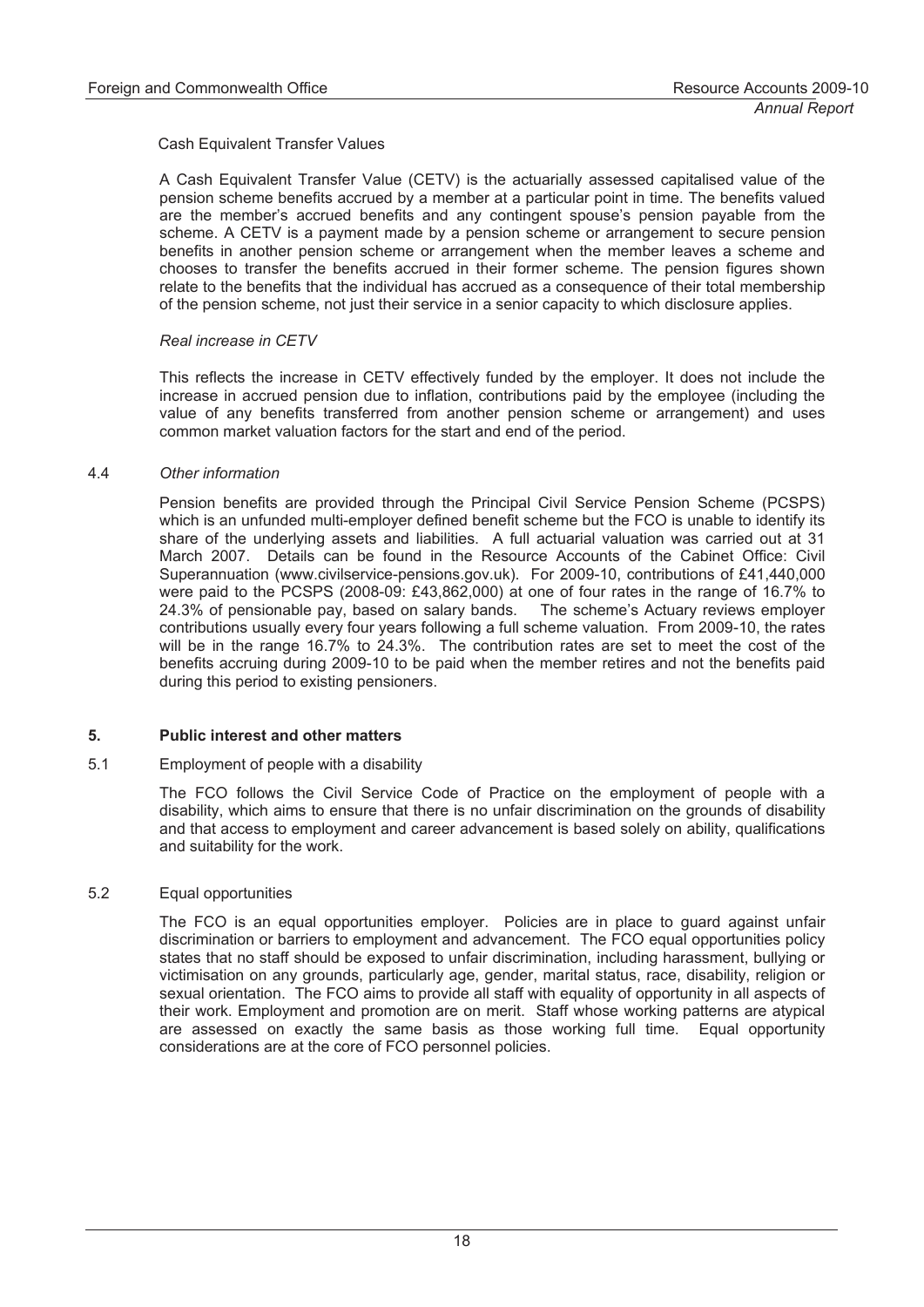#### 5.3 Sickness absence

The following table summarises sickness absence for UK civil servants employed by the FCO:

|                                               | 2009-10 | 2008-9 |
|-----------------------------------------------|---------|--------|
| Working days lost (short-term absence)        | 14,608  | 13,270 |
| Working days lost (long-term absence)         | 413     | 1.494  |
| Total working days lost                       | 15.021  | 14.764 |
| Average annual working days lost per employee | 3.3     | 3.3    |

#### Payment of Suppliers 5.4

In 2009-10, the FCO signed up to the Prompt Payment Code, part of a series of structured initiatives devised by the government at that time with the Institute of Credit Management to tackle the crucial issue of late payment. The FCO is applying this policy to all suppliers of goods and services but will not be changing existing contractual terms and conditions. The FCO aims to reduce invoice payment times to 10 working days and all valid goods and services invoices are paid as soon as they have been authorised by the FCO officials responsible for the contract.

During 2009-10, payment within 30 days was achieved in 96.2% of cases (2008-09: 88.4%). Payment within 10 days was achieved in 91.9% of cases (84.8% of cases in the month of March 2009, when first introduced).

#### 5.5 Disclosure of relevant audit information

There is no relevant audit information of which the auditors are unaware. As Accounting Officer I have taken all the steps appropriate to ensure that I am aware of relevant audit information and to establish that the entity's auditors are aware of the information.

#### **6. Post balance sheet events**

Following the formation of the new Government in May 2010, all Ministerial responsibilities have changed. The Rt Hon William Hague MP is Secretary of State for Foreign & Commonwealth Affairs. Information regarding the new Ministerial Team for the FCO can be found from www.fco.gov.uk.

#### **7. Auditors**

The Comptroller and Auditor General is the statutory auditor for the accounts of the Foreign and Commonwealth Office.

*Martin Donnelly 24 June 2010* Accounting Officer Foreign and Commonwealth Office King Charles Street London SW1A 2PA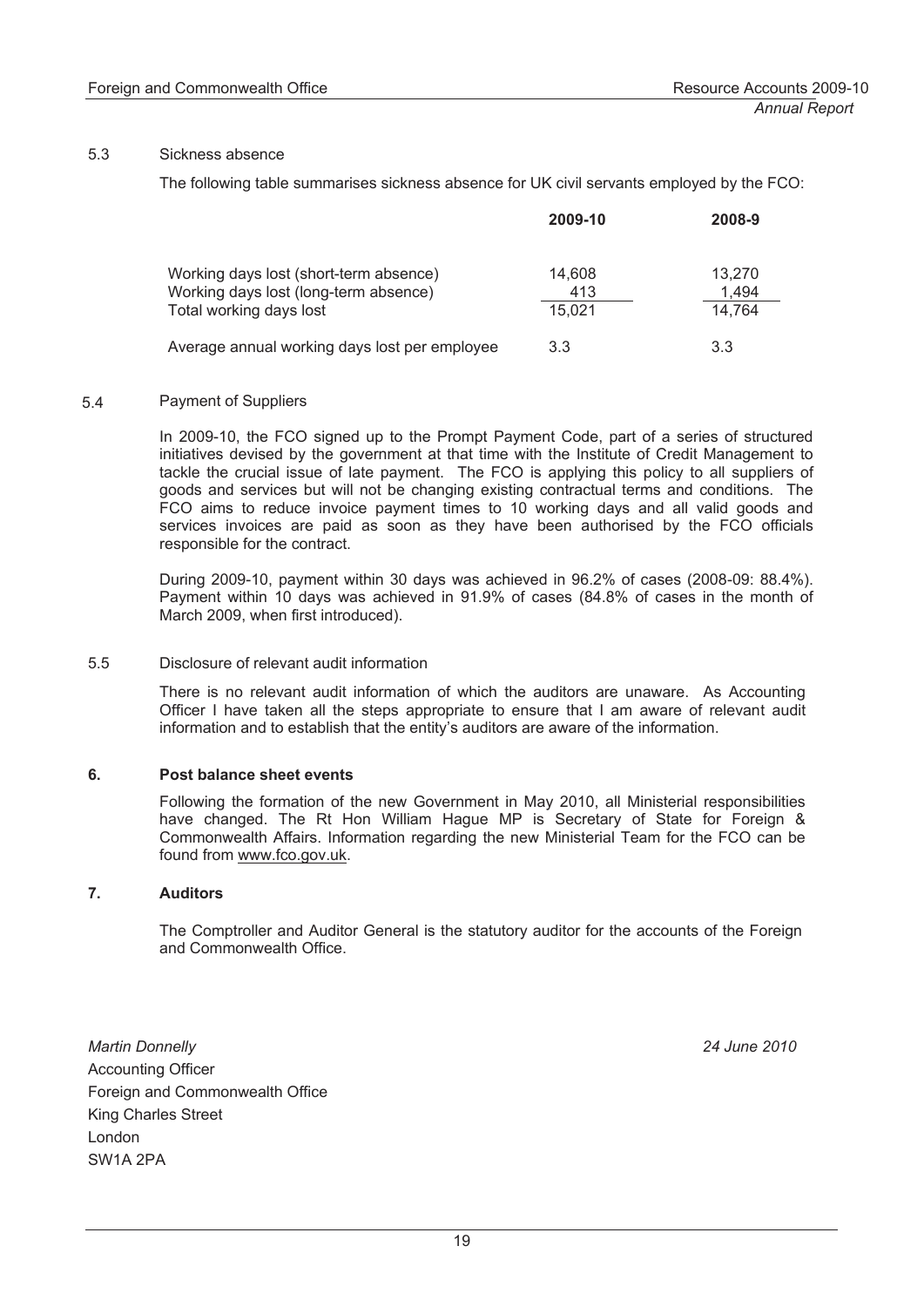#### *Statement of Accounting Officer's Responsibilities*

## **Statement of Accounting Officer's Responsibilities**

Under the Government Resources and Accounts Act 2000, HM Treasury has directed the FCO to prepare, for each financial year, resource accounts detailing the resources acquired, held or disposed of during the year and the use of resources by the department during the year. The accounts are prepared on an accruals basis and must give a true and fair view of the state of affairs of the FCO and of its net resource outturn, resources applied to objectives, recognised gains and losses and cash flows for the financial year.

In preparing the accounts, the Accounting Officer is required to comply with the requirements of the Government Financial Reporting Manual and in particular to:

- observe the Accounts Direction issued by HM Treasury, including the relevant accounting and disclosure requirements, and apply suitable accounting policies on a consistent basis;
- make judgements and estimates on a reasonable basis;
- state whether applicable accounting standards as set out in the Government Financial Reporting Manual have been followed, and disclose and explain any material departures in the accounts; and
- prepare the accounts on a going concern basis.

HM Treasury has appointed the Acting Permanent Under-Secretary as Accounting Officer of the FCO. The responsibilities of an Accounting Officer, including responsibility for the propriety and regularity of the public finances for which the Accounting Officer is answerable, for keeping proper records and for safeguarding the FCO's assets, are set out in the Accounting Officers' memorandum issued by HM Treasury and published in Managing Public Money.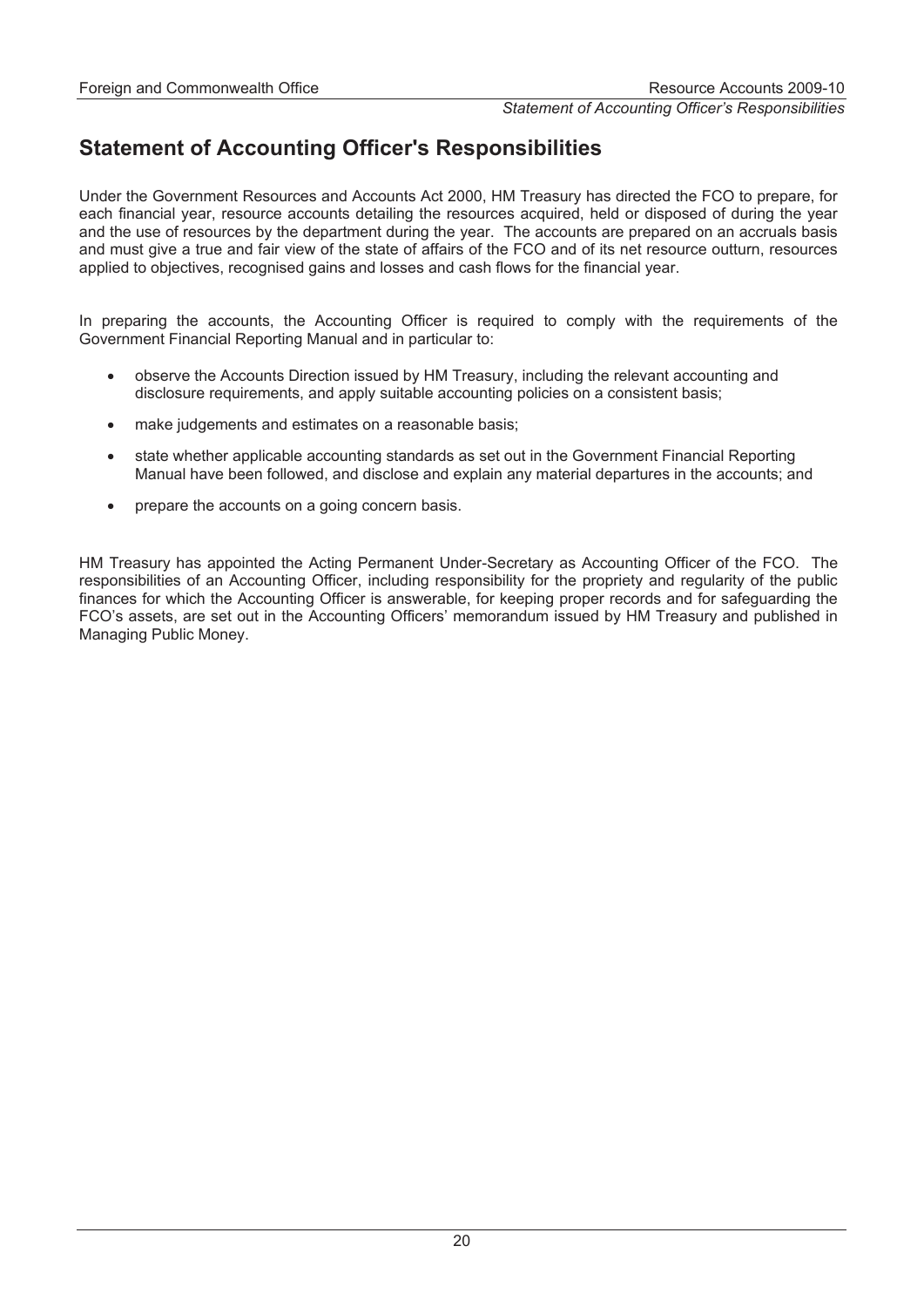## **Statement on internal control**

#### **1. Scope of responsibility**

1.1 As Accounting Officer, I have responsibility for maintaining a sound system of internal control that supports the achievement of FCO policies, aims and objectives, whilst safeguarding the public funds and departmental assets for which I am personally responsible, in accordance with the responsibilities assigned to me in Managing Public Money. I discharge this responsibility in conjunction with Directors-General, Directors and Sub-Accounting Officers who head the FCO overseas missions. The Department's Trading Fund, Executive Agency, the BBC World Service and four Executive Non-Departmental Bodies are also headed by Accounting Officers and were overseen by FCO Directors or Directors-General this year as follows:

| Sponsored Body                                                                                                                                                                                 | <b>Accounting Officer</b>                                                                                             | <b>FCO Oversight</b>                                                                                  |
|------------------------------------------------------------------------------------------------------------------------------------------------------------------------------------------------|-----------------------------------------------------------------------------------------------------------------------|-------------------------------------------------------------------------------------------------------|
| <b>FCO Services</b><br><b>Wilton Park Executive Agency</b><br><b>BBC World Service</b><br><b>British Council</b><br>Great Britain-China Centre<br><b>Marshall Aid Commemoration Commission</b> | <b>Chris Moxey</b><br><b>Richard Burge</b><br>Peter Horrocks<br><b>Martin Davidson</b><br>Katie Lee<br>Linda Duffield | Keith Luck<br>lan Hargreaves<br>lan Hargreaves<br>lan Hargreaves<br>Scott Wightman<br>Anwar Choudhury |
|                                                                                                                                                                                                |                                                                                                                       |                                                                                                       |

1.2 My relationship with these Accounting Officers and Sub-Accounting Officers is set out in statements contained in the respective letters of delegation, Framework Documents, and Financial Memoranda. The Foreign Secretary chairs quarterly meetings, including one full Away Day, with the Board to set the strategic direction of the Department. These meetings have ad hoc agendas, but can be used for either Ministers or the Board to raise any risk management issues of concern. The Foreign Secretary receives a minute each quarter from Director-General Political outlining decisions made on key strategic risks to the FCO.

#### **2. The purpose of the system of internal control**

2.1 The system of internal control is designed to manage risk to a reasonable level rather than to eliminate all risk of failure to achieve policies, aims and objectives; it can therefore only provide reasonable and not absolute assurance of effectiveness. The system of internal control is based on an ongoing process designed to identify and prioritise the risks to the achievement of FCO policies, aims and objectives, to evaluate the likelihood of those risks being realised and the impact should they be realised, and to manage them efficiently, effectively and economically. The system of internal control has been in place in the FCO for the year ended 31 March 2010 and up to the date of approval of the annual report and accounts, and accords with Treasury guidance.

#### **3. Capacity to handle risk**

3.1 Strong leadership is a cornerstone of the FCO's Risk Management Framework. The Board plays a proactive role in managing risk and spreading good practice in a way that is tailored to the FCO, including setting out the FCO's risk appetite as part of the culture we want to achieve. Top risks are considered at monthly Board meetings with improvements to the Risk Management Framework overseen by the Audit and Risk Committee and Director-General Change and Delivery, who is the appointed Board Risk Champion.

3.2 In March 2010, the Board endorsed a programme of future activity to further embed good practice, drawing on lessons learnt from across Whitehall. This followed a report on risk appetite and maturity undertaken by Internal Audit. The work will build on the existing guidance and training provided to FCO staff to help them identify, assess, mitigate and review risks, an approach which is increasingly being embedded in everyday business.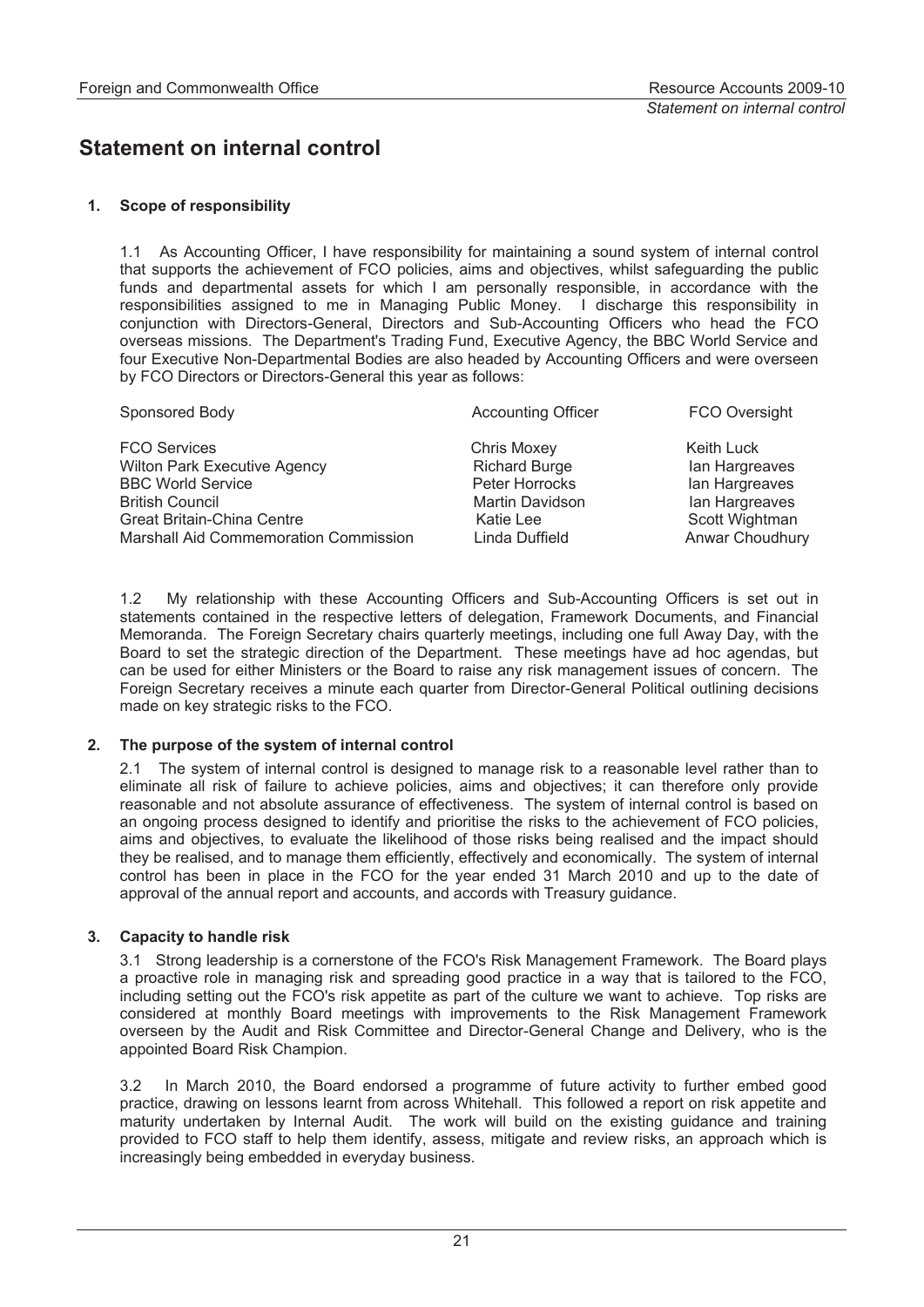3.3 The FCO adopts a risk management approach to security across our global network. The safety of our staff and the protection of our buildings and information assets remain a priority within the organisation as we operate in a range of threat environments. The FCO Board regularly assesses the risks we face. We have in place a comprehensive set of departmental security policies that either meet or exceed the minimum requirements set out in the Cabinet Office Security Policy Framework. The FCO Staff Survey made clear that the overwhelming majority of our staff feel safe at work; are aware of the rationale behind our security policies; and know who to turn to if they have any security concerns.

3.4 The FCO is committed to protecting and using its information securely and effectively, in compliance with its legal obligations and with the standards and requirements set out by the Cabinet Office. This includes protecting the personal data of members of the public that the FCO holds in its role as public service provider. The Board recognises its responsibility in providing leadership and promoting a culture of information security awareness throughout the FCO. The Senior Information Risk Owner (SIRO) is a Board member and Directors have been made accountable and responsible for their information assets. The FCO is compliant with, or on track to be compliant with, the mandatory requirements which are set out in the Cabinet Office Data Handling Review, and the mandatory information assurance measures set out in the Security Policy Framework.

3.5 The FCO is committed to managing financial risk. Working practices such as the segregation of duties, reconciliations, banking, budget delegations and foreign exchange controls all contribute to managing this risk. The Five Star Finance Programme and improvements to business planning are helping to drive the quality of management information which allows us to better manage our risks.

#### **4. The risk and control framework**

4.1 The system of internal control in the FCO comprises a framework of financial regulations, administrative procedures (including segregation of duties), regular management information and a system of delegation and accountability. In particular, it includes:

- a Board, which meets regularly to consider FCO strategic direction and operational requirements for meeting strategic objectives;
- x reports from the Audit & Risk Committee advising me on a number of aspects of governance, risk management and internal control;
- regular reports from managers on key strategic performance targets and the management of risks to achieving them;
- comprehensive budgeting systems with efficiency savings targets; and
- clearly defined capital investment control guidelines.

4.2 Risk management is embedded in the business planning process with risks to FCO objectives identified in Geographic and Corporate Directorate and Country Business Plans for 2009-10. Risks are identified, assessed and appropriate mitigating actions agreed in consultation with stakeholders when business plans are drawn up and at the relevant stage of individual programme and project management. These risks are reviewed quarterly, on a timetable which is designed to coincide twice yearly with the mid and end year review of Business Plans. Risk owners are clearly identified in FCO Business Plans and Risk Registers. The Risk Management Framework has six main components designed to facilitate appropriate identification, assessment and mitigation of risks and to provide a system for reviewing, reporting and escalating them:

> Top Risks Register (TRR): captures the top risks to the FCO's strategy and operations. It is updated and considered quarterly by the Board, who decide whether sufficient mitigating action is being taken to reduce the likelihood and impact of the risk materialising. To facilitate this process the Board chooses two risks to interrogate each quarter and invites the relevant risk owner to outline their mitigation, though particular risks may be discussed at any Board meeting. Board decisions are logged in the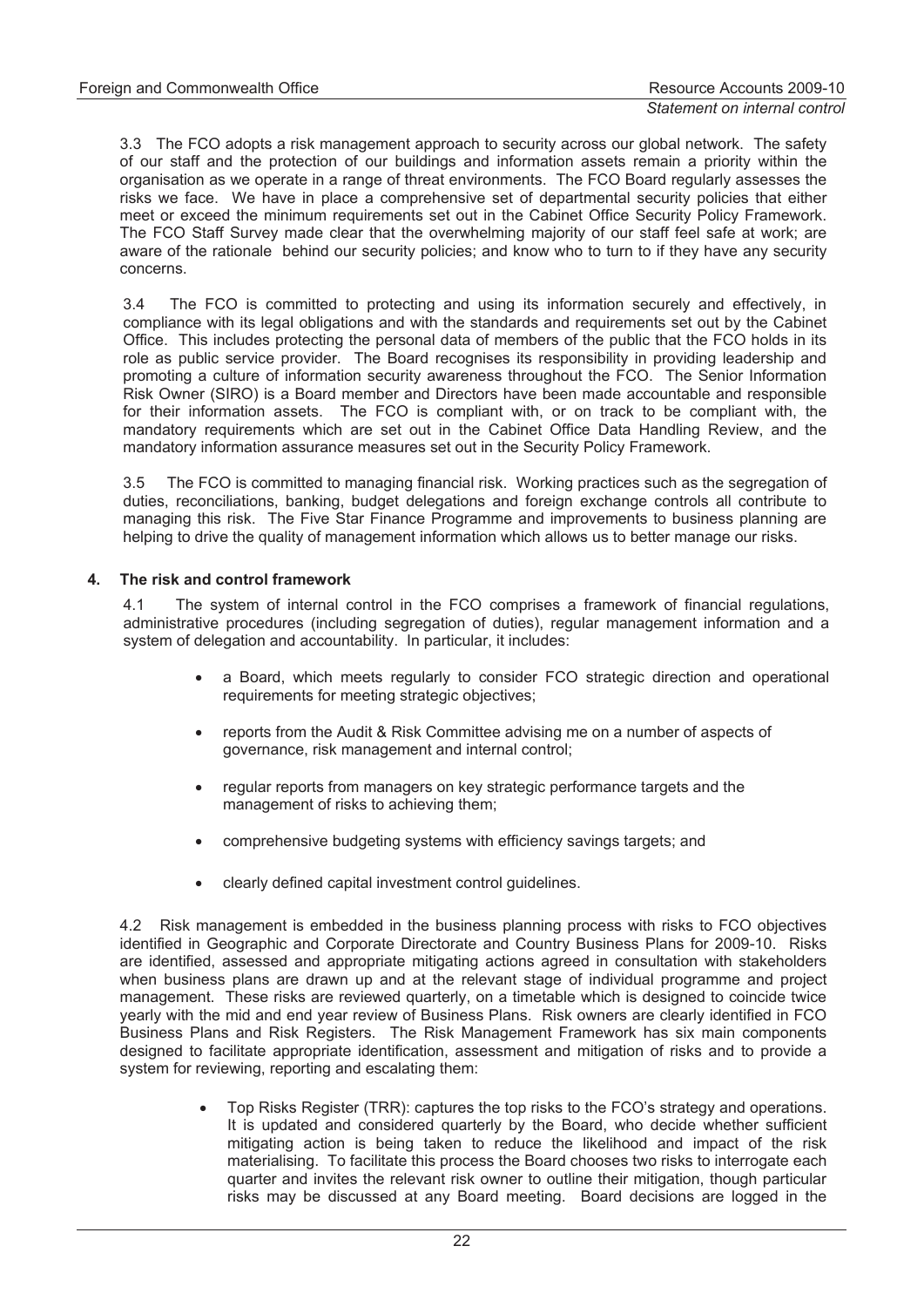register, which is then circulated to risk owners, Board members, Directors and the Senior Leadership Forum.

- Strategic Risks Register (SRR): captures the major, high-level strategic risks  $-$  risks associated with the delivery of the FCO's Departmental Strategic Objectives (DSOs) that have the potential to impact seriously on the FCO's reputation, resources and/or operations. It is updated quarterly, with input from DSO Owners and Directors, for consideration by the Directors-General Political, Defence and Intelligence, and Europe and Globalisation. Directors-General also have a quarterly opportunity to challenge risk owners on mitigation strategies. Risks which require Board attention are elevated to the Top Risks Register.
- x Operational Risks Register (ORR): captures the major, high-level risks to FCO operations or service delivery. It is updated quarterly for consideration by the Audit and Risk Committee, with input from overseas posts through the Risk in the Network exercise outlined below. Those risks requiring Board attention are elevated to the Top Risks Register.
- Risk in the Network: a quarterly exercise, which enables operational risks from overseas posts to be reported and elevated, as appropriate, for attention / action at the right level. Posts identify key operational risks through their Country Business Plans and use the Risk in the Network exercise to report progress and developments to Regional Directors, who in turn flag up common themes and significant risks to the Director General Change & Delivery. The most serious, high-level risks from the network can then be included in the Operational Risks Register and brought to the attention of the Audit & Risk Committee. If appropriate, they may then be elevated to the Top Risks Register for consideration by the FCO Board.
- Self-Audit: FCO Internal Audit facilitates an annual programme of control risk selfassessments for all Directors-General, Directors, and Sub-Accounting Officers overseas. All Home Departments, Groups and Teams undertake detailed testing once every three years.
- Supply-Risk: The FCO is reviewing and augmenting its supplier risk assessment processes and has already incorporated financial risk measures for top suppliers to its monthly reports. In due course other measures of supply chain risk will be included within contract and supplier management processes.

4.3 In 2009-10 the operational risk priorities for the FCO were to manage the risks to the security of our staff, buildings and information, the overall risk to our resources and risks to the effective operation of our IT Systems and business continuity. The strategic risk priorities for this period were to manage the impact of global economic risks on the UK, risks of instability in regions of strategic importance to the UK, and threats to national security, which could have had an impact on British nationals overseas. Our work was supported by improvements to business continuity planning and crisis response capabilities. The FCO continues to face the risk of a lack of available resources preventing us from fulfilling our mandate.

#### **5. Review of effectiveness**

5.1 As Accounting Officer, I have responsibility for reviewing the effectiveness of the system of internal control. My review of the effectiveness of the system of internal control is informed by the work of the internal auditors and the executive managers within the FCO who have responsibility for the development and maintenance of the internal control framework, and comments made by the external auditors in their management letter and other reports. I have been advised on the implications for the result of my review of the effectiveness of the system of internal control by the Board and the Audit & Risk Committee, and a plan to address weaknesses and ensure continuous improvement of the system is in place.

5.2 FCO Internal Audit operates to Government Internal Audit Standards. Their work is informed by the Board's analysis of the risk to which the FCO is exposed, and the annual internal audit plans are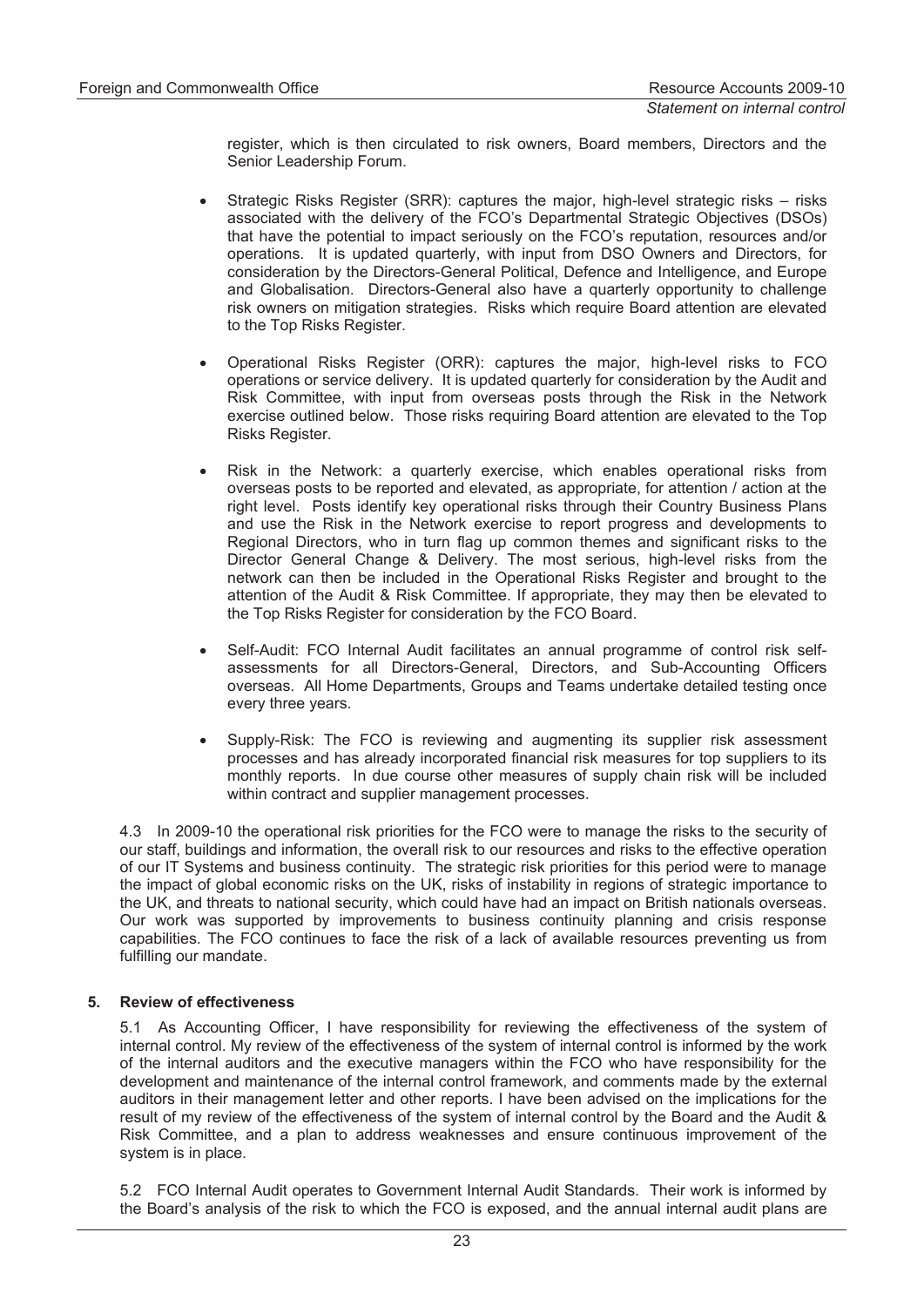endorsed by the FCO Audit and Risk Committee and approved by me. The Head of Internal Audit reports, at least annually, on internal audit activity in the FCO and provides me with an independent opinion on the adequacy and effectiveness of FCO systems of governance, risk management and internal control, together with recommendations for improvement. In addition to this, the Audit and Risk Committee Secretary maintains an Assurance Map of services, both internal and external to the FCO, which contribute to my review of the effectiveness of the system of internal control, but which are outside the committee's scope. These include overseas health and safety, and security inspections. Where appropriate, reports from these assurance providers are considered by the Board.

5.3 The FCO also has a Financial Compliance Unit whose main role is to investigate actual or suspected irregularity, fraud or corruption and to carry out proactive surprise visits to test counter-fraud controls. Various other functional departments perform a compliance-monitoring role with regard to their respective areas of responsibility.

5.4 In addition to their Management Letters and audit of the FCO resource accounts, the National Audit Office (NAO) also undertook a number of reviews on aspects of the FCO system of internal control. This work included visits to eight overseas Posts, and reports to the House of Commons Public Accounts Committee on FCO Financial Management and Adapting The Foreign and Commonwealth Office's Global Estate to the Modern World, and to the Foreign Affairs Committee on the Management of Exchange Rate Risk. In particular, the FCO was one of a number of departments subject to an NAO review of the key assurances and controls supporting the statements made in the Statement on Internal Control (SIC), which concluded that "there is a solid framework in place to oversee the production of the SIC within the Department".

5.5 The Five Star Finance Programme has passed further milestones, reaching the 4 Star point in December 2009. We have stretching targets in the 4.5 Star work phase, which will finish in July 2010. The 4.5 Star projects are designed to provide the FCO with more financial management capability in terms of governance and leadership; planning and decision-making; monitoring and forecasting; and financial and operational reporting. The NAO will assess our progress in autumn 2010.

5.6 The last SIC identified foreign currency risk as a significant area of exposure for the FCO. We managed this risk in 2009-10 through some gains we made on our forward purchases of foreign currency and by cutting and re-prioritising activity. However, the FCO has introduced measures to control this risk in 2010-11, including setting all post budgets in local currency and introducing a system to manage foreign exchange risk centrally.

5.7 One of the major challenges facing the FCO in 2009-10 was to provide and maintain effective physical security measures at our Missions and residential properties overseas during a period of tight budget constraints. To make the most effective use of these funds, the FCO re-prioritised all physical security projects in 2009-10 in line with its structured risk management approach. This ensured that funds were committed where they were needed most based on the threat, the vulnerabilities of the location, and the ability of the local authorities to provide protection. In addition, the FCO conducted regular reviews of security at posts overseas and worked closely with partners in the Government Secure Zone in the UK as part of its constant effort to mitigate security vulnerabilities in compliance with the Security Policy Framework.

5.8 Over the past year, the FCO has continued to improve its risk management and internal control environment, but there are a number of areas where we need to improve our compliance with established procedures, including further work on passport stock control and health and safety. To make our accounting systems for blank passports more robust, we carried out a full stock-take, reviewed our handling and audit processes, started a comprehensive review of guidance on the issue, and reinforced internal oversight. Consular Directorate continue to work closely with Internal Audit. The FCO has also initiated a programme of work to ensure compliance with our health and safety policy, statutory requirements and duty of care. We have a full time health and safety team and I have assumed the role of Health and Safety Board Champion. A health and safety action plan has been set and agreed by the Board. We are upgrading our policies and procedures and providing training to senior managers and line managers. The Board will receive regular updates and review performance.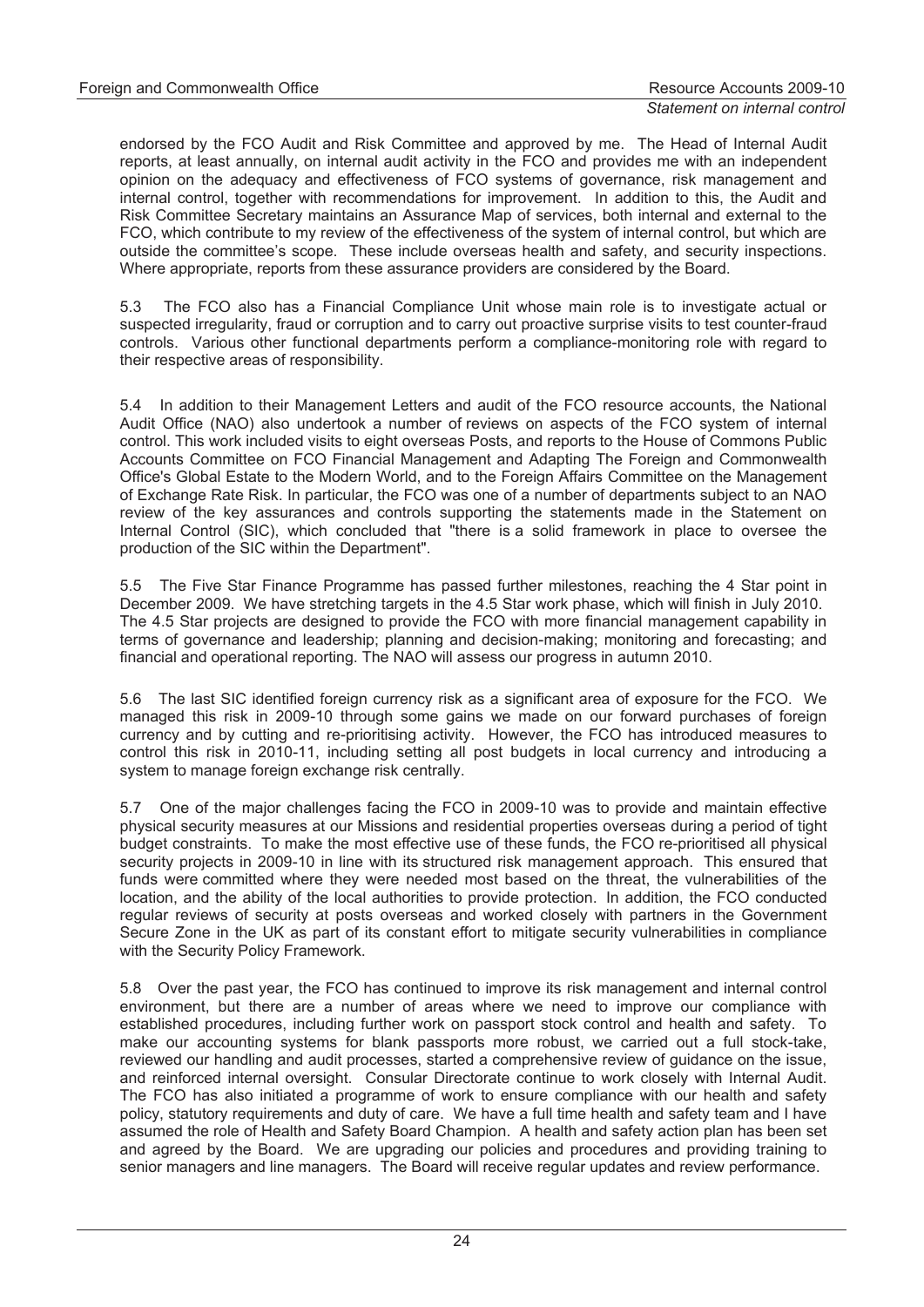5.9 Last year, the FCO reported significant problems with financial control experienced on the Harare Embassy Project. Moreover, further problems occurred in 2009-10 when the Damascus Embassy Project was halted leading to a loss of £10 million. The FCO recognised the weaknesses in estates project management and other aspects of estates expertise highlighted in the NAO's report of February 2010 Adapting the Foreign and Commonwealth Office's Global Estate to the Modern World. We have already changed governance arrangements in the FCO to address lessons learnt. In addition, we have strengthened our Major Projects team, introduced more rigorous controls via new working practices and are recruiting a specialist and experienced construction person to lead the team.

5.10 The FCO has improved its approach to managing IT related risks and has matured its controls in 2009-10. However, IT User Registration and De-Registration needs to be improved and overseas IT controls need to be strengthened, in particular standalone and locally procured assets. Further measures to tighten controls surrounding Satellite Phones were introduced in 2009-10, including active monitoring to detect excessive use or fraud. A disablement programme for phones not used or unaccounted for has been instigated and will be completed shortly. No new cases of misuse were identified in-year. In April 2010, the FCO put in place an IT Disaster Recovery system. The FCO continues to mature its Information Assurance so that we can identify and address weaknesses more effectively in the future.

*Martin Donnelly 24 June 2010* Accounting Officer Foreign and Commonwealth Office King Charles Street London SW1A 2PA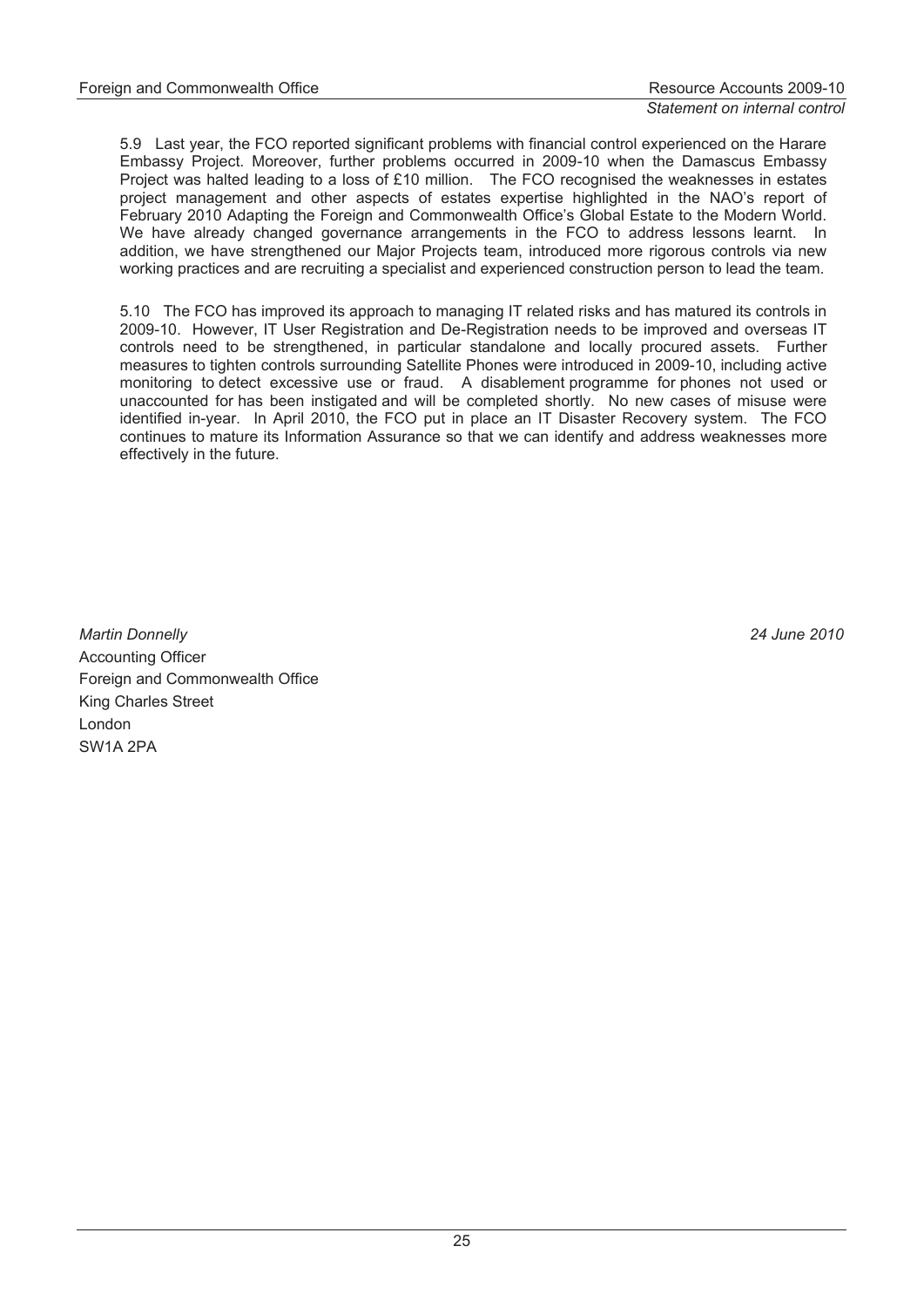### **The Certificate and Report of the Comptroller and Auditor General to the House of Commons**

I certify that I have audited the financial statements of the Foreign and Commonwealth Office for the year ended 31 March 2010 under the Government Resources and Accounts Act 2000. These comprise the Statement of Parliamentary Supply, the Operating Cost Statement, the Statement of Financial Position, the Statement of Changes in Taxpayers Equity, the Cash Flow Statement and the Statement of Net Operating Costs by Departmental Strategic Objectives and the related notes. These financial statements have been prepared under the accounting policies set out within them. I have also audited the information in the Remuneration Report that is described in that report as having been audited.

#### **Respective responsibilities of the Accounting Officer and Auditor**

As explained more fully in the Statement of Accounting Officer's Responsibilities, the Accounting Officer is responsible for the preparation of the financial statements and for being satisfied that they give a true and fair view. My responsibility is to audit the financial statements in accordance with applicable law and International Standards on Auditing (UK and Ireland). Those standards require me and my staff to comply with the Auditing Practices Board's Ethical Standards for Auditors.

#### **Scope of the audit of the financial statements**

An audit involves obtaining evidence about the amounts and disclosures in the financial statements sufficient to give reasonable assurance that the financial statements are free from material misstatement, whether caused by fraud or error. This includes an assessment of: whether the accounting policies are appropriate to the Department's circumstances and have been consistently applied and adequately disclosed; the reasonableness of significant accounting estimates made by the Department; and the overall presentation of the financial statements.

In addition, I am required to obtain evidence sufficient to give reasonable assurance that the expenditure and income reported in the financial statements have been applied to the purposes intended by Parliament and the financial transactions conform to the authorities which govern them.

#### **Opinion on Regularity**

In my opinion, in all material respects the expenditure and income have been applied to the purposes intended by Parliament and the financial transactions conform to the authorities which govern them.

#### **Opinion on Financial Statements**

In my opinion:

- the financial statements give a true and fair view of the state of the Department's affairs as at 31 March 2010 and of its net cash requirement, net resource outturn, net operating cost, net operating costs applied to departmental strategic objectives, change in taxpayers' equity and cash flows for the year then ended; and

- the financial statements have been properly prepared in accordance with the Government Resources and Accounts Act 2000 and HM Treasury directions issued thereunder.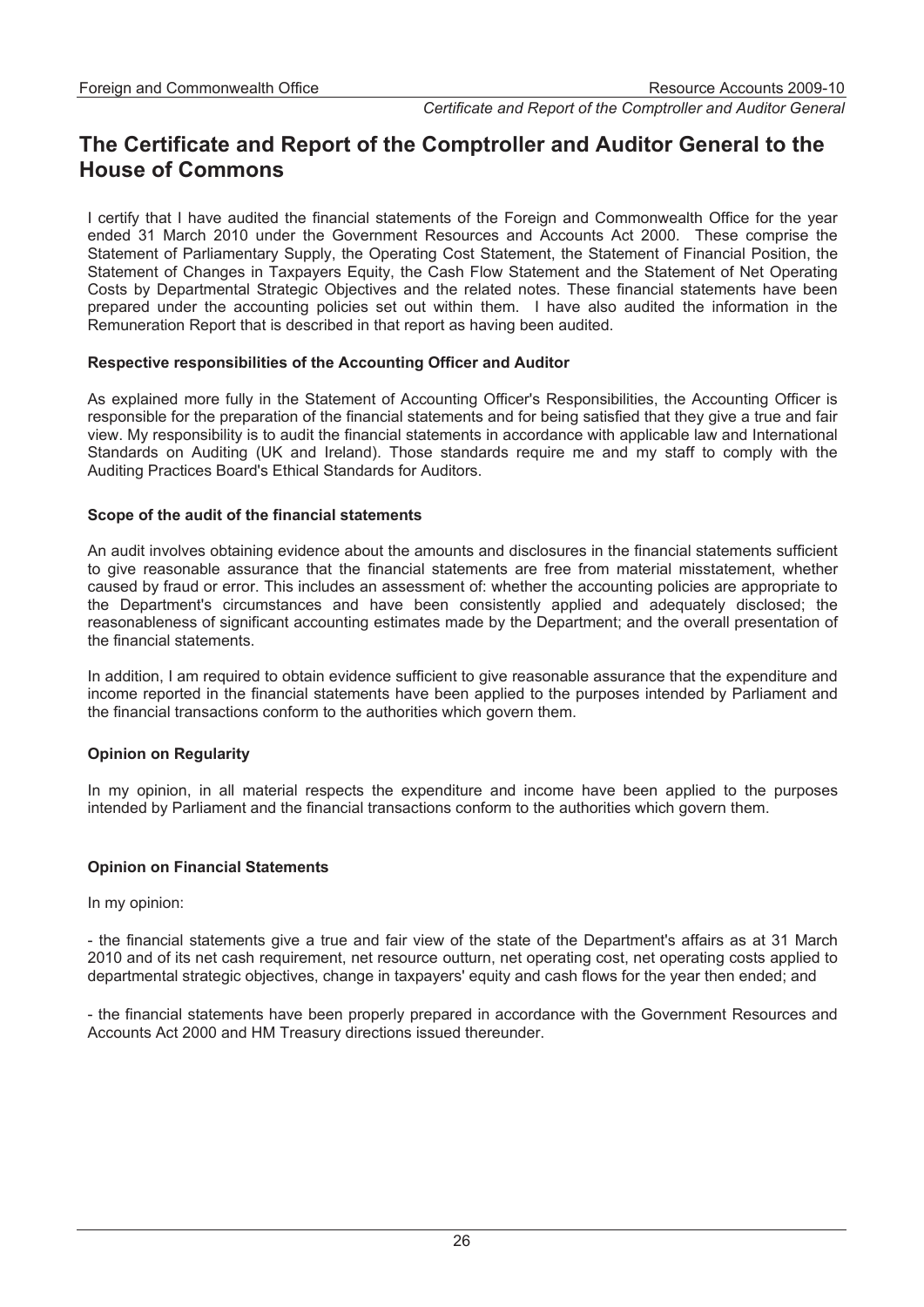*Certificate and Report of the Comptroller and Auditor General* 

#### **Opinion on other matters**

In my opinion:

- the part of the Remuneration Report to be audited has been properly prepared in accordance with HM Treasury directions made under the Government Resources and Accounts Act 2000; and

- the information given in the Management Commentary for the financial year for which the financial statements are prepared is consistent with the financial statements.

#### **Matters on which I report by exception**

I have nothing to report in respect of the following matters which I report to you if, in my opinion:

- adequate accounting records have not been kept; or
- the financial statements are not in agreement with the accounting records or returns;
- I have not received all of the information and explanations I require for my audit; or
- the Statement on Internal Control does not reflect compliance with HM Treasury's guidance.

#### **Report**

I have no observations to make on these financial statements.

*Amyas C E Morse 24 June 2010* Comptroller and Auditor General National Audit Office 157 - 197 Buckingham Palace Road Victoria London SW1W 9SP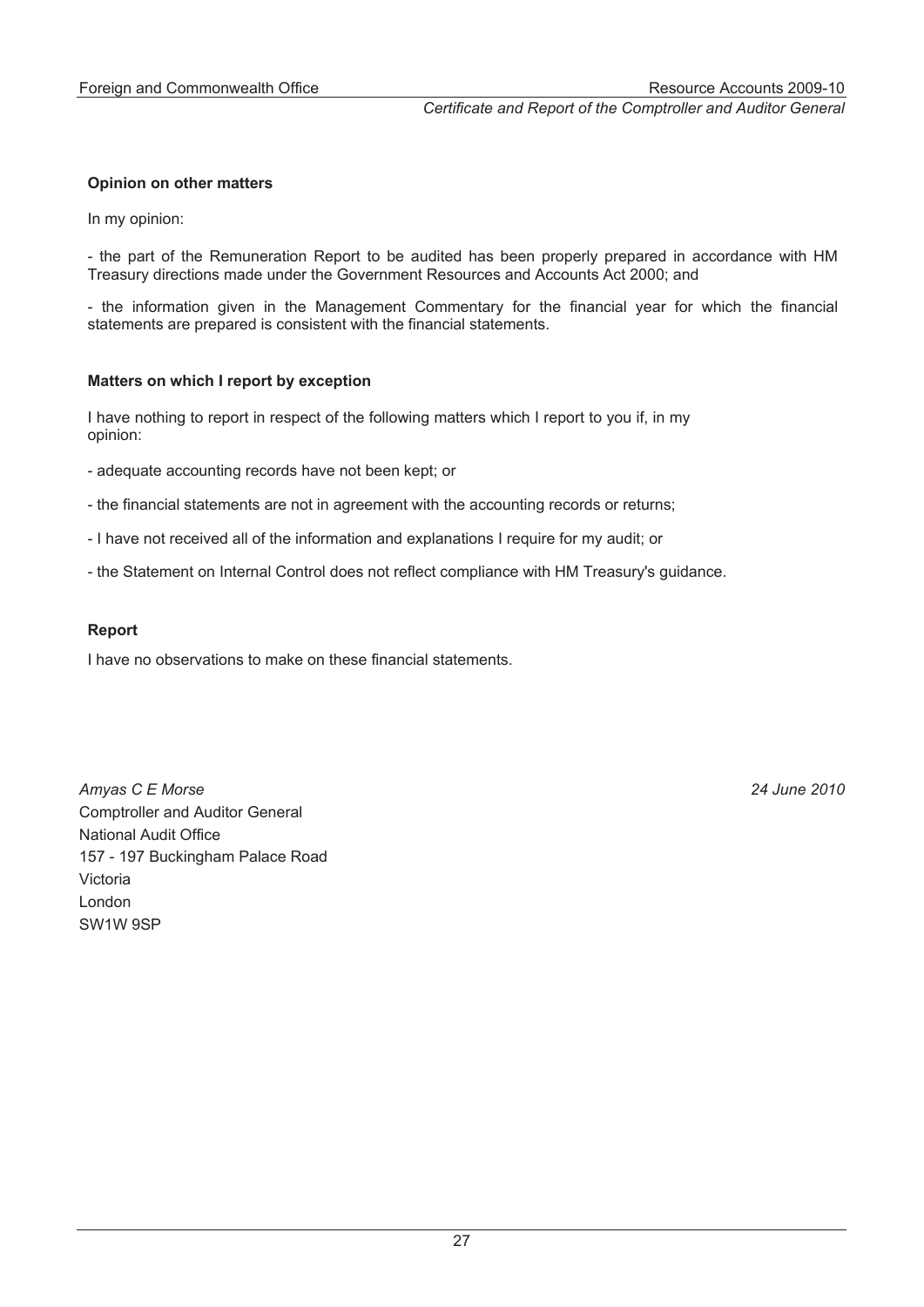#### **Statement of Parliamentary Supply**

#### **Summary of Resource Outturn 2009-10**

|                                          |      |             |           |                 |              |                |            | 12 months<br>2009-10               | 12 months<br>2008-09 |
|------------------------------------------|------|-------------|-----------|-----------------|--------------|----------------|------------|------------------------------------|----------------------|
|                                          |      |             |           | <b>Estimate</b> |              |                | Outturn    |                                    | Outturn              |
|                                          |      |             |           |                 |              |                |            | Net total outturn<br>compared with |                      |
|                                          |      |             |           |                 |              |                |            | Estimate:                          |                      |
| <b>Request for Resources</b>             | Note | Gross       | A-in-A    | Net             | <b>Gross</b> | A-in-A         | <b>Net</b> | Saving/                            | <b>Net</b>           |
|                                          |      | expenditure |           | Total           | expenditure  |                | Total      | (excess)                           | Total                |
|                                          |      | £000        | £000      | £000            | £000         | £000           | £000       | £000                               | £000                 |
| RfR <sub>1</sub>                         | 2    | 2,266,083   | (382,000) | 1,884,083       | 2,201,346    | (324, 048)     | 1,877,298  | 6,785                              | 1,671,222            |
| RfR <sub>2</sub>                         | 2    | 483,204     | $\sim$    | 483,204         | 467,809      | $\blacksquare$ | 467,809    | 15,395                             | 453,548              |
| <b>Total resources</b>                   |      | 2,749,287   | (382,000) | 2,367,287       | 2,669,155    | (324, 048)     | 2,345,107  | 22,180                             | 2,124,770            |
| Non-operating cost Appropriations-in-Aid |      |             |           | (18,000)        |              |                | (9,584)    | (8, 416)                           | (59, 456)            |

#### **Net cash requirement 2009-10**

|                      |             |                 | 2009-10              | 2008-09   |
|----------------------|-------------|-----------------|----------------------|-----------|
|                      |             |                 | £000                 | £000      |
|                      |             |                 | Net total<br>outturn |           |
|                      |             |                 | compared with        |           |
|                      |             |                 | Estimate:            |           |
|                      |             |                 | Saving/              |           |
|                      | <b>Note</b> | <b>Estimate</b> | Outturn<br>(excess)  | Outturn   |
| Net cash requirement | 4           | 2,262,243       | 24,830<br>2,237,413  | 2,072,002 |

#### **Summary of income payable to the Consolidated Fund**

In addition to Appropriations-in-Aid, the following income relates to the Department and is payable to the Consolidated Fund (cash receipts being shown in italics).

|       |             |        | <b>Forecast 2009-10</b> |        | <b>Outturn 2009-10</b> |
|-------|-------------|--------|-------------------------|--------|------------------------|
|       |             | £000   | £000                    | £000   | £000                   |
|       | <b>Note</b> | Income | <b>Receipts</b>         | Income | <b>Receipts</b>        |
| Total | 17.         | 9,000  | 9,000                   | 11,131 | 11,131                 |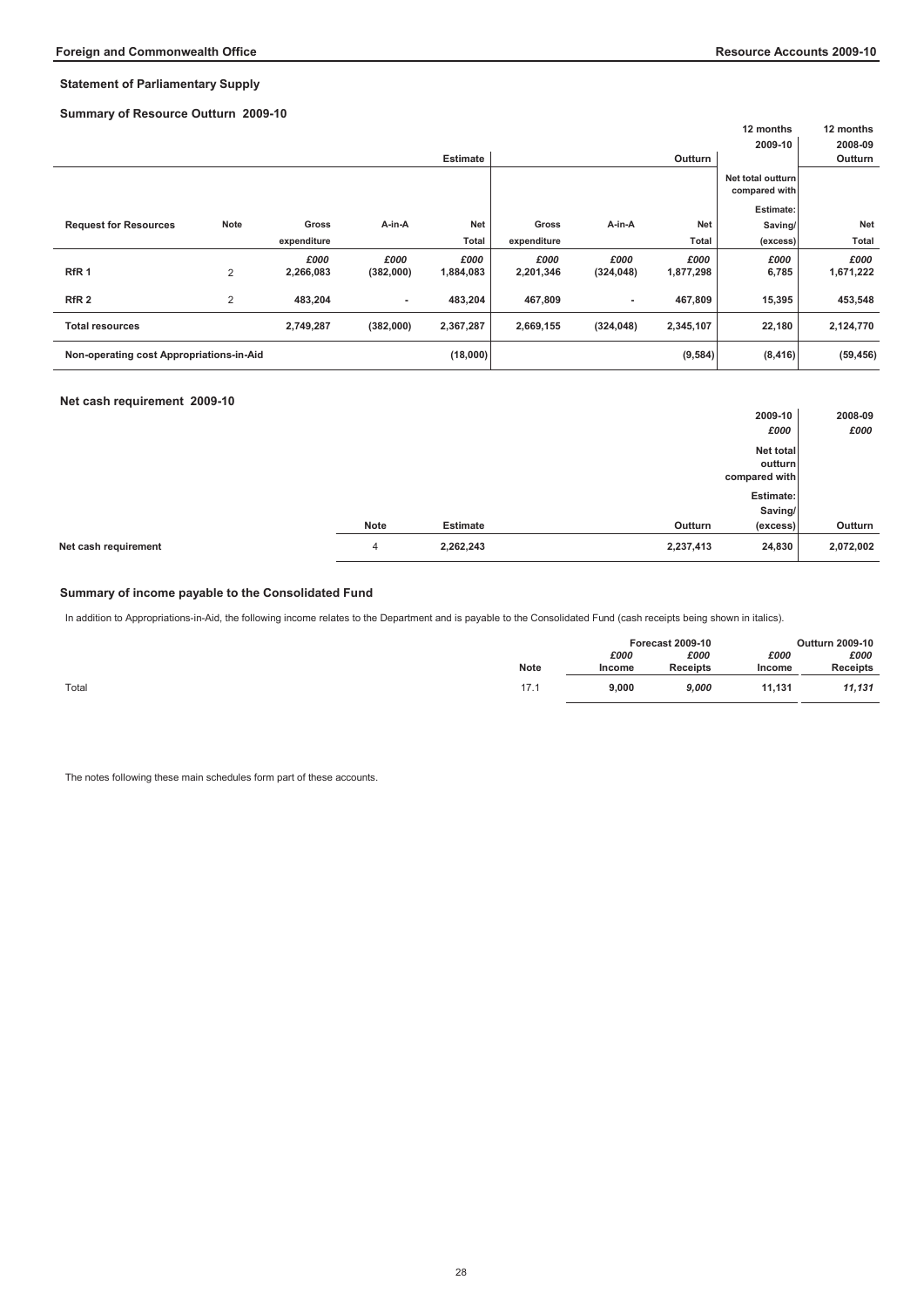### **Consolidated Operating Cost Statement**

for the year ended 31 March 2010

|                                             | <b>Note</b> | £000               | £000       | 2009-10<br>£000 | 2008-09<br>£000 |
|---------------------------------------------|-------------|--------------------|------------|-----------------|-----------------|
|                                             |             |                    |            |                 | <b>Restated</b> |
|                                             |             | <b>Expenditure</b> | Income     | <b>Total</b>    | <b>Total</b>    |
| Administration                              |             |                    |            |                 |                 |
| Staff costs                                 | 5           | 461,893            |            | 461,893         | 441,246         |
| Other administration costs                  | 6           | 864,690            |            | 864,690         | 576,626         |
| Operating income                            | 8           |                    | (103, 891) | (103, 891)      | (70, 252)       |
| Consular allocated to programme             | 6, 8        | (145, 111)         | 7,076      | (138, 035)      | (122, 719)      |
| Other costs allocated to programme          | 6, 8        | (656, 216)         | 17,900     | (638, 316)      | (428, 440)      |
| Total administration costs                  |             | 525,256            | (78, 915)  | 446,341         | 396,461         |
| Programme<br><b>Request for Resources 1</b> |             |                    |            |                 |                 |
| Staff costs                                 | 5, 7        |                    |            |                 | 41              |
| Other programme costs                       | 7           | 1,676,090          |            | 1,676,090       | 1,674,800       |
| Income                                      | 8           |                    | (245, 133) | (245, 133)      | (370, 025)      |
| <b>Request for Resources 2</b>              |             |                    |            |                 |                 |
| Staff costs                                 | 5, 7        | 595                |            | 595             | 3,972           |
| Other programme costs                       | 7           | 467,214            |            | 467,214         | 449,576         |
| Total programme costs                       | 7           | 2,143,899          | (245, 133) | 1,898,766       | 1,758,364       |
| <b>Totals</b>                               |             | 2,669,155          | (324, 048) |                 |                 |
| <b>Net operating cost</b>                   |             |                    |            | 2,345,107       | 2,154,825       |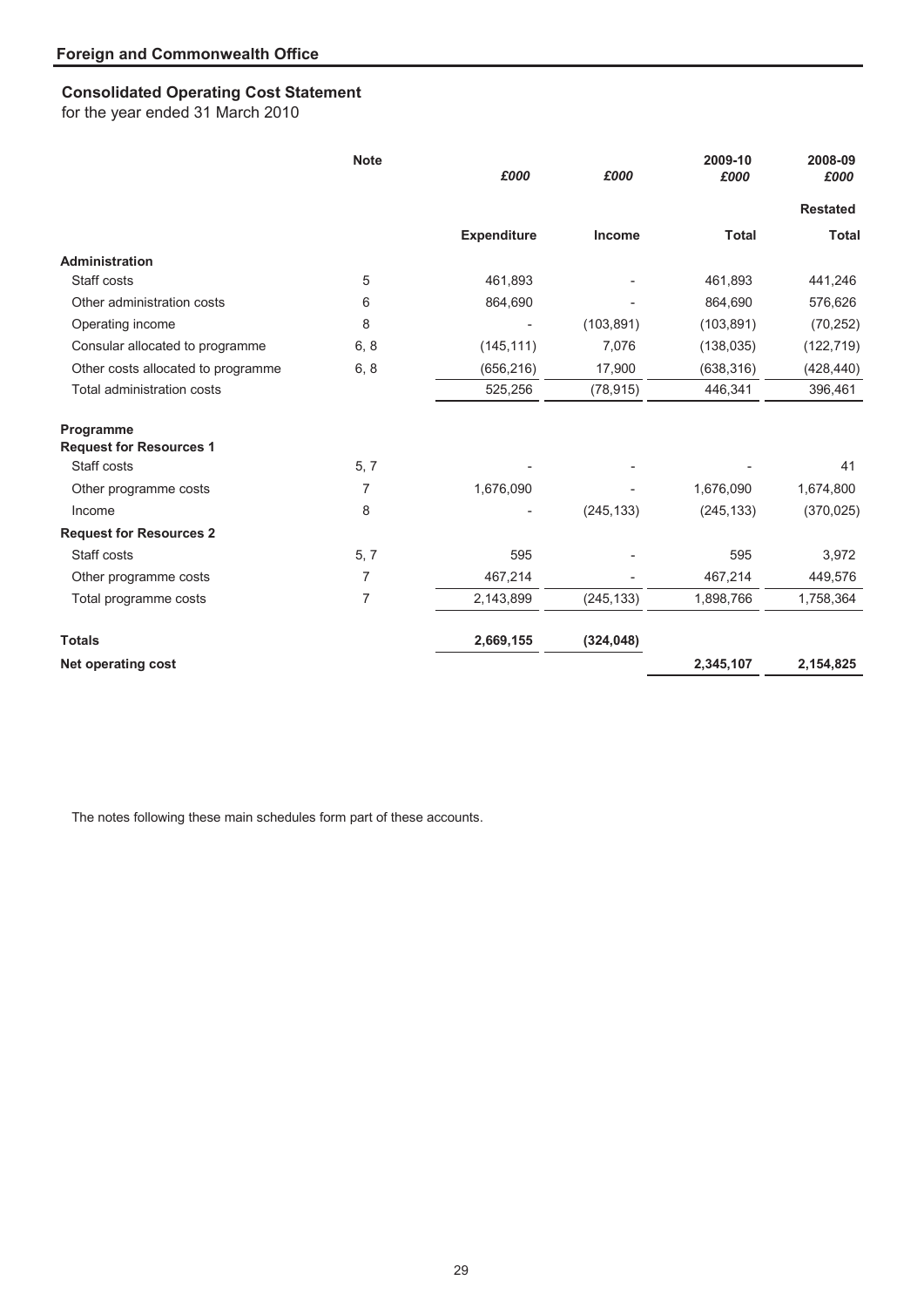#### **Consolidated Statement of Financial Position**

as at 31 March 2010

|                                                     |             | <b>31 March 2010</b> | <b>31 March 2009</b> | 1 April 2008 |
|-----------------------------------------------------|-------------|----------------------|----------------------|--------------|
|                                                     | <b>Note</b> | £000                 | £000                 | £000         |
| <b>Non-current assets</b>                           |             |                      |                      |              |
| Property, plant and equipment                       | 9           | 2,255,184            | 2,833,760            | 2,232,363    |
| Intangible assets                                   | 10          | 3,654                | 4,459                | 1,341        |
| <b>Financial assets</b>                             | 12          | 32,146               | 24,111               |              |
| Other non-current assets                            | 14          | 37,938               | 58,744               | 59,931       |
| <b>Total non-current assets</b>                     |             | 2,328,922            | 2,921,074            | 2,293,635    |
| <b>Current assets</b>                               |             |                      |                      |              |
| Assets classified as held for sale                  | 11          | 10,967               |                      |              |
| <b>Financial assets</b>                             | 12          | 18,261               | 83,238               |              |
| Inventories                                         | 13          | 7,847                | 10,472               | 10,392       |
| Trade and other receivables                         | 14          | 135,580              | 210,874              | 258,872      |
| Cash and cash equivalents                           | 15          | 29,648               | 35,776               | 30,064       |
| <b>Total current assets</b>                         |             | 202,303              | 340,360              | 299,328      |
| <b>Total assets</b>                                 |             | 2,531,225            | 3,261,434            | 2,592,963    |
| <b>Current liabilities</b>                          |             |                      |                      |              |
| <b>Financial liabilities</b>                        | 12          | (12, 446)            | (11)                 |              |
| Trade and other payables                            | 16          | (265, 414)           | (303, 399)           | (225, 407)   |
| <b>Total current liabilities</b>                    |             | (277, 860)           | (303, 410)           | (225, 407)   |
| Non-current assets plus net current assets less net |             |                      |                      |              |
| current liabilities                                 |             | 2,253,365            | 2,958,024            | 2,367,556    |
| <b>Non-current liabilities</b>                      |             |                      |                      |              |
| <b>Financial liabilities</b>                        | 12          | (1,783)              |                      |              |
| Provisions                                          | 18          | (84, 174)            | (70, 548)            | (67, 392)    |
| Other payables                                      | 16          | (39, 287)            | (40, 569)            | (42,076)     |
| Retirement benefit schemes liability                | 19          | (3, 147)             | (12, 550)            | (663)        |
| <b>Total non-current liabilities</b>                |             | (128, 391)           | (123, 667)           | (110, 131)   |
|                                                     |             |                      |                      |              |
| <b>Assets less liabilities</b>                      |             | 2,124,974            | 2,834,357            | 2,257,425    |
| <b>Taxpayers' equity</b>                            |             |                      |                      |              |
| General fund                                        |             | 1,107,482            | 1,215,297            | 1,093,116    |
| <b>Revaluation reserve</b>                          |             | 915,668              | 1,502,854            | 1,051,554    |
| Donated asset reserve                               |             | 101,824              | 116,206              | 112,755      |
| <b>Total taxpayers' equity</b>                      |             | 2,124,974            | 2,834,357            | 2,257,425    |

The notes following these main schedules form part of these accounts.

Martin Donnelly Accounting Officer 24 June 2010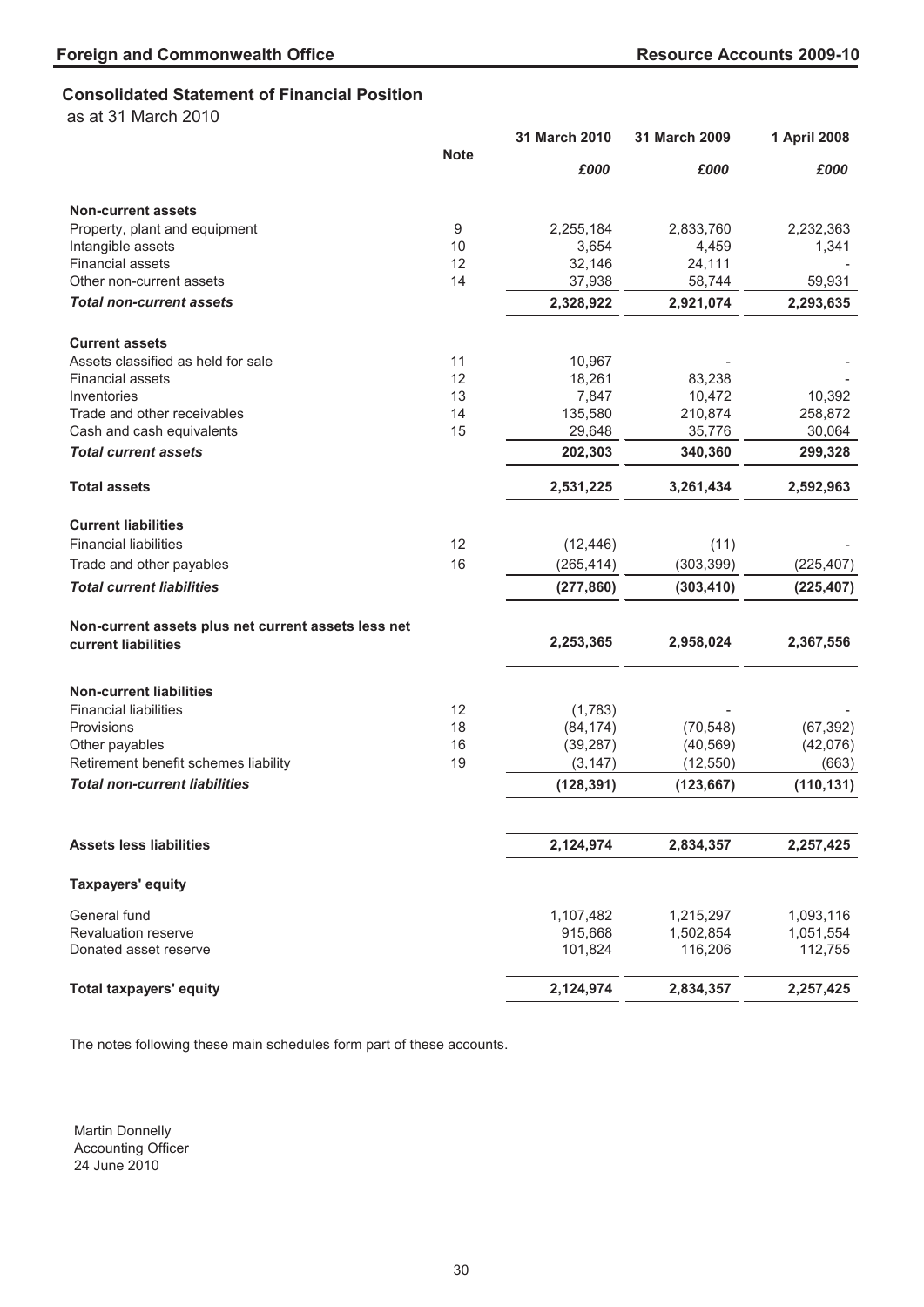#### **Consolidated Statement of Cash Flows**

for the year ended 31 March 2010

|                                                                                                                                            | 12 months<br>2009-10<br>£000 | 12 months<br>2008-09<br>£000<br>Restated |
|--------------------------------------------------------------------------------------------------------------------------------------------|------------------------------|------------------------------------------|
| Cash flows from operating activities                                                                                                       |                              |                                          |
| Net Operating Cost                                                                                                                         | (2,345,107)                  | (2, 154, 825)                            |
| Adjustments for non-cash transactions                                                                                                      | 272,581                      | 165,621                                  |
| (Increase)/decrease in inventories                                                                                                         | 2,625                        | (80)                                     |
| (Increase)/decrease in trade and other receivables                                                                                         | 154,291                      | 47,190                                   |
| Less movements in receivables relating to items not passing through the OCS                                                                | (67, 158)                    | 6,712                                    |
| Increase/(decrease) in trade payables                                                                                                      | (45,960)                     | 91,645                                   |
| Less movements in payables relating to items not passing through the OCS                                                                   | 11,721                       | (36, 139)                                |
| IFRS adjustment to property, plant and equipment                                                                                           | (30, 560)                    |                                          |
| Machinery of Government change                                                                                                             |                              | 3,158                                    |
| Use of provisions<br>Retirement benefit schemes                                                                                            | (20, 853)                    | (23,049)                                 |
| Net cash outflow from operating activities                                                                                                 | (5,059)<br>(2,073,479)       | (1,899,767)                              |
|                                                                                                                                            |                              |                                          |
| Cash flows from investing activities                                                                                                       |                              |                                          |
| Purchase of property, plant and equipment                                                                                                  | (248)                        | (269)                                    |
| Additions to assets in the course of construction                                                                                          | (161, 561)                   | (224, 464)                               |
| Government Grant receipts                                                                                                                  | 2,569                        |                                          |
| Proceeds from disposal of property, plant and equipment                                                                                    | 9,584                        | 59,456                                   |
| Movement on long term loans to other bodies (note 12)                                                                                      | 2,000                        | (8,000)                                  |
| Net cash outflow from investing activities                                                                                                 | (147, 656)                   | (173, 277)                               |
| <b>Cash flows from financing activities</b>                                                                                                |                              |                                          |
| From the Consolidated Fund (Supply) - current year                                                                                         | 2,262,243                    | 2,094,319                                |
| Payment to the Consolidated Fund in respect of unspent prior year Supply                                                                   |                              | (14, 234)                                |
| Deemed Supply in respect of unspent prior year Supply                                                                                      | (36, 551)                    | 14,234                                   |
| Deemed repayment to the Consolidated Fund of unspent prior year Supply                                                                     |                              | (2,863)                                  |
| Advances from the Contingency Fund                                                                                                         | 90,000                       |                                          |
| Repayments to the Contingency Fund                                                                                                         | (90,000)                     |                                          |
| Capital element of payments of finance leases and on-balance sheet PFI contracts                                                           | 1,725                        | 1,658                                    |
| <b>Net financing</b>                                                                                                                       | 2,227,417                    | 2,093,114                                |
|                                                                                                                                            |                              |                                          |
|                                                                                                                                            |                              |                                          |
| Net increase/(decrease) in cash and cash equivalents in the period before adjustment<br>for receipts and payments to the Consolidated Fund | 6,282                        | 20,070                                   |
| Net increase/(decrease) in cash and cash equivalents in the period after adjustment<br>for receipts and payments to the Consolidated Fund  | 6,282                        | 20,070                                   |
| Cash and cash equivalents at the beginning of the period                                                                                   | 23,120                       | 3,050                                    |
| Cash and cash equivalents at the end of the period                                                                                         | 29,402                       | 23,120                                   |
|                                                                                                                                            |                              |                                          |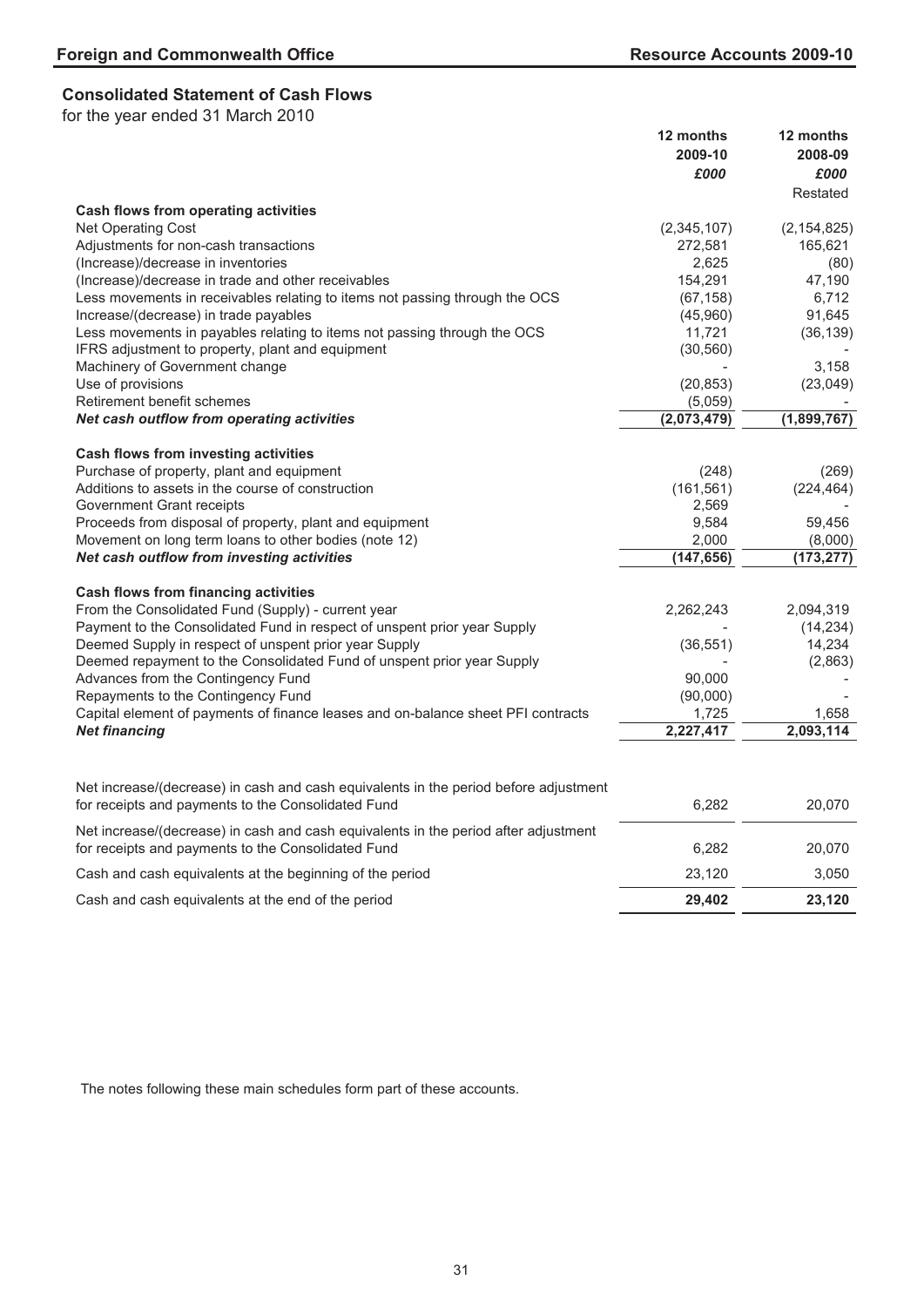#### **Consolidated Statement of Changes in Taxpayers' Equity**

for the year ended 31 March 2010

|                                                                 | General       | <b>Revaluation</b> | <b>Donated</b> | Total           |
|-----------------------------------------------------------------|---------------|--------------------|----------------|-----------------|
|                                                                 | Fund          | <b>Reserve</b>     | Asset          | <b>Reserves</b> |
|                                                                 |               |                    | <b>Reserve</b> |                 |
|                                                                 | £000          | £000               | £000           | £000            |
| Balance as at 31 March 2008                                     | 988,770       | 703,493            | 73,097         | 1,765,360       |
| <b>IFRS</b> adjustment                                          | 104,346       | 348,061            | 39,658         | 492,065         |
|                                                                 |               |                    |                |                 |
| <b>Restated balance at 1 April 2008</b>                         | 1,093,116     | 1,051,554          | 112,755        | 2,257,425       |
| Changes in taxpayers' equity for 2008-09                        |               |                    |                | Restated        |
| Net gain on revaluation of property, plant and equipment        |               | 483,260            | 17,797         | 501,057         |
| Net gain/(loss) on revaluation of current assets                | 1,877         |                    |                | 1,877           |
| Unrealised gain on foreign exchange - forward contracts         | 89,377        |                    |                | 89,377          |
| Unrealised gain on foreign exchange - other                     | 15,460        |                    |                | 15,460          |
| Release of reserves to the operating cost statement             |               |                    | (1,088)        | (1,088)         |
|                                                                 |               |                    |                |                 |
| Non-cash charges - cost of capital                              | 74,508        |                    |                | 74,508          |
| Non-cash charges - auditors remuneration                        | 288           |                    |                | 288             |
| Transfers between reserves                                      | 45,218        | (31,960)           | (13, 258)      |                 |
| Consolidation and other in-year adjustments                     | (10, 352)     |                    |                | (10, 352)       |
| Net operating cost for the year                                 | (2, 154, 826) |                    |                | (2, 154, 826)   |
| Total recognised income and expense for 2008-09                 | (1,938,450)   | 451,300            | 3,451          | (1,483,699)     |
| Net Parliamentary Funding - drawn down                          | 2,094,319     |                    |                | 2,094,319       |
| Supply receivable adjustment                                    | (36, 551)     |                    |                | (36, 551)       |
| Prior year Consolidated Fund creditor                           | 2,863         |                    |                | 2,863           |
| Balance at 31 March 2009                                        | 1,215,297     | 1,502,854          | 116,206        | 2,834,357       |
|                                                                 |               |                    |                |                 |
| Changes in taxpayers' equity for 2009-10                        |               |                    |                |                 |
| Net gain/(loss) on revaluation of property, plant and equipment |               | (576, 498)         | (13,627)       | (590, 125)      |
| Net gain/(loss) on revaluation of current assets                |               |                    |                |                 |
| Unrealised loss on foreign exchange - forward contracts         | (66, 933)     |                    |                | (66, 933)       |
| Unrealised loss on foreign exchange - other                     | (23, 926)     |                    |                | (23,926)        |
| Government Grant receipts                                       | 2,569         |                    |                | 2,569           |
| Release of reserves to the operating cost statement             |               |                    | (755)          | (755)           |
|                                                                 |               |                    |                |                 |
| Non-cash charges - cost of capital                              | 82,847        |                    |                | 82,847          |
| Non-cash charges - auditors remuneration                        | 265           |                    |                | 265             |
| Transfers between reserves                                      | 10,688        | (10, 688)          |                |                 |
| Leasehold land prepayment adjustment                            | (17, 490)     |                    |                | (17, 490)       |
| Consolidation and other in-year adjustments                     | 7,693         |                    |                | 7,693           |
| Pension movement through Reserves                               | 4,346         |                    |                | 4,346           |
| Net operating cost for the year                                 | (2,345,107)   |                    |                | (2,345,107)     |
| Total recognised income and expense for 2009-10                 | (2,345,048)   | (587, 186)         | (14, 382)      | (2,946,616)     |
|                                                                 |               |                    |                |                 |
| Net Parliamentary Funding - drawn down                          | 2,225,692     |                    |                | 2,225,692       |
| Supply payable/(receivable) adjustment                          | (24, 829)     |                    |                | (24, 829)       |
| Prior year Consolidated Fund creditor                           | 36,551        |                    |                | 36,551          |
| Income not A in A paid to the Consolidated Fund                 |               |                    |                |                 |
| CFER adjustment relating to prior year                          | (181)         |                    |                | (181)           |
| Balance at 31 March 2010                                        | 1,107,482     | 915,668            | 101,824        | 2,124,974       |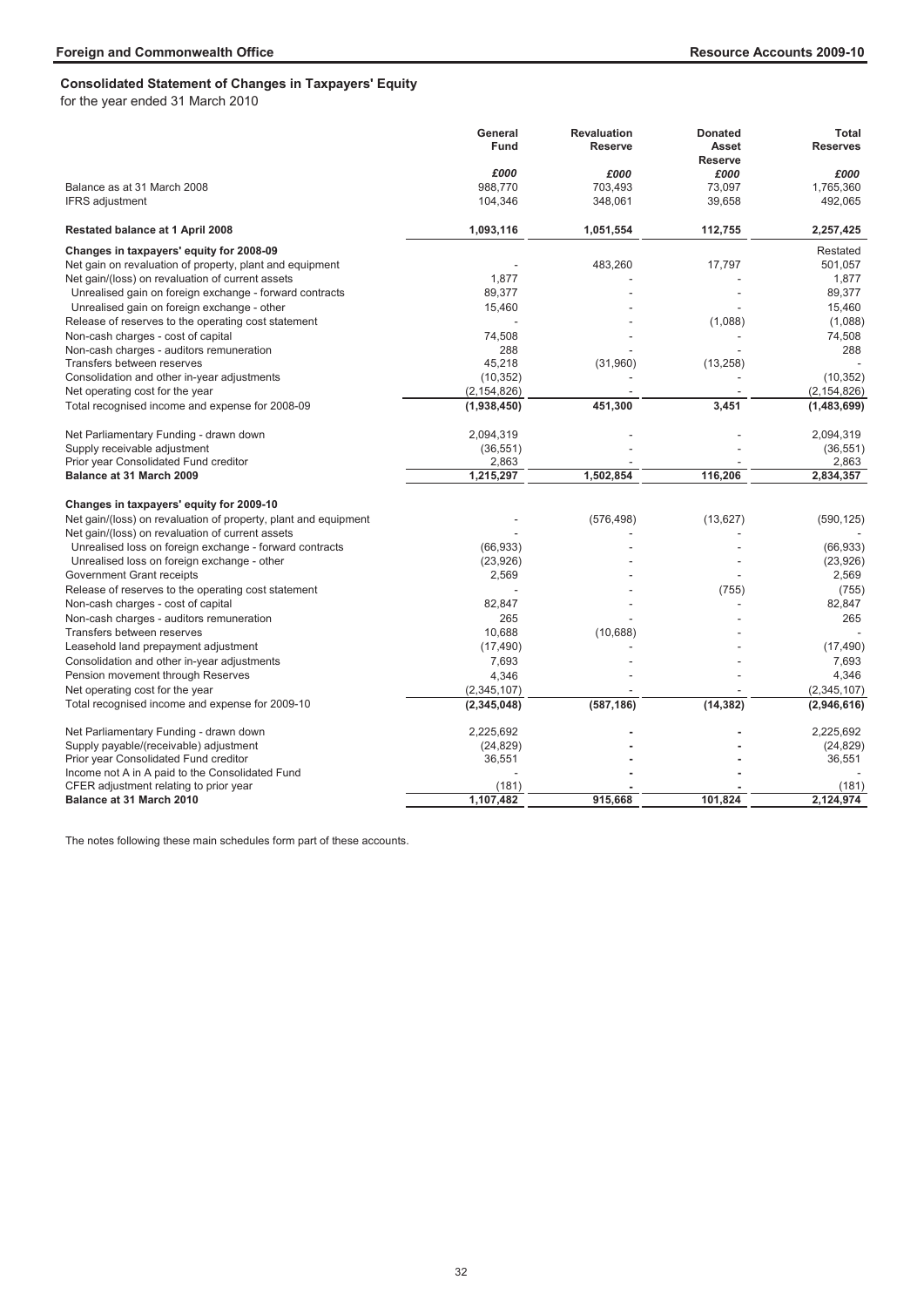#### **Consolidated Statement of Net Operating Costs by Departmental Strategic Objectives**

for the year ended 31 March 2010

|                  |                                                                                 | £000<br>Gross | £000<br>Income | 2009-10<br>£000<br><b>Net</b> | £000<br>Gross | £000<br>Income | <b>Restated</b><br>2008-09<br>£000<br><b>Net</b> |
|------------------|---------------------------------------------------------------------------------|---------------|----------------|-------------------------------|---------------|----------------|--------------------------------------------------|
|                  | Departmental Strategic Objectives (DSO):                                        |               |                |                               |               |                |                                                  |
| DSO <sub>1</sub> | A flexible global network serving the whole of<br>the British Government        | 1,053,941     | (220, 561)     | 833,380                       | 1,112,921     | (337, 249)     | 775,672                                          |
| DSO <sub>2</sub> | Supporting the British economy                                                  | 209,352       | (5, 519)       | 203,833                       | 190,287       | (5,780)        | 184,507                                          |
| DSO <sub>3</sub> | Supporting British nationals abroad                                             | 145,111       | (68, 653)      | 76,458                        | 126,395       | (69, 612)      | 56,783                                           |
| DSO 4            | Supporting managed migration for Britain                                        | 41,574        | (1, 412)       | 40,162                        | 32,088        | (1,446)        | 30,642                                           |
| DSO <sub>5</sub> | Countering terrorism and weapons<br>proliferation and their causes              | 152,013       | (8, 207)       | 143,806                       | 129,458       | (6, 547)       | 122,911                                          |
| DSO <sub>6</sub> | Preventing and resolving conflict                                               | 621,013       | (7,670)        | 613,343                       | 612,003       | (5,505)        | 606,498                                          |
| DSO <sub>7</sub> | Promoting a low-carbon, high-growth, global<br>economy                          | 154,991       | (5, 467)       | 149,524                       | 127,926       | (3,837)        | 124,089                                          |
| DSO <sub>8</sub> | Developing effective international institutions,<br>above all the UN and the EU | 291,160       | (6, 559)       | 284,601                       | 259,653       | (5,930)        | 253,723                                          |
|                  | <b>Net Operating Costs</b>                                                      | 2,669,155     | (324, 048)     | 2,345,107                     | 2,590,731     | (435, 906)     | 2,154,825                                        |

Notes

1. Administration costs in respect of UK Trade & Investment in DSO 2 above are further analysed:

|                       |         |                          | 2009-10    |         |                          | 2008-09    |
|-----------------------|---------|--------------------------|------------|---------|--------------------------|------------|
|                       | £000    | £000                     | £000       | £000    | £000                     | £000       |
|                       | Gross   | Income                   | <b>Net</b> | Gross   | Income                   | <b>Net</b> |
| Staff costs           | 50.467  | $\overline{\phantom{a}}$ | 50.467     | 51.724  | $\overline{\phantom{a}}$ | 51.724     |
| Other operating costs | 146.311 | (5, 519)                 | 140.792    | 122.594 | (5,754)                  | 116,840    |
| Depreciation          | 5,153   |                          | 5,153      | 7.122   |                          | 7.122      |
| Cost of capital       | 7.421   |                          | 7.421      | 8.018   |                          | 8.018      |
|                       | 209.352 | (5, 519)                 | 203,833    | 189,458 | (5,754)                  | 183.704    |

2. See Note 20 for an analysis of programme costs by Departmental Strategic Objectives.

3. Income includes consular and other income. Other income (e.g. receipts from other departments) is administration income and is allocated across all DSOs based on weighted headcount.

4. 2008-09 included some costs for DSO 2 that were not directly attributable to UKTI.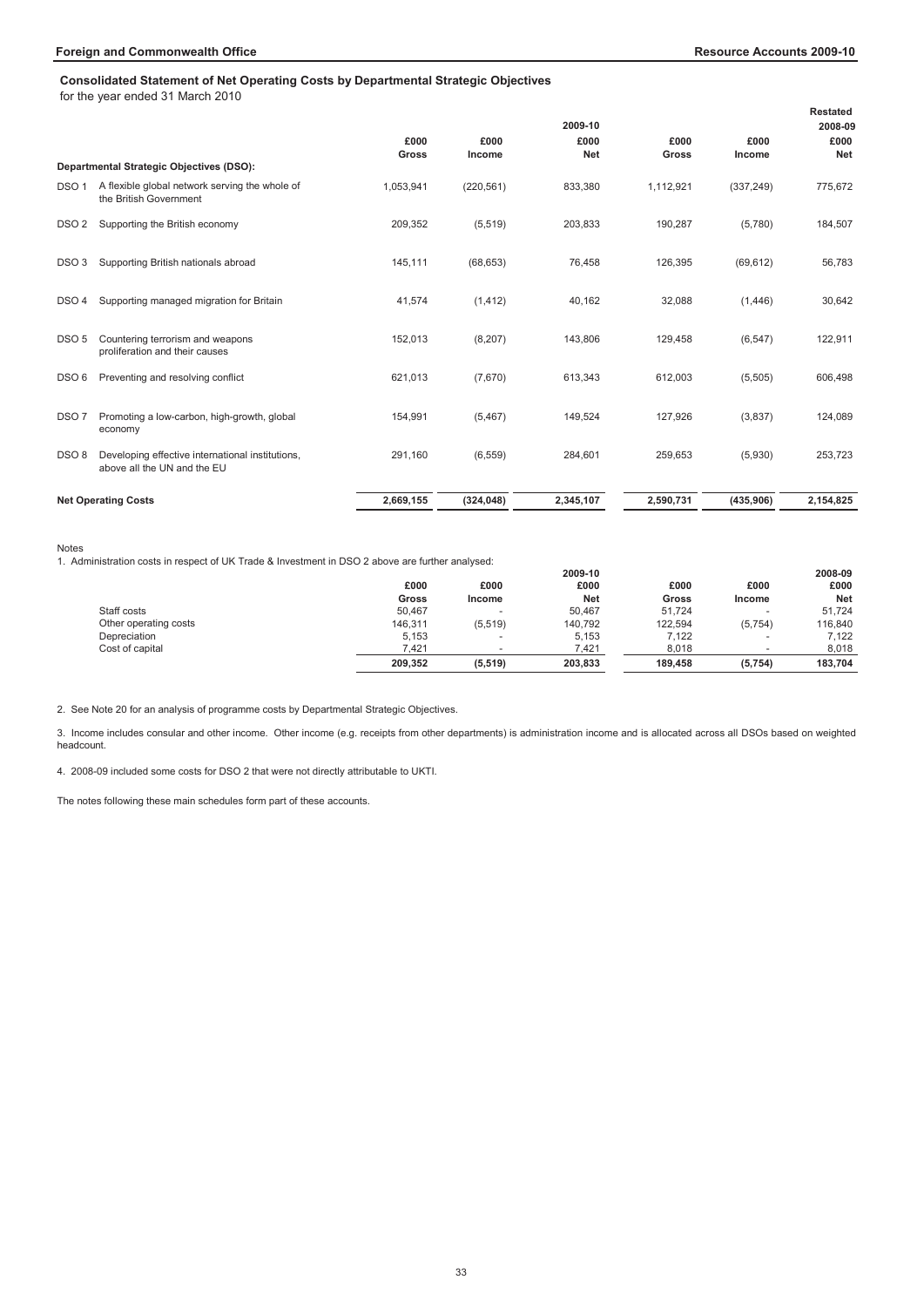#### **1. Statement of accounting policies**

These financial statements have been prepared in accordance with the 2009-10 Government Financial Reporting Manual (FReM) issued by HM Treasury. The accounting policies contained in the FReM apply International Financial Reporting Standards (IFRS) as adapted or interpreted for the public sector context. Where the FReM permits a choice of accounting policy, the accounting policy which has been judged to be most appropriate to the particular circumstances of the Department for the purpose of giving a true and fair view has been selected. The Department's accounting policies have been applied consistently in dealing with items considered material in relation to the accounts.

In addition to the primary statements prepared under IFRS, the FReM also requires the Department to prepare two additional primary statements. The *Statement of Parliamentary Supply* and supporting notes show outturn against Estimate in terms of the net resource requirement and the net cash requirement. The Consolidated *Statement of Net Operating Costs by Departmental Strategic Objectives* and supporting notes analyse the Department's income and expenditure by our objectives agreed with Ministers.

#### *1.1 Accounting convention*

These accounts have been prepared under the historical cost convention modified to account for the revaluation of property, plant and equipment, intangible assets and inventories where material, at their value to the FCO by reference to their current costs or fair value as appropriate.

# *1.2 Basis of consolidation*

These accounts comprise a consolidation of the FCO and Wilton Park Executive Agency, which falls within the Departmental accounting boundary as defined in the FReM. Transactions between the entities included in the consolidation are eliminated. A list of all those entities within the Departmental accounting boundary is given in the Notes to the Accounts.

On 1 April 2008 the UK Border Agency (UKBA) was created to integrate the work of the Home Office Border and Immigration Agency, elements of HM Revenue and Customs, and the activities of UKvisas within the FCO. For 2009-10 full recharging arrangements apply for those elements of UKBA overseas operations that remain embedded within the FCO network. Payables and Receivables balances between the FCO and UKBA are reflected in the FCO Statement of Financial Position. For 2008-09, full Machinery of Government entries are shown for UKBA that reflect the full costs of UK and overseas costs elements, and all associated income streams.

# *1.3 Property, plant and equipment*

Buildings which are owned or held on long term leases, and perpetual leasehold land, are recorded within Property, Plant and Equipment (PPE) and stated at fair value using periodic professional valuations. The overseas estate is subject to a three-to-five-year rolling revaluation programme and interim annual review. Buildings and land held on short term leases are regarded as operating leases and rental payments are recorded in the operating cost statement. Short term leases are defined as those where the lease is less than seven years or marked to market at no more than five-yearly intervals.

In some instances the FCO enjoys the benefit of perpetual leases, which either continue at a peppercorn rent or are renewable at a de minimis premium indefinitely. These interests are non-revisionary and rest with the FCO for as along as the FCO requires. For valuation purposes these interests are regarded as akin to freehold interests, and valued accordingly.

On initial recognition property, plant and equipment are measured at cost including any costs such as installation directly attributable to bringing them into working condition. Assets are included in the accounts at the cost or valuation applicable as at the balance sheet date; any movements in valuation during the year are taken to the revaluation reserve or treated as impairments where appropriate.

Antiques and works of art are grouped and valued on a market value basis by professional valuers and are included where the valuations equate to or exceed £5,000. Plant and equipment are stated at current value using appropriate indices. The minimum level for capitalisation of a single tangible asset is £3,000, subject to grouping conventions where appropriate.

#### *1.4 Non-perpetual leasehold land*

The premium paid for the land element of a non-perpetual lease (see 1.3) is recognised within prepayments. Prepayments are amortised over the life of the lease.

#### *1.5 Donated assets*

Donated property, plant and equipment and intangible assets are capitalised at their current value on receipt, and this value is credited to the donated asset reserve. Subsequent revaluations are also taken to this reserve. Each year, an amount equal to the depreciation charge on the asset is released from the donated asset reserve to the Operating Cost Statement (OCS). Restricted right-to-use privileges over property granted to HM Government are treated as donated assets and capitalised at fair value, or value in use, if appropriate. Restrictions prevail over the use and rights of disposal.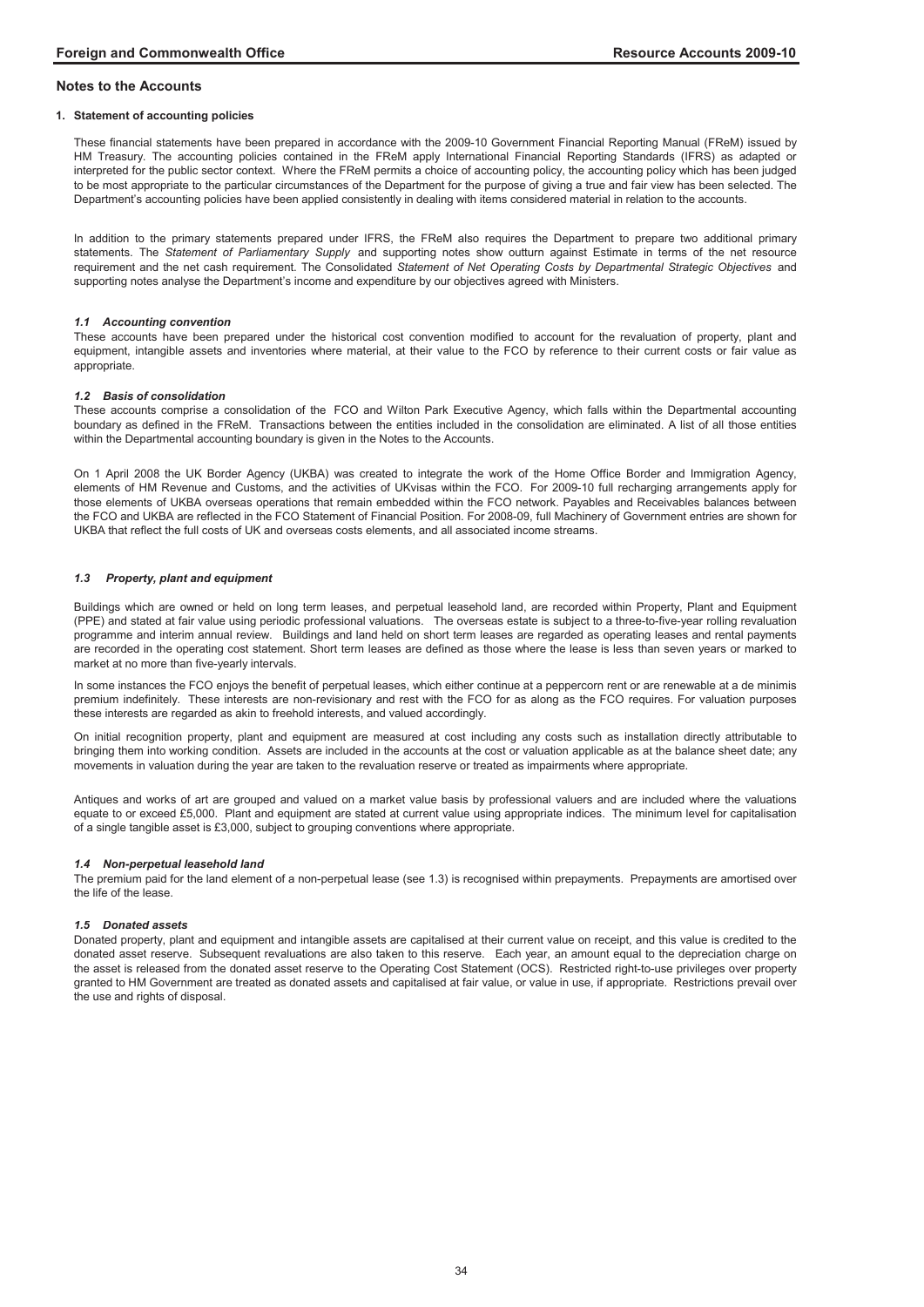# *1.6 Depreciation*

Property, plant and equipment are depreciated or amortised at rates calculated to write them down to their estimated residual values on a straight-line basis over their estimated useful lives. Freehold land is not depreciated. Assets under construction are not depreciated until the asset is brought into use. Asset lives have been set in the following ranges :

| Freehold buildings                        | $\overline{\phantom{a}}$ | up to 60 years |
|-------------------------------------------|--------------------------|----------------|
| Leasehold land and buildings              | $\sim$                   | term of lease  |
| Information technology and communications | $\overline{\phantom{a}}$ | up to 8 years  |
| Transport equipment                       | $\overline{\phantom{a}}$ | 2 to 8 years   |
| Plant and machinery                       | $\overline{\phantom{a}}$ | 5 to 20 years  |

#### *1.7 Intangible assets*

Purchased computer software licences are capitalised as intangible assets where expenditure of £3,000 or more is incurred. Except where reliable evidence of current value cannot be readily ascertained, these are restated to current value each year through the use of indices. Software licences are amortised over the shorter of the term of the licence and the useful economic life.

# *1.8 Financial investments*

The FCO holds an investment in FCO Services. The FCO Services Trading Fund Order 2009 (SI 2009 No. 1362) provides for Public Dividend Capital (PDC) of £4,981,000. A Vesting Day Loan amount of £4,754,000 represents the remaining balance of the assets less liabilities of FCO Services as at 1 April 2008. The Vesting Day Loan attracts interest of 4.03% per annum, and the amount is scheduled for repayment in equal annual instalments from October 2011 to October 2015.

In addition, a Working Capital Loan of £10,000,000 was made to FCO Services on 1 April 2008, scheduled for repayment in equal instalments from April 2009 to October 2012, and attracting interest of 4.01% per annum.

#### *1.9 Inventories*

Inventories are valued at cost or, where materially different, current replacement cost, and at net realisable value only when they either cannot or will not be used.

# *1.10 Operating income*

Operating income is income which relates directly to the operating activities of the FCO. It principally comprises fees and charges for services provided, on a full cost basis, to external customers as well as partners across government. It includes both income appropriated-in-aid and income to the Consolidated Fund which HM Treasury has agreed should be treated as operating income. Operating income is stated net of VAT.

#### *1.11 Administration and programme expenditure*

The OCS is analysed into administration and programme income and expenditure. Administration costs reflect the costs of running the FCO. Programme costs reflect non-administration costs, including payments of grants and other disbursements by the FCO, as well as certain staff costs where they relate directly to service delivery. The OCS reflects the total amount reallocated from administration costs to programme costs in respect of frontline expenditure, including consular services. The classification of expenditure and income as administration or as programme follows the definition of administration costs set by HM Treasury.

# *1.12 Foreign exchange*

Transactions which are denominated in foreign currency are translated into sterling at the exchange rate ruling on the date of each transaction, except where rates do not fluctuate significantly, in which case an average rate for the period is used. Monetary assets and liabilities denominated in foreign currency at the balance sheet date are translated at the rates ruling at that date. Differences on translation are dealt with in the OCS

# *1.13 Leases*

Where substantially all risks and rewards of ownership of a leased asset are borne by the FCO, the asset is recorded as property, plant and equipment and a liability is recorded to the lessor of the minimum lease payments discounted by the interest rate implicit in the lease. The interest element of the finance lease payment is charged to the Operating Cost Statement over the period of the lease at a constant rate in relation to the balance outstanding. Other leases are regarded as operating leases and the rentals are charged to the Operating Cost Statement over the term of the lease.

# *1.14 Service concessions (PFI)*

Private Finance Initiative (PFI) transactions have been accounted for in accordance with HM Treasury and FReM requirements. Where the terms of the PFI meet the definition of service concession arrangements in IFRIC 12 the infrastructure asset is recognised as a non-current asset. The service element and the interest charge are recognised in the OCS as incurred over the term of the concession arrangement.

Where the balance of risks and rewards of ownership of the PFI property is borne by the FCO, the property is recognised as a fixed asset and the liability to pay for it is accounted for as a finance lease. Contract payments are apportioned between a reduction in the capital obligation and charges to the OCS for service performance and finance cost.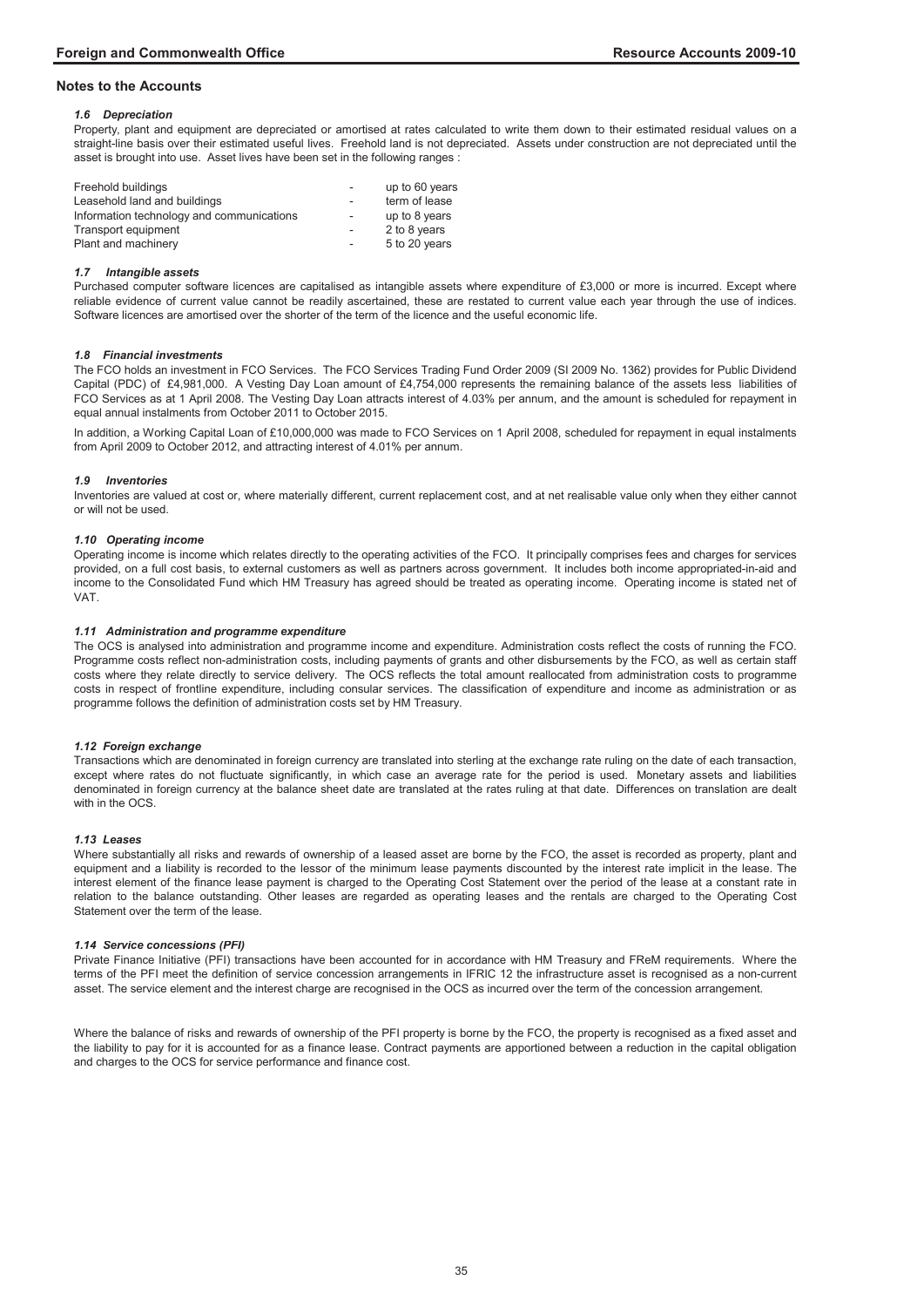# *1.15 Financial instruments*

In order to gain greater budget certainty the FCO mitigates against potential falls in the value of sterling by taking out forward currency contracts with the Bank of England. The contracts are held in the statement of financial position at fair value. Gains or losses are recognised through the OCS on maturity of the contract.

# *1.16 Grants payable*

Grants payable are recorded as expenditure in the period that the underlying event or activity giving entitlement to the grant occurs. Where the period for which peacekeeping payments are to be applied is clearly defined, the appropriate resource adjustments are made.

# *1.17 Capital charge*

A charge, reflecting the cost of capital utilised by the FCO, is included in operating costs. The charge is calculated at the real rate set by HM Treasury (currently 3.5%) on the average carrying amount of all assets and liabilities, except for donated assets and balances with the Government Banking Service, where the charge is nil.

# *1.18 Provisions*

The FCO provides for legal and constructive obligations which are of uncertain timing or amount at the balance sheet date on the basis of best estimate of the expenditure required to settle the obligation. Where the effect of the time value of money is significant, the estimated riskadjusted cash flows are discounted using the Treasury discount rate of 2.2% in real terms. Early departure costs (see below) are discounted at a different rate.

# *1.19 Bad Debt Provision*

The FCO fully provides against specific receivables where it is considered a risk exists that the debtor may default on payment. The bad debt provision is not material to the FCO resource accounts.

#### *1.20 Pensions*

Past and present UK-based employees are covered by the provisions of the Principal Civil Service Pension Scheme (PCSPS). PCSPS defined benefit schemes are unfunded and are non-contributory except in respect of dependants' benefits. The FCO recognises the expected cost of providing pensions on a systematic and rational basis over the period during which it benefits from employees' services by payment to the PCSPS of amounts calculated on an accruing basis. Liability for payment of future benefits is a charge on the PCSPS. In respect of the defined contribution schemes, the FCO recognises the contributions payable for the year.

# *1.21 Early departure costs*

The FCO meets the additional costs of benefits beyond the normal PCSPS benefits in respect of employees who retire early by paying the required amounts annually to the PCSPS over the period between early retirement and normal retirement date. The FCO provides for this in full when the early retirement programme becomes binding on the Department by establishing a provision for the estimated payments discounted by the Treasury discount rate of 1.8% in real terms.

# *1.22 Terminal benefits for locally engaged staff*

The FCO is required to observe local employment laws regarding the payment of pensions, gratuities and terminal benefits at its overseas posts. Where state or other trustee schemes exist, the FCO discharges its obligation in-year by the payment of accrued contributions. Where the final gratuity or terminal benefit has to be met by the FCO, the full cost has been provided for in the accounts. The FCO has adopted the requirements of International Accounting Standard 19: 'Employee Benefits' in respect of its overseas pension schemes.

# *1.23 Value Added Tax*

Most of the activities of the FCO are outside the scope of VAT and, in general, output tax does not apply and input tax is not recoverable. Irrecoverable VAT is charged to the relevant expenditure category or included in the capitalised purchase cost of fixed assets. Where output tax is charged, or input VAT is recoverable, the amounts are stated net of VAT.

# *1.24 Contingent liabilities*

In addition to contingent liabilities disclosed in accordance with International Accounting Standard (IAS) 37, the department discloses for parliamentary reporting and accountability purposes certain statutory and non-statutory contingent liabilities where the likelihood of a transfer of economic benefit is remote, but which have been reported to Parliament in accordance with the requirements of *Managing Public Money* .

Where the time value of money is material, contingent liabilities which are required to be disclosed under IAS 37 are stated at discounted amounts and the amount reported to Parliament separately noted. Contingent liabilities that are not required to be disclosed by IAS 37 are stated at the amounts reported to Parliament.

# *1.25 Third party assets*

The FCO holds monies for disbursement on behalf of the United Nations Compensation Commission. Neither the Department nor the government more generally has a direct beneficial interest in these balances. As the values are immaterial these are not separately disclosed and are included under general Trade Payables balances.

#### *1.26 Consolidated Fund Extra Receipts*

Income which the Department receives, but which does not arise from the normal course of FCO business, is paid over to HM Treasury in the form of Consolidated Fund Extra Receipts (CFERs). With effect from 2009-10, CFERs are reflected through the Statement of Financial Position. Previously, CFERs were shown under Operating Income and then adjusted within the OCS. Balances for 2008-09 have been restated where appropriate to remove CFERs from income.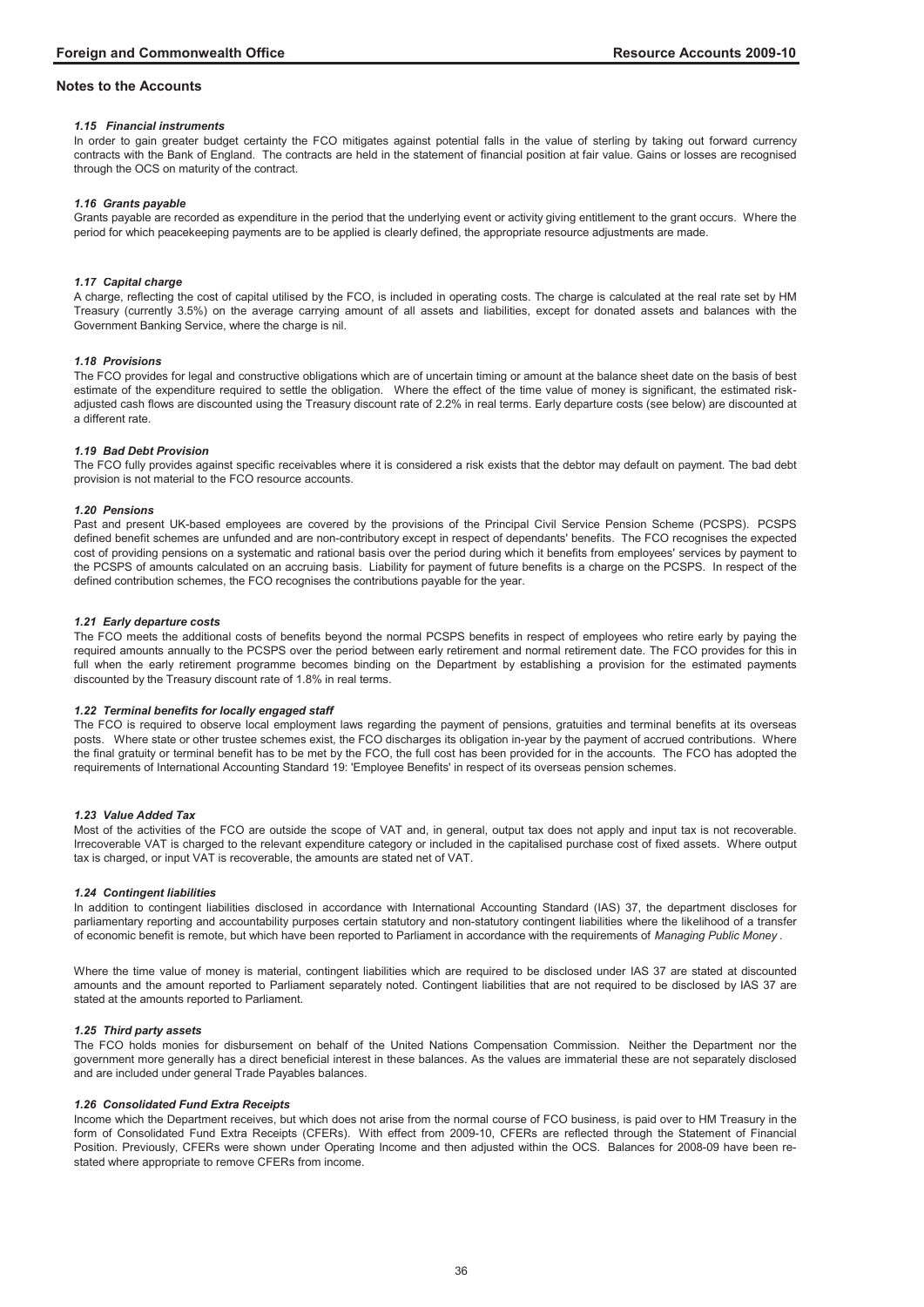# **2 Analysis of net resource outturn by section**

|                                                                                                                                                                           | Admin                    | Other<br>current         | Grants    | Gross<br>resource<br>expenditure | A-in-A                   | Outturn<br>net<br>total | <b>Estimate</b><br>net<br>total | 2009-10<br>Outturn<br>compared<br>with<br><b>Estimate</b> | 2008-09<br>Outturn<br>net<br>total |
|---------------------------------------------------------------------------------------------------------------------------------------------------------------------------|--------------------------|--------------------------|-----------|----------------------------------|--------------------------|-------------------------|---------------------------------|-----------------------------------------------------------|------------------------------------|
|                                                                                                                                                                           | £000                     | £000                     | £000      | £000                             | £000                     | £000                    | £000                            | £000                                                      | £000                               |
| RfR 1: Promoting internationally the interests of the UK and contributing to a strong world community<br>Spending in Departmental Expenditure Limits (DEL)                |                          |                          |           |                                  |                          |                         |                                 |                                                           |                                    |
| <b>Central Government spending</b><br>A: Administration.<br>programmes and international<br>organisations subscriptions                                                   |                          |                          |           |                                  |                          |                         |                                 |                                                           |                                    |
|                                                                                                                                                                           | 525,257                  | 927,594                  | 207,437   | 1,660,289                        | (324, 048)               | 1,336,241               | 1,343,277                       | 7,036                                                     | 1,217,016                          |
| <b>B: BBC World Service</b><br>broadcasting                                                                                                                               |                          | 239,543                  | $\bar{a}$ | 239,543                          |                          | 239,543                 | 241,043                         | 1,500                                                     | 234,043                            |
| C: British Council                                                                                                                                                        |                          | 192,963                  | ٠         | 192,963                          |                          | 192,963                 | 192,963                         |                                                           | 194,863                            |
| D: BBC World Service -<br>Capital grant                                                                                                                                   |                          | $\overline{a}$           | 28.500    | 28,500                           |                          | 28,500                  | 31,000                          | 2,500                                                     | 31,000                             |
| E: British Council - Capital<br>grant                                                                                                                                     |                          |                          | 7.800     | 7,800                            |                          | 7,800                   | 7,800                           |                                                           | 6,100                              |
| Spending in Annually Managed Expenditure (AME)<br><b>Central Government spending</b><br>F: Administration.<br>programmes and international<br>organisations subscriptions |                          | 51,144                   |           | 51,144                           |                          | 51,144                  | 50,000                          | (1, 144)                                                  | (30,030)                           |
| Non-budget                                                                                                                                                                |                          |                          |           |                                  |                          |                         |                                 |                                                           |                                    |
| G: Reimbursement of certain<br>duties, taxes and licence fees                                                                                                             |                          |                          | 21.107    | 21,107                           |                          | 21,107                  | 18,000                          | (3, 107)                                                  | 18,230                             |
| <b>Total</b>                                                                                                                                                              | 525,257                  | 1,411,244                | 264,844   | 2,201,346                        | (324, 048)               | 1,877,298               | 1,884,083                       | 6,785                                                     | 1,671,222                          |
| RfR 2: Conflict prevention<br>Spending in Departmental Expenditure Limits (DEL)<br><b>Central Government spending</b><br>A: Conflict Prevention<br>expenditure            |                          |                          | 110,237   | 110,237                          |                          | 110,237                 | 129.774                         | 19,537                                                    | 86,861                             |
| B: Peacekeeping expenditure                                                                                                                                               |                          |                          | 357,572   | 357,572                          |                          | 357,572                 | 353,430                         | (4, 142)                                                  | 366,687                            |
| <b>Total</b>                                                                                                                                                              | $\overline{\phantom{a}}$ | $\overline{\phantom{a}}$ | 467,809   | 467,809                          | $\overline{\phantom{a}}$ | 467,809                 | 483,204                         | 15,395                                                    | 453,548                            |
| <b>Resource outturn</b>                                                                                                                                                   | 525,257                  | 1,411,244                | 732,653   | 2,669,155                        | (324, 048)               | 2,345,107               | 2,367,287                       | 22,180                                                    | 2,124,770                          |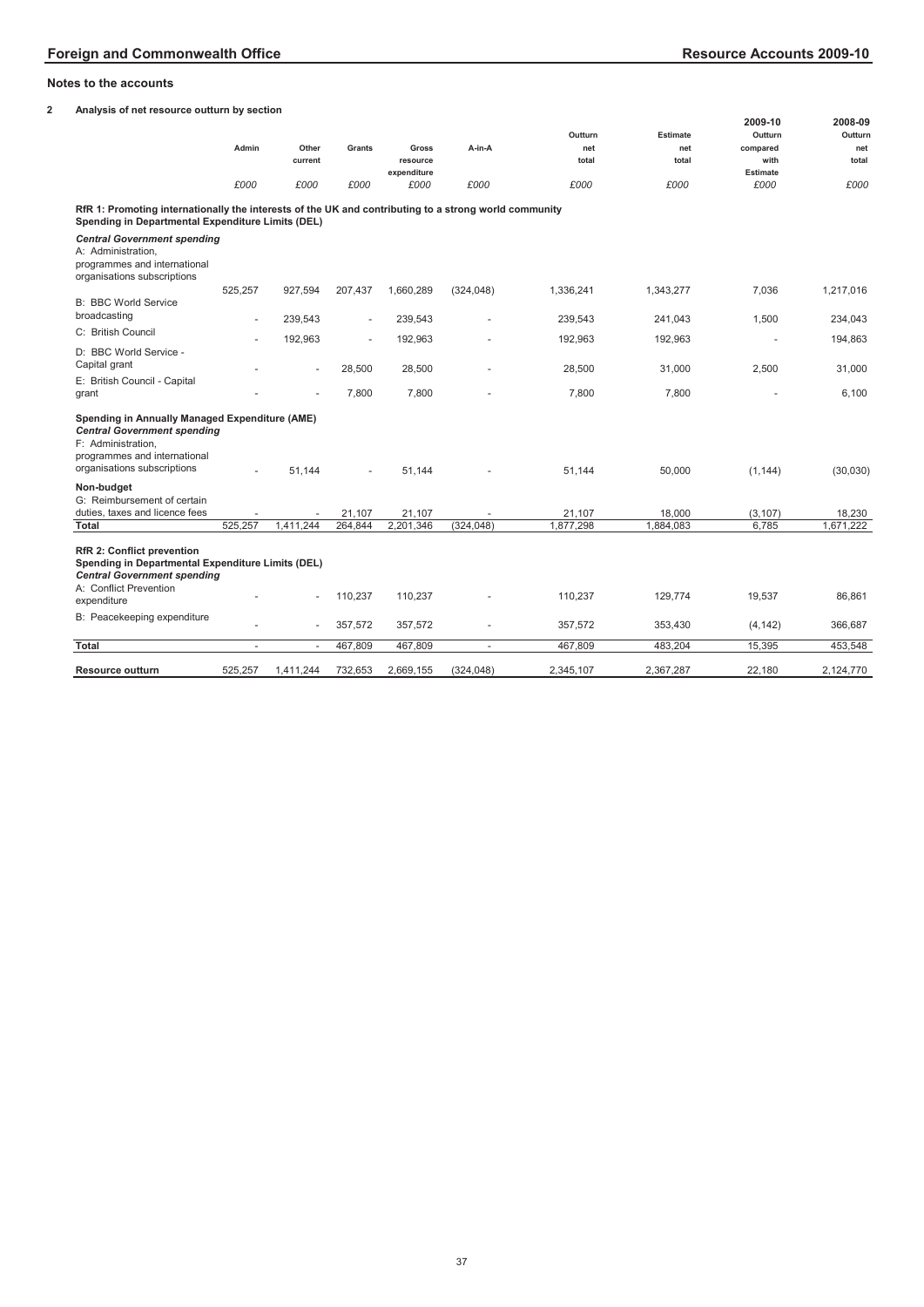**3 Reconciliation of outturn to net operating cost and against Administration Budget**

3.1 Reconciliation of net resource outturn to net operating cost

|   | Reconciliation of het resource outtun to het operating cost                    |                         |                          |                 | 2009-10                              | 2008-09         |
|---|--------------------------------------------------------------------------------|-------------------------|--------------------------|-----------------|--------------------------------------|-----------------|
|   |                                                                                | Note                    | <b>Supply Estimate</b>   | Outturn         | Outturn<br>compared with<br>Estimate | Outturn         |
|   |                                                                                |                         | £000                     | £000            | £000                                 | £000            |
|   | Net Resource Outturn                                                           | $\overline{2}$          | 2,367,287                | 2,345,107       | 22,180                               | 2,124,770       |
|   | Prior year IFRS adjustment                                                     | 29                      |                          |                 |                                      | 30,055          |
|   | Net operating cost                                                             |                         | 2,367,287                | 2,345,107       | 22,180                               | 2,154,825       |
|   | 3.2 Outturn against final Administration Budget                                |                         |                          |                 |                                      |                 |
|   |                                                                                |                         |                          |                 | 2009-10                              | 2008-09         |
|   |                                                                                |                         |                          |                 | Outturn<br>compared with             |                 |
|   |                                                                                |                         | <b>Budget</b>            | Outturn         | <b>Budget</b>                        | Outturn         |
|   | <b>Gross Administration Budget</b>                                             | 2                       | £000<br>536,289          | £000<br>525,257 | £000<br>11,032                       | £000<br>486,730 |
|   | Income allowable against the Administration Budget                             | 8                       | (80,000)                 | (78, 915)       | (1,085)                              | (57, 318)       |
|   | Net outturn against final Administration Budget                                |                         | 456,289                  | 446,342         | 9.947                                | 429,412         |
| 4 | Reconciliation of resources to cash requirement                                |                         |                          |                 | 2009-10                              | 2008-09         |
|   |                                                                                |                         |                          |                 | Saving/                              |                 |
|   |                                                                                | Note                    | <b>Estimate</b><br>£000  | Outturn<br>£000 | (excess)<br>£000                     | Outturn<br>£000 |
|   | <b>Resource Outturn</b>                                                        | $\overline{\mathbf{c}}$ | 2,367,287                | 2,345,107       | 22,180                               | 2,124,770       |
|   | Capital                                                                        |                         |                          |                 |                                      |                 |
|   | Acquisition of non-current assets                                              | 9                       | 162,010                  | 161,809         | 201                                  | 224,733         |
|   | FCO Services Trading Fund Loan Repayment                                       | 12.1                    | (2,000)                  | (2,000)         |                                      | 10,000          |
|   | <b>Government Grant Receipt</b>                                                | <b>SCTE</b>             |                          | (2, 569)        | 2,569                                |                 |
|   | Non-operating Appropriations-in-Aid<br>Proceeds of non-current asset disposals | Cash Flow               | (18,000)                 | (9,584)         | (8, 416)                             | (59, 456)       |
|   | <b>Accruals adjustments</b>                                                    |                         |                          |                 |                                      |                 |
|   | Non-cash items                                                                 | 6                       | (260, 054)               | (272, 582)      | 12,528                               | (135, 400)      |
|   | Changes in working capital other than cash                                     | Cash Flow               | $\overline{\phantom{a}}$ | (40, 521)       | 40,521                               | (115, 174)      |
|   | Changes in payables falling due after more than one year                       |                         |                          | 1,281           | (1,281)                              | 1,506           |
|   | Use of provisions                                                              | 18                      | 13,000                   | 20,853          | (7, 853)                             | 21,023          |
|   | Retirement benefit schemes<br>IFRS adjustment to property, plant and equipment |                         |                          | 5,058<br>30,561 | (5,058)<br>(30, 561)                 |                 |
|   | Net cash requirement                                                           |                         | 2.262.243                | 2,237,413       | 24.830                               | 2,072,002       |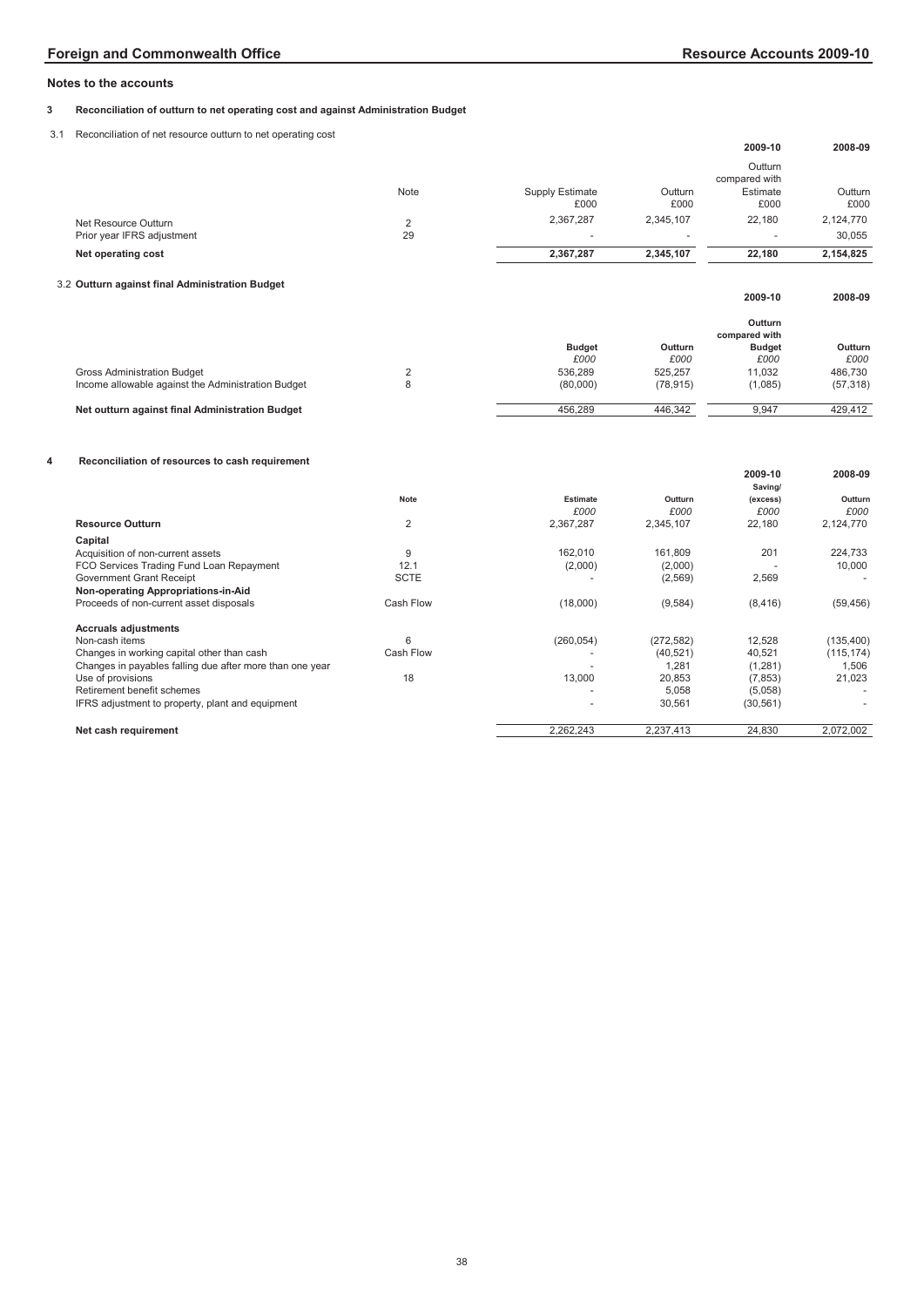# **5 Staff and related costs**

5.1 Staff costs comprise:

|                                   |                            |                          |                          |                          |                          | 2009-10                  | 2008-09          |
|-----------------------------------|----------------------------|--------------------------|--------------------------|--------------------------|--------------------------|--------------------------|------------------|
|                                   | <b>Permanent staff</b>     |                          | <b>Others</b>            | <b>Ministers</b>         | Special<br>advisers      | Total                    | Total            |
|                                   | <b>Local staff</b><br>£000 | <b>UK staff</b><br>£000  | £000                     | £000                     | £000                     | £000                     | Restated<br>£000 |
| Salaries                          | 142,006                    | 246,776                  | 6,703                    | 286                      | 241                      | 396,012                  | 375,548          |
| Social Security costs             | ٠                          | 10,708                   |                          | 12                       | 10                       | 10,730                   | 10,183           |
| Other pension costs               | 25,700                     | 32,297                   | 61                       |                          | 52                       | 58,110                   | 58,618           |
| Sub total                         | 167,706                    | 289,781                  | 6,764                    | 298                      | 303                      | 464,852                  | 444,349          |
| Recoveries in respect of outward  |                            |                          |                          |                          |                          |                          |                  |
| secondments                       | ٠                          | (2,959)                  |                          |                          |                          | (2,959)                  | (3, 103)         |
| <b>Total net costs</b>            | 167,706                    | 286,822                  | 6,764                    | 298                      | 303                      | 461,893                  | 441,246          |
| Allocated to Programme*           |                            |                          |                          |                          |                          |                          |                  |
| <b>RfR1 Salaries</b>              | $\overline{\phantom{a}}$   | $\overline{\phantom{a}}$ | $\overline{\phantom{a}}$ | $\overline{\phantom{a}}$ | $\overline{\phantom{a}}$ | $\overline{\phantom{a}}$ | 40               |
| <b>RfR1 Social Security costs</b> | $\overline{\phantom{a}}$   | ٠                        | $\overline{\phantom{a}}$ | $\overline{\phantom{a}}$ | ٠                        |                          | 1                |
| <b>RfR2 Salaries</b>              | ٠                          | 476                      | $\overline{\phantom{a}}$ | ٠                        | ٠                        | 476                      | 3,799            |
| RfR2 Social Security costs        | ٠                          | 119                      | $\overline{\phantom{0}}$ | ٠                        | ۰                        | 119                      | 173              |
|                                   | ٠                          | 595                      | $\overline{\phantom{0}}$ | $\overline{\phantom{a}}$ | $\overline{\phantom{a}}$ | 595                      | 4,013            |

\* Note: From 2008-09, permitted staff costs are charged to specific programmes as shown under Note 7 - Programme costs.

# 5.2 The average number of whole-time equivalent persons employed:

(Including senior management and staff on secondment)

|                                                                   |                    |                                         |     | 2009-10 | 2008-09 |
|-------------------------------------------------------------------|--------------------|-----------------------------------------|-----|---------|---------|
|                                                                   |                    | <b>Permanent staff</b><br><b>Others</b> |     | Total   | Total   |
|                                                                   | <b>Local staff</b> | UK staff                                |     |         |         |
| DSO 1 Flexible global network (excluding UK Border Agency staff)* | 2,921              | 1,745                                   | 275 | 4.941   | 5,280   |
| DSO 2 Supporting the British economy                              | 2,640              | 337                                     | 48  | 3,025   | 2,914   |
| DSO 3 Supporting British nationals abroad                         | 1.817              | 503                                     | 72  | 2,392   | 2,279   |
| DSO 4 Supporting managed migration                                | 87                 | 109                                     | 15  | 211     | 270     |
| DSO 5 Countering terrorism and weapons proliferation              | 132                | 653                                     | 93  | 878     | 771     |
| DSO 6 Preventing and resolving conflict                           | 239                | 611                                     | 87  | 937     | 852     |
| DSO 7 Promoting a low-carbon, high-growth global economy          | 630                | 383                                     | 54  | 1,067   | 905     |
| DSO 8 Developing effective international institutions             | 326                | 522                                     | 76  | 924     | 819     |
| Total                                                             | 8,792              | 4,863                                   | 720 | 14,375  | 14,090  |
| $\cdot$<br>Representing                                           |                    |                                         |     |         |         |
| Core FCO                                                          | 8,792              | 4,795                                   | 720 | 14,307  | 14,021  |
| <b>Wilton Park Executive Agency</b>                               |                    | 68                                      |     | 68      | 69      |
| Total                                                             | 8,792              | 4,863                                   | 720 | 14,375  | 14,090  |

In addition to the above numbers there were 4 Ministers and 5 Special Advisers whose portfolios can cover all DSOs and therefore have not been allocated specifically in the table. Others includes contract and agency staff.

| * UK Border Agency staff | 786 | 182 |  | .968 | 2,034 |
|--------------------------|-----|-----|--|------|-------|
|--------------------------|-----|-----|--|------|-------|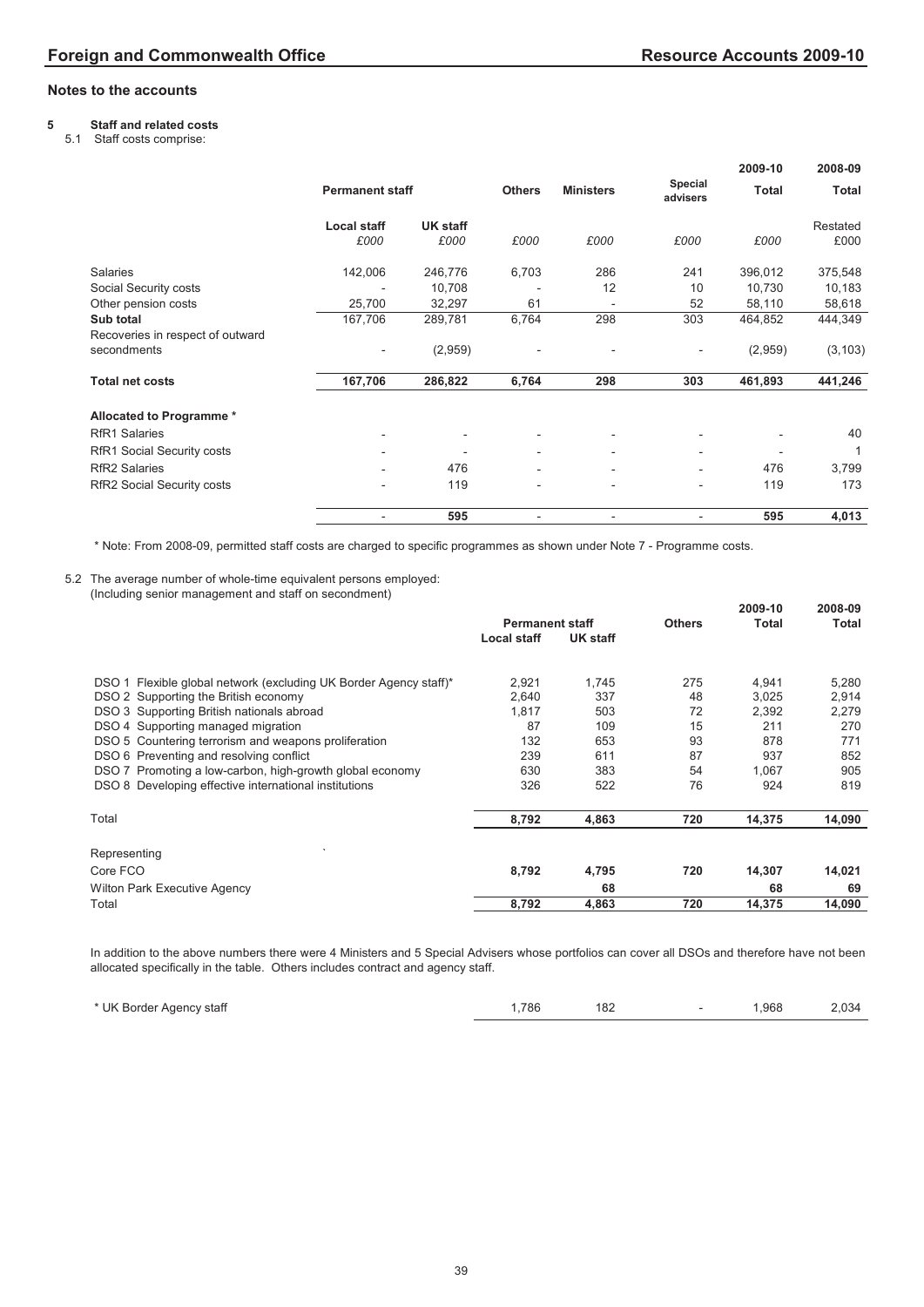| - 6 | <b>Other administration costs</b> |  |
|-----|-----------------------------------|--|
|     |                                   |  |

|                                                                       | 2009-10  | 2008-09    |
|-----------------------------------------------------------------------|----------|------------|
|                                                                       | £000     | £000       |
| Rentals under operating leases                                        |          |            |
| Hire of plant and machinery                                           | 5,565    | 5,049      |
| Property rentals                                                      | 90,281   | 73,791     |
|                                                                       | 95,846   | 78,840     |
| Interest charges                                                      |          |            |
| Finance leases                                                        | 34       | 55         |
| On-balance sheet PFI contracts                                        | 3,115    | 3,305      |
|                                                                       | 3,149    | 3,360      |
| PFI service charges                                                   |          |            |
| Off-balance sheet contracts                                           | 26,980   | 30,742     |
| Service element of on-balance sheet contracts                         | 1,845    | 1,259      |
|                                                                       | 28,825   | 32,001     |
|                                                                       |          |            |
| Non-cash items                                                        |          |            |
| Depreciation: Tangible fixed assets                                   | 97,652   | 86,941     |
| Amortisation: Intangible fixed assets                                 | 3,328    | 5,431      |
| Loss/(gain) on disposal of fixed assets                               | (1,094)  | 2,277      |
| Impairments - RfR 1: Line A (Delegated Expenditure Limit)             | 3,958    |            |
| Impairments/(reversals) - RfR1: Line F (Annually Managed Expenditure) | 51,144   | (30,030)   |
| Cost of capital charge at 3.5%                                        | 82,847   | 74,509     |
| Auditors' remuneration and expenses                                   | 265      | 288        |
| Provisions: Provided in year                                          | 33,888   | 25,729     |
| Provisions: Unwinding of discount                                     | 593      | 476        |
|                                                                       | 272,581  | 165,621    |
|                                                                       |          |            |
| Other expenditure                                                     |          | Restated   |
| (Gain)/loss on exchange                                               | (31,093) | (40, 774)  |
| Training, medical, travel and other allowances                        | 111,979  | 102,461    |
| Estate, security and capital related costs                            | 204,910  | 189,840    |
| IT and communications                                                 | 117,142  | 127,511    |
| Consular                                                              | 4,935    | 6,072      |
| Information and commercial services                                   | 17,547   | 17,536     |
| Other                                                                 | 38,869   | 21,615     |
| FCO recharges to UK Border Agency *                                   |          | (127, 457) |
|                                                                       | 464,289  | 296,804    |
|                                                                       |          |            |
| Other administration costs                                            | 864,690  | 576,626    |
| Administration cost of Consular operations worldwide                  |          |            |
| allocated to programme as frontline services                          | 145,111  | 129,669    |
|                                                                       |          |            |
| Administration cost of UK Border Agency operations worldwide          |          |            |
| allocated to programme as frontline services                          | 152,731  |            |
|                                                                       |          |            |
| Other net administration costs allocated to                           |          |            |
| programme reflecting frontline service delivery **                    | 503,485  | 434,426    |
|                                                                       |          |            |

\* For 2009-10 onwards, costs relating to UK Border Agency are handled as follows: shared costs within the FCO overseas network (£160million per annum) are included in cost totals above; all other direct UK Border Agency costs are removed and transferred to UK Border Agency. For 2008-09, UKBA costs were fully embedded within FCO accounting systems.

\*\* The programme costs transfer is agreed with HM Treasury for 2008-09 and subsequent years as part of the Comprehensive Spending Review, and is included in Estimates.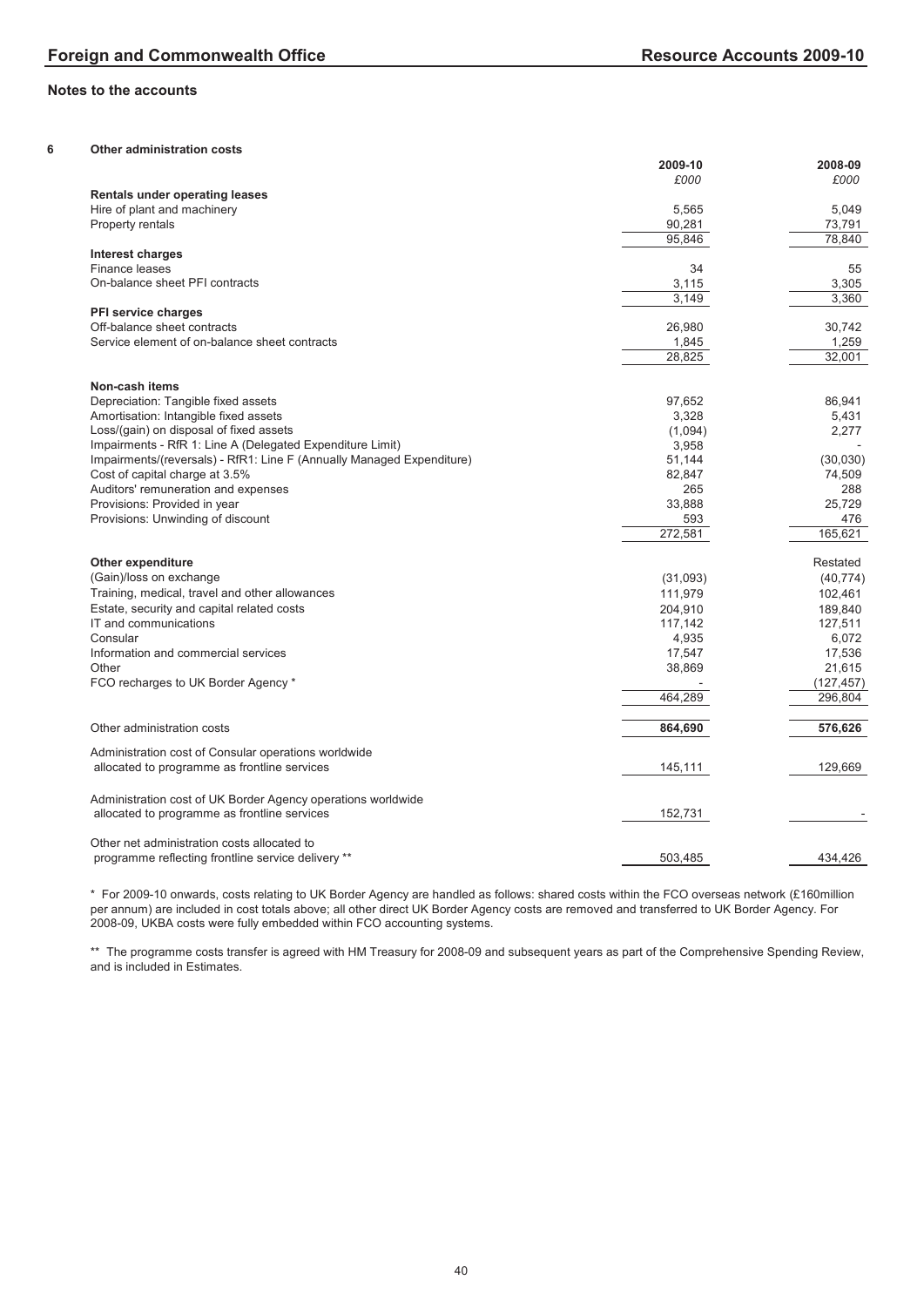- **7 Programme costs**
	- **Current grants and other current expenditure :**

|                                                                                | 2009-10    | 2008-09    |
|--------------------------------------------------------------------------------|------------|------------|
|                                                                                |            | Restated   |
|                                                                                | £000       | £000       |
| <b>Request for Resources 1:</b>                                                |            |            |
| Subscriptions to international organisations                                   | 177,412    | 145,512    |
| FCO programmes                                                                 | 183,688    | 177,580    |
| Consular operations                                                            | 145,111    | 129,669    |
| UK Border Agency recharges *                                                   | 176,481    | 303,377    |
| Front line service delivery costs allocated from administration costs (Note 6) | 503,485    | 434,426    |
| Re-imbursements of duties etc to other governments                             | 21,107     | 18,230     |
| <b>BBC World Service</b>                                                       | 268,043    | 265,043    |
| <b>British Council</b>                                                         | 200,763    | 200,963    |
|                                                                                | 1,676,090  | 1,674,800  |
| Staff costs allocated to FCO programmes                                        |            | 41         |
|                                                                                | 1,676,090  | 1,674,841  |
| <b>Request for Resources 2:</b>                                                |            |            |
| Staff costs                                                                    | 595        | 3,972      |
| Programme costs                                                                | 467,214    | 449,576    |
|                                                                                | 467,809    | 453,548    |
|                                                                                | 2,143,899  | 2,128,389  |
| RfR1 Programme income                                                          | (245, 133) | (370, 025) |
| RfR2 Programme income                                                          |            |            |
|                                                                                | (245, 133) | (370, 025) |
| Net programme costs (Note 20)                                                  | 1,898,766  | 1,758,364  |
| Subscriptions include the following over £1 million:                           |            |            |
| <b>UN Regular Budget</b>                                                       | 97,353     | 74,351     |
| <b>NATO</b>                                                                    | 22.170     | 21,530     |
| Council of Europe                                                              | 26,383     | 23,947     |
| OECD                                                                           | 14,987     | 15,169     |
| <b>Commonwealth Secretariat</b>                                                | 5,045      | 5,821      |
| OSCE                                                                           | 6,634      | 2,319      |
| Western European Union                                                         | 3,212      | 613        |
| Others                                                                         | 1,628      | 1,762      |
|                                                                                |            |            |
|                                                                                | 177,412    | 145,512    |

\* UK Border Agency Programme costs for 2009-10 reflect operating costs embedded within the FCO overseas network. These costs are recharged and included in Income from Fees and Charges to Other Departments (Note 8). UK-based UK Border Agency operations are no longer reflected in the FCO accounts. UK Border Agency costs, and income, for 2008-09 reflect both UK-based and overseas network UK Border Agency activities.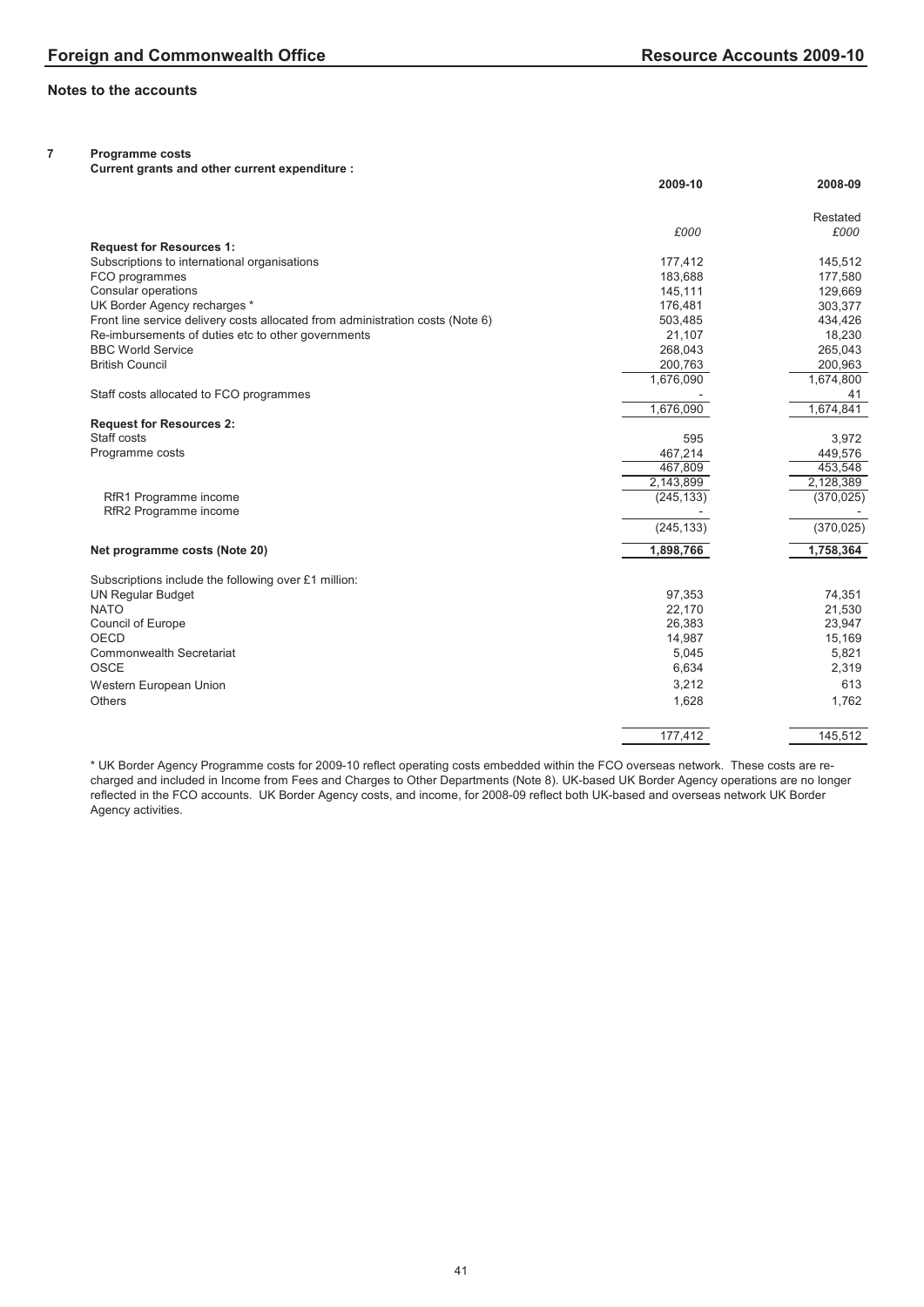# **8 Income**

Income recorded in the Operating Cost Statement is analysed as follows:

|                                                                           | 2009-10  | 2008-09  |
|---------------------------------------------------------------------------|----------|----------|
|                                                                           |          | Restated |
|                                                                           | £000     | £000     |
| <b>Request for Resources 1:</b>                                           |          |          |
| Administration income                                                     |          |          |
| General                                                                   | 29,072   | 25,476   |
| Fees and charges to external customers                                    | 11       | 108      |
| Fees and charges to other departments                                     | 70,327   | 60,699   |
| Dividend receivable - FCO Services                                        | 3,447    | 508      |
| Interest on loans - FCO Services                                          | 755      | 602      |
| Other external interest                                                   | 279      | 758      |
|                                                                           | 103,891  | 88,151   |
| Less                                                                      |          |          |
| Allocated to UK Border Agency                                             | (17,900) | (17,900) |
| Allocated to Consular fees as programme income                            | (7,076)  | (6,950)  |
| Allocated to programme income reflecting other frontline service delivery |          | (5,986)  |
|                                                                           | 78,915   | 57,315   |
| Programme income                                                          |          |          |
| Consular fees (programme income and allocated from administration)        | 68,652   | 60,662   |
| UK Border Agency recharges                                                | 176,481  | 303,377  |
| Allocated from administration                                             |          | 5,986    |
|                                                                           | 245,133  | 370,025  |
|                                                                           |          |          |
| Total for Request for Resources 1                                         | 324,047  | 427,340  |
| <b>Request for Resources 2:</b>                                           |          |          |
| Programme income                                                          |          |          |
|                                                                           |          |          |
| Total                                                                     | 324,047  | 427,340  |

An analysis of income and fee-bearing costs from services provided to external customers, provided for fees and charges purposes only, not for IFRS 8 purposes, is as follows. It excludes FCO migration income and consular income payable to the Consolidated Fund:

|                              | 2009-10 |                  |           |        |                  | 2008-09   |
|------------------------------|---------|------------------|-----------|--------|------------------|-----------|
|                              | Income  | <b>Full cost</b> | Surplus/  | Income | <b>Full cost</b> | Surplus/  |
|                              |         |                  | (deficit) |        |                  | (deficit) |
|                              | £000    | £000             | £000      | £000   | £000             | £000      |
| Passport and consular income | 68.653  | (68.996)         | (343)     | 69.612 | (69.960)         | (348)     |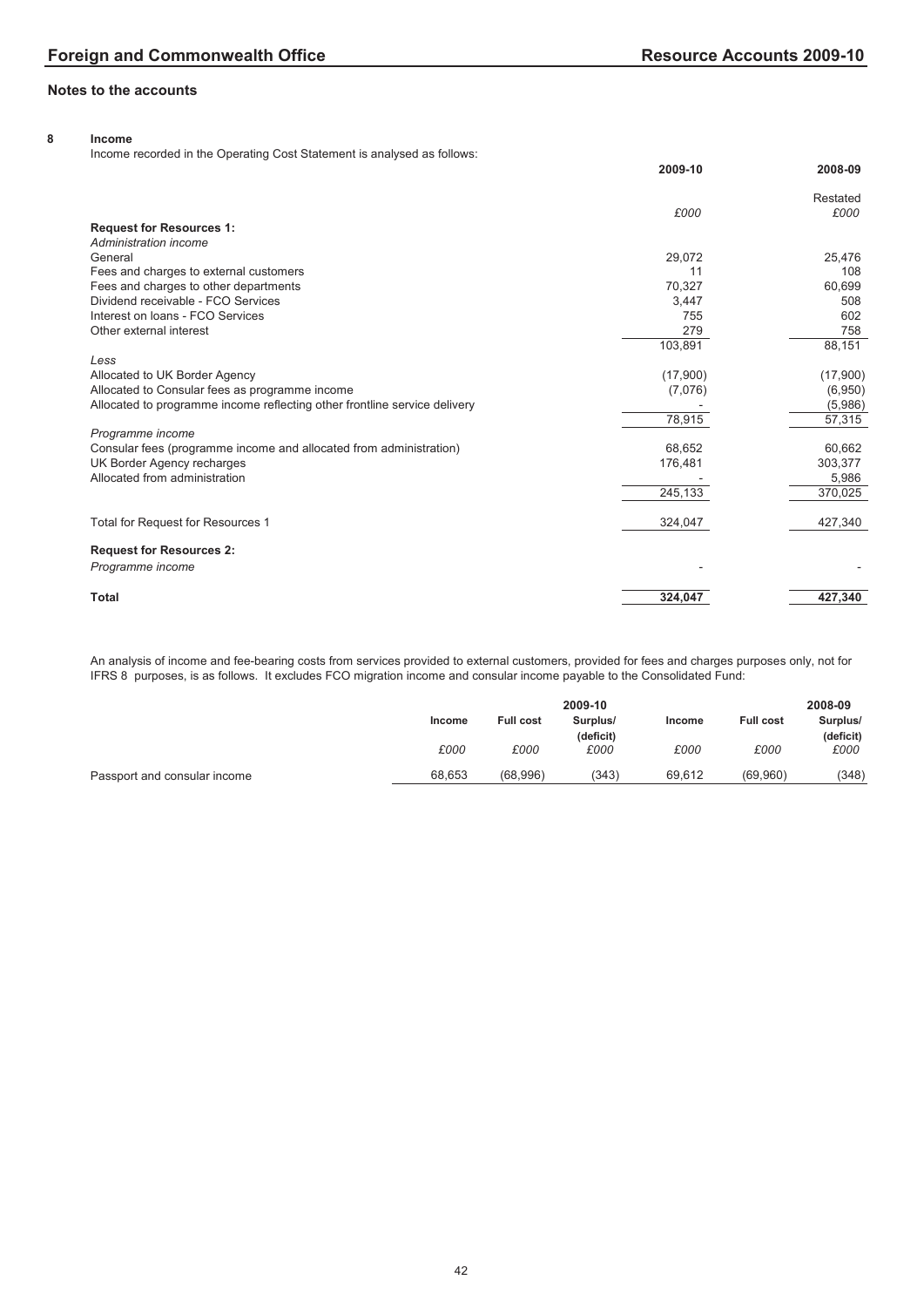# **9 Property, plant and equipment**

|                                      | Non-residential | Residential | Information | Transport | Plant and | Antiques       | Assets                   | Total      |
|--------------------------------------|-----------------|-------------|-------------|-----------|-----------|----------------|--------------------------|------------|
|                                      | land and        | land and    | technology  | equipment | machinery | and works      | under                    | tangible   |
|                                      | buildings       | buildings   |             |           |           | of art         | construction             | assets     |
|                                      | £000            | £000        | £000        | £000      | £000      | £000           | £000                     | £000       |
| <b>Cost or valuation</b>             |                 |             |             |           |           |                |                          |            |
| At 1 April 2009                      | 1,500,063       | 980,006     | 133,928     | 74,192    | 48,476    | 20,237         | 250,862                  | 3,007,764  |
| Additions                            | 70              |             | 60          |           | 118       |                | 161,562                  | 161,810    |
| <b>Disposals</b>                     | (10, 018)       | (21, 616)   |             | (2, 236)  | (58)      |                |                          | (33, 928)  |
| Impairments                          | (54, 440)       | (4,621)     | 15,110      | 24        | 61        |                | (3,959)                  | (47, 825)  |
| Revaluation                          | (316, 512)      | 35,509      | 24,243      | 2,321     | 1,336     |                |                          | (253, 103) |
| Reclassification *                   | 160,692         | 45,882      | 105,439     | 5,890     | 15,430    |                | (333, 408)               | (75)       |
| <b>At 31 March 2010</b>              | 1,279,855       | 1,035,160   | 278,780     | 80,191    | 65,363    | 20,237         | 75,057                   | 2,834,643  |
| <b>Depreciation</b>                  |                 |             |             |           |           |                |                          |            |
| At 1 April 2009                      | 56,887          | 5,723       | 50,778      | 40,768    | 19,848    |                |                          | 174,004    |
| Charge for the year                  | 30,587          | 13,204      | 31,752      | 15,827    | 6,282     |                |                          | 97,652     |
| Charge for the year - donated assets | 106             | 649         |             |           |           |                |                          | 755        |
| Disposals                            | (2,957)         | (2,832)     |             | (2, 138)  | (21)      |                |                          | (7,948)    |
| Impairments                          | (1,613)         | (1,717)     | 10,911      | 31        | 3         |                |                          | 7,615      |
| Revaluation                          | 171,237         | 132,018     | 2,166       | 1,207     | 559       |                | $\overline{\phantom{a}}$ | 307,187    |
| Reclassification *                   |                 | 194         |             |           |           | $\blacksquare$ | $\overline{\phantom{a}}$ | 194        |
| At 31 March 2010                     | 254,247         | 147,239     | 95,607      | 55,695    | 26,671    | $\sim$         | $\sim$                   | 579,459    |
| Net book value                       |                 |             |             |           |           |                |                          |            |
| At 31 March 2010                     | 1,025,608       | 887,921     | 183,173     | 24,496    | 38,692    | 20,237         | 75,057                   | 2,255,184  |
| at 1 April 2009                      | 1,443,176       | 974,283     | 83,150      | 33,424    | 28,628    | 20,237         | 250,862                  | 2,833,760  |
| <b>Asset financing:</b>              |                 |             |             |           |           |                |                          |            |
| Owned                                | 825,824         | 685,530     | 183,173     | 24,496    | 38,692    | 20,237         | 75,057                   | 1,853,009  |
| Leased                               | 184,090         | 202,391     |             |           |           |                |                          | 386,481    |
| On-balance-sheet PFI contracts       | 15,694          |             |             |           |           |                |                          | 15,694     |
| Net book value                       |                 |             |             |           |           |                |                          |            |
| <b>At 31 March 2010</b>              | 1,025,608       | 887,921     | 183,173     | 24,496    | 38,692    | 20,237         | 75,057                   | 2,255,184  |

\* Some Land assets have been reclassified to operating lease prepayments (note 14).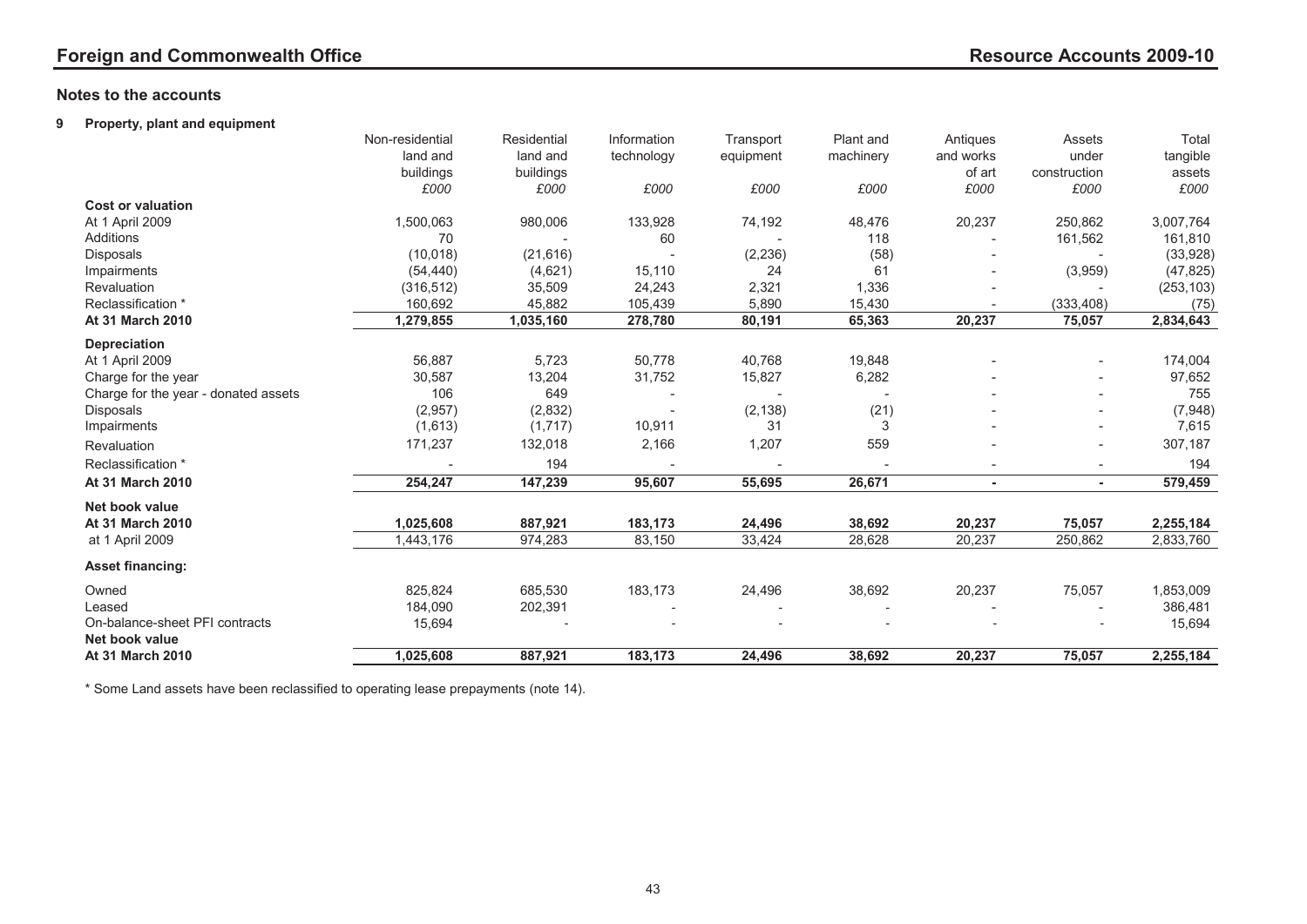# **9 Property, plant and equipment (continued)**

|                                      | Non-residential | Residential | Information | Transport | Plant and | Antiques  | Assets                   | Total      |
|--------------------------------------|-----------------|-------------|-------------|-----------|-----------|-----------|--------------------------|------------|
|                                      | land and        | land and    | technology  | equipment | machinery | and works | under                    | tangible   |
|                                      | buildings       | buildings   |             |           |           | of art    | construction             | assets     |
|                                      | £000            | £000        | £000        | £000      | £000      | £000      | £000                     | £000       |
| <b>Cost or valuation</b>             |                 |             |             |           |           |           |                          |            |
| At 1 April 2008                      | 1,172,712       | 767,089     | 70,251      | 60,145    | 39,354    | 20,281    | 248,836                  | 2,378,668  |
| Additions                            | 88              |             | 13          |           | 169       |           | 224,464                  | 224,734    |
| Disposals                            | (42,010)        | (19, 502)   | (14, 350)   | (5,033)   | (3,936)   |           |                          | (84, 831)  |
| Impairments                          | 28,785          | 5,763       | (6, 408)    |           |           |           |                          | 28,140     |
| Revaluation                          | 448,625         | 196,009     |             | 3,617     | 505       | (51)      |                          | 648,705    |
| Reclassification *                   | (108, 137)      | 30.647      | 84,422      | 15,463    | 12.384    | 7         | (222, 438)               | (187, 652) |
| <b>At 31 March 2009</b>              | 1,500,063       | 980,006     | 133,928     | 74,192    | 48,476    | 20,237    | 250,862                  | 3,007,764  |
| <b>Depreciation</b>                  |                 |             |             |           |           |           |                          |            |
| At 1 April 2008                      | 42,631          | 1,432       | 49,222      | 34,001    | 19,019    |           |                          | 146,305    |
| Charge for the year                  | 32,367          | 25,913      | 18,268      | 9,797     | 4,464     |           | $\overline{\phantom{a}}$ | 90,809     |
| Charge for the year - donated assets | 97              | 991         |             |           |           |           |                          | 1,088      |
| Disposals                            | (440)           | (138)       | (14, 335)   | (4, 331)  | (3,853)   |           |                          | (23,097)   |
| Impairments                          |                 |             | (2, 377)    |           |           |           |                          | (2, 377)   |
| Revaluation                          | (17, 768)       | (22, 475)   |             | 1,301     | 218       |           |                          | (38, 724)  |
| <b>At 31 March 2009</b>              | 56,887          | 5,723       | 50,778      | 40,768    | 19,848    | ۰         |                          | 174,004    |
| Net book value                       |                 |             |             |           |           |           |                          |            |
| At 31 March 2009                     | 1,443,176       | 974,283     | 83,150      | 33,424    | 28,628    | 20,237    | 250,862                  | 2,833,760  |
| At 31 March 2008                     | 1,130,081       | 765,657     | 21,029      | 26,144    | 20,335    | 20,281    | 248,836                  | 2,232,363  |
| <b>Asset financing:</b>              |                 |             |             |           |           |           |                          |            |
| Owned                                | 781,232         | 722,766     | 83,150      | 33,424    | 28,628    | 20,237    | 250,862                  | 1,920,299  |
| Leased                               | 650,866         | 251,517     |             |           |           |           |                          | 902,383    |
| On-balance-sheet PFI contracts       | 11,078          |             |             |           |           |           |                          | 11,078     |
| Net book value                       |                 |             |             |           |           |           |                          |            |
| <b>At 31 March 2009</b>              | 1,443,176       | 974,283     | 83,150      | 33,424    | 28,628    | 20,237    | 250,862                  | 2,833,760  |

\* Some Information technology assets have been reclassified to intangible assets (note 10).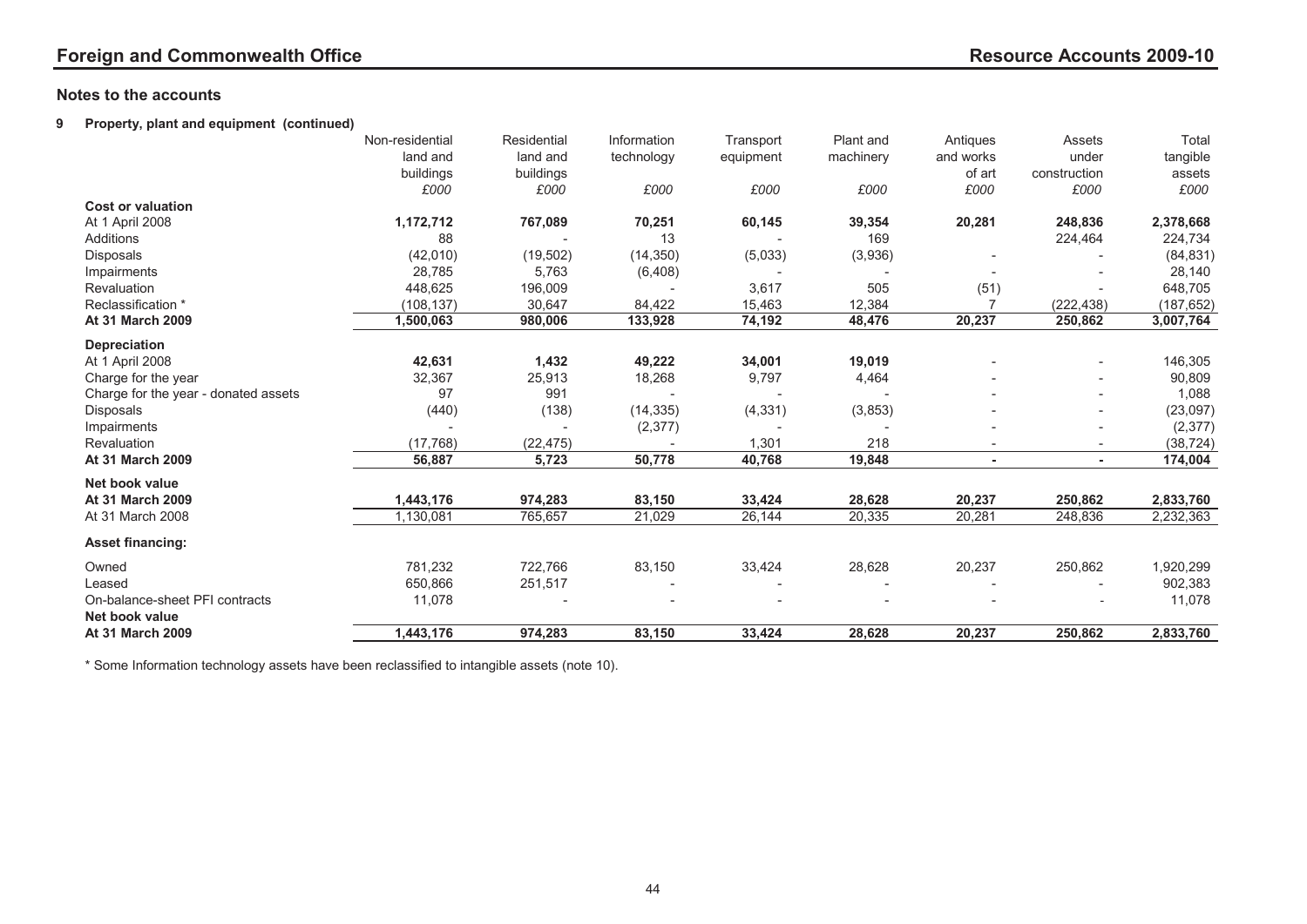**9 Property, plant and equipment (continued)**

# **Notes to Property, plant and equipment**

# **Non-Specialised Properties:**

Valuations of non-specialised properties were carried out as follows:

| <b>Property Location</b>                                        | Valuer                   | <b>Effective Valuation Date</b> |
|-----------------------------------------------------------------|--------------------------|---------------------------------|
| European Union; Wider Europe and Russia; Caucasus; Central Asia | Colliers CRE             | 30 June 2008                    |
| Americas                                                        | Knight Frank             | 30 June 2009                    |
| Middle East; North Africa                                       | Cluttons                 | 30 June 2008                    |
| Sub-Saharan Africa                                              | <b>CB Richards Ellis</b> | 30 June 2006                    |
| South Asia; Asia Pacific                                        | Knight Frank             | 30 June 2009                    |

Desk reviews for revaluation purposes were carried out by in-house valuers for all non-specialised properties on 31 March 2010.

# **Specialised Properties:**

These valuations are undertaken on a rolling basis with properties externally valued as at either 31 March 2008 or as at 31 March 2009, with an in-house desk review by FCO Estates and Security Directorate chartered survevors as at 31 March 2010. Specialised properties have been valued using Depreciated Replacement Cost (DRC) methodology on a Modern Equivalent Replacement basis ignoring listed status (where relevant). It should be noted that DRC valuations are only relevant subject to the continuing prospect of the property in question remaining viable and occupied. In the event the property is no longer required for service delivery then the achievable Market Value of the asset may be significantly less than the value now reported on a DRC basis. In cases where DRC valuations have been applied, Market Values are also supplied for comparison purposes.

All the valuations have been prepared in accordance with both International Valuation Application 1, published by the International Valuation Standards Committee, and the Royal Institute of Chartered Surveyors Valuation Standards 6th Edition. All valuers are experienced and qualified Chartered Valuation Surveyors with relevant knowledge, skill and understanding.

The valuations have been undertaken by way of an internal desk review of the valuations previously supplied by external Chartered Valuation Surveyors. Where possible, in arriving at an opinion of Market Value and/or Fair Value, observable prices and market data relating to actual transactions involving comparable properties has been utilised. For a number of properties, however, it has been necessary to rely on information obtained from market indices and benchmarks, informal advice received from local estate professionals and valuer judgement. These valuations are valid as at the date reported, 31 March 2010, and due to current global market volatility should not be relied upon beyond that date without referring to the valuers.

# **Leased Properties:**

The leased properties disclosed constitutes two elements: 1) Leasehold buildings held in perpetuity £237 million (2008-09 £294 million) treated as freehold properties; 2) Leases for ground rent held in perpetuity £149 million (2008-09 £226 million) treated as freehold land. Neither category is regarded as a finance lease.

# **Antiques and Works of Art:**

Antiques and works of art are grouped and valued on a market value basis by professional valuers, and are included where valuations equate to, or exceed, £5,000.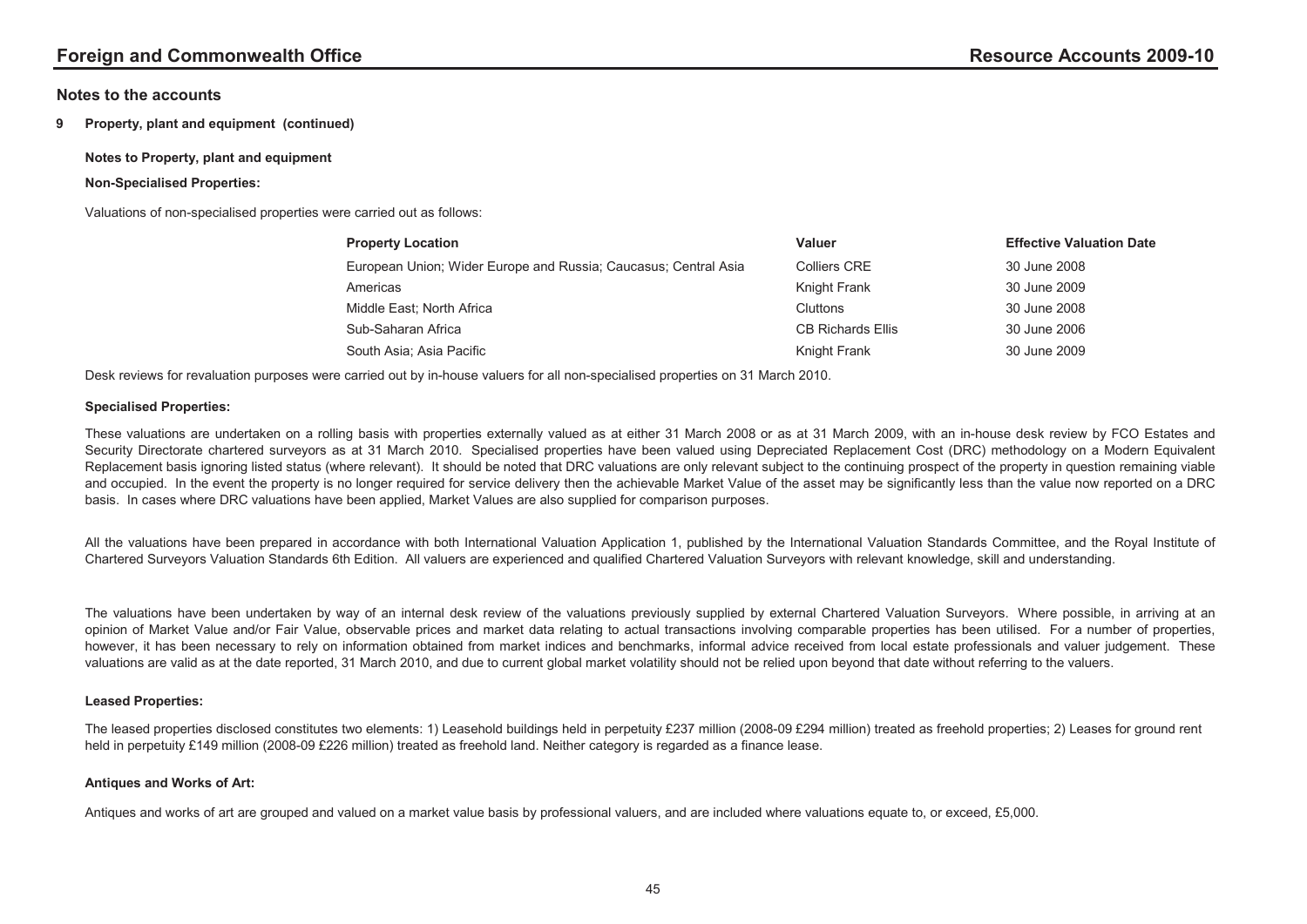| 10 | Intangible assets        |                   |        |
|----|--------------------------|-------------------|--------|
|    |                          | Software licences | Total  |
|    |                          | £000              | £000   |
|    | <b>Cost or valuation</b> |                   |        |
|    | At 1 April 2009          | 8,257             | 8,257  |
|    | <b>Additions</b>         |                   |        |
|    | <b>Disposals</b>         |                   |        |
|    | Impairments              | 1,114             | 1,114  |
|    | Revaluation              | 837               | 837    |
|    | Reclassification         |                   |        |
|    | At 31 March 2010         | 10,208            | 10,208 |
|    | <b>Amortisation</b>      |                   |        |
|    | At 1 April 2009          | 3,798             | 3,798  |
|    | Charge for the year      | 1,942             | 1,942  |
|    | Impairments              | 608               | 608    |
|    | Revaluation              | 205               | 205    |
|    | Reclassification         |                   |        |
|    | At 31 March 2010         | 6,553             | 6,553  |
|    | Net book value           |                   |        |
|    | At 31 March 2010         | 3,654             | 3,654  |
|    | At 31 March 2009         | 4,459             | 4.459  |
|    | <b>Asset financing:</b>  |                   |        |
|    | Leased                   | 3,654             | 3,654  |
|    | Net book value           |                   |        |
|    | At 31 March 2010         | 3,654             | 3,654  |
|    |                          |                   |        |
|    |                          | Software licences | Total  |
|    |                          | £000              | £000   |
|    | <b>Cost or valuation</b> |                   |        |
|    | At 1st April 2008        | 3,781             | 3,781  |
|    | Additions                |                   |        |
|    | Impairments              | (689)             | (689)  |
|    | Reclassification *       | 5,165             | 5,165  |
|    | At 31 March 2009         | 8,257             | 8,257  |
|    |                          |                   |        |
|    | Amortisation             |                   |        |
|    | At 1st April 2008        | 2,440             | 2,440  |
|    | Charge for the year      | 1,560             | 1,560  |
|    | Impairments              | (202)             | (202)  |
|    | At 31 March 2009         | 3,798             | 3,798  |
|    | Net book value           |                   |        |
|    | At 31 March 2009         | 4,459             | 4,459  |
|    | At 1st April 2008        | 1,341             | 1,341  |
|    | <b>Asset financing:</b>  |                   |        |
|    | Leased                   | 4,459             | 4,459  |
|    | Net book value           |                   |        |
|    | At 31 March 2009         | 4,459             | 4,459  |
|    |                          |                   |        |

\* Some Information technology assets have been reclassified from Property, Plant and Equipment (note 9).

# **11 Assets held for sale**

The FCO manages its property portfolio in line with its dynamic business needs, including investment in new properties and disposal of those no longer required. Capital disposal receipts are retained for further investment by the FCO as agreed with HM Treasury.

When the FCO makes the decision to sell a non current asset and it is actively marketed, the asset is revalued to market value and transferred to assets held for sale.

The following assets have been classified as held for sale:

|                     | Post reclassification | Pre reclassification | Impairment     |
|---------------------|-----------------------|----------------------|----------------|
|                     | as held for sale      | at carrying value    | on recognition |
|                     | 31 March 2010         | 31 March 2010        | 31 March 2010  |
|                     | £000                  | £000                 | £000           |
| Overseas properties | 10.967                | 13,989               | 3,022          |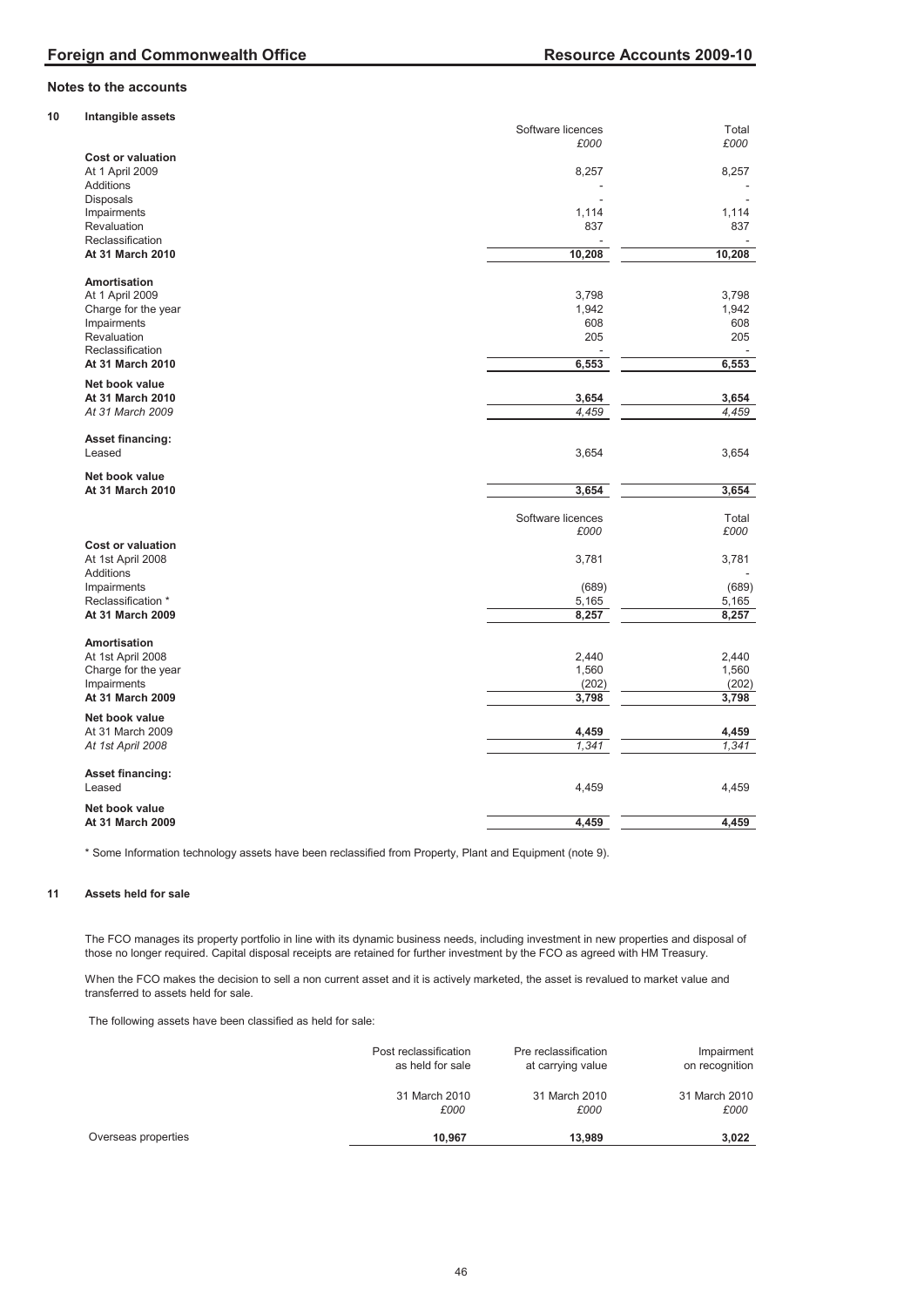#### **12 Financial instruments**

International Financial Reporting Standard 7 (IFRS 7) requires disclosures in the financial statements that enable users to evaluate the significance of financial instruments to the financial position and performance, and the nature and extent of risks arising from financial instruments to which the FCO is exposed during the year and at the financial year end, and how those risks are being managed.

As the cash requirements of the department are principally met through the Estimates process, financial instruments play a more limited role in creating risk than would<br>apply to a non-public sector body of a similar size. purchase and usage requirements and the Department is therefore exposed to little credit, liquidity or market risk.

The FCO is, however, exposed to a degree of foreign currency risks which can be significant because of the nature of its business and geographical presence. In previous financial years an Overseas Price Movements (OPM) mechanism was operated by the FCO in conjunction with the Treasury to manage this risk, designed to maintain<br>purchasing power at a level equivalent to that of home departme has put in place a programme of forward purchase contracts for US dollars, euros and Japanese yen in order to give a measure of certainty over the cost of meeting its requirements for these currencies.

#### **Summary of Financial Instruments:**

|                                                      | 2009-10   | 2008-09 | 2007-08 |
|------------------------------------------------------|-----------|---------|---------|
|                                                      | £000      | £000    | £000    |
| Non-current financial assets                         |           |         |         |
| Investment in other public sector bodies (note 12.1) | 13.734    | 17.961  |         |
| Forward currency contracts (note 12.2)               | 18.412    | 6,150   |         |
|                                                      | 32,146    | 24,111  |         |
| <b>Current financial assets</b>                      |           |         |         |
| Forward currency contracts (note 12.2)               | 18,261    | 83,238  |         |
| <b>Current financial liabilities</b>                 |           |         |         |
| Forward currency contracts (note 12.2)               | (12, 446) | (11)    |         |
| <b>Non Current Financial Liabilities</b>             |           |         |         |
| Forward currency contracts (note 12.2)               | (1,783)   |         |         |
| Total                                                | 36,178    | 107,338 |         |

|  | 12.1 Investment in other public sector bodies |  |
|--|-----------------------------------------------|--|
|  |                                               |  |

| 12.1 Investment in other public sector bodies               | <b>FCO Services</b><br><b>Public Dividend</b> | <b>FCO Services</b><br>Vesting Dav | <b>FCO Services</b><br><b>Working Capital</b> | Total   |
|-------------------------------------------------------------|-----------------------------------------------|------------------------------------|-----------------------------------------------|---------|
|                                                             | Capital<br>£000                               | Loan<br>£000                       | Loan<br>£000                                  | £000    |
| Balance at 1 April 2008                                     | 3.204                                         | 6,758                              | 10.000                                        | 19,962  |
| Variation of the Order                                      | 1,777                                         | (1,777)                            |                                               |         |
| Loans repayable within 12 months transferred to receivables |                                               |                                    | (2,000)                                       | (2,000) |
| Balance at 31 March 2009                                    | 4.981                                         | 4.981                              | 8.000                                         | 17.961  |
| Additions                                                   |                                               |                                    |                                               |         |
| Revaluations                                                |                                               | (227)                              |                                               | (227)   |
| Loans repayable within 12 months transferred to receivables |                                               |                                    | (4,000)                                       | (4,000) |
| Balance at 31 March 2010                                    | 4,981                                         | 4.754                              | 4.000                                         | 13.734  |
|                                                             |                                               |                                    |                                               |         |

The current tranche of the working capital loan repayable on 1 April 2010 (£2,000,000) and 1 October 2010 (£2,000,000) is included in deposits and advances under Trade receivables and other current assets (note 14).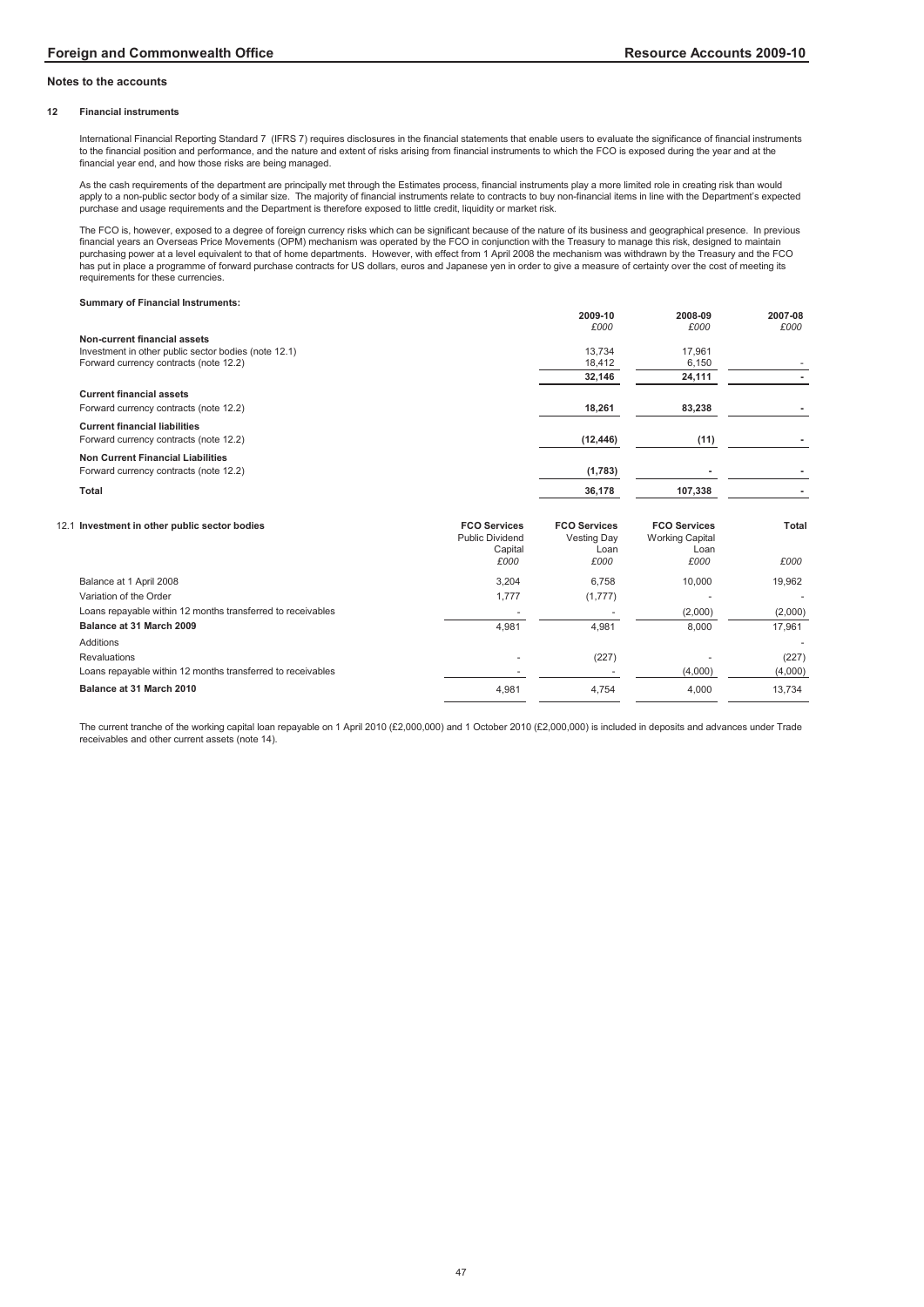#### 12.2 **Forward Currency Contracts**

*Forward purchases of US dollars, euros and Japanese yen*

The FCO currently covers up to 90% of its forecast net exposure in US dollars, euros and (from 2009-10) Japanese yen by a programme of forward purchases.

During 2009-10 forward purchases of US\$ 610 million (2008-09: US\$ 559 million), Euro 103 million (2008-09: Euro 102 million) and Yen 1,115 million (2008-09: Yen nil) were secured and delivered at a cost of £454 million (2008-09: £367 million). Due to the waakening of sterling over the course of the year, these purchases resulted in a<br>realised net gain of £44.8 million (2008-09: net ga of delivery.

Forecast unrealised gains and losses on forward purchases maturing in future periods, based on the actual rates of exchange at the reporting period date, are analysed as follows:

|                                       | Foreign currency value | Sterling value | Unrealised gains | Unrealised losses | Maturing in |
|---------------------------------------|------------------------|----------------|------------------|-------------------|-------------|
| <b>Current assets and liabilities</b> | 000                    | £000           | £000             | £000              |             |
| Euro                                  | 199.000                | 177.725        | 1.363            | (1,584)           | 2010-11     |
| <b>US Dollar</b>                      | 940.000                | 614.088        | 16.453           | (10, 857)         | 2010-11     |
| Japanese Yen                          | 1.387.200              | 9,347          | 445              | (5)               | 2010-11     |
|                                       | 2.526.200              | 801,160        | 18,261           | (12, 446)         |             |
| Non-current assets and liabilities    |                        |                |                  |                   |             |
| Euro                                  | 118,000                | 106.187        | 376              | (1,309)           | 2011-12     |
| <b>US Dollar</b>                      | 497.100                | 310.155        | 17.978           | (426)             | 2011-12     |
| Japanese Yen                          | 569,600                | 4.008          | 58               | (48)              | 2011-12     |
|                                       | 1.184.700              | 420.350        | 18,412           | (1,783)           |             |
| Total                                 | 3.710.900              | 1.221.510      | 36.673           | (14, 229)         |             |

# 12.3 **Fair values**

A comparison by category of book values and fair values of the FCO's financial assets and liabilities as at the reporting period date is as follows:

Primary financial instruments:

|                                    |                    | 2010               |                    | 2009               |
|------------------------------------|--------------------|--------------------|--------------------|--------------------|
|                                    | Book value<br>£000 | Fair value<br>£000 | Book value<br>£000 | Fair value<br>£000 |
| <b>Financial assets</b>            |                    |                    |                    |                    |
| FCO Services Trading Fund          | 13.734             | 13.734             | 17.961             | 17.961             |
| Forward currency contracts         | 36.673             | 36.673             | 89.388             | 89,388             |
| Cash at bank and in hand (note 15) | 29,648             | 29.648             | 35,776             | 35,776             |
|                                    | 80,055             | 80,055             | 143,125            | 143,125            |
| <b>Financial liabilities</b>       |                    |                    |                    |                    |
| Forward currency contracts         | (14, 229)          | (14, 229)          | (11)               | (11)               |
| Bank overdrafts (note 15)          | (246)              | (246)              | (12,656)           | (12, 656)          |
| Provisions (note 18)               | (84, 174)          | (84, 174)          | (70, 548)          | (70, 548)          |
|                                    | (98, 649)          | (98, 649)          | (83, 215)          | (83, 215)          |

Where relevant, cash flows in respect of Early Retirement provisions have been discounted at the HM Treasury discount rate of 1.8% (2009: 3.2%)

#### 12.4 **Non-interest bearing financial assets/liabilities by currency**

An analysis of non-interest bearing financial assets/liabilities by currency is shown where the total held exceeds £1 million.

|                                      |              | 2010         |              | 2009         |
|--------------------------------------|--------------|--------------|--------------|--------------|
| Currency                             | Non-interest | Non-interest | Non-interest | Non-interest |
|                                      | bearing      | bearing      | bearing      | bearing      |
|                                      | financial    | financial    | financial    | financial    |
|                                      | assets       | liabilities  | assets       | liabilities  |
|                                      | £000         | £000         | £000         | £000         |
| Sterling                             | 19,665       | (47,601)     | 21,827       | (41, 891)    |
| Bosnia and Herzegovinian Marka       | 9            |              | 1,808        |              |
| South African Rand                   | 723          |              | 1,077        |              |
| Euro                                 | 3,867        | (8, 555)     | 24,102       | (5,871)      |
| Japanese Yen                         | 697          | (4, 488)     | 21           | (4,571)      |
| <b>US Dollar</b>                     | 40,563       | (11, 634)    | 76,788       | (499)        |
| Mexican Nuevo Peso                   | 30           |              | 8            | (1,938)      |
| Hong Kong Dollar                     | 5            | (1,512)      |              | (1,597)      |
| Saudi Riyal                          | 453          | (1,409)      |              | (1, 772)     |
| <b>Turkish New Lira</b>              | 51           | (1,252)      | 53           | (609)        |
| South Korean Won                     | 25           | (1, 317)     |              | (994)        |
| <b>Egyptian Pound</b>                | 31           | (1,206)      | 111          | (1,205)      |
| <b>Israeli Shekel</b>                | 5            | (1, 116)     | 26           | (1,018)      |
| Thai Baht                            | 432          | (1, 187)     | 27           | (1,056)      |
| Nigerian Naira                       | 1,248        | (582)        | 876          | (861)        |
| <b>UAE Dirham</b>                    | 879          | (901)        |              | (1,218)      |
| Sri Lankan Rupee                     | 2,149        |              | 584          | (91)         |
| Other                                | 9,224        | (15, 889)    | 15,812       | (18,025)     |
| Gross financial assets/(liabilities) | 80,055       | (98, 649)    | 143,125      | (83, 215)    |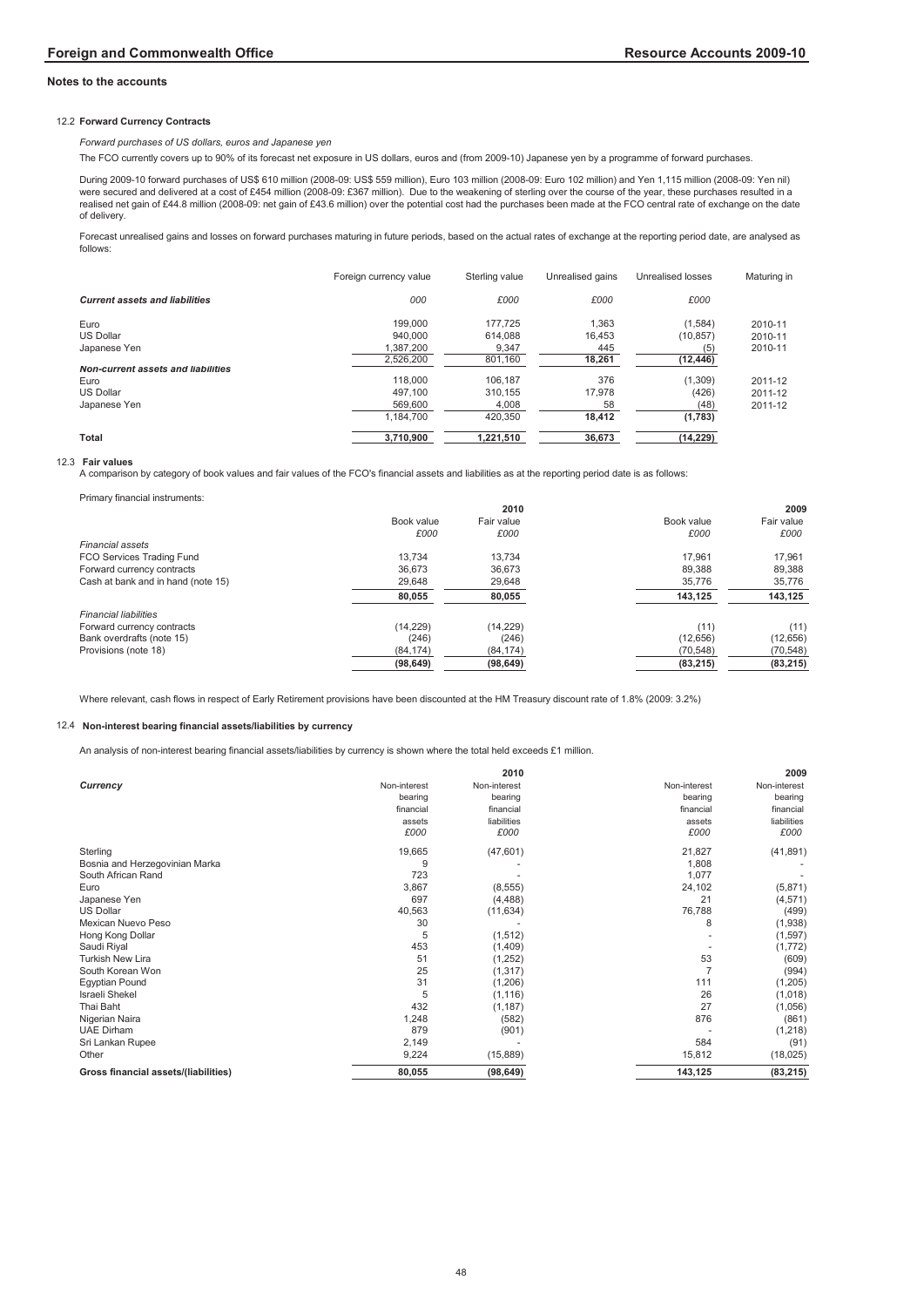| 13 | Inventories                                | 2009-10<br>£000     | 2008-09<br>£000  | 2007-08<br>£000     |
|----|--------------------------------------------|---------------------|------------------|---------------------|
|    | Inventories                                | 7.847               | 10,472           | 10,392              |
| 14 | Trade receivables and other current assets |                     |                  |                     |
|    | 14.1 Analysis by type                      | 2009-10<br>$\cdots$ | 2008-09<br>----- | 2007-08<br>$\cdots$ |

|                                              | £000    | £000    | £000    |
|----------------------------------------------|---------|---------|---------|
| Amounts falling due within one year          |         |         |         |
| Trade receivables                            | 63.287  | 92.360  | 49.727  |
| Deposits and advances                        | 7.247   | 9.595   | 7,973   |
| Other receivables                            | 4,570   | 2.911   | 10.459  |
| Leasehold land (non-perpetual) prepayments   | 522     | 522     |         |
| Other prepayments and accrued income         | 59,954  | 105,486 | 190,713 |
|                                              | 135.580 | 210.874 | 258,872 |
| Amounts falling due after more than one year |         |         |         |
| Leasehold land (non-perpetual) prepayments   | 28.981  | 49.884  | 52.401  |
| Other receivables                            | 8,957   | 8,860   | 7,530   |
|                                              | 37.938  | 58.744  | 59.931  |
| Total                                        | 173.518 | 269.618 | 318,803 |

# 14.2 Intra-government balances

**2009-10 2008-09 2007-08 2009-10 2008-09 2007-08** *£000 £000 £000 £000 £000 £000* Balances with other central<br>government bodies government bodies 39,663 42,603 48,869 - - - Balances with public corporations<br>and trading funds - المستحدر المستحدر المستحدر المستحدر المستحدر المستحدر المستحدر المستحدر المستحدر المستحدر المستحدر المستحدر ا<br>المستحدر المستحدر المستحدر المستحدر المستحدر المستحدر المستحدر المستحدر المستحدر المستحدر المستحدر المستحدر ا **Total intra-government balances 64,420 61,909 61,436 - - -**  Balances with bodies external to مال 58,744 59,931 148,965 197,436 37,938 58,744 59,931 59,931 59,931 59,931 59,931 59,931 59,931 59,931 59,931<br>Hart School Steven Steve 1,160 59,931 59,931 59,931 59,931 59,931 59,931 59,931 59,931 59,931 59,931 59,931 59 **Total receivables 135,580 210,874 258,872 37,938 58,744 59,931**  Amounts falling due within one year **Amounts falling due after more than one year** 

# **15 Cash and cash equivalents**

| <b>Pasti and Casti equivalents</b>                                              | 2009-10<br>£000 | 2008-09<br>£000              |                                |
|---------------------------------------------------------------------------------|-----------------|------------------------------|--------------------------------|
| Balance at 1 April 2009                                                         | 23,120          | 3,050                        |                                |
| Net change in cash and cash equivalents balances<br>Balance at 31 March 2010    | 6,282<br>29,402 | 20,070<br>23,120             |                                |
| The following balances and overdrafts were held at:<br><b>Balances</b>          | 2009-10<br>£000 | 2008-09<br>£000              | 2007-08<br>£000                |
| Government Banking Service<br>Commercial banks and cash in hand UK and overseas | 437<br>29,211   | 35,776                       | 30,064                         |
| Overdrafts (note 16)<br>Government Banking Service<br>Commercial banks overseas | 29,648<br>(246) | 35,776<br>(11, 898)<br>(758) | 30,064<br>(25, 792)<br>(1,222) |
|                                                                                 | 29,402          | 23,120                       | 3,050                          |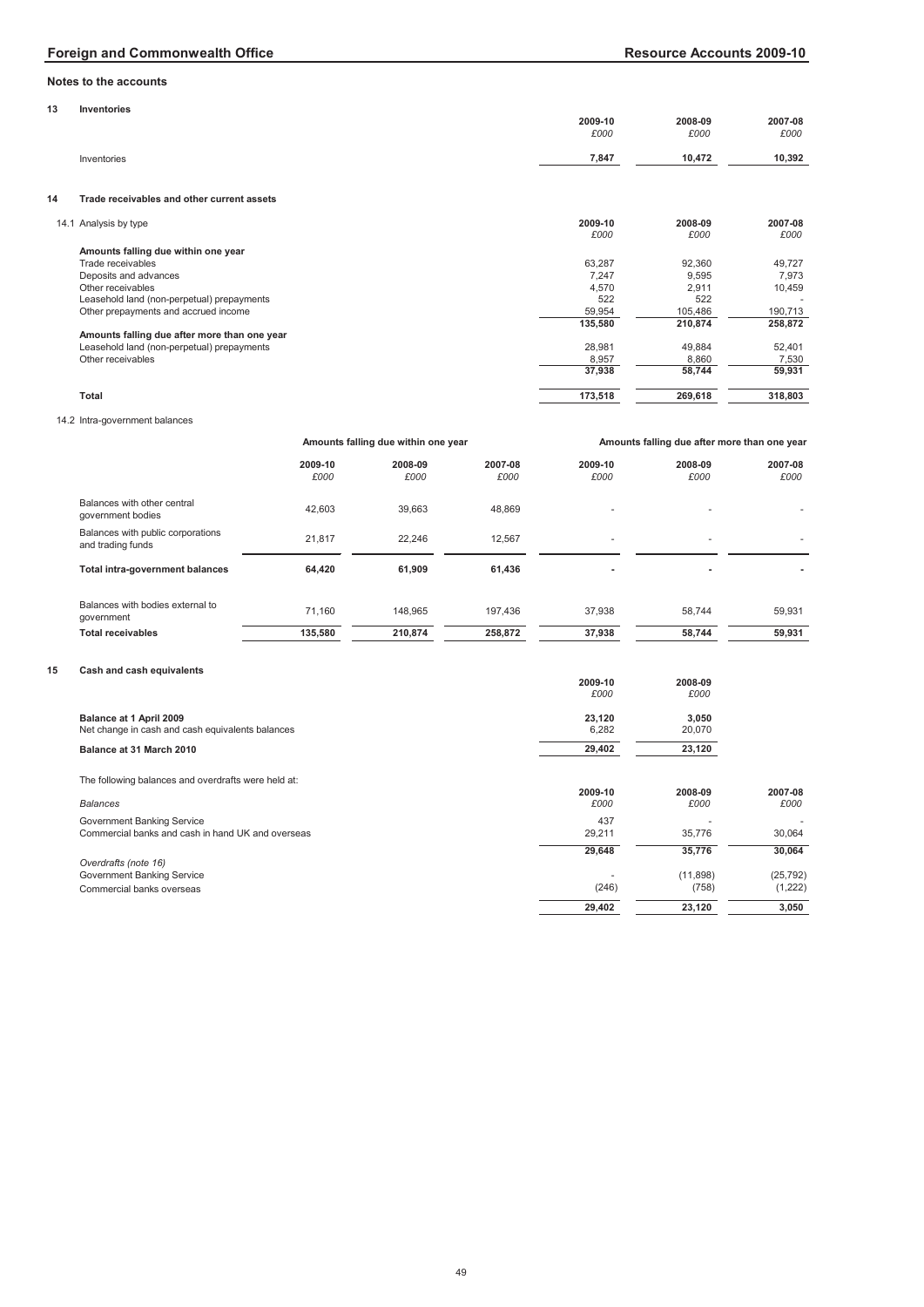# **16 Trade payables and other current liabilities**

| 16.1 Analysis by type                                                                       | 2009-10<br>£000 | 2008-09<br>£000 | 2007-08<br>£000 |
|---------------------------------------------------------------------------------------------|-----------------|-----------------|-----------------|
| Amounts falling due within one year                                                         |                 |                 |                 |
| Bank overdrafts (note 15)                                                                   | 245             | 12,656          | 27,014          |
| Other taxation and social security                                                          | 820             | 203             | 972             |
| Payments on account                                                                         | 164             | 114             | 101             |
| Trade payables                                                                              | 18,585          | 24,286          | 40,578          |
| Other payables                                                                              | 24,583          | 36,596          | 18,509          |
| Accruals and deferred income                                                                | 190,687         | 190,548         | 133,653         |
| Current part of finance leases (note 22.2)                                                  | 25              | 804             | 792             |
| Current part of imputed finance lease element of on-balance sheet PFI contracts (note 23.2) | 903             | 838             | 737             |
| Total excluding amounts due to the Consolidated Fund                                        | 236,012         | 266,045         | 222,356         |
| Amounts issued from the Consolidated Fund for supply but not spent at year end              | 24,829          | 36,551          | 2,863           |
| Consolidated Fund extra receipts due to be paid to the Consolidated Fund (note 17.2)        | 4,573           | 803             | 188             |
|                                                                                             | 265,414         | 303,399         | 225,407         |
| Amounts falling due after more than one year                                                |                 |                 |                 |
| Finance leases (note 22.2)                                                                  | 33              | 81              | 881             |
| Imputed finance lease element of on-balance sheet                                           |                 |                 |                 |
| PFI contracts (note 23)                                                                     | 39,254          | 40,488          | 41,195          |
|                                                                                             | 39,287          | 40,569          | 42,076          |
| Total                                                                                       | 304,701         | 343,968         | 267,483         |

# 16.2 Intra-government balances

# **2009-10 2008-09 2007-08 2009-10 2008-09 2007-08** *£000 £000 £000 £000 £000 £000* Balances with other central<br>government bodies government bodies 46,466 58,889 12,447 - - - Balances with public corporations<br>and trading funds ماد المستحدر المستحدر المستحدر المستحدر المستحدر المستحدر المستحدر المستحدر المستحدر المستحدر المستحدر المستحد<br>المستحدر المستحدر المستحدر المستحدر المستحدر المستحدر المستحدر المستحدر المستحدر المستحدر المستحدر المستحدر ال Total intra-government balances **75,666** 60,860 **14,420** Balances with bodies external to government 242,539 189,748 210,987 39,287 40,569 42,076 **Total payables 303,399 265,414 225,407 39,287 40,569 42,076**  Amounts falling due within one year **Amounts falling due after more than one year**

# **17 Consolidated Fund Income**

17.1 Consolidated Fund income is made up of amounts collected by the FCO where it was acting as agent for the Consolidated Fund rather than as principal. The amounts collected as agent for the Consolidated Fund (which are otherwise excluded from these financial statements) are detailed below. 2009-10 is the first year the FCO's<br>Consolidated Fund Receipts ceased to be taken through the (2008-09 8,566,000) would be recognised in the OCS.

Analysis of income payable to the Consolidated Fund

In addition to Appropriations-in-Aid (A-in-A), the following income and cash receipts relate to the Department and are payable to the Consolidated Fund:

|                                                                              | Income<br>£000 | <b>Forecast 2009-10</b><br>Receipts<br>£000 | <i><b>Income</b></i><br>£000 | Outturn 2009-10<br>Receipts<br>£000 |
|------------------------------------------------------------------------------|----------------|---------------------------------------------|------------------------------|-------------------------------------|
| Other operating income and receipts - not classified as A-in-A               | 9,000          | 9,000                                       | 11,131                       | 11,131                              |
| Total income payable to the Consolidated Fund                                | 9,000          | 9,000                                       | 11,131                       | 11,131                              |
| 17.2 Balance of income payable to the Consolidated Fund                      |                |                                             |                              | £000                                |
| Balance at 1 April 2008<br>Receipts<br>Payments                              |                |                                             |                              | (188)<br>8,566<br>(7, 575)          |
| Balance at 31 March 2009<br>Receipts<br>Payments<br>Balance at 31 March 2010 |                |                                             |                              | 803<br>11,131<br>(7, 361)<br>4,573  |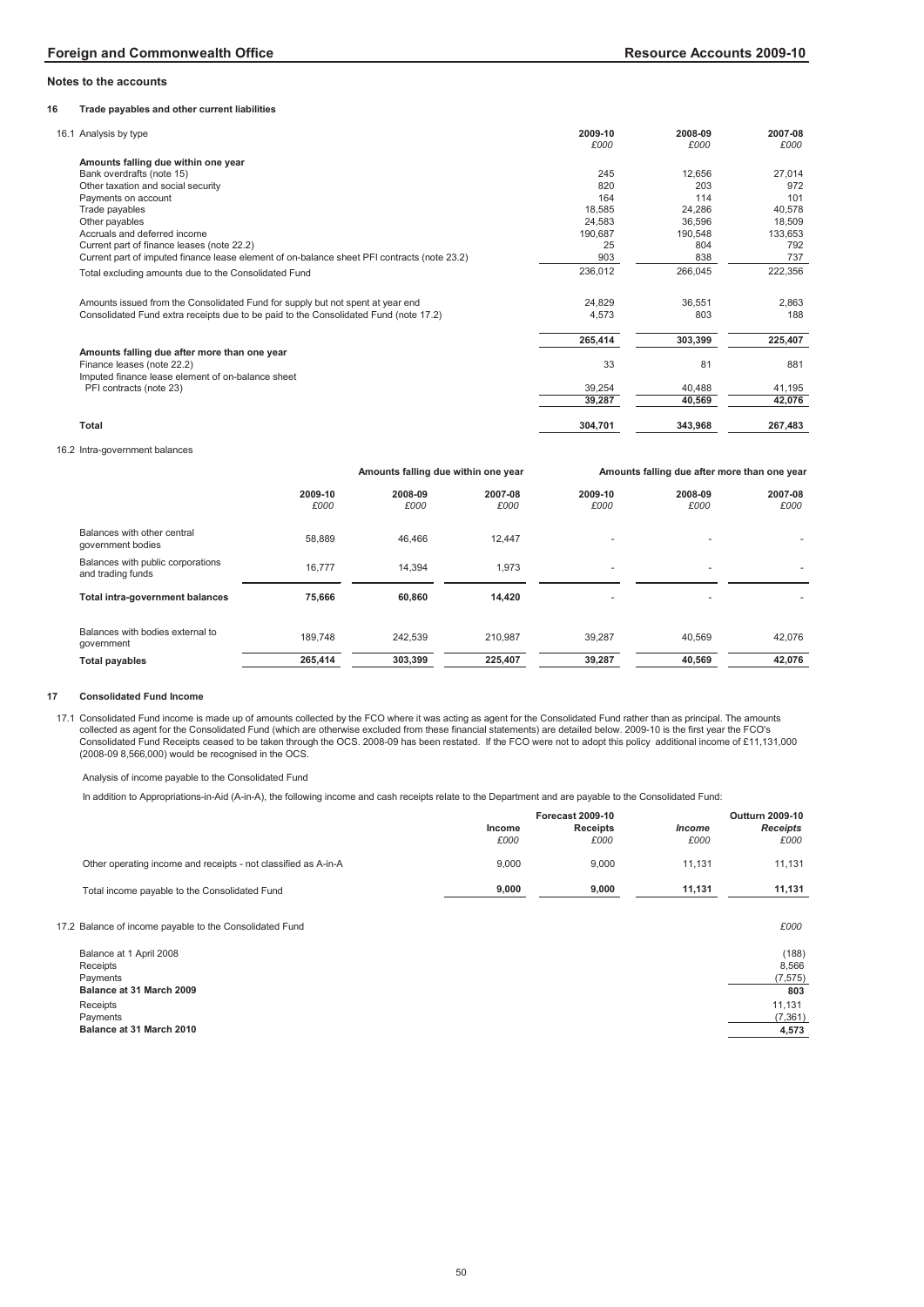# **18 Provisions for liabilities and charges**

The Notes to the Accounts set out the statement of accounting policy for early departure costs (note 1.21) and terminal benefits for locally engaged staff (note 1.22).

Other Staff Provisions relate to the estimated cost of performance bonuses to be paid in the following year. Other Provisions relate to possible back-rental demands and the de-mining of the Falkland Islands.

|                                      | Early<br>departure<br>costs<br>£000 | <b>LE staff</b><br>terminal<br>gratuities<br>£000 | Other<br>staff<br>provisions<br>£000 | Other<br>provisions<br>£000 | Total<br>£000 |
|--------------------------------------|-------------------------------------|---------------------------------------------------|--------------------------------------|-----------------------------|---------------|
| Balance at 1 April 2008              | 24.738                              | 32.501                                            | 3,478                                | 6,675                       | 67,392        |
| Provided in year                     | 14.325                              | 5.455                                             | 2,949                                | 3.000                       | 25.729        |
| Provisions utilised in the year      | (13,646)                            | (301)                                             | (3,527)                              | (5, 575)                    | (23, 049)     |
| Unwinding of discount                | 476                                 | $\overline{\phantom{a}}$                          | $\overline{\phantom{a}}$             | $\overline{\phantom{a}}$    | 476           |
| Balance at 1 April 2009              | 25,893                              | 37,655                                            | 2.900                                | 4.100                       | 70,548        |
| Provided in year                     | 20.374                              | 5.922                                             | 3.778                                | 8,240                       | 38,314        |
| Provisions not required written back |                                     | (3,881)                                           | (547)                                |                             | (4, 428)      |
| Provisions utilised in the year      | (14, 457)                           | (3, 123)                                          | (2,353)                              | (920)                       | (20, 853)     |
| Unwinding of discount                | 593                                 |                                                   | ۰                                    | $\overline{\phantom{a}}$    | 593           |
| Balance at 31 March 2010             | 32.403                              | 36.573                                            | 3,778                                | 11,420                      | 84,174        |

*Analysis of expected timing of discounted cash flows*

|                          | Early<br>departure       | LE staff<br>terminal | Other staff<br>provisions | Other<br>provisions      | <b>Total</b> |
|--------------------------|--------------------------|----------------------|---------------------------|--------------------------|--------------|
|                          | costs                    | gratuities           |                           |                          |              |
|                          | £000                     | £000                 | £000                      | £000                     | £000         |
| To March 2011            | 14.165                   | 3.325                | 2.900                     | 10.320                   | 30,710       |
| Between 2012 and 2016    | 16.701                   | 6.650                | 878                       | 1.100                    | 25,329       |
| Between 2017 and 2026    | 1.537                    | 16.624               | $\overline{\phantom{a}}$  | $\overline{\phantom{a}}$ | 18.161       |
| Thereafter               | $\overline{\phantom{a}}$ | 9.974                | ۰                         | -                        | 9.974        |
| Balance at 31 March 2010 | 32.403                   | 36.573               | 3,778                     | 11.420                   | 84,174       |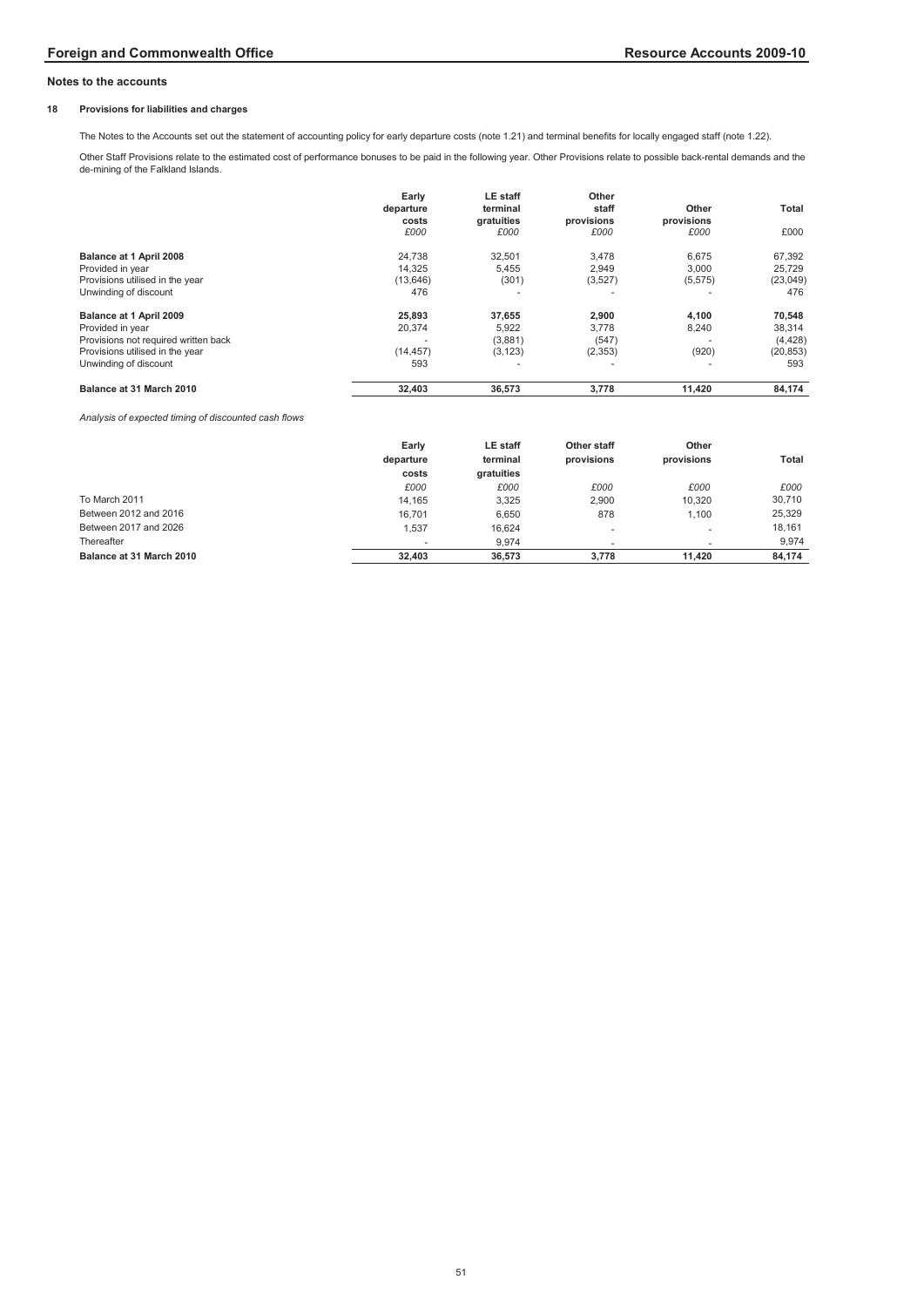**2009-10 2008-09 2007-08**

#### **Notes to the accounts**

#### **19 Retirement benefit schemes**

UK-based employees are covered by the provisions of the Principal Civil Service Pension Scheme. For staff engaged overseas the FCO observes local employment laws regarding the<br>payment of pensions and terminal gratuities. T

#### **Principal Civil Service Pension Scheme**

The Principal Civil Service Pension Scheme (PCSPS) is an unfunded multi-employer defined benefit scheme. The FCO is unable to identify its share of the underlying assets and<br>liabilities. A full actuarial valuation was carr pensions.gov.uk).

For 2009-10, employers' contributions of £41,440,000 were paid to the PCSPS (2008-09: £43,862,000) at one of four rates in the range of 16.7% to 24.3% of pensionable pay, based on<br>salary bands. The Scheme Actuary reviews e 24.3%. The contribution rates are set to meet the cost of the benefits accruing during 2009-10 to be paid when the member retires and not the benefits paid during this period to existing pensioners.

Employees can opt to open a partnership pension account, a stakeholder pension with an employer contribution. Employers' contributions of £6.353 million were paid to one or more of<br>the panel of three appointed stakeholder contributions up to 3% of pensionable pay. In addition, employer contributions of 0.8% of pensionable pay, were payable to the PCSPS to cover the cost of the future provision of lump<br>sum benefits on death in service or ill

#### **Other defined contribution schemes**

The FCO operates defined contribution schemes in: Barbados, Denmark, New Zealand, Portugal, Trinidad and Tobago and Zambia. Those in Portugal and Trinidad and Tobago have been converted from defined benefit and re-classified in the current year as defined contribution (DC) schemes. The schemes that operate in Belgium and Holland are defined benefit but multi-user, where the individual insurers' assets cannot be identified; these are treated as direct contribution schemes. The value of contributions in 2009-10 was £1,753,110 (2008-09: £697,064).

#### **Other defined benefit schemes**

The FCO operates defined benefit schemes in: Canada, Ireland, Jamaica, Mauritius, South Africa and USA.

The plans are defined benefit arrangements, with benefits based on final salary. They provide for a pension at retirement and a benefit on death or disablement in service before retirement.

Following the amendment to IAS 19 in 2004, the FCO decided to recognise any actuarial gains/losses through the Consolidated Statement of Changes in Taxpayers' Equity (CSCTE) in accordance with paragraph 93A of IAS 19.

#### **19 Retirement benefit schemes (continued)**

|                                                                               |                 | £000              | £000       |
|-------------------------------------------------------------------------------|-----------------|-------------------|------------|
| Defined benefit schemes recognised in the Statement of Financial Position     |                 |                   |            |
| Present value of funded obligations                                           |                 |                   |            |
| Canada                                                                        | (7, 123)        | (6,976)           | (4,991)    |
| Irish Republic                                                                | (2, 233)        | (1,529)           | (1, 594)   |
| Jamaica                                                                       | (807)           | (541)             | (430)      |
| Mauritius                                                                     | (185)           | (164)             | (173)      |
| Portugal                                                                      |                 |                   | (358)      |
| South Africa                                                                  | (4, 741)        | (4, 012)          | (2,951)    |
| <b>Trinidad and Tobago</b>                                                    |                 |                   | (111)      |
| USA                                                                           | (34, 431)       | (30, 875)         | (24,080)   |
|                                                                               | (49, 520)       | (44, 097)         | (34, 688)  |
| Fair value of plan assets                                                     |                 |                   |            |
| Canada                                                                        | 7.552           | 5,284             | 5,241      |
| Irish Republic                                                                | 1,985<br>899    | 1,283<br>705      | 1,625      |
| Jamaica                                                                       | 162             | 133               | 570        |
| Mauritius                                                                     |                 |                   | 164<br>351 |
| Portugal<br>South Africa                                                      | 5,133           | 4,193             | 3,549      |
| <b>Trinidad and Tobago</b>                                                    |                 |                   | 304        |
| <b>USA</b>                                                                    | 30,642          | 19,949            | 22,221     |
|                                                                               | 46,373          | 31,547            | 34,025     |
|                                                                               |                 |                   |            |
| Total                                                                         | (3, 147)        | (12, 550)         | (663)      |
|                                                                               |                 |                   |            |
| Summary                                                                       |                 |                   |            |
| Liabilities                                                                   | (4,063)         | (12, 895)         | (1,875)    |
| Assets                                                                        | 916             | 345               | 1,212      |
| Net liability                                                                 | (3, 147)        | (12, 550)         | (663)      |
|                                                                               |                 |                   |            |
| Amounts recognised in operating costs                                         |                 |                   |            |
| Current service cost                                                          | 966             | 1,478             | 1,349      |
|                                                                               |                 |                   |            |
| Interest on obligation                                                        | 3,015           | 2,871             | 2.209      |
| Expected return on plan assets                                                | (2, 592)        | (3, 201)          | (2, 413)   |
| Total included in employee benefits expense                                   | 1,389           | 1,148             | 1,145      |
|                                                                               |                 |                   |            |
| Actual return on plan assets: gain/(loss)                                     | 5,165           | (16, 834)         | 700        |
|                                                                               |                 |                   |            |
|                                                                               | 2009-10         | 2008-09           | 2007-08    |
|                                                                               | £000            | £000              | £000       |
| Changes in the present value of the defined benefit obligation                |                 |                   |            |
| Opening defined benefit obligation                                            | (44, 097)       | (34, 688)         | (38, 308)  |
| Converted into a Defined Contribution Scheme during the year.                 |                 | 469               |            |
| Pensioners in payment exactly matched by annuity contracts                    | (141)           |                   |            |
| Service cost                                                                  | (966)           | (1, 478)          | (1, 349)   |
| Interest cost                                                                 | (3,016)         | (2,870)           | (2, 209)   |
| Contributions by participants                                                 | (724)           | (670)             |            |
| Actuarial (losses)/gains                                                      | (4, 258)        | 1,405             | 5,006      |
| Exchange differences on foreign plans                                         | (343)           | (10, 132)         | 2,172      |
| Benefits paid                                                                 | 3,178           | 3,867             |            |
| Changes in assumptions underlying the present value of the scheme liabilities | 847             |                   |            |
| Closing defined benefit obligation                                            | (49, 520)       | (44, 097)         | (34, 688)  |
|                                                                               |                 |                   |            |
| Changes in the fair value of plan assets are as follows                       |                 |                   |            |
| Opening fair value of plan assets                                             | 31,547          | 34,025            | 35,728     |
| Converted into a Defined Contribution Scheme during the year.                 |                 | (655)             |            |
| Pensioners in payment exactly matched by annuity contracts                    | 141             |                   |            |
| Expected return                                                               | 2,592           | 3,201             | 2,413      |
| Actuarial gains (losses)                                                      | 7,757           | (13, 633)         | (3, 113)   |
| Contributions by employer                                                     | 6,096<br>724    | 1,629<br>670      | 1,168      |
| Contributions by participants                                                 |                 |                   |            |
| Exchange differences on foreign plans                                         | 694<br>(3, 178) | 10,177<br>(3,867) | (2, 171)   |
| Benefits paid<br>Closing fair value of plan assets                            | 46,373          | 31,547            | 34,025     |

The FCO expects to contribute an additional £2.1 million to its defined benefits plans in 2010-11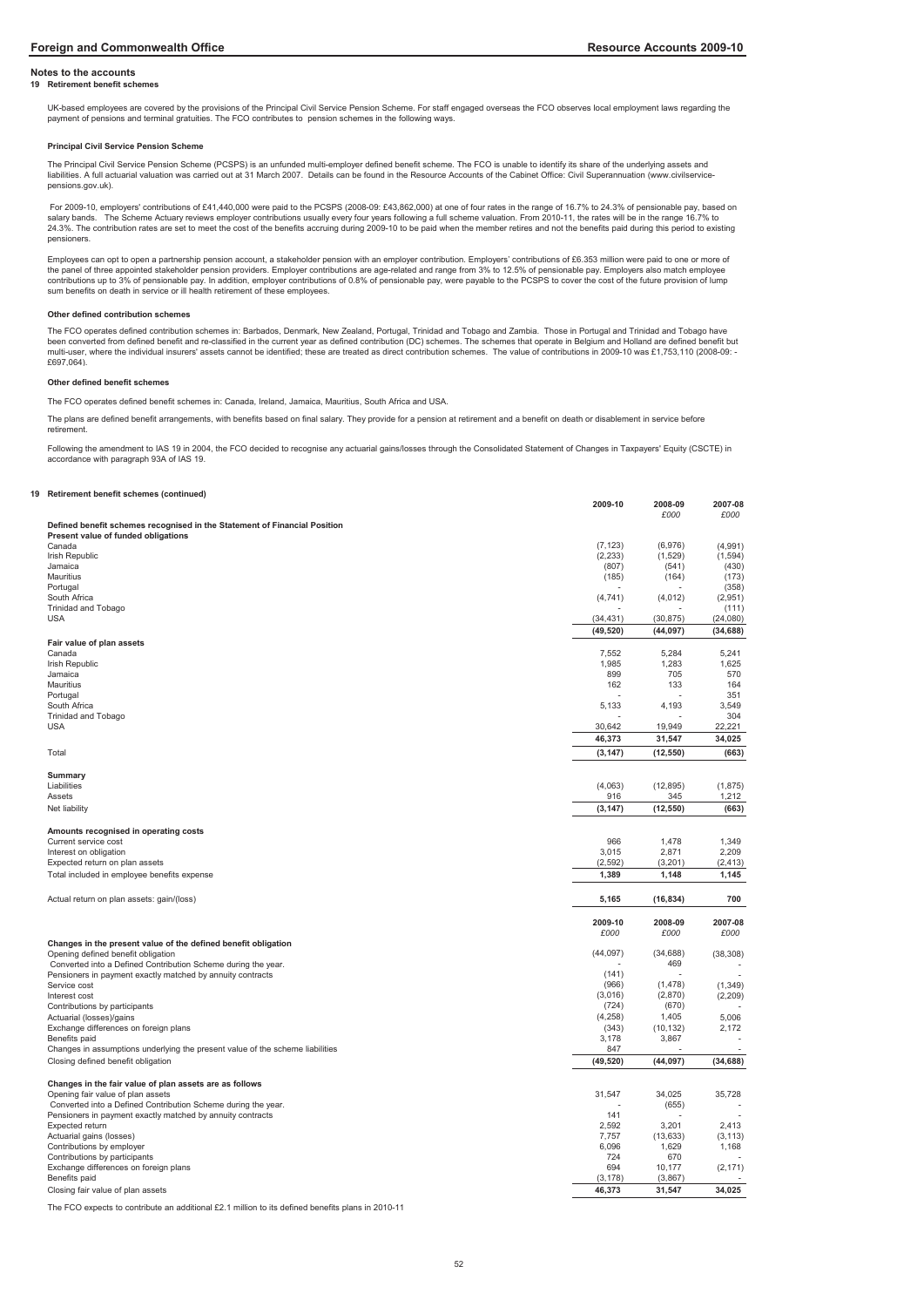# **Foreign and Commonwealth Office Resource Accounts 2009-10**

**Notes to the accounts**

# **19 Retirement benefit schemes (continued)**

**The major categories of plan assets as a percentage of total plan assets are as follows**

| The major categories of plan assets as a percentage of total plan assets are as follows                                                                                                   |                                            |                                             |                                         |                                           |                                            |
|-------------------------------------------------------------------------------------------------------------------------------------------------------------------------------------------|--------------------------------------------|---------------------------------------------|-----------------------------------------|-------------------------------------------|--------------------------------------------|
| Equities<br>Bonds<br>Other                                                                                                                                                                |                                            |                                             | 2009-10<br>56.11%<br>31.28%<br>12.61%   | 2008-09<br>46.42%<br>34.06%<br>19.52%     | 2007-08<br>46.61%<br>32.98%<br>20.41%      |
| Principal actuarial assumptions as at 31 March (expressed as weighted averages)<br>Discount rate<br>Expected return on plan assets<br>Future salary increases<br>Future pension increases |                                            |                                             | 6.38%<br>7.40%<br>4.22%<br>3.40%        | 7.16%<br>6.25%<br>5.05%<br>3.45%          | 6.69%<br>7.56%<br>4.30%<br>3.02%           |
| Amounts for the current and previous four years                                                                                                                                           |                                            |                                             |                                         |                                           |                                            |
| Defined benefit obligation<br>Plan assets<br>Deficit                                                                                                                                      | 2009-10<br>(49, 520)<br>46,373<br>(3, 147) | 2008-09<br>(44, 097)<br>31,547<br>(12, 550) | 2007-08<br>(34, 688)<br>34,025<br>(663) | 2006-07<br>(38, 308)<br>35,728<br>(2,580) | 2005-06<br>(42, 556)<br>38,083<br>(4, 473) |
| Experience adjustments on plan liabilities<br>Experience adjustments on plan assets                                                                                                       | (4,258)<br>7,757                           | 1,405<br>(13, 633)                          | 5,006<br>(3, 113)                       | 754<br>942                                | (1,460)<br>2,309                           |

# **Analysis of movements in obligations and assets**

|                                     | 2008-09         |                          |                          |          |                          |                             |                          |                             |               |                          | 2009-10                  |
|-------------------------------------|-----------------|--------------------------|--------------------------|----------|--------------------------|-----------------------------|--------------------------|-----------------------------|---------------|--------------------------|--------------------------|
|                                     |                 |                          | Matched                  |          |                          |                             | Changes in               |                             |               |                          |                          |
|                                     |                 |                          | by                       |          |                          |                             | assumptions,             |                             |               | Actuarial                |                          |
|                                     |                 |                          | annuity                  |          |                          | Interest,                   | Employer                 | Participants                |               | gains/                   |                          |
|                                     | Brought forward | DCS <sup>*</sup>         | contracts                | Exchange |                          | Service cost Finance income |                          | Contributions Contributions | Benefits paid |                          | (losses) Carried forward |
| Present value of funded obligations |                 |                          |                          |          |                          |                             |                          |                             |               |                          |                          |
| Canada                              | (6,976)         | $\overline{\phantom{a}}$ |                          | (1, 199) | (188)                    | (432)                       | 1,397                    | (106)                       | 381           | $\overline{\phantom{a}}$ | (7, 123)                 |
| Irish Republic                      | (1,529)         | $\overline{\phantom{a}}$ | (141)                    | 57       | (45)                     | (92)                        | (550)                    | (23)                        | 226           | (136)                    | (2, 233)                 |
| Jamaica                             | (541)           | $\overline{\phantom{a}}$ |                          | 34       | (29)                     | (70)                        |                          | (38)                        | 51            | (214)                    | (807)                    |
| Mauritius                           | (164)           | $\overline{\phantom{a}}$ | $\overline{\phantom{a}}$ | (6)      | (7)                      | (18)                        | $\overline{\phantom{a}}$ |                             |               | 10                       | (185)                    |
| South Africa                        | (4, 012)        |                          | $\overline{a}$           | (927)    | (96)                     | (380)                       |                          | $\overline{\phantom{a}}$    | 321           | 353                      | (4, 741)                 |
| <b>USA</b>                          | (30, 875)       | $\overline{\phantom{a}}$ | $\overline{a}$           | 1,698    | (601)                    | (2,024)                     |                          | (557)                       | 2,199         | (4, 271)                 | (34, 431)                |
|                                     | (44, 097)       | $\overline{\phantom{a}}$ | (141)                    | (343)    | (966)                    | (3,016)                     | 847                      | (724)                       | 3,178         | (4, 258)                 | (49, 520)                |
| Fair value of plan assets           |                 |                          |                          |          |                          |                             |                          |                             |               |                          |                          |
| Canada                              | 5,284           | $\overline{\phantom{a}}$ |                          | 908      | $\overline{\phantom{a}}$ | 312                         | 352                      | 106                         | (381)         | 971                      | 7,552                    |
| Irish Republic                      | 1,283           | $\overline{\phantom{a}}$ | 141                      | (48)     | $\overline{\phantom{a}}$ | 78                          | 218                      | 23                          | (226)         | 516                      | 1,985                    |
| Jamaica                             | 705             | $\overline{\phantom{a}}$ | $\overline{\phantom{a}}$ | (44)     | $\overline{\phantom{a}}$ | 95                          | 54                       | 38                          | (51)          | 102                      | 899                      |
| Mauritius                           | 133             | $\overline{\phantom{a}}$ | $\overline{\phantom{a}}$ | 5        | (1)                      | 15                          | 15                       |                             |               | (5)                      | 162                      |
| South Africa                        | 4,193           | $\overline{\phantom{a}}$ | $\overline{\phantom{a}}$ | 968      |                          | 549                         | 195                      |                             | (321)         | (451)                    | 5,133                    |
| <b>USA</b>                          | 19,949          | $\overline{\phantom{a}}$ | $\overline{\phantom{a}}$ | (1,095)  |                          | 1,544                       | 5,262                    | 557                         | (2, 199)      | 6,624                    | 30,642                   |
|                                     | 31,547          | ٠                        | 141                      | 694      | (1)                      | 2,593                       | 6,096                    | 724                         | (3, 178)      | 7,757                    | 46,373                   |
| Total                               | (12, 550)       | ٠                        | ٠                        | 351      | (967)                    | (423)                       | 6,943                    |                             | ٠             | 3,499                    | (3, 147)                 |

# **Analysis of movements in obligations and assets**

|                                     | 2007-08         |                          |                          |                          |                          |                             |                          |                             |               |           | 2008-09                  |
|-------------------------------------|-----------------|--------------------------|--------------------------|--------------------------|--------------------------|-----------------------------|--------------------------|-----------------------------|---------------|-----------|--------------------------|
|                                     |                 |                          | Matched                  |                          |                          |                             | Changes in               |                             |               |           |                          |
|                                     |                 |                          | by                       |                          |                          |                             | assumptions,             |                             |               | Actuarial |                          |
|                                     |                 |                          | annuity                  |                          |                          | Interest.                   | Employer                 | Participants                |               | gains/    |                          |
|                                     | Brought forward | DCS <sup>*</sup>         | contracts                | Exchange                 |                          | Service cost Finance income |                          | Contributions Contributions | Benefits paid |           | (losses) Carried forward |
| Present value of funded obligations |                 |                          |                          |                          |                          |                             |                          |                             |               |           |                          |
| Canada                              | (4,991)         |                          | $\overline{a}$           | (789)                    | (149)                    | (352)                       |                          |                             | 444           | (1, 139)  | (6,976)                  |
| Irish Republic                      | (1, 594)        |                          | $\overline{a}$           | (123)                    | (62)                     | (99)                        | $\overline{\phantom{a}}$ | (30)                        | 64            | 315       | (1, 529)                 |
| Jamaica                             | (430)           |                          | $\overline{a}$           | 6                        | (32)                     | (54)                        |                          |                             | 14            | (45)      | (541)                    |
| Mauritius                           | (173)           | $\overline{\phantom{a}}$ | ۰                        | 20                       | (7)                      | (16)                        |                          | $\overline{\phantom{a}}$    | 31            | (19)      | (164)                    |
| Portugal                            | (358)           | 358                      | $\overline{a}$           | $\overline{\phantom{a}}$ | $\overline{\phantom{a}}$ |                             |                          |                             |               |           |                          |
| South Africa                        | (2,951)         |                          | ۰                        | (576)                    | (73)                     | (271)                       |                          |                             | 471           | (612)     | (4, 012)                 |
| Trinidad and Tobago                 | (111)           | 111                      | $\overline{a}$           |                          | $\overline{a}$           |                             |                          | $\overline{\phantom{a}}$    | ٠             |           |                          |
| <b>USA</b>                          | (24,080)        | $\overline{\phantom{a}}$ | -                        | (8,670)                  | (1, 155)                 | (2,078)                     | $\overline{\phantom{a}}$ | (640)                       | 2,843         | 2,905     | (30, 875)                |
|                                     | (34, 688)       | 469                      | $\overline{\phantom{a}}$ | (10, 132)                | (1, 478)                 | (2,870)                     | ٠                        | (670)                       | 3,867         | 1,405     | (44, 097)                |
| Fair value of plan assets           |                 |                          |                          |                          |                          |                             |                          |                             |               |           |                          |
| Canada                              | 5,241           |                          | $\overline{a}$           | 822                      | $\overline{\phantom{a}}$ | 303                         | 583                      |                             | (444)         | (1,221)   | 5,284                    |
| Irish Republic                      | 1,625           |                          | $\overline{a}$           | 82                       | $\overline{a}$           | 124                         | 134                      | 30                          | (64)          | (648)     | 1,283                    |
| Jamaica                             | 570             | $\overline{\phantom{a}}$ | $\overline{a}$           | 9                        | ۰                        | 91                          | 49                       |                             | (14)          |           | 705                      |
| Mauritius                           | 164             |                          | $\overline{a}$           | (21)                     |                          | 16                          | 16                       | $\overline{\phantom{a}}$    | (31)          | (11)      | 133                      |
| Portugal                            | 351             | (351)                    | $\overline{a}$           |                          |                          |                             |                          |                             |               |           |                          |
| South Africa                        | 3,549           | $\overline{\phantom{a}}$ | ۰                        | 693                      | $\overline{a}$           | 463                         | 149                      |                             | (471)         | (190)     | 4,193                    |
| Trinidad and Tobago                 | 304             | (304)                    | $\overline{a}$           |                          |                          |                             |                          |                             |               |           |                          |
| <b>USA</b>                          | 22,221          | $\overline{\phantom{a}}$ | ۰                        | 8,592                    | $\overline{a}$           | 2,204                       | 698                      | 640                         | (2,843)       | (11, 563) | 19,949                   |
|                                     | 34,025          | (655)                    | $\overline{\phantom{a}}$ | 10,177                   | ٠                        | 3,201                       | 1,629                    | 670                         | (3,867)       | (13, 633) | 31,547                   |
| <b>Total</b>                        | (663)           | (186)                    | ٠                        | 45                       | (1, 478)                 | 331                         | 1,629                    |                             | ٠             | (12, 228) | (12, 550)                |

\* Converted into a Defined Contribution Scheme during the year.

The FCO's defined benefit schemes have been subject to actuarial valuation or review as at 31 March 2010. The schemes in Portugal and Trinidad and Tobago were converted to defined contribution schemes in the prior year.

In addition to the above, net pension liabilities in Colombia have been crystallised and an annuity contract agreed with a major insurance company; the full liability against this contract was discharged in<br>March 2006. Res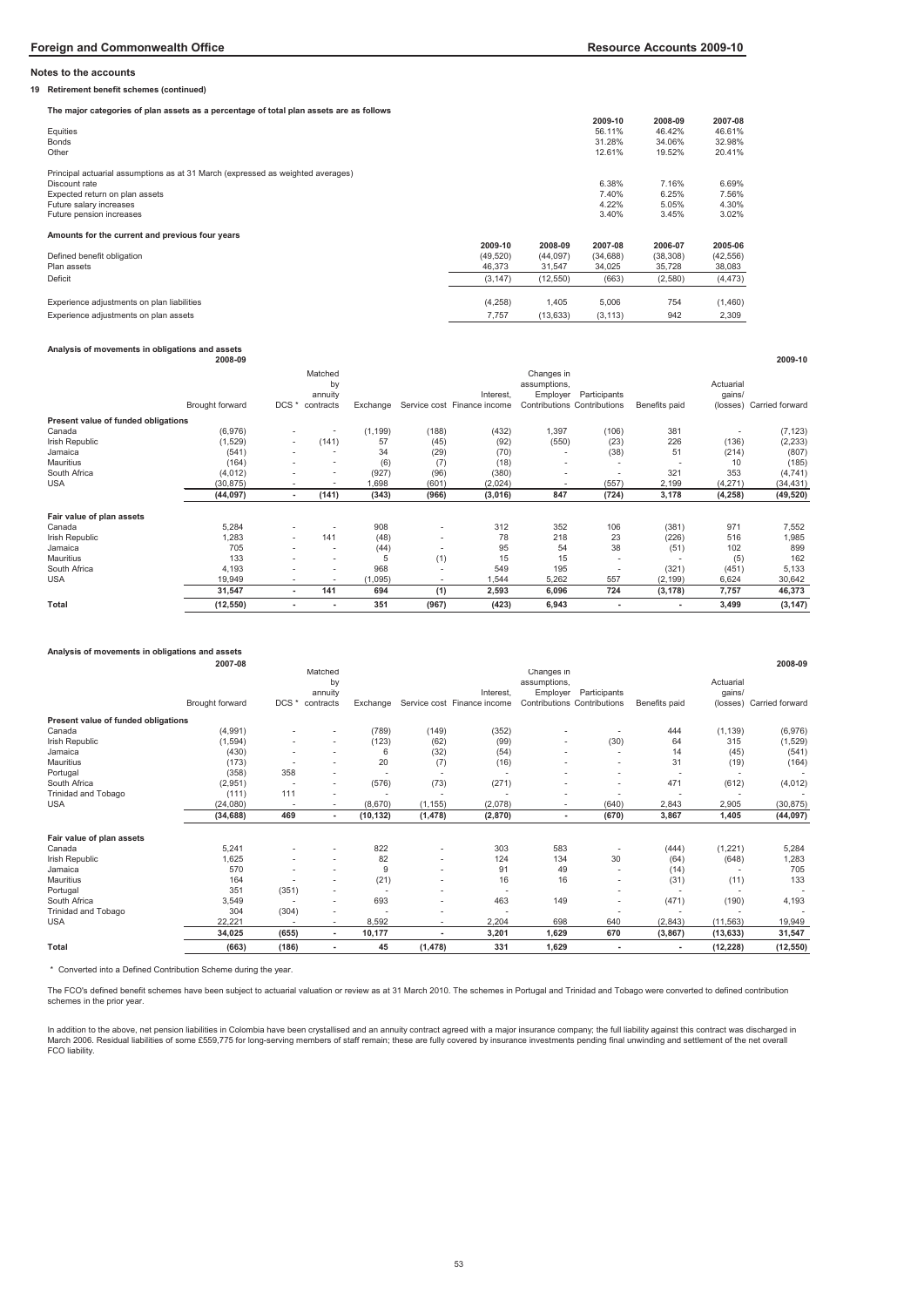# **20 Notes to the Statement of Net Operating Costs by Departmental Strategic Objectives**

20.1 Programme grants and other current expenditures as shown in Note 7 have been allocated as follows :

|                                                          | 2009-10   | 2008-09   |
|----------------------------------------------------------|-----------|-----------|
|                                                          | £000      | £000      |
| Departmental Strategic Objectives (DSO)):                |           |           |
| DSO 1 Flexible global network                            | 711.608   | 669,006   |
| DSO 2 Supporting the British economy                     | 109.254   | 85,270    |
| DSO 3 Supporting British nationals abroad                | 76.458    | 61.459    |
| DSO 4 Supporting managed migration                       | 25.934    | 18.073    |
| DSO 5 Countering terrorism and weapons proliferation     | 92.645    | 75.687    |
| DSO 6 Preventing and resolving conflict                  | 543.289   | 556.442   |
| DSO 7 Promoting a low-carbon, high-growth global economy | 99.261    | 79.922    |
| DSO 8 Developing effective international institutions    | 240.317   | 212.505   |
|                                                          | 1.898.766 | 1.758.364 |

# 20.2 Capital employed by aim and objectives

The FCO's capital is employed in the administration of the Department, including Consular activity shown under programme expenditures. In practice, its distribution between<br>Strategic Priorities is therefore not markedly di

# **21 Capital commitments**

Contracted capital commitments not otherwise included in these financial statements:

|                   | 31 March 2010 | 31 March 2009 | 31 March 2008 |
|-------------------|---------------|---------------|---------------|
|                   | £000          | £000          | £000          |
| Estates projects  | 78,389        | 84,064        | 159,129       |
| IT infrastructure | 15,501        | 43,700        | 44,423        |
|                   | 93,890        | 127,764       | 203,552       |

# **22 Commitments under leases**

# 22.1 Operating leases

Total future minimum lease payments under operating leases are given in the table below for each of the following periods:

|                                                   | 31 March 2010 | 31 March 2009 | 31 March 2008 |
|---------------------------------------------------|---------------|---------------|---------------|
|                                                   | £000          | £000          | £000          |
| Obligations under operating leases comprise       |               |               |               |
| Land and buildings:                               |               |               |               |
| Not later than one year                           | 75.447        | 62.581        | 92,832        |
| Later than one year and not later than five years | 214.035       | 118,898       | 172.882       |
| Later than five years                             | 10,783        | 15.394        | 19,548        |
|                                                   | 300,265       | 196,873       | 285,262       |
| Other:                                            |               |               |               |
| Not later than one year                           | 441           | 1.288         | 1.602         |
| Later than one year and not later than five years | 501           | 2.444         | 2.750         |
| Later than five years                             | 4             |               |               |
|                                                   | 946           | 3.739         | 4,352         |

# 22.2 Finance leases

Total future minimum lease payments under finance leases are given in the table below for each of the following periods:

|                                                                       | 31 March 2010<br>£000 | 31 March 2009<br>£000 | 31 March 2008<br>£000 |
|-----------------------------------------------------------------------|-----------------------|-----------------------|-----------------------|
| Obligations under finance leases comprise                             |                       |                       |                       |
| Land and buildings: nil                                               |                       |                       |                       |
| Other:                                                                |                       |                       |                       |
| Not later than one year                                               | 29                    | 845                   | 826                   |
| Later than one year and not later than five years                     | 33                    | 96                    | 896                   |
| Later than five years                                                 |                       |                       |                       |
|                                                                       | 62                    | 941                   | 1,722                 |
| Less: interest element                                                | (4)                   | (56)                  | (49)                  |
|                                                                       | 58                    | 885                   | 1,673                 |
| The above liability is disclosed under Payables (Note 16) as follows: |                       |                       |                       |
| Amounts falling due within one year                                   | 25                    | 804                   | 792                   |
| Amounts falling due after more than one year                          | 33                    | 81                    | 881                   |
|                                                                       | 58                    | 885                   | 1,673                 |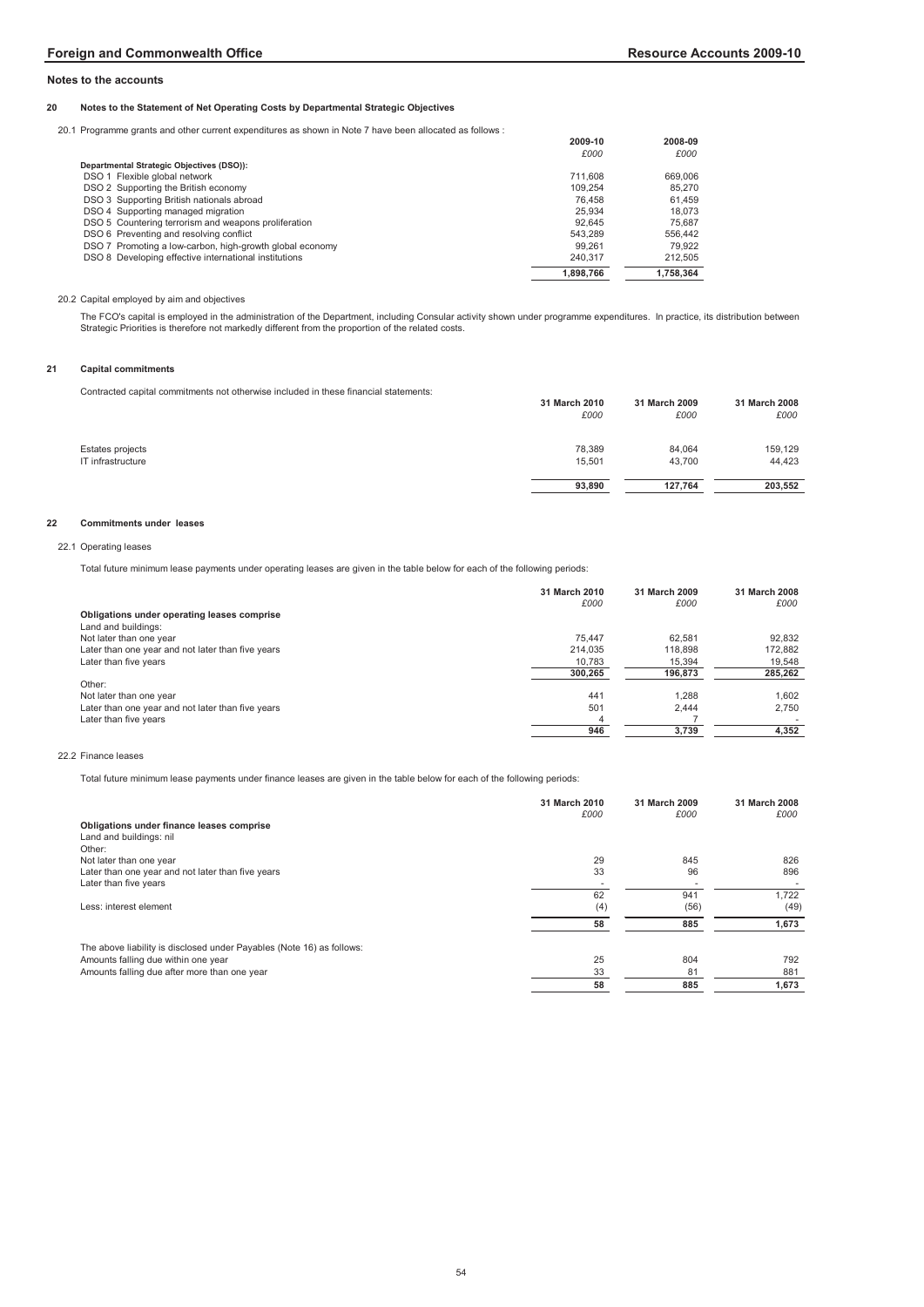#### **23 Commitments under PFI contracts**

23.1 Off-balance sheet

Global Crossing

The contract is in respect of the provision of a worldwide telecommunications network for a term of ten years from 10 May 2000. The estimated capital value of the contract is £250million but it is considered by the Board that the equipment brought into use under the contract is not an asset of the Department. Payments under the contract<br>charged to the Operating Cost Statement in 2009-10 amou months from May 2010 to allow for transition to the replacement contract.

The proposed future contract structure, being run under project Echo and based on the Office of Government Commerce Gateway model, assumes that the majority of underlying technology assets will be part of a delivery infrastructure shared by potentially many customers using standard internet-based communication technologies in most<br>overseas locations. Any technology assets speci and Equipment accordingly. As such, the future contract is unlikely to be regarded as a PFI contract, in line with the provisions of International Financial Reporting Interpretation Committee (IFRIC) 12. This approach is consistent with the Board's view of the structure of the current contract.

# 23.2 On-balance sheet

#### Berlin Embassy

The contract is in respect of the building, operation and maintenance of the British Embassy Berlin for a term of 30 years from 23 June 2000 with an option to extend for a further 30 years. Overall, the balance of the risks and rewards of ownership of the property are borne by the Department, and, therefore, the embassy is included in these<br>accounts within Property, Plant and Equipment. The

Contractual payments therefore comprise two elements: imputed finance lease charges and service charges. The liability to pay for the property is in substance a finance lease obligation. The imputed finance lease obligation is as follows:

|                                                                                   | 2010      | 2009      | 2008     |
|-----------------------------------------------------------------------------------|-----------|-----------|----------|
|                                                                                   | £000      | £000      | £000     |
| Imputed finance lease obligations under on-balance sheet PFI contracts comprises: |           |           |          |
| Rentals due within 1 year                                                         | 3.951     | 4.080     | 4,030    |
| Rentals due within 2 to 5 years                                                   | 15,803    | 16.319    | 16.120   |
| Rentals due thereafter                                                            | 60,250    | 65,277    | 68,688   |
|                                                                                   | 80.004    | 85.676    | 88.838   |
| Less: interest element                                                            | (39, 847) | (44, 350) | (46,906) |
|                                                                                   | 40,157    | 41,326    | 41,932   |
| The above liability is disclosed under Payables (Note 16) as follows:             |           |           |          |
| Amounts falling due within one year                                               | 903       | 838       | 737      |
| Amounts falling due after more than one year                                      | 39,254    | 40,488    | 41,195   |
|                                                                                   | 40,157    | 41,326    | 41.932   |
|                                                                                   |           |           |          |

The service element of the contract remains an operating cost. In 2009-10 this amounted to £1,871,948 (2008-09: £1,259,000).

# 23.3 Charge to the OCS and future commitments

The total amount charged in the operating cost statement in respect of off-balance sheet PFI transactions and the service element of on-balance sheet PFI transactions was £28,825,000 (2008-09: £32,001,000).

The payments to which the department is committed during 2009-10, analysed by the period during which the commitment expires, are as follows:

|                              | 2010                     | 2009                     | 2008                     |
|------------------------------|--------------------------|--------------------------|--------------------------|
|                              | £000                     | £000                     | £000                     |
| Expiry within 1 year         |                          | 30,000                   |                          |
| Expiry within 2 to 5 years   | 30.000                   | $\overline{\phantom{a}}$ | 30,000                   |
| Expiry within 6 to 10 years  | $\,$                     | -                        | $\overline{\phantom{a}}$ |
| Expiry within 11 to 15 years | $\overline{\phantom{a}}$ |                          | $\sim$                   |
| Expiry within 16 to 20 years | -                        | -                        | $\overline{\phantom{a}}$ |
| Expiry within 21 to 25 years | 1.872                    | 1.259                    | .386                     |
| Expiry within 26 to 30 years |                          |                          | $\overline{\phantom{a}}$ |
|                              | 31.872                   | 31.259                   | 31.386                   |

#### **24 Other financial commitments**

The Department has entered into non-cancellable contracts (which are not leases or PFI contracts) for facility management, logistics and computer services. The payments to which the FCO is committed, analysed by the period during which the commitment expires, are as follows:

|                                                   | 2010   | 2009   | 2008   |
|---------------------------------------------------|--------|--------|--------|
|                                                   | £000   | £000   | £000   |
| Not later than one year                           | 27.204 | 31.250 | 39.599 |
| Later than one year and not later than five years | 4.513  | 8.127  | 15.628 |
| Later than five years                             |        |        | $\sim$ |
|                                                   | 31.721 | 39.385 | 55.227 |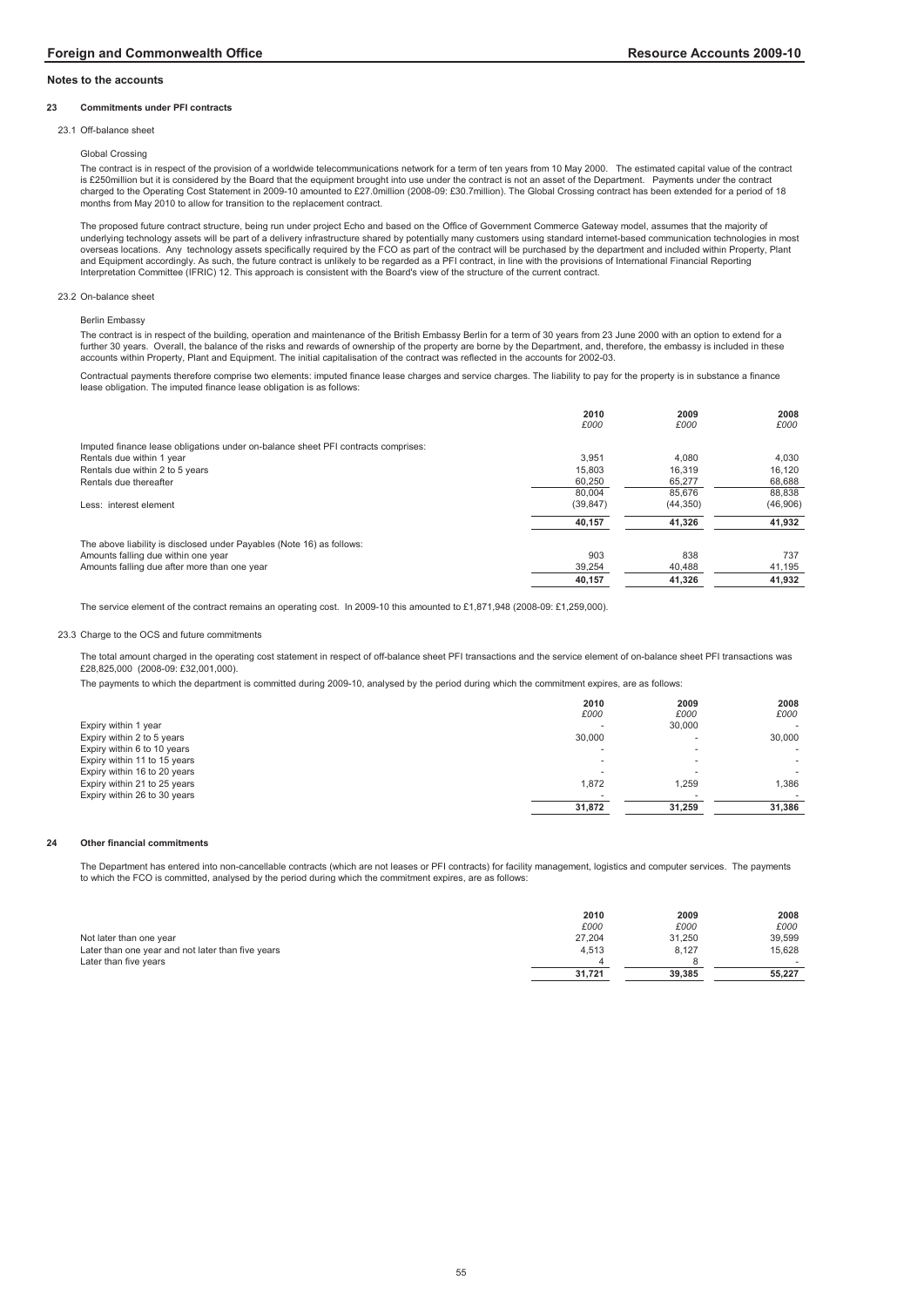#### **25 Financial instruments: Indemnities**

The FCO has entered into the following quantifiable contingent liabilities by offering indemnities. These relate to guarantees given on behalf of the British Council for art exhibitions overseas. These liabilities are reproduced in the table below.

None of these is a contingent liability within the meaning of IAS 37 since the likelihood of a transfer of economic benefit in settlement is too remote. They therefore fall to be measured following the requirements of IAS 39.

|             |                       | Obligation              |                    |
|-------------|-----------------------|-------------------------|--------------------|
|             | 31 March 2010<br>£000 | expired in year<br>£000 | April 2009<br>£000 |
| Indemnities | 17,148                | (558, 364)              | 575.512            |
|             |                       |                         |                    |

The significant decrease in indemnities during the year reflects the return of works loaned for the Turner exhibition in China. Of the contingent liabilities at 31 March 2010, the main component relates to works by Gilbert & George exhibited in six European countries between January 2010 and November 2011.

#### **26 Contingent liabilities disclosed under IAS 37**

The nature of the FCO's activities gives rise to certain contingent financial risks. The main ones at the balance sheet date were as follows:

|    |                                                                                    |        |                |                          | 2010    | 2009           | 2008    |
|----|------------------------------------------------------------------------------------|--------|----------------|--------------------------|---------|----------------|---------|
|    |                                                                                    |        |                |                          | £000    | £000           | £000    |
|    | Disputed claims for rents payable and other estate related matters                 |        |                |                          | 2,371   | 4,839          | 4,525   |
|    | Potential overseas national insurance liabilities and various other related claims |        |                |                          | 4,345   | 3,921          | 1,252   |
|    |                                                                                    |        |                |                          | 6,716   | 8,760          | 5,777   |
| 27 | Losses and special payments                                                        |        |                |                          |         |                |         |
|    |                                                                                    |        | 2009-10        |                          | 2008-09 |                | 2007-08 |
|    |                                                                                    | Number | £000           | Number                   | £000    | Number         | £000    |
|    | Losses total                                                                       | 162    | 11,761         | 55                       | 1,180   | 100            | 3,639   |
|    | Cash losses/(gains)                                                                | 35     | 4              | 17                       | 11      | 39             | 66      |
|    | Claims abandoned                                                                   |        | $\overline{2}$ | 6                        | 73      | 5              | 2,260   |
|    | Administrative write-offs                                                          | 103    | 632            | 24                       | 876     | 37             | 424     |
|    | Fruitless payments and constructive                                                | 3      | 10,839         | $\overline{\phantom{a}}$ |         |                | 272     |
|    | losses                                                                             |        |                |                          |         | 3              |         |
|    | Stores losses                                                                      | 6      | 16             | 5                        | 189     | $\overline{7}$ | 392     |
|    |                                                                                    | 148    | 11,493         | 52                       | 1,149   | 91             | 3,414   |
|    | Special payments total                                                             | 14     | 268            | 3                        | 31      | 9              | 225     |
|    |                                                                                    |        |                |                          |         |                |         |

# **Damascus Embassy building project - Write Off £10,383,455**

This results from the cancellation of a project to convert leased premises in Damascus into new Embassy offices. It was decided to cancel the project for three reasons. First, serious security concerns arose about the building after construction had begun. Second, the Syrian authorities decided that the location would not, as they had originally planned, form part of a new diplomatic enclave. Third, following a change in Syrian land law, a new opportunity arose to build fit-for-purpose Embassy offices on a better site<br>at lower net cost and better value for money. additional £3.24million for further dilapidation and exit costs.

#### **Sarajevo Embassy building project - Write Off £454,956**

During the early stages of introducing a new Embassy building, a new Law on Expropriation was introduced in Bosnia & Herzegovina. As a result, a number of heirs to former owners gained new rights over the development site, which could not reasonably have been foreseen. The impact on the FCO was to potentially significantly increase the<br>cost of acquiring the necessary land through the local new Embassy. Initial costs of designs for the development have needed to be written off. Alternative development options are being pursued in Sarajevo.

Costs on the above projects, charged in prior years to capital as Assets Under Construction, are written off in the current year within Impairments - RfR1: Line A (Delegated Expenditure Limits), as disclosed in Note 6.

#### **28 Related party transactions and potential conflicts of interest**

The FCO is the parent department of Wilton Park Executive Agency, and sponsors the BBC World Service and the British Council, as well as the Westminster Foundation for Democracy, Great Britain-China Centre and Marshall Aid Commemoration Commission. In addition, the FCO holds a financial and strategic investment in FCO Services Trading Fund (previously an executive agency of the FCO).

These bodies are regarded as related parties with which the FCO has had various material transactions during the year. In addition, the FCO has had regular transactions with other Government Departments and other Central Government bodies. None of the Ministers, Board members, key managerial staff or other related parties has undertaken any material transaction with the FCO during the year, other than:

Reed<br>Michelle Luck, wife of Keith Luck (Director General Finance) works at Elsevier, which is a subsidiary of Reed Elsevier. Other subsidiaries include Reed Business Information and Reed Exhibitions. These have provided various publications for FCO customers in the UK at a cost of £11,417 [2008-09: £69,321] and for FCO customers overseas at a cost of £22,940 [2008-09: £10,718] (sterling equivalent). Mr Luck had no role in the decision to purchase from any of the Reed Elsevier subsidiaries. Mrs Luck had no role in the group's provision of publications to the FCO.

KPMG

#### Alistair Johnston (non-executive Board member) is a Global Vice-Chairman of KPMG.

KPMG have provided advisory services on various projects for the FCO in the UK at a cost of £3,488,878 [2008-09: £1,778,680]. The majority of this expenditure was on the contractors working on the Ocean/Echo Programme, a communications network (see note 23.1) , at a cost of £2,767,164. Mr Johnston had no role in any decision to engage KPMG, nor any role in the firm's proposal for, or provision of services to the FCO.

#### Bupa

Alison Platt (non-executive Board member) is the Group Development Director at Bupa. Bupa have provided healthcare to staff in Al Khobar, Riyadh and Jeddah at a cost of £249,432 [2008-09: £51,036] (sterling equivalent) and medical insurance for UK-based staff amounting to £7,951 [2008-09: £13,579]. Ms Platt had no role in the decision to engage Bupa, nor any role in the firm's proposal or provision of services to the FCO.

#### Standard Chartered Bank

Rudy Markham (non-executive Board member) joined the FCO Board in January 2010. The FCO engages Standard Chartered Bank to provide banking services in a number<br>of overseas countries, with these contracts in place prior to Bank, nor any role in the firm's proposal or provision of services to the FCO.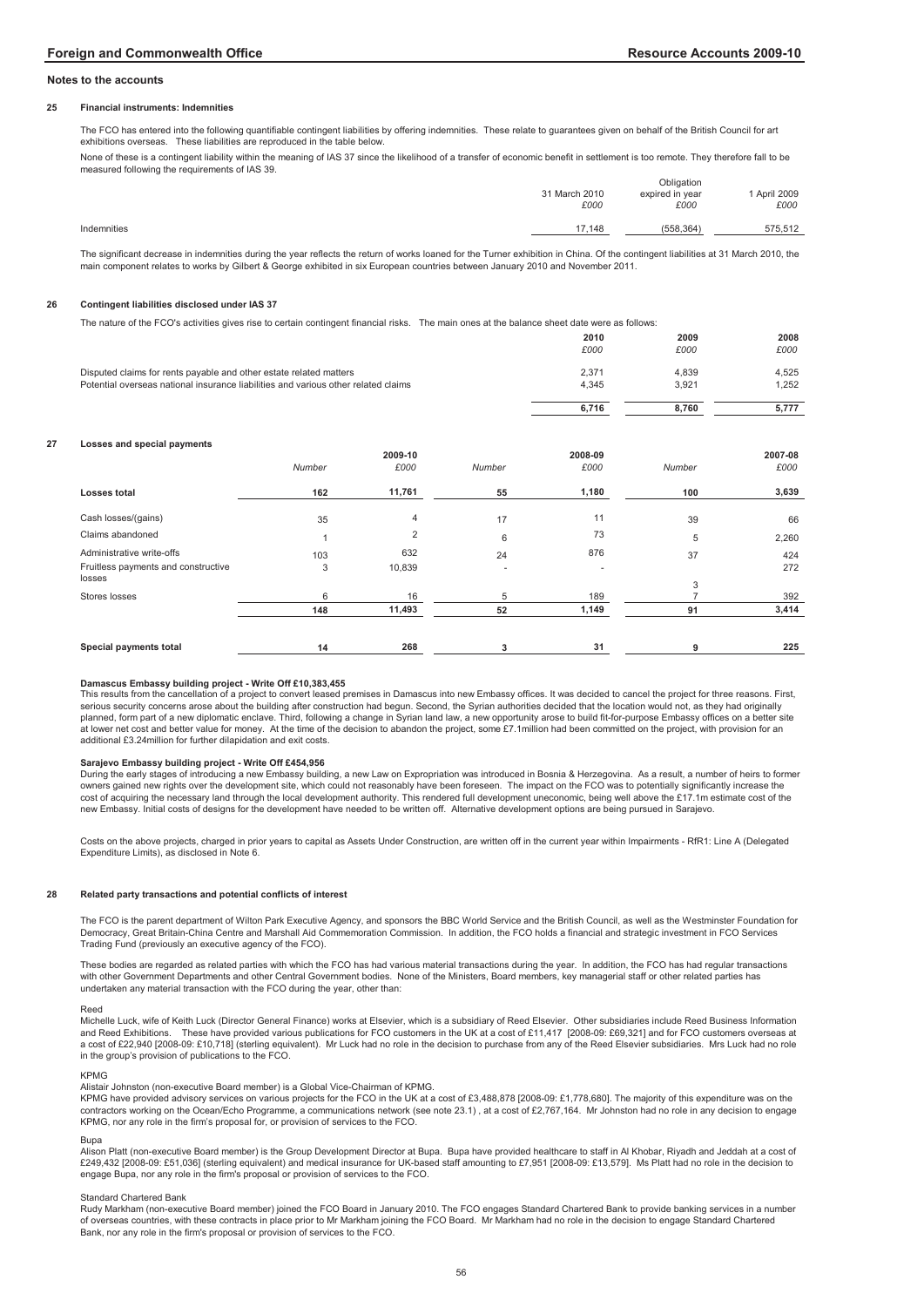| 29 | First-time adoption of IFRS                                       | <b>General Fund</b> | <b>Revaluation</b><br><b>Reserve</b> | <b>Donated</b><br>Asset<br><b>Reserve</b> |
|----|-------------------------------------------------------------------|---------------------|--------------------------------------|-------------------------------------------|
|    |                                                                   | £000                | £000                                 | £000                                      |
|    | Taxpayers' equity at 31 March 2009 under UK GAAP                  | 1,122,496           | 1,326,354                            | 91,344                                    |
|    | Adjustments for:                                                  |                     |                                      |                                           |
|    | IAS 16 Property, plant and equipment                              |                     | 176,500                              | 24,862                                    |
|    | IAS 17 Leases                                                     | 113,784             | ۰                                    | ٠                                         |
|    | IAS 36 Impairments                                                | 6,612               | $\overline{\phantom{a}}$             | ٠                                         |
|    | IAS 19 Employee benefits                                          | (10, 964)           | ۰                                    |                                           |
|    | Cost of capital                                                   | (16, 631)           | ۰                                    |                                           |
|    | Taxpayers' equity at 1 April 2009 under IFRS                      | 1,215,297           | 1,502,854                            | 116,206                                   |
|    |                                                                   |                     |                                      | <b>Operating costs</b><br>£000            |
|    | Net operating costs for 2008-09 under UK GAAP<br>Adjustments for: |                     |                                      | 2,124,770                                 |
|    | IAS 19 Employee Benefits                                          |                     |                                      | 2,735                                     |
|    | IAS 16 Property, plant and equipment                              |                     |                                      | 10.687                                    |
|    | Cost of Capital adjustment                                        |                     |                                      | 16.633                                    |
|    | Net operating costs for 2008-09 under IFRS                        |                     |                                      | 2,154,825                                 |

In line with HM Treasury advice, Prior Period Adjustments (PPAs) arising from the adoption of IFRS were not included in spring Supplementary Estimates for 2009-10 on the<br>basis that the PPA numbers could have been misleadin an obligation would have been included. PPAs arising from a change in accounting policy related to other than IFRS were included in the Estimates in line with conventional arrangements.

#### **30 Entities within the Departmental accounting boundary**

30.1 The entities within the boundary during 2009-10 were:

Wilton Park Executive Agency - the annual report and accounts of Wilton Park are published separately (see www.wiltonpark.org.uk)

Income and expenditure for the FCO incorporates financing of the following Non Departmental Public Bodies (NDPBs):

- Diplomatic Service Appeals Board (Advisory NDPB)
- Foreign Compensation Commission (Tribunal NDPB)
- Government Hospitality Advisory Committee for the Purchase of Wine (Advisory NDPB)
- 30.2 Associated entities outside the Departmental accounting boundary

FCO programmes include payments to :

- BBC World Service (Public Corporation)
- British Council (Executive NDPB, charity established by Royal Charter, Public Corporation)
- The Great Britain-China Centre (Executive NDPB)
- The Marshall Aid Commemoration Commission (Executive NDPB)
- The Westminster Foundation for Democracy (Executive NDPB)

#### **31 Third-party assets**

|                                                                                                   | 31 March 2010 | 31 March 2009 | 31 March 2008 |
|---------------------------------------------------------------------------------------------------|---------------|---------------|---------------|
|                                                                                                   | £000          | £000          | £000          |
| Funds held by the FCO in designated bank accounts for disbursement to individual beneficiaries on |               |               |               |
| behalf of the United Nations Compensation Commission                                              | 273           | 276           | 289           |
| Overall UNCC liability                                                                            | 273           | 276           | 289           |

# **32 Authorised for issue**

These accounts were authorised for issue on 24 June 2010.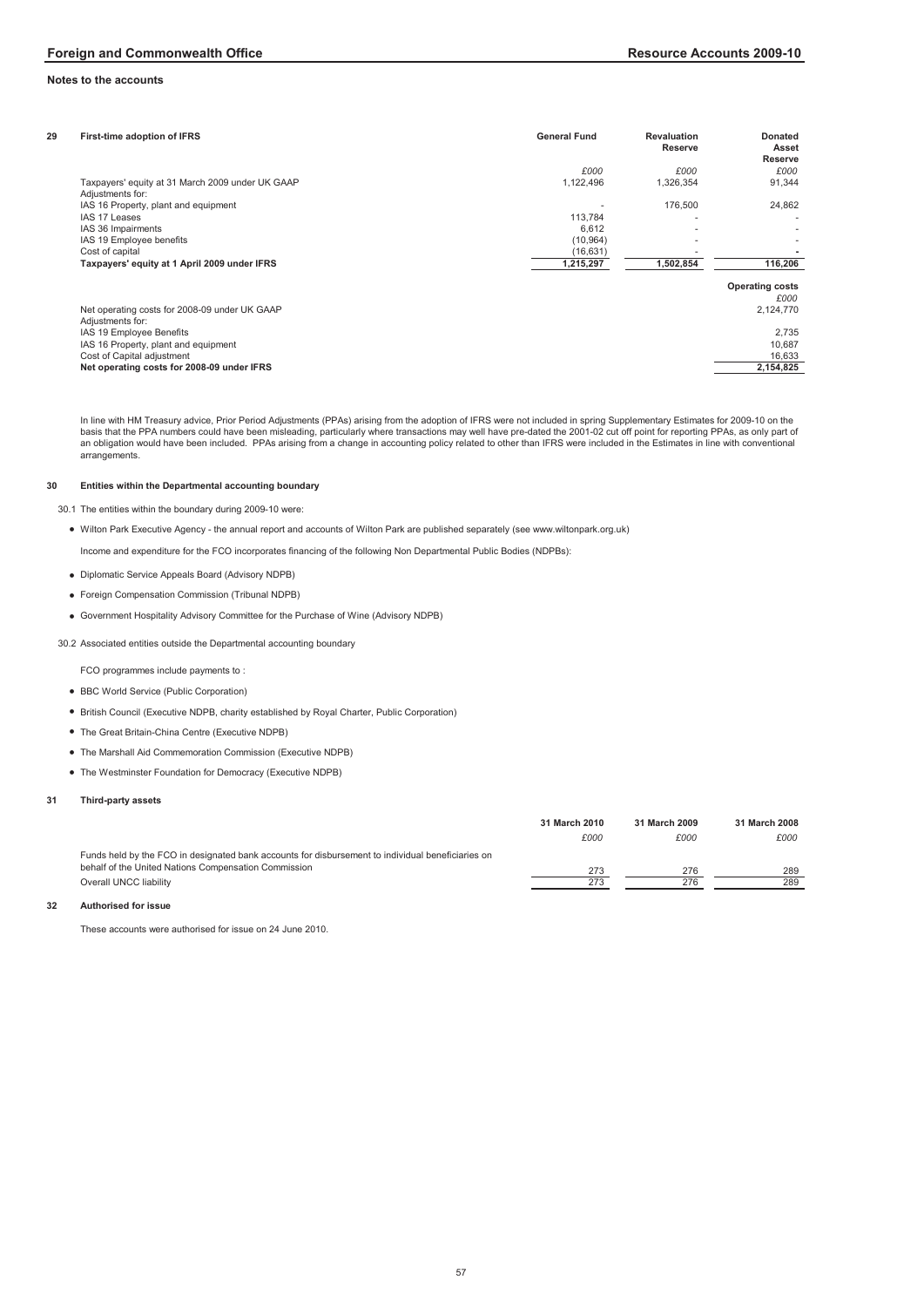# **Annexes to the Resource Accounts 2009-10: Data Tables (Separate and Unaudited)**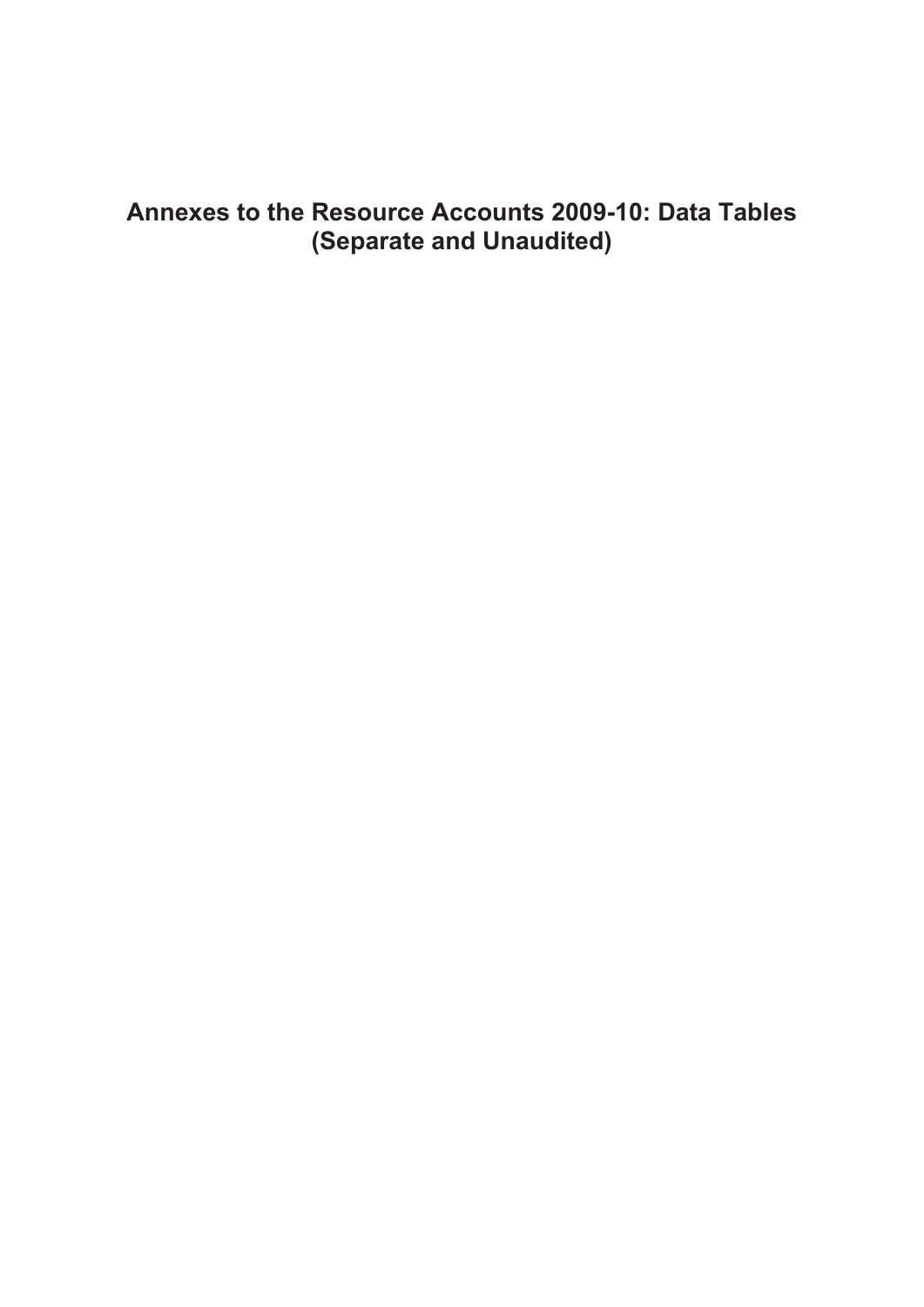**Annex A ± Common Core Tables (Unaudited)** 

**Unaudited** 

| <b>Table 1: Total public</b><br>spending for the Foreign and<br><b>Commonwealth Office (£m)</b> | 2004-05<br><b>Outturn</b> | 2005-06<br><b>Outturn</b> | 2006-07 2007-08 | Outturn Outturn | 2008-09<br><b>Outturn</b> | 2009-10<br><b>Outturn</b> | 2010-11<br><b>Plans</b> |
|-------------------------------------------------------------------------------------------------|---------------------------|---------------------------|-----------------|-----------------|---------------------------|---------------------------|-------------------------|
| <b>Consumption of Resources</b>                                                                 |                           |                           |                 |                 |                           |                           |                         |
| <b>Resource Budget</b><br>Resource DEL <sup>1,2,3</sup>                                         |                           |                           |                 |                 |                           |                           |                         |
| Promoting the interests of the<br>UK internationally and<br>contributing to a strong world      |                           |                           |                 |                 |                           |                           |                         |
| community.                                                                                      | 1,389                     | 1,519                     | 1,425           | 1,438           | 1,574                     | 1,660                     | 1,536                   |
| Conflict prevention                                                                             | 291                       | 296                       | 346             | 370             | 454                       | 468                       | 496                     |
| <b>Total resource budget DEL</b>                                                                | 1,680                     | 1,815                     | 1,771           | 1,808           | 2,027                     | 2,127                     | 2,032                   |
| Resource AME <sup>1,2,3</sup>                                                                   |                           |                           |                 |                 |                           |                           |                         |
| Promoting the interests of the<br>UK internationally and<br>contributing to a strong world      |                           |                           |                 |                 |                           |                           |                         |
| community.                                                                                      | $\mathsf 3$               | (4)                       | 42              | 11              | (28)                      | 65                        | 20                      |
| <b>Total Resource budget AME</b>                                                                | 3                         | (4)                       | 42              | 11              | (28)                      | 65                        | 20                      |
| <b>TOTAL RESOURCE BUDGET</b><br>of which:                                                       | 1,683                     | 1,811                     | 1,813           | 1,819           | 2,000                     | 2,192                     | 2,052                   |
| Depreciation                                                                                    | 70                        | 86                        | 109             | 69              | 52                        | 156                       | 119                     |
| <b>Capital budget:</b><br>Capital DEL <sup>1,2,3,4</sup>                                        |                           |                           |                 |                 |                           |                           |                         |
| Promoting the interests of the<br>UK internationally and<br>contributing to a strong world      |                           |                           |                 |                 |                           |                           |                         |
| community.                                                                                      | 113                       | 133                       | 161             | 228             | 227                       | 201                       | 194                     |
| <b>Total capital budget</b>                                                                     | 113                       | 133                       | 161             | 228             | 227                       | 201                       | 194                     |
| Total public spending <sup>(5)</sup>                                                            | 1,725                     | 1,858                     | 1,865           | 1,978           | 2,175                     | 2,237                     | 2,127                   |

 $1$  Around £400 million of costs associated with front-line staff were reclassified in CSR07 from Administration budgets into programme expenditure. The above figures reflect this reclassification across all years.

The figures for 2010-11 show the amount of International Subscriptions that are expected to be met from the FCO's current budget. This is expected to be topped up at the Spring Supplementary under the cost sharing agreement reached between HMT and the FCO to share increases over and above the baseline of £102 million for international subscriptions.

<sup>3</sup> Figures across all years reflect the Clear Line of Sight (CLoS) budgeting changes in particular the removal of near-cash resource DEL and the cost of capital from the budgeting regime and the reclassification of movement in provisions from DEL into AME.

 $4$  Capital spending in 2007-08 peaks owing to take-up and spend of capital EYF, as part of our ongoing programme to increase the security and safety of our estate and the people using it. 5 Total public spending is calculated as the total of the resource budget and the capital budget, less depreciation.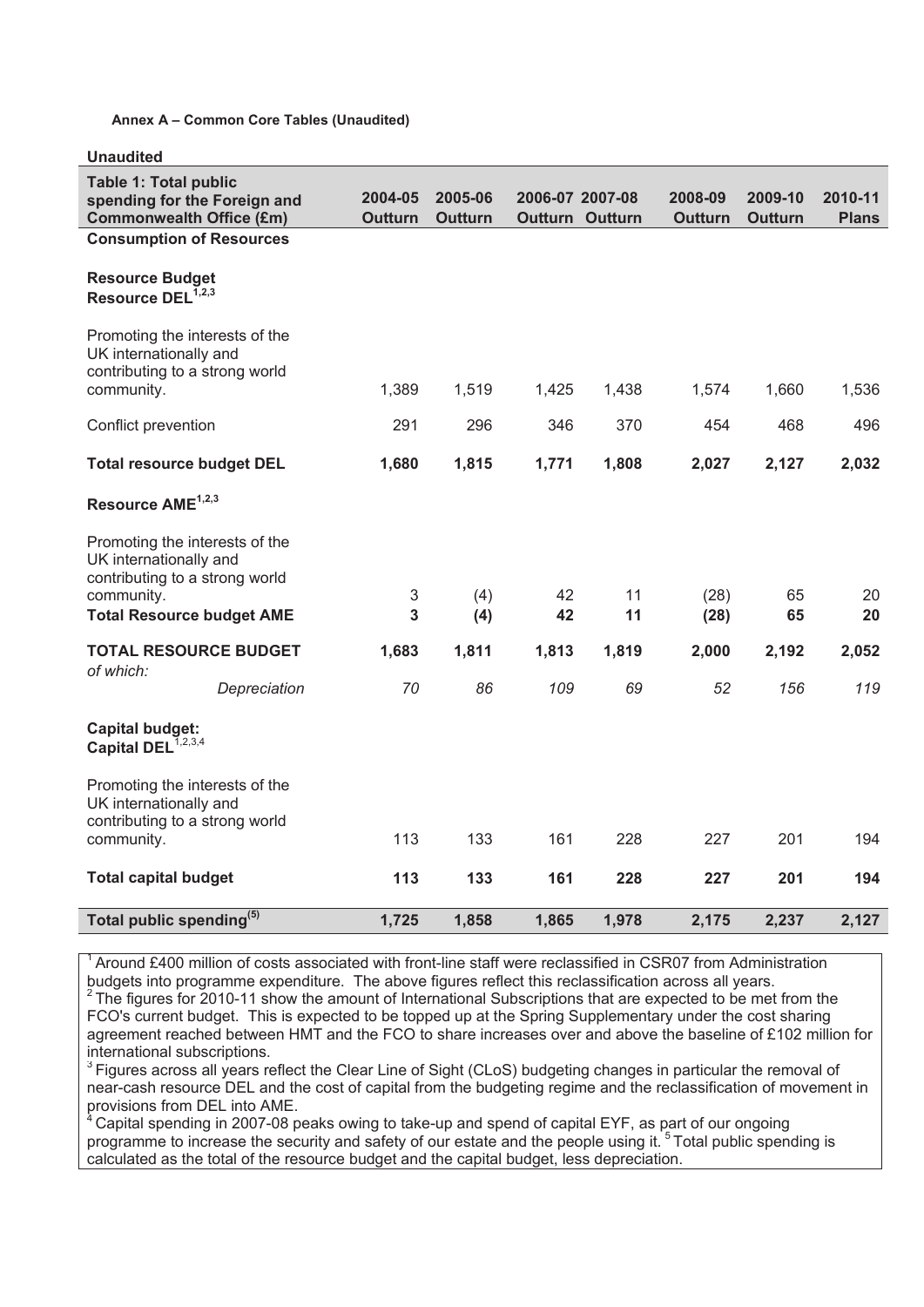| Unaudited                                                                                                         |                           |                           |                           |                           |                           |                            |              |
|-------------------------------------------------------------------------------------------------------------------|---------------------------|---------------------------|---------------------------|---------------------------|---------------------------|----------------------------|--------------|
| Table 2: Resource budget for the<br><b>Foreign and Commonwealth</b><br>Office (£m)                                | 2004-05<br><b>Outturn</b> | 2005-06<br><b>Outturn</b> | 2006-07<br><b>Outturn</b> | 2007-08<br><b>Outturn</b> | 2008-09<br><b>Outturn</b> | 2009-10 2010-11<br>Outturn | <b>Plans</b> |
| <b>Resource DEL</b>                                                                                               |                           |                           |                           |                           |                           |                            |              |
| Promoting the interests of the UK<br>internationally and contributing<br>to a strong world community<br>of which: | 1,389                     | 1,519                     | 1,425                     | 1,438                     | 1,574                     | 1,660                      | 1,536        |
| Delivering Foreign Policy <sup>1</sup>                                                                            | 710                       | 753                       | 716                       | 776                       | 702                       | 806                        | 796          |
| <b>FCO Programmes</b>                                                                                             | 207                       | 253                       | 171                       | 131                       | 295                       | 260                        | 173          |
| International Subscriptions <sup>2</sup>                                                                          | 113                       | 123                       | 146                       | 122                       | 148                       | 161                        | 128          |
| <b>BBC World Service</b>                                                                                          | 194                       | 208                       | 209                       | 222                       | 234                       | 240                        | 229          |
| <b>British Council</b>                                                                                            | 164                       | 181                       | 183                       | 186                       | 195                       | 193                        | 178          |
| <b>Unallocated Provision</b>                                                                                      |                           |                           |                           |                           |                           |                            | 32           |
| <b>Conflict prevention</b><br>of which:                                                                           | 291                       | 296                       | 346                       | 370                       | 454                       | 468                        | 496          |
| Conflict Prevention <sup>3</sup>                                                                                  | 291                       | 296                       | 346                       | 370                       | 454                       | 468                        | 496          |
| Total resource budget (DEL) <sup>1,2,3</sup>                                                                      | 1,680                     | 1,815                     | 1,771                     | 1,808                     | 2,027                     | 2,127                      | 2,032        |
| of which:                                                                                                         |                           |                           |                           |                           |                           |                            |              |
| Pay                                                                                                               | 365                       | 386                       | 385                       | 393                       | 415                       | 462                        |              |
| Procurement                                                                                                       | 622                       | 642                       | 552                       | 583                       | 648                       | 680                        | 650          |
| Grants and subsidies                                                                                              | 457                       | 498                       | 570                       | 581                       | 685                       | 719                        | 707          |
| Depreciation                                                                                                      | 67                        | 109                       | 82                        | 73                        | 82                        | 105                        | 99           |
| <b>Resource AME</b>                                                                                               |                           |                           |                           |                           |                           |                            |              |
| Promoting the interests of the UK<br>internationally and contributing                                             |                           |                           |                           |                           |                           |                            |              |
| to a strong world community                                                                                       | 3                         | (4)                       | 42                        | 11                        | (28)                      | 65                         | 20           |
| of which:<br>Delivering Foreign Policy                                                                            | 3                         | (4)                       | 42                        | 11                        | (28)                      | 65                         | 20           |
|                                                                                                                   |                           |                           |                           |                           |                           |                            |              |
| <b>Total resource budget (AME)</b>                                                                                | $\overline{\mathbf{3}}$   | (4)                       | 42                        | 11                        | (28)                      | 65                         | 20           |
| of which:<br>Depreciation                                                                                         | $\mathfrak{S}$            | (22)                      | 27                        | (4)                       | (30)                      | 51                         | 20           |
| <b>Total Resource budget</b>                                                                                      | 1,683                     | 1,811                     | 1,813                     | 1,819                     | 2,000                     | 2,192                      | 2,052        |

**Unaudited** 

Figures across all years reflect the Clear Line of Sight (CLoS) budgeting changes in particular the removal of nearcash resource DEL and the cost of capital from the budgeting regime and the reclassification of movement in provisions from DEL into AME.

 $2$  The figures for 2010-11 show the amount of International Subscriptions which is expected to be met from the FCO's current budget. This is expected to be topped up at the Spring Supplementary under the cost sharing agreement reached between HMT and the FCO to share increases over and above the baseline of *£*102m for international subscriptions.

<sup>3</sup> Outturn figures show total FCO expenditure on conflict prevention. 2010-11 plans are underestimated because HMT will make further resources available for peacekeeping in the Winter and/or Spring Supplementary Estimates.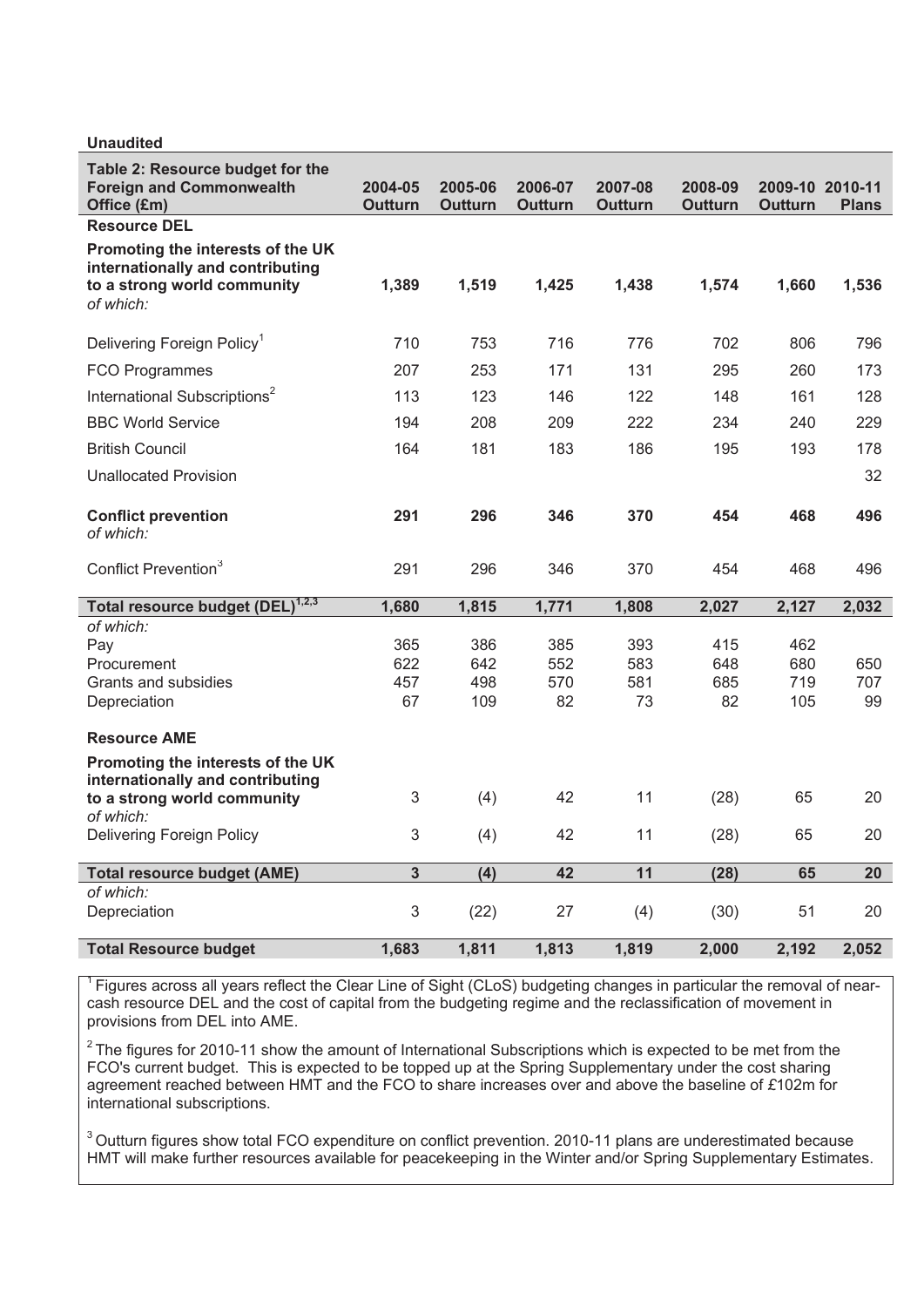# **Unaudited**

| Table 3: Capital budget for the<br><b>Foreign and Commonwealth</b><br>Office (£m)                                 | 2004-05<br><b>Outturn</b>      | 2005-06<br><b>Outturn</b> | 2006-07<br><b>Outturn</b> | 2007-08<br>Outturn | 2008-09<br>Outturn | 2009-10<br><b>Outturn</b> | 2010-11<br><b>Plans</b> |
|-------------------------------------------------------------------------------------------------------------------|--------------------------------|---------------------------|---------------------------|--------------------|--------------------|---------------------------|-------------------------|
| Promoting the interests of the UK<br>internationally and contributing to a<br>strong world community<br>of which: | 113                            | 133                       | 161                       | 228                | 227                | 201                       | 194                     |
| Delivering Foreign Policy <sup>1,2</sup>                                                                          | 74                             | 95                        | 107                       | 174                | 175                | 148                       | 132                     |
| <b>International Subscriptions</b>                                                                                | ÷,                             | $\overline{\phantom{a}}$  | 18                        | 17                 | 14                 | 16                        | 30                      |
| <b>BBC World Service</b>                                                                                          | 31                             | 31                        | 31                        | 33                 | 31                 | 29                        | 27                      |
| <b>British Council</b>                                                                                            | 8                              | 8                         | 5                         | 3                  | 6                  | 8                         | 5                       |
| <b>Unallocated Provision</b>                                                                                      | $\blacksquare$                 |                           |                           |                    |                    |                           |                         |
| <b>Total capital budget (DEL)</b>                                                                                 | 113                            | 133                       | 161                       | 228                | 227                | 201                       | 194                     |
| of which:<br>Capital expenditure on fixed assets net<br>of sales $3$<br>Capital grants to the private sector and  | 74                             | 95                        | 105                       | 174                | 175                | 148                       | 132                     |
| abroad                                                                                                            | $\overline{\phantom{a}}$       | $\overline{\phantom{a}}$  | 18                        | 17                 | 14                 | 16                        | 30                      |
| Net lending to private sector<br>Capital support to public corporations<br>Capital support to local authorities   | 39<br>$\overline{\phantom{a}}$ | 39                        | 36                        | 36<br>÷,           | 37                 | 36<br>$\frac{1}{2}$       | 33                      |
| <b>Total capital budget AME</b>                                                                                   |                                | $\qquad \qquad -$         |                           |                    |                    |                           |                         |
| <b>Total capital budget</b>                                                                                       | 113                            | 133                       | 161                       | 228                | 227                | 201                       | 194                     |
| Of which:<br>Capital expenditure on fixed assets net<br>of sales $3$<br>Less Depreciation <sup>4</sup>            | 74<br>70                       | 95<br>86                  | 105<br>109                | 174<br>69          | 175<br>52          | 148<br>152                | 132<br>119              |
| Net capital expenditure on tangible fixed<br>assets                                                               | 4                              | 8                         | (4)                       | 105                | 124                | (5)                       | 13                      |

 $1$  Figures across all years reflect the Clear Line of Sight (CLoS) budgeting changes in particular the removal of near-cash resource DEL and the cost of capital from the budgeting regime.

 $2^2$ Capital spending 2007-08 peaks owing to take-up and spend of capital EYF, as part of our ongoing programme to increase the security and safety of our estate and the people using it.

 $3$  Expenditure by the department and NDPBs on land, buildings and equipments, net of sales. Excludes spending on financial assets and grants, and public corporations' capital expenditure.

<sup>4</sup> Included in Resource Budget.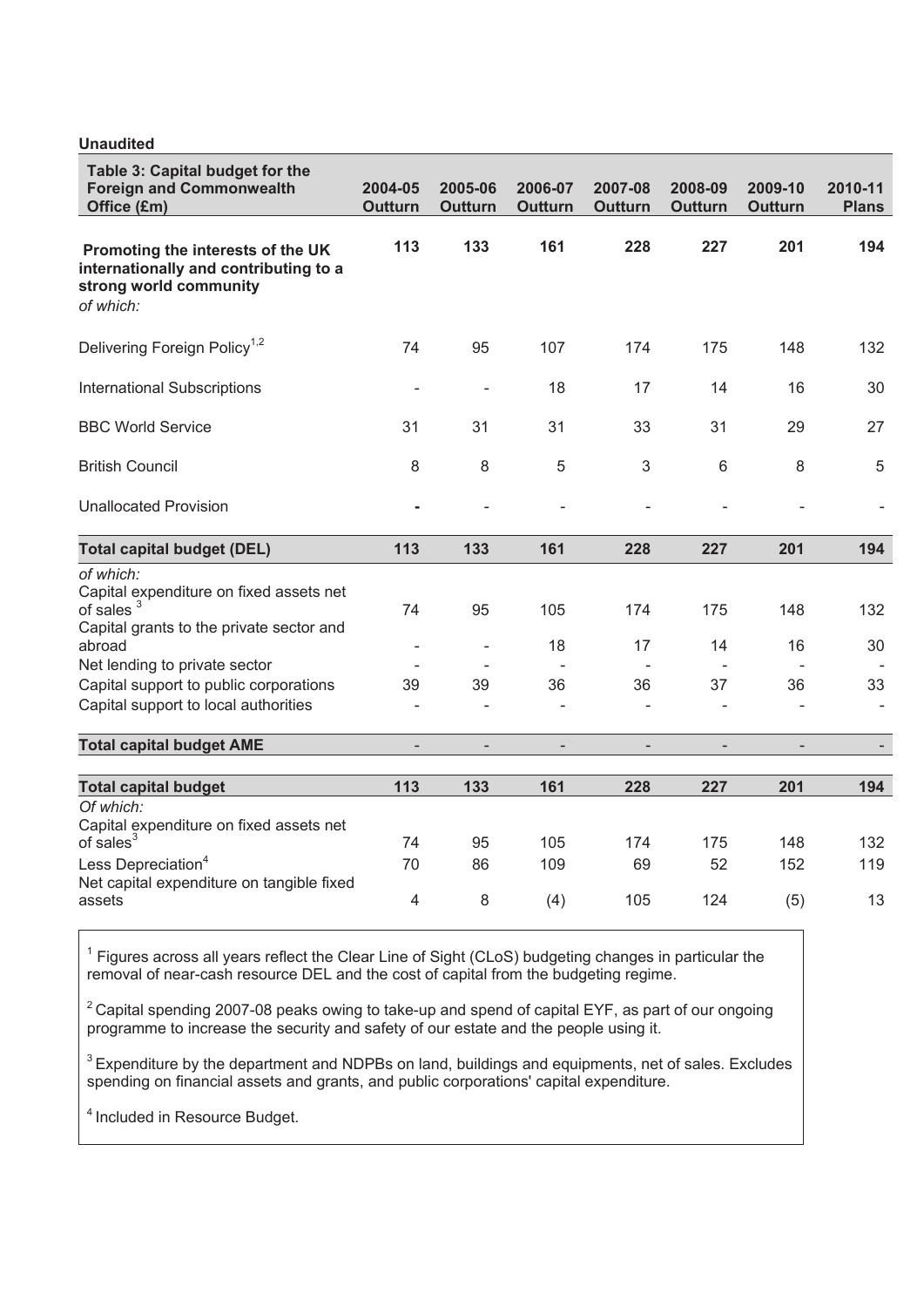| <b>Unaudited</b>                                                                   |                           |                           |                           |                           |                           |                           |                         |
|------------------------------------------------------------------------------------|---------------------------|---------------------------|---------------------------|---------------------------|---------------------------|---------------------------|-------------------------|
| Table 4: Capital employed by the<br><b>Foreign and Commonwealth</b><br>Office (£m) | 2004-05<br><b>Outturn</b> | 2005-06<br><b>Outturn</b> | 2006-07<br><b>Outturn</b> | 2007-08<br><b>Outturn</b> | 2008-09<br><b>Outturn</b> | 2009-10<br><b>Outturn</b> | 2010-11<br><b>Plans</b> |
| Assets on balance sheet at end of year 1                                           |                           |                           |                           |                           |                           |                           |                         |
| <b>Non-Current Assets</b>                                                          |                           |                           |                           |                           |                           |                           |                         |
| Intangible <sup>2</sup>                                                            | 1                         | $\mathbf{1}$              | $\overline{2}$            | $\mathbf{1}$              | 4                         | 4                         | 4                       |
| Property Plant and Equipment<br>of which:                                          | 1,254                     | 1,479                     | 1,529                     | 2,232                     | 2,834                     | 2,255                     | 2,255                   |
| Non-residential land and Buildings                                                 | 492                       | 592                       | 623                       | 1,130                     | 1,443                     | 1,026                     | 1,026                   |
| <b>Residential land and Buildings</b>                                              | 554                       | 696                       | 643                       | 765                       | 974                       | 888                       | 888                     |
| Information Technology <sup>4</sup>                                                | 40                        | 40                        | 40                        | 21                        | 83                        | 183                       | 183                     |
| Plant and machinery                                                                | 14                        | 16                        | 26                        | 20                        | 29                        | 39                        | 39                      |
| Vehicles                                                                           | 21                        | 18                        | 21                        | 26                        | 34                        | 24                        | 24                      |
| Antiques and works of art                                                          | 19                        | 20                        | 20                        | 20                        | 20                        | 20                        | 20                      |
| Furniture and fittings <sup>5</sup>                                                | 43                        | $\overline{\phantom{a}}$  | $\overline{\phantom{a}}$  | $\overline{\phantom{a}}$  |                           | $\overline{\phantom{a}}$  |                         |
| Assets under construction                                                          | 71                        | 97                        | 156                       | 249                       | 251                       | 75                        | 75                      |
| Financial $3$                                                                      |                           | L.                        |                           |                           | 24                        | 32                        | 32                      |
| Receivables >1 year                                                                |                           | L.                        |                           | 60                        | 59                        | 38                        | 38                      |
| <b>Current Assets</b>                                                              |                           |                           |                           |                           |                           |                           |                         |
| Inventories                                                                        | $\boldsymbol{9}$          | 8                         | 12                        | 10                        | 10                        | 8                         | 8                       |
| Assets classified as held for sale                                                 |                           |                           |                           |                           |                           | 11                        | 11                      |
| Receivables <1 year                                                                | 226                       | 232                       | 220                       | 259                       | 294                       | 154                       | 154                     |
| Cash and cash equivalents                                                          | 76                        | 117                       | 99                        | 30                        | 36                        | 30                        | 30                      |
| <b>Liabilities</b>                                                                 |                           |                           |                           |                           |                           |                           |                         |
| Payables <1 year                                                                   | (250)                     | (299)                     | (299)                     | (225)                     | (303)                     | (278)                     | (278)                   |
| Payables >1 year                                                                   | (32)                      | (33)                      | (33)                      | (43)                      | (54)                      | (44)                      | (44)                    |
| Provisions <sup>6</sup>                                                            | (66)                      | (71)                      | (69)                      | (67)                      | (71)                      | (84)                      | (84)                    |
| <b>Total Capital Employed</b>                                                      | 1,217                     | 1,434                     | 1,461                     | 2,257                     | 2,833                     | 2,126                     | 2,126                   |

<sup>1</sup> Restated in line with International Financial Reporting Standards (IFRS) from 2007-08 onwards.

 $2$  From 2008-09 some IT assets (software licences) have been reclassified from tangible assets.

 $3$  Reflects investment in FCO Services Trading Fund from 1 April 008.

4 Reflects roll-out of F3G from 2008-09.

 $5$  With effect from 1 April 2005 Furniture and Fittings have been reclassified as administration expenditure.

 $\frac{6}{6}$  Provisions are estimates of future liabilities.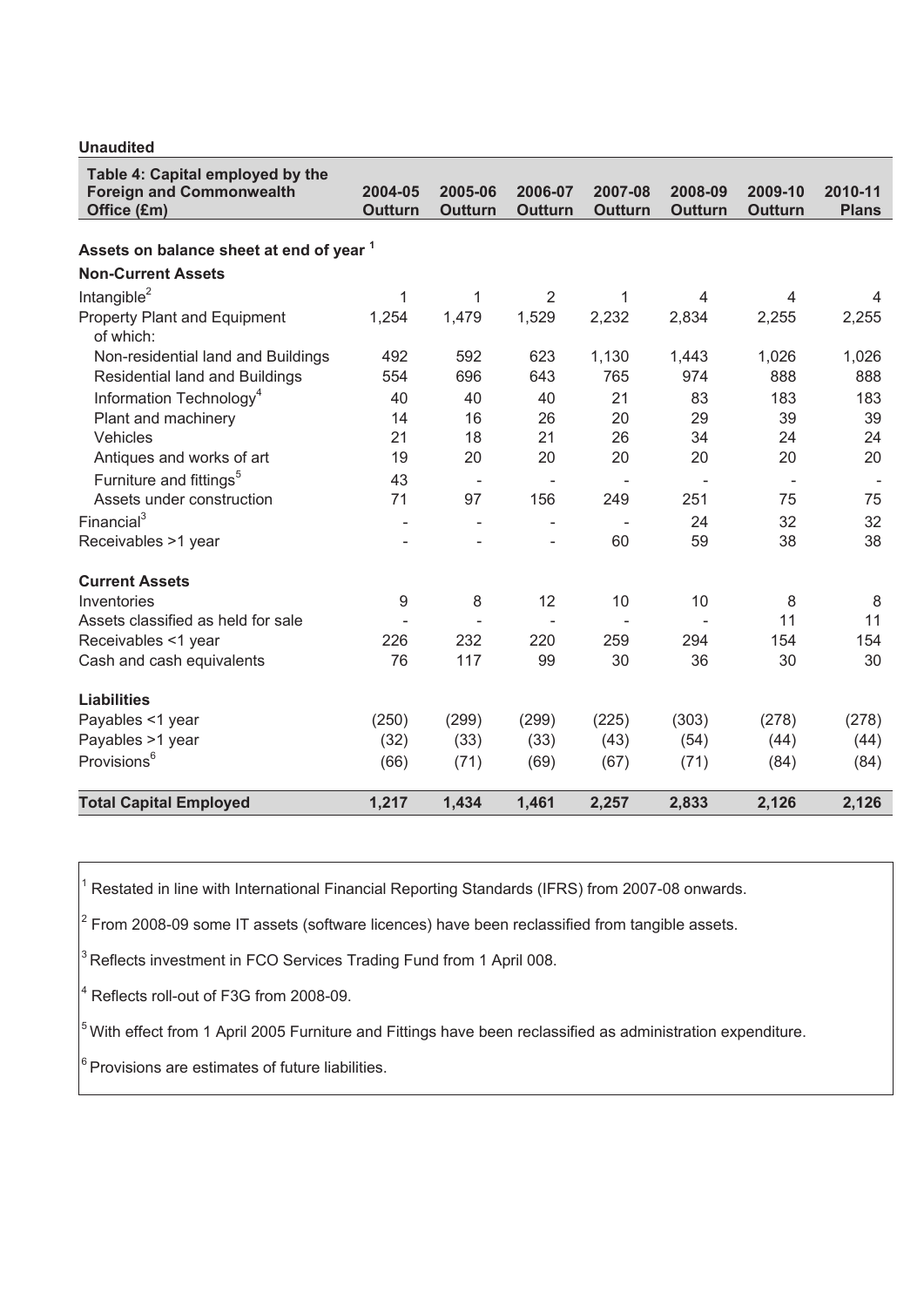| Table 5: Administrative budget for the<br>$FCO (Em)^T$ | 2004-05<br>Outturn       |                 | 2005-06<br>Outturn |                 | 2006-07<br>Outturn |             | 2007-08<br>Outturn | 2008-09<br>Outturn | 2009-10<br>Outturn | 2010-11<br>Plans |
|--------------------------------------------------------|--------------------------|-----------------|--------------------|-----------------|--------------------|-------------|--------------------|--------------------|--------------------|------------------|
| Administration Expenditure <sup>2</sup>                |                          |                 |                    |                 |                    |             |                    |                    |                    |                  |
| Paybill <sup>3</sup>                                   | 252                      |                 | 289                |                 | 301                |             | 297                | 247                | 279                |                  |
| Other                                                  | 225                      |                 | 196                |                 | 147                |             | 108                | 200                | 232                |                  |
| <b>Total administration expenditure</b>                | 476                      |                 | 485                |                 | 447                |             | 406                | 447                | 511                | 501              |
| Administrative Income                                  | (74)                     |                 | (97)               |                 | (65)               |             | (49)               | (63)               | (79)               | (81)             |
| <b>Total administration budget</b>                     | 403                      |                 | 388                |                 | 382                |             | 356                | 383                | 432                | 420              |
| Analysis by activity <sup>4</sup>                      |                          |                 |                    | SP <sub>1</sub> | 75                 |             |                    |                    |                    |                  |
|                                                        |                          |                 |                    | SP <sub>2</sub> | 33                 |             |                    |                    |                    |                  |
| Objective 1                                            | 188                      | SP <sub>1</sub> | 96                 | SP <sub>3</sub> | 133                | <b>DS01</b> | 141                | 249                | 296                |                  |
| <b>Objective 2</b>                                     | 138                      | SP <sub>2</sub> | 40                 | SP4             | 95                 | <b>DS02</b> | 169                | 191                | 203                |                  |
| <b>Objective 3</b>                                     | 142                      | SP <sub>3</sub> | 143                | SP <sub>5</sub> | 224                | <b>DS03</b> | 55                 | 75                 | 76                 |                  |
| Objective 4                                            | 89                       | SP4             | 149                | SP <sub>6</sub> | 21                 | <b>DS04</b> | 16                 | 19                 | 26                 |                  |
| <b>Objective 5</b>                                     | 174                      | SP <sub>5</sub> | 236                | SP7             | 131                | <b>DS05</b> | 81                 | 69                 | 102                |                  |
| Objective 6                                            | $\overline{\phantom{a}}$ | SP <sub>6</sub> | 102                | SP <sub>8</sub> | 6                  | <b>DS06</b> | 148                | 103                | 124                |                  |
| <b>Objective 7</b>                                     | 14                       | SP7             | 15                 | SP <sub>9</sub> | 43                 | <b>DS07</b> | 111                | 80                 | 102                |                  |
| Impairments treated as exceptional items               | $\overline{\phantom{a}}$ | SP <sub>8</sub> | 34                 | <b>SP10</b>     | 18                 | <b>DS08</b> | 125                | 83                 | 95                 |                  |
| <b>Total Administration Budget</b>                     | 746                      |                 | 815                |                 | 779                |             | 844                | 869                | 1,024              |                  |

<sup>1</sup> Around £400 million of costs associated with front-line staff were reclassified in CSR07 from Administration budgets into programme

 $2$  Resource DEL figures reflect the reclassification of Impairments into Departmental AME across all years.

<sup>3</sup> Paybill figures include the salaries and related costs of locally employed staff overseas.

**Unaudited** 

<sup>4</sup> Activities have been costed by objective in the Resource Accounts to 2004-05. From 2005-06, activities are costed by Strategic Priority (SP), and from 2008-09 are costed by Departmental Strategic Objectives (DSOs). A back series of front-line reclassification is not available. See the Key below.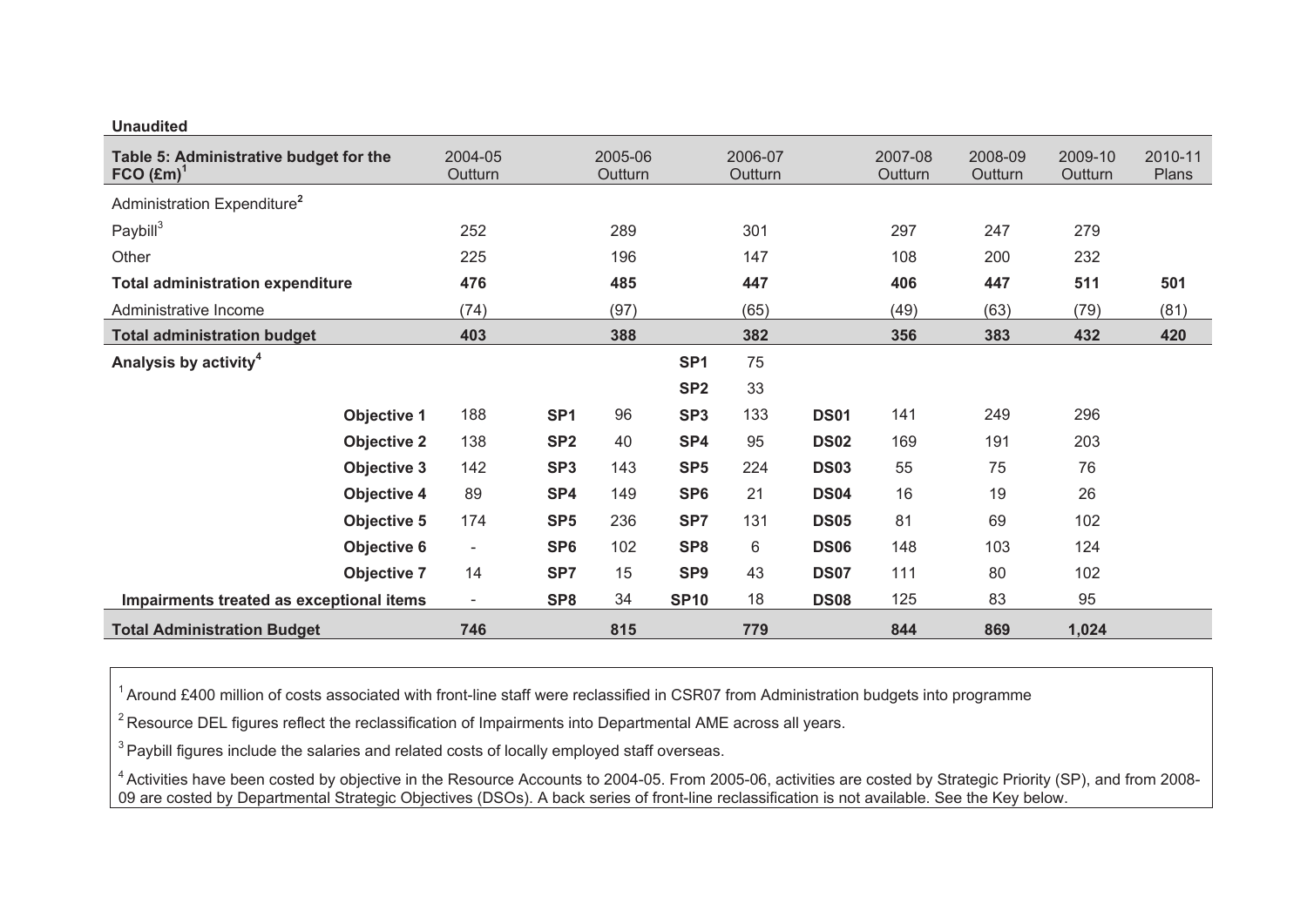| To 2004-05                                                                                                                                                                                                                                                                                                                                                                                                                                                                                                                                                                                                                                                                                                                                                                                                                                                                                                                                                                                                                                                                                                                                                                                                                                                                                                              | 2005-06                                                                                                                                                                                                                                                                                                                                                                                                                                                                                                                                                                                                                                                                                                                                      | 2006-07                                                                                                                                                                                                                                                                                                                                                                                                                                                                                                                                                                                                                                                                                                                                                                                                                                                                                                                                                                                                                                                                                                                                                      | 2007-08 onwards                                                                                                                                                                                                                                                                                                                                                                                                                                                                                                                                                                                        |
|-------------------------------------------------------------------------------------------------------------------------------------------------------------------------------------------------------------------------------------------------------------------------------------------------------------------------------------------------------------------------------------------------------------------------------------------------------------------------------------------------------------------------------------------------------------------------------------------------------------------------------------------------------------------------------------------------------------------------------------------------------------------------------------------------------------------------------------------------------------------------------------------------------------------------------------------------------------------------------------------------------------------------------------------------------------------------------------------------------------------------------------------------------------------------------------------------------------------------------------------------------------------------------------------------------------------------|----------------------------------------------------------------------------------------------------------------------------------------------------------------------------------------------------------------------------------------------------------------------------------------------------------------------------------------------------------------------------------------------------------------------------------------------------------------------------------------------------------------------------------------------------------------------------------------------------------------------------------------------------------------------------------------------------------------------------------------------|--------------------------------------------------------------------------------------------------------------------------------------------------------------------------------------------------------------------------------------------------------------------------------------------------------------------------------------------------------------------------------------------------------------------------------------------------------------------------------------------------------------------------------------------------------------------------------------------------------------------------------------------------------------------------------------------------------------------------------------------------------------------------------------------------------------------------------------------------------------------------------------------------------------------------------------------------------------------------------------------------------------------------------------------------------------------------------------------------------------------------------------------------------------|--------------------------------------------------------------------------------------------------------------------------------------------------------------------------------------------------------------------------------------------------------------------------------------------------------------------------------------------------------------------------------------------------------------------------------------------------------------------------------------------------------------------------------------------------------------------------------------------------------|
| <b>Objective 1:</b> A secure United Kingdom within a<br>safer and more peaceful world.<br>Objective 2: Enhanced competitiveness of<br>companies in the UK through overseas sales<br>and investments; and a continuing high level of<br>quality foreign direct investment. (Through UK<br>Trade & Investment, formerly BTI, shared with<br>DTI)<br><b>Objective 3: Increased prosperity and a better</b><br>quality of life in the UK and worldwide, through<br>effective economic and political governance<br>globally.<br>Objective 4: A strong role for the UK in a<br>strong Europe, responsive to people's needs.<br><b>Objective 5: International decisions and</b><br>actions which advance UK objectives and<br>interests. Authoratitive advice and support to<br>the whole of Government on international<br>issues. Positive foreign perceptions of the UK<br>and the Government's policies.<br>Objective 6: High quality consular services to<br>British nationals abroad. Effective regulation of<br>entry to, and settlement in, the UK in the<br>interests of sustainable growth and social<br>inclusion (through UKVisas, shared with the<br>Home Office).<br>Objective 7: Secure and well governed United<br>Kingdom Overseas Territories enjoying<br>sustainable development and growing<br>prosperity. | <b>SP 1:</b> Making the world safer from<br>global terrorism and weapons of mass<br>destruction<br>SP 2: Protection of the UK from illegal<br>immigration, drug trafficking and other<br>international crime.<br>SP 3: An international system based on<br>the rule of law, which is better able to<br>resolve disputes and prevent conflicts.<br><b>SP 4:</b> An effective EU in a secure<br>neighbourhood.<br>SP 5: Promotion of UK economic<br>interests in an open and expanding<br>global economy<br>SP 6: Sustainable development,<br>underpinned by democracy, good<br>governance and human rights.<br>SP 7: Security of UK and global energy<br>supplies.<br>SP 8: Security and good governance of<br>the UK's Overseas Territories. | SP1 - Making the world safer from global<br>terrorism and weapons of mass destruction.<br><b>SP2</b> - Reducing the harm to the UK from<br>international crime, including drug trafficking,<br>people smuggling and money laundering.<br>SP3 - Preventing and resolving conflict through<br>a strong international neighbourhood.<br>SP4 - Building an effective and globally<br>competitive EU in a secure neighbourhood.<br>SP5 - Supporting the UK economy and business<br>through an open and expanding global<br>economy, science and innovation and secure<br>energy supplies.<br><b>SP6</b> - Achieving climate security by promoting a<br>faster transition to a sustainable, low carbon<br>global economy.<br>SP7 - Promoting sustainable development and<br>poverty reduction underpinned by human rights,<br>democracy, good governance and protection of<br>the environment.<br>SP8 - Managing migration and combating illegal<br>immigration.<br>SP9 - Delivering high-quality support for British<br>nationals abroad, in normal times and in crises.<br>SP10 - Ensuring the security and good<br>governance of the UK's overseas territories. | <b>DSO 1 - A flexible Global</b><br>Network serving the whole of the<br><b>British Government.</b><br><b>DSO 2</b> - Supporting the British<br>economy<br><b>DSO 3 - Supporting British</b><br>nationals abroad<br><b>DSO 4</b> - Supporting managed<br>migration for Britain<br><b>DSO 5</b> - Countering terrorism,<br>weapons proliferation and their<br>causes<br><b>DSO 6</b> - Preventing and<br>resolving conflict<br><b>DSO 7</b> - Promoting a low<br>carbon, high growth, global<br>economy<br><b>DSO 8 - Developing effective</b><br>international institutions, above<br>all the UN and EU |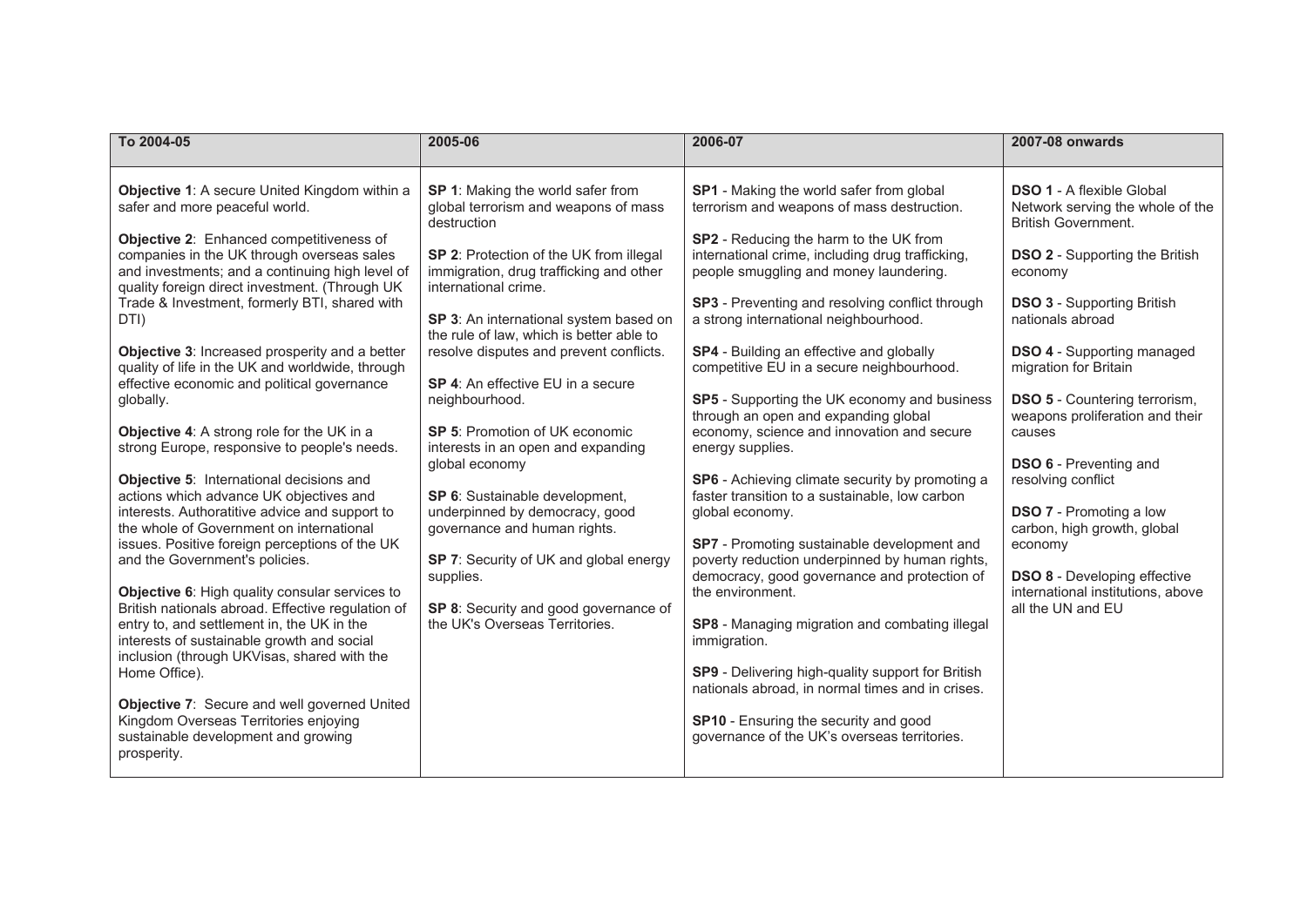| <b>Unaudited</b>                                                                          |                          |                          |                          |                          |                          |                          |                         |
|-------------------------------------------------------------------------------------------|--------------------------|--------------------------|--------------------------|--------------------------|--------------------------|--------------------------|-------------------------|
| <b>Table 6: Staff Numbers for the</b><br><b>Foreign and Commonwealth</b><br><b>Office</b> | 2004-05<br><b>Actual</b> | 2005-06<br><b>Actual</b> | 2006-07<br><b>Actual</b> | 2007-08<br><b>Actual</b> | 2008-09<br><b>Actual</b> | 2009-10<br><b>Actual</b> | 2010-11<br><b>Plans</b> |
|                                                                                           |                          |                          |                          |                          |                          |                          |                         |
| $CS$ FTEs <sup>1</sup>                                                                    | 6.117                    | 6.044                    | 6.072                    | 5,083                    | 4.330                    | 4.384                    | 4,344                   |
| Overtime <sup>2</sup>                                                                     | 150                      | 170                      | 103                      | 83                       |                          |                          |                         |
| Casuals $3$                                                                               | 8                        | 19                       | 22                       | 20                       | 19                       |                          |                         |
| <b>Total</b>                                                                              | 6,275                    | 6,233                    | 6,197                    | 5,186                    | 4,349                    | 4,385                    | 4,345                   |

 $1$  Civil Service Full Time Equivalents (CSFTE). Actual totals reflect staff in post at the end of each financial year. Figures in Resources Accounts are an annual average. In accordance with Treasury guidance these figures show UK based staff only. At 1st April 2010 there were a further 9,000 (approximately) locally engaged staff overseas.

 $2$  Overtime figure is based on average equivalent number of staff working overtime over year.

 $3$  Casual staff defined as staff employed full-time or part-time for a short period only, normally not exceeding 12 months.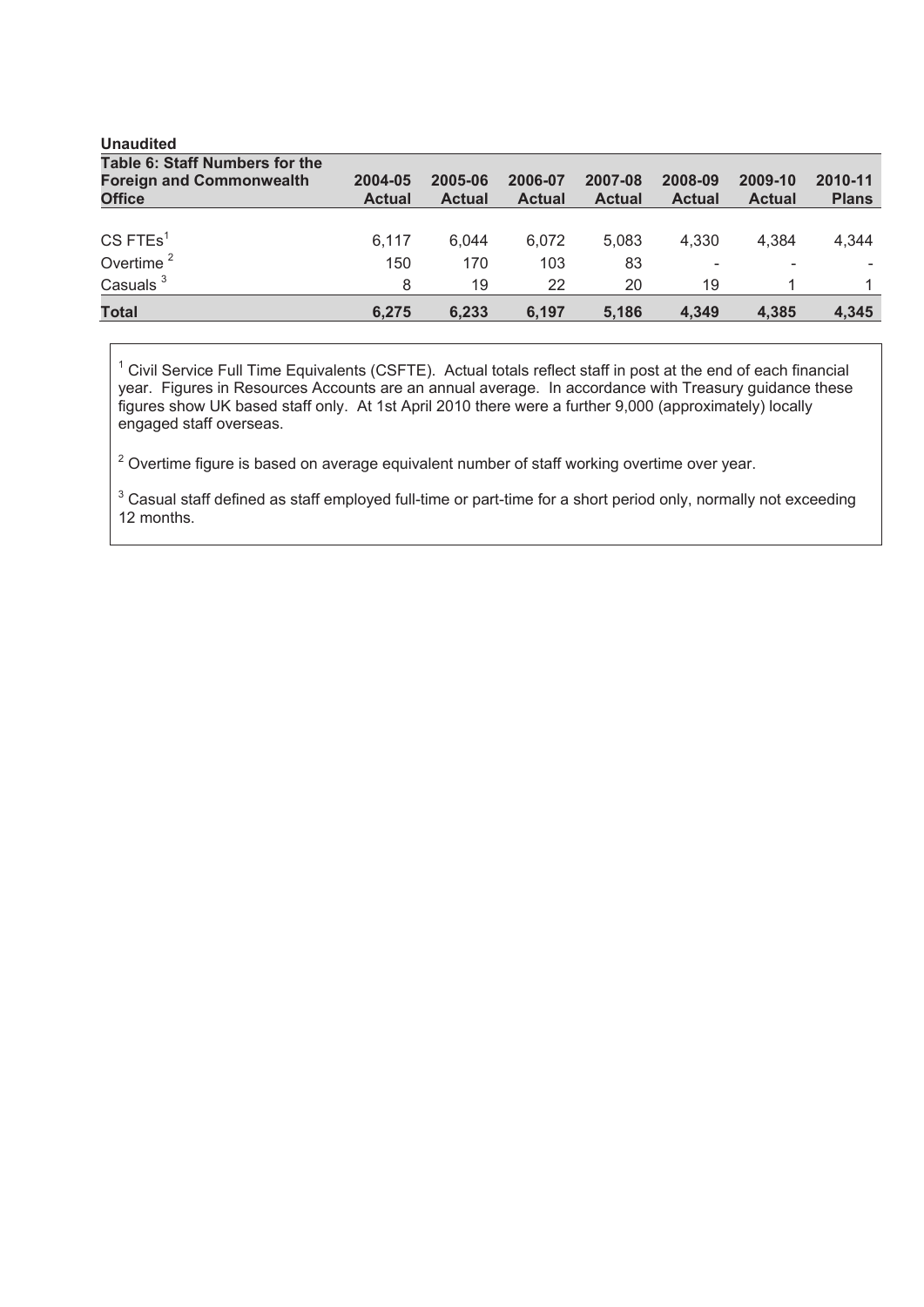# **Annex B - Public Service Agreement and Departmental Strategic Objectives Performance Data Tables (Unaudited)**

A factual description of outturns is listed against each of the eight Departmental Strategic Objectives (DSOs) and Public Service Agreement (PSA) 30 indicators.

| <b>Indicator</b>                                                                                                                                                                                                                                         | Indicator belongs to:                                                                                                   | <b>Statement on data</b>                                                                                                                                                                                                                                                                                                                                                                                                                                                                                                                                               |
|----------------------------------------------------------------------------------------------------------------------------------------------------------------------------------------------------------------------------------------------------------|-------------------------------------------------------------------------------------------------------------------------|------------------------------------------------------------------------------------------------------------------------------------------------------------------------------------------------------------------------------------------------------------------------------------------------------------------------------------------------------------------------------------------------------------------------------------------------------------------------------------------------------------------------------------------------------------------------|
| 1. A downward trend in<br>the number of conflicts<br>globally, in particular in<br>sub-Saharan Africa,<br>Europe, Central and<br>South Asia, and the<br>Middle East and North<br>Africa <sup>1</sup> .                                                   | PSA 30 - Global<br><b>Conflict: Reduce the</b><br>impact of conflict<br>through enhanced UK<br>and international effort | At the start of PSA 30 (1 April 2008) the baseline for the<br>number of global conflicts was 54. (This data was taken<br>from the Human Security Report Project (HSRP), Simon<br>Fraser University, Canada, for which the most recently<br>published data was for 2006).<br>Our analysis of proxy data (including CrisisWatch<br>publications) suggested that the number of conflicts in the<br>world in 2009 was 52 (the same as our estimate for 2008).<br>Note: HSRP and CrisisWatch differ slightly in their<br>assessment of conflict.                            |
| 2. Reduced impact of<br>conflict in specific<br>countries and regions<br>(Afghanistan, Iraq,<br>Balkans, Middle East,<br>Sierra Leone,<br>Democratic Republic of<br>Congo and the Great<br>Lakes region, Horn of<br>Africa, Nigeria and<br>Sudan $)^2$ . | PSA 30 - Global<br><b>Conflict: Reduce the</b><br>impact of conflict<br>through enhanced UK<br>and international effort | There was an easing of the impact of conflict in some<br>regions but this was offset by deterioration elsewhere.<br>The overall situation improved in Sierra Leone; there were<br>modest improvements in state effectiveness in Iraq; and<br>there were improvements in child mortality rates and<br>economic growth in Afghanistan. The situation in Somalia<br>remained fragile and the number of refugees and internally<br>displaced persons in the Democratic Republic of Congo<br>increased.                                                                     |
| 3. More effective<br>international institutions.<br>better able to prevent,<br>manage and resolve<br>conflict and build<br>$peace3$ .                                                                                                                    | PSA 30 - Global<br><b>Conflict: Reduce the</b><br>impact of conflict<br>through enhanced UK<br>and international effort | The UN achieved a broad consensus for clearer strategic<br>direction in mission mandates and some progress on<br>implementation of the UN Secretary General's<br>Peacebuilding Report. At NATO, an improved defence<br>planning process was endorsed, and the appointment of a<br>new Secretary General and EU High Representative gave<br>momentum to greater EU-NATO coordination. In the EU,<br>the framework for rapidly deployable civilian response<br>teams was revised and the African Union Continental<br>Early Warning System started to function.          |
| 4. More effective UK<br>capability to prevent,<br>manage and resolve<br>conflict and build<br>$peace4$ .                                                                                                                                                 | PSA 30 - Global<br><b>Conflict: Reduce the</b><br>impact of conflict<br>through enhanced UK<br>and international effort | The Civilian Stabilisation Group, a 1000-strong cadre of<br>qualified and deployable experts, was launched in<br>February 2010. Cross--Whitehall training for conflict<br>prevention, resolution and peacebuilding was<br>strengthened through training developed jointly by FCO,<br>DFID, MOD and Stabilisation Unit. There was also a<br>greater focus on early warning. Multi-stakeholder<br>engagement of NGOs was undertaken to consider how to<br>implement a possible domestic code of conduct for Private<br>Military and Security Companies operating abroad. |

PSA 30 - Global Conflict: Reduce the impact of conflict through enhanced UK and international efforts

<sup>-</sup>1 International Crisis Group "CrisisWatch" monthly bulletins; Uppsala Conflict Data Program/PRIO/Human Security Report Project.

<sup>&</sup>lt;sup>2</sup> Uppsala Conflict Data Program/PRIO/Human Security Report Project; World Bank; UNHCR; UNICEF: UN Statistics Division; United Nations Relief and Works Agency for Palestinian Refugees in the Near East (UNRWA); UN Office for the Co-ordination of Humanitarian Affairs (OCHA); Centre for Strategic and International Studies; Iraq Coalition Casualty Count; International Institute for Strategic Studies; International Organisation for Migration (IOM); Reporting by HM Diplomatic Posts; FCO; DFID.<br><sup>3</sup> Reporting by HM Diplomatic Posts; FCO; DFID.

<sup>4</sup> FCO; DFID; MOD; Stabilisation Unit; Cabinet Office.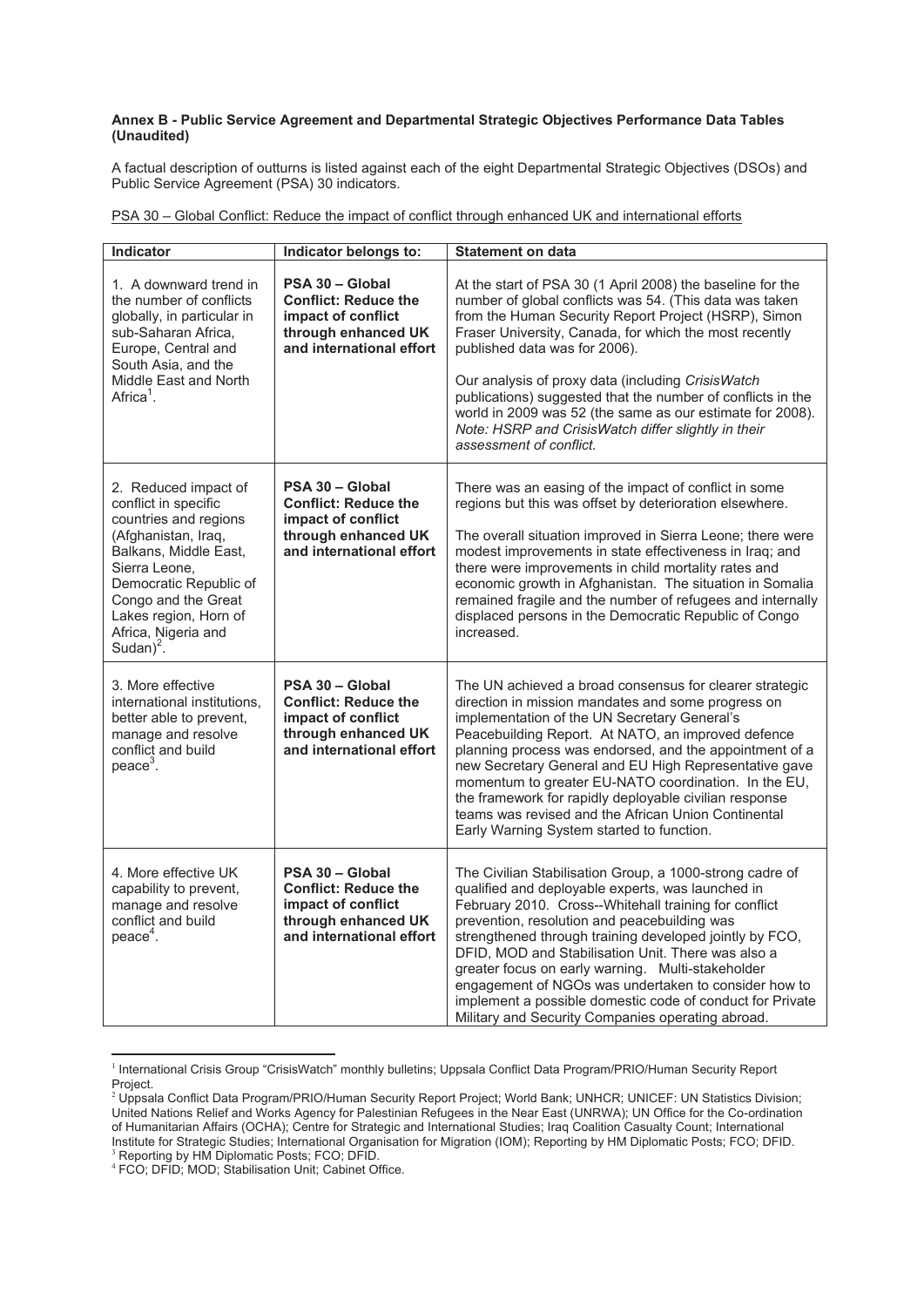| <b>Indicator</b>                                                                                                                               | Indicator belongs to:                                                                 | <b>Statement on data</b>                                                                                                                                                                                                                                                                                                                             |
|------------------------------------------------------------------------------------------------------------------------------------------------|---------------------------------------------------------------------------------------|------------------------------------------------------------------------------------------------------------------------------------------------------------------------------------------------------------------------------------------------------------------------------------------------------------------------------------------------------|
| 1. The network delivers<br>the key priorities of<br>Whitehall partners <sup>5</sup>                                                            | DSO1 - A flexible<br>global network serving<br>the whole of the British<br>aovernment | Whitehall partners (May 2009 survey) showed high<br>satisfaction with the FCO and the network and most<br>(79%) felt that their needs and expectations were met.                                                                                                                                                                                     |
| 2. The network is<br>realigned by March<br>2009 as agreed by<br>FCO Ministers/Board:<br>and regularly reviewed<br>and retuned as<br>necessary. | DSO1 - A flexible<br>global network serving<br>the whole of the British<br>aovernment | This objective was achieved in 2009.                                                                                                                                                                                                                                                                                                                 |
| 3. The network remains<br>flexible <sup>6</sup> .                                                                                              | DSO1 - A flexible<br>global network serving<br>the whole of the British<br>aovernment | Whitehall partners and FCO customers said the<br>network had adjusted its focus as necessary to meet<br>most of their needs. 82% of our Whitehall partners<br>were confident the FCO could adjust to meet their<br>needs in the future.<br>Regional Directorates experimented with more flexible<br>forms of representation such as co-location with |
|                                                                                                                                                |                                                                                       | Whitehall Partners or other Embassies, remote and<br>mobile working.                                                                                                                                                                                                                                                                                 |
|                                                                                                                                                |                                                                                       | The FCO's new (March 2010) Estates Strategy<br>stipulated that our buildings around the world must<br>have the flexibility to respond to changing needs and<br>circumstances.                                                                                                                                                                        |
| 4. The network remains<br>$global7$ .                                                                                                          | DSO1 - A flexible<br>global network serving<br>the whole of the British<br>government | Despite the rising costs of operating abroad and<br>declining resources, the FCO maintained a global<br>network of 268 posts in more than 170 countries.                                                                                                                                                                                             |
| 5. The network delivers<br>change and manages<br>its resources well <sup>8</sup> .                                                             | DSO1 - A flexible<br>global network serving<br>the whole of the British<br>government | Key elements of our modernisation programme, such<br>as the introduction of a new global ICT system (F3G)<br>and corporate services modernisation, were achieved.<br>The November 2009 FCO staff survey showed that<br>70% of FCO staff (UK & overseas) understood why the<br>FCO was changing. The FCO reached its Four Star<br>Finance goal.       |

DSO 1 - A flexible global network serving the whole of the British government

 5 FCO Survey of Whitehall Partners 2009 <sup>±</sup> Ipsos MORI, DSO1 end year review 2009. 6 FCO Survey of Whitehall Partners 2009 ± Ipsos MORI, DSO1 end year review 2009, Change Unit Innovative Representation

Table, FCO Estates Strategy.<br><sup>7</sup> Post statistics, DSO1 end year review 2009, Change Unit Innovative Representation Table, FCO Estates Strategy.<br><sup>8</sup> High Level Change Plan version 9 (April 2010), FCO Staff engagement survey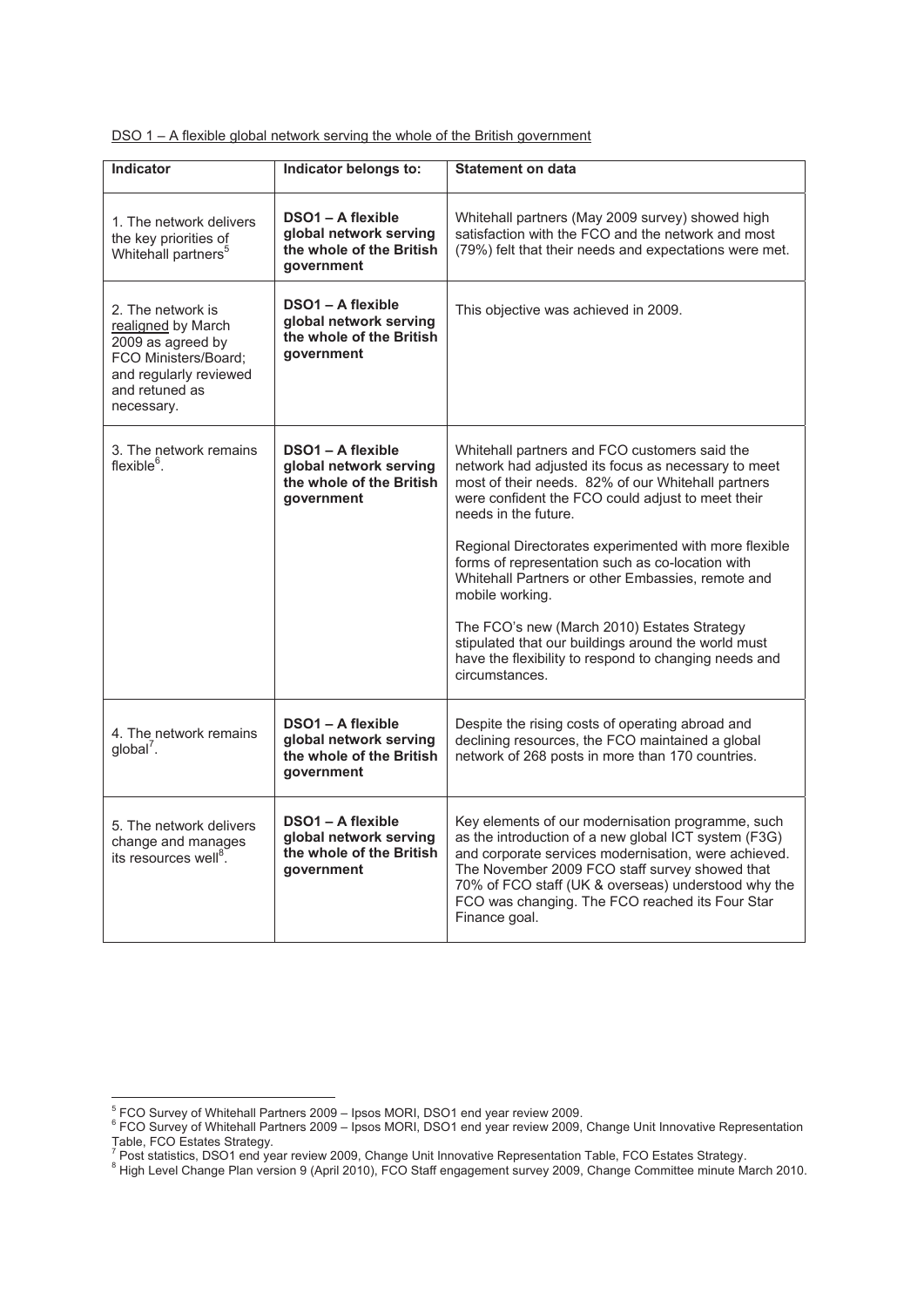|  |  | DSO 2 – Supporting the British economy |
|--|--|----------------------------------------|
|  |  |                                        |

| <b>Indicator</b>                                                                                                  | Indicator belongs to:                                  | <b>Statement on data</b>                                                                                                                                                                                                                                                                                                                                                                                                                                                                                                                               |
|-------------------------------------------------------------------------------------------------------------------|--------------------------------------------------------|--------------------------------------------------------------------------------------------------------------------------------------------------------------------------------------------------------------------------------------------------------------------------------------------------------------------------------------------------------------------------------------------------------------------------------------------------------------------------------------------------------------------------------------------------------|
| 1. Attract high value<br>foreign direct investment<br>to the $UK9$ .                                              | DSO2 - Supporting the<br><b>British economy</b>        | Figures will be available at the end of July 2010 and<br>will be published in UKTI's 2009-10 Resource<br>Accounts and online at www.ukti.gov.uk. At the time of<br>publication, UKTI figures were expected to exceed the<br>target for 2009-10.                                                                                                                                                                                                                                                                                                        |
| 2. Improve the<br>performance of UK<br>business by helping<br>them internationalise <sup>10</sup> .               | DSO2 - Supporting the<br><b>British economy</b>        | The most recent Performance and Impact Monitoring<br>Survey (PIMS) estimated that in the past year, the total<br>number of businesses helped was 23,600 (target<br>20,000; previous year performance 20,700) and of<br>these, 19,600 were innovative businesses (target<br>12,000; previous year performance 17,300).<br>For the improved business performance element of<br>this target, the outturn was 53% overall (previous year<br>performance 51%), and 51 % (previous year<br>performance 51%) in High Growth Markets (target 50%<br>for both). |
| 3. Increase the quantity<br>of R&D activity in the<br>UK through business<br>internationalization <sup>11</sup> . | DSO2 - Supporting the<br><b>British economy</b>        | In the past year, 2,130 (1,860 last year) businesses<br>increased Research & Development activity as a result<br>of UKTI trade support (against the target of 1000).                                                                                                                                                                                                                                                                                                                                                                                   |
| 4. Improve the UK's<br>reputation as the<br>international business<br>partner of choice <sup>12</sup> .           | DSO2 - Supporting the<br><b>British economy</b>        | This involves an annual reputation survey to measure<br>UK reputation in the US, China and India, in the<br>financial services, ICT, life sciences and energy<br>sectors. The first and second annual surveys were<br>completed. These did not show progress against the<br>benchmarking survey as it will take time for UK<br>reputation to be affected. Performance against this<br>target will only be fully assessed in the final year of the<br>survey.                                                                                           |
| 5. Improve UKTI's<br>operational<br>performance <sup>13</sup>                                                     | <b>DSO2 - Supporting the</b><br><b>British economy</b> | This is an operational target. Performance was 76%<br>(previous year performance 76%) and 74% (previous<br>year performance 75%) respectively for quality and<br>satisfaction against a target of 80% for both. Charging<br>- revenues to end of financial year were £6.0m<br>(previous year performance £4.57m), which was<br>significantly above our CSR target (£3m).                                                                                                                                                                               |

 $\frac{1}{9}$ 

 $\frac{9}{10}$  Data obtained from UK Trade & Investment's CRM (Customer Relationship Management). 10 Data Obtained from UK Trade & Investment's CRM (Customer Relationship Management)/

Performance and Impacts Monitoring Survey (PIMS).<br>Performance and Impacts Monitoring Survey (PIMS).

Data Obtained from UK Trade & Investment's CRM (Customer Relationship Management)/ Performance and Impacts Monitoring Survey (PIMS).<br><sup>12</sup> The UK Reputation Measurement Survey.

<sup>13</sup> Data Obtained from UK Trade & Investment's CRM (Customer Relationship Management)/

Performance and Impacts Monitoring Survey (PIMS). Revenue figure obtained from MENTOR system (UKTI's financial system). The National Audit Office (NAO) has reviewed all of our data sources. It considers the UKTI evaluation to be robust and that all of its systems are considered 'fit for purpose'. At the end of December 2009 UKTI Defence and Security Organisation (UKTI DSO) received its first PIMS results. These are posted on the UKTI website in the summary PIMS results for all UKTI trade services, at www.ukti.gov.uk. The feedback from the defence and security industry on the quality and impact of UKTI DSO advisory services was very good. The headline statistics were that UKTI DSO "Significant Assists" achieved a quality rating of 93% (UKTI target 80%) and also achieved a business performance improvement rating of 72% (UKTI target 50%). For UKTI DSO events, impact was 43%, which is in line with other UK based events and inward missions, although satisfaction was disappointing.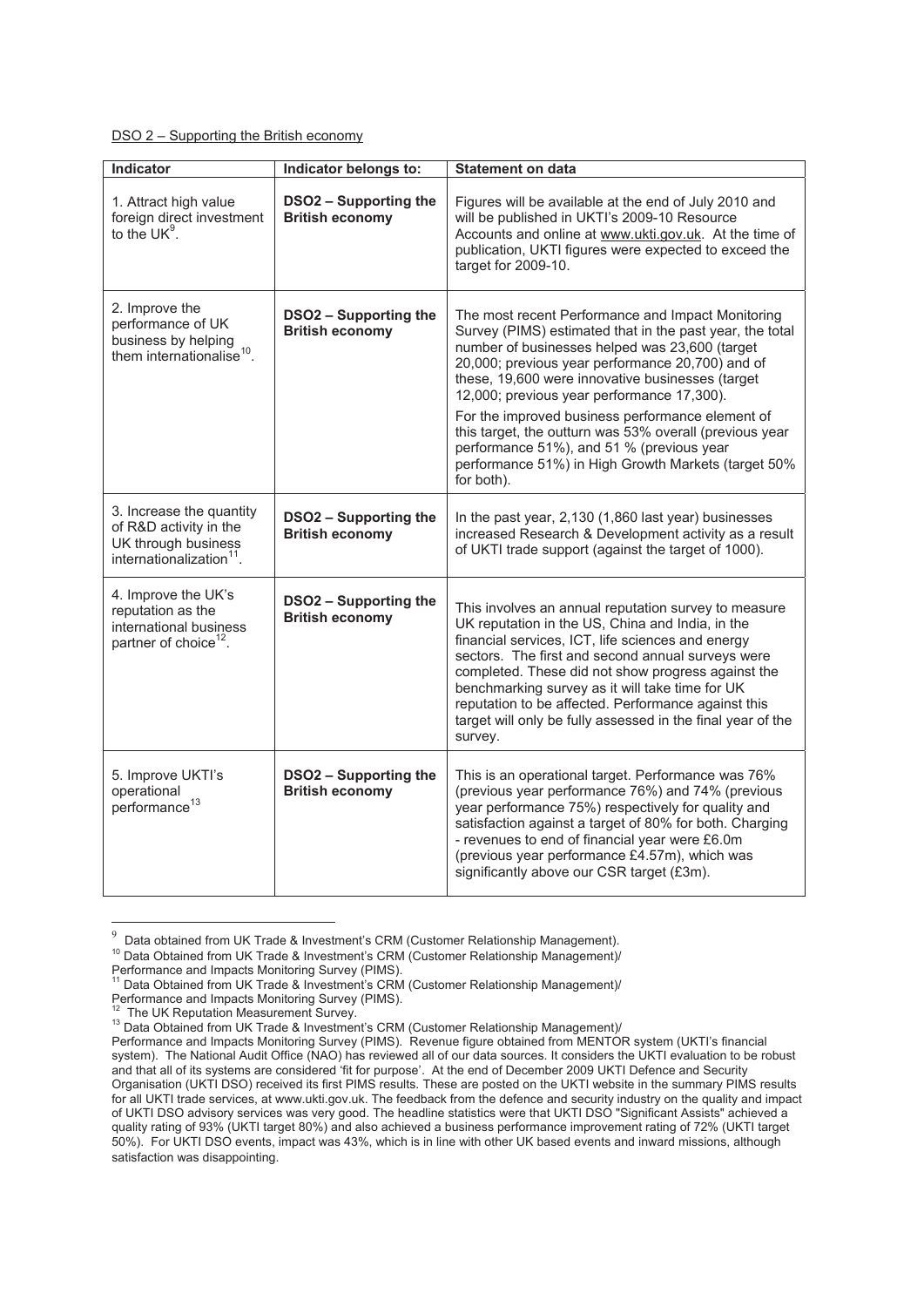| DSO 3 - Supporting British nationals abroad |  |  |
|---------------------------------------------|--|--|
|                                             |  |  |

-

| Indicator <sup>14</sup>                                                                                         | Indicator belongs to:                                          | <b>Statement on data</b>                                                                                                                                                                                                                                                                                                                                                                                                           |
|-----------------------------------------------------------------------------------------------------------------|----------------------------------------------------------------|------------------------------------------------------------------------------------------------------------------------------------------------------------------------------------------------------------------------------------------------------------------------------------------------------------------------------------------------------------------------------------------------------------------------------------|
| 1. Quality of Service -<br>with a focus on<br>responsiveness to<br>customers                                    | <b>DSO 3 Support for</b><br><b>British Nationals</b><br>abroad | The baseline position for this indicator across all metrics<br>was 92% in April 2009 and in March 2010. The<br>percentage of hospital cases contacted within 24 hours<br>was 91% in April 2009 and 95% in March 2010. The<br>percentage of detainees contacted within 24 hours was<br>96% in April 2009 and 99% in March 2010. The<br>percentage of passports issued within 10 days was 77%<br>in April 2009 and 88% in March 2010 |
| 2. Professionalism of our<br>staff – trained and well<br>managed staff                                          | <b>DSO 3 Support for</b><br><b>British Nationals</b><br>abroad | The baseline position for this indicator across all metrics<br>was 89% in April 2009 and 92% in March 2010. The<br>percentage of all overseas Posts with an annually<br>reviewed Emergency Plan to be implemented in the<br>event of a crisis was 97% in April 2009 and March 2010.                                                                                                                                                |
| 3. Consistent service<br>delivery - compliant<br>with internal procedures<br>and prepared for the<br>unexpected | <b>DSO 3 Support for</b><br><b>British Nationals</b><br>abroad | The baseline position for this indicator across all metrics<br>was 89% in April 2009 and 92% in March 2010. The<br>percentage of Honorary Consuls trained was 79% in<br>April 2009 and 80% in March 2010. The percentage of<br>Heads of Post attending Crisis Leadership training was<br>90% in April 2009 and 95% in March 2010.                                                                                                  |
| 4. Efficient working -<br>optimised fee income,<br>reliable systems and<br>efficient use of<br>resources        | <b>DSO 3 Support for</b><br><b>British Nationals</b><br>abroad | The baseline position for this indicator across all metrics<br>was 81% in April 2009 and 89% in March 2010. The<br>percentage of daily Activity Recording by Consular staff<br>was 54% in April 2009 and 77% in March 2010. The<br>percentage of overseas Posts which submitted Consular<br>Balanced Scorecards was 90% in April 2009 and March<br>2010.                                                                           |

<sup>&</sup>lt;sup>14</sup> Daily Activity Recording by Consular staff, monthly Consular Balanced Scorecard, monthly Project Progress reports, monthly Consular Management Board reports, Office of Government Commerce Gateway Review of Consular Strategy Programme of March 2010, NAO review of August 2009.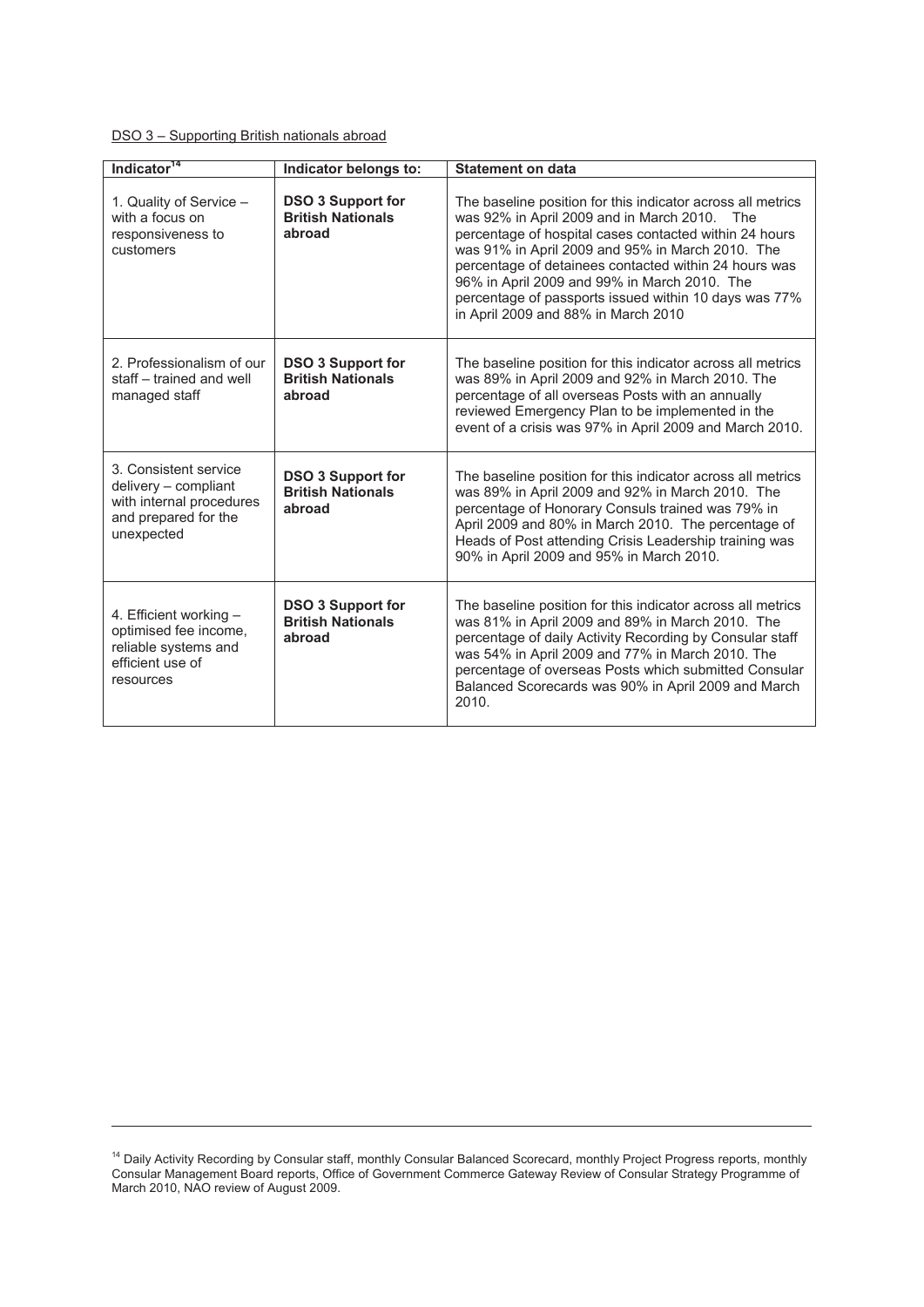# DSO 4 - Supporting managed migration for Britain

| Indicator                                                                                                                                                                                                                                                                                                                                                                                                                                                                                        | Indicator belongs to:                                             | <b>Statement on data</b>                                                                                                                                                                                                                                                                                                                                                                                                                                                                                                                                                                                                                                                             |
|--------------------------------------------------------------------------------------------------------------------------------------------------------------------------------------------------------------------------------------------------------------------------------------------------------------------------------------------------------------------------------------------------------------------------------------------------------------------------------------------------|-------------------------------------------------------------------|--------------------------------------------------------------------------------------------------------------------------------------------------------------------------------------------------------------------------------------------------------------------------------------------------------------------------------------------------------------------------------------------------------------------------------------------------------------------------------------------------------------------------------------------------------------------------------------------------------------------------------------------------------------------------------------|
| 1. The FCO will<br>establish and develop<br>sustainable<br>arrangements with<br>foreign governments for<br>the return of<br>immigration offenders,<br>including Foreign<br><b>National Prisoners</b><br>(FNPs) and Failed<br>Asylum Seekers (FAS),<br>concentrating on the top<br>returns countries, to<br>meet the<br>PSA Indicator of<br>increasing the number of<br>removals year on year<br>and the number of<br>"harm" cases removed<br>as a proportion of total<br>by 2011 <sup>15</sup> . | DSO 4 - Support<br><b>Managed Migration for</b><br><b>Britain</b> | Figures for removals and voluntary departures by "harm"<br>assessment were higher in 2009/10 (37,745) than<br>2008/09 (34,435).<br>5,535 foreign national prisoners (FNPs) were removed in<br>2009, 3% higher than in 2008 (5,395). Based on<br>provisional management information, 5,360 FNPs were<br>removed in financial year 2009/10.<br>Including dependents, 10,815 asylum seekers were<br>removed or departed voluntarily from the UK in 2009,<br>16% lower than in 2008 (12,875). In Quarter 1 of 2010,<br>the figure was 2,870; 2% higher than in Q1 2009 (2,805).                                                                                                          |
| 2. Through the cross<br>departmental (FCO,<br>DFID, MoJ, UKBA)<br>Returns and<br>Reintegration Fund<br>(RRF), the FCO will<br>significantly increase the<br>number of Foreign<br><b>National Prisoners</b><br>(FNPs) and Failed<br>Asylum Seekers (FAS)<br>returned to countries of<br>origin, and tackle intake<br>including by building<br>capacity of partner<br>governments,<br>reintegrating returnees<br>and overcoming<br>obstacles to return <sup>16</sup> .                             | DSO 4 - Support<br><b>Managed Migration for</b><br><b>Britain</b> | The Returns and Reintegration Fund (RRF) contributed<br>to increasing returns cooperation. In Afghanistan, the<br>FCO and UK Border Agency (UKBA) returned more<br>Failed Asylum Seekers (FAS) and Foreign National<br>Prisoners (FNPs) than any other non-adjacent country<br>(enforced returns increased by more than 300% on last<br>year, with intake numbers down by 25%). Notable<br>impact was made on returns to Jamaica and Iraq. With<br>the backing of the RRF, joint working by FCO Migration<br>Delivery Officers, UKBA and Ministry of Justice resulted<br>in the signature of a prisoner transfer agreement (PTA)<br>with Uganda; and progress on other African PTAs. |

<sup>&</sup>lt;sup>15</sup> Home Office Control of Immigration: Quarterly Statistical Summary, United Kingdom (October- December 2009; January-March 2010, January-March 2009); internal FCO and post reports, FCO Departmental Report 2008/09.

<sup>&</sup>lt;sup>16</sup> Internal FCO reporting, meeting records, FCO Departmental Report 2008/09.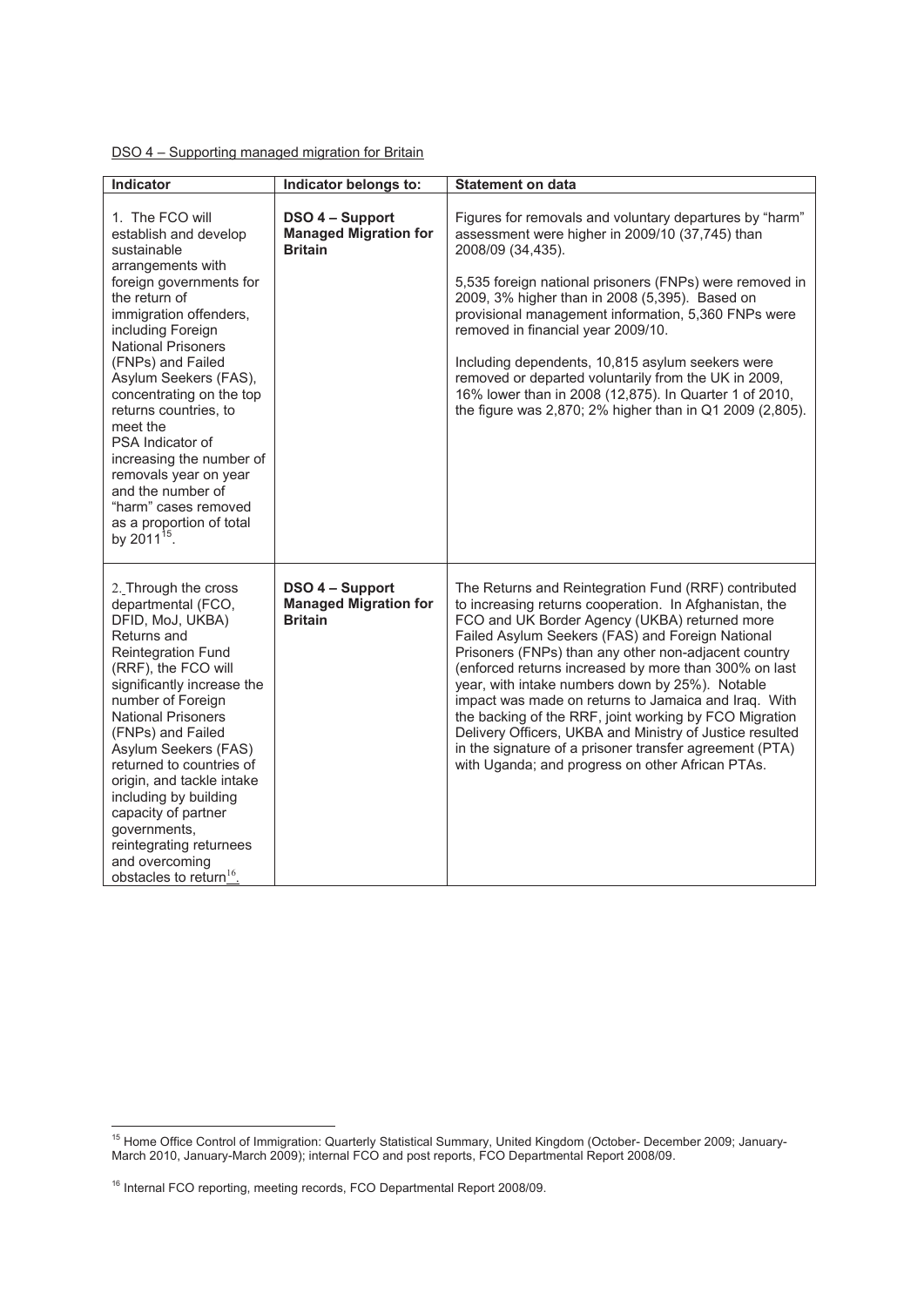| 3. The FCO will support<br>the PSA Indicators on<br>strengthening UK<br>borders and boosting<br>Britain's economy and<br>will help to deliver a<br>successful merger of<br>UKvisas into UKBA, and<br>launch of the new<br>Agency, ensuring that<br>stakeholders and staff<br>see an improvement in<br>our overall management<br>of migration. The FCO<br>will help to ensure<br>successful<br>implementation of the<br>outcomes of the Visa<br>Waiver Test and reform<br>of the visitor visa routes,<br>whilst managing the risk<br>to our wider<br>relationships. The FCO<br>will act as UKBA's<br>strategic partner in the<br>development of HMG's<br>migration and visa<br>policy, working to keep<br>the UK a globally<br>attractive destination to<br>work, study and visit,<br>and will help<br>complement and<br>communicate the Points<br>Based System for work<br>and study in the UK. The<br>FCO will work with<br>bilateral partners,<br>especially France and<br>Belgium, to strengthen | DSO 4 – Support<br><b>Managed Migration for</b><br><b>Britain</b> | The FCO worked closely with UK Border Agency to<br>communicate UK migration policy changes overseas.<br>Visa Waiver Test mitigation in East Caribbean was<br>underway. The FCO with UKBA communicated changes<br>to the Points Based System to London missions and was<br>active in reaching cross-Whitehall agreement on visa fee<br>levels for 2010-11. FCO cooperation with the French led<br>to an innovative joint returns operation to Afghanistan. |
|-----------------------------------------------------------------------------------------------------------------------------------------------------------------------------------------------------------------------------------------------------------------------------------------------------------------------------------------------------------------------------------------------------------------------------------------------------------------------------------------------------------------------------------------------------------------------------------------------------------------------------------------------------------------------------------------------------------------------------------------------------------------------------------------------------------------------------------------------------------------------------------------------------------------------------------------------------------------------------------------------------|-------------------------------------------------------------------|-----------------------------------------------------------------------------------------------------------------------------------------------------------------------------------------------------------------------------------------------------------------------------------------------------------------------------------------------------------------------------------------------------------------------------------------------------------|
| borders (juxtaposed<br>controls) $17$ .                                                                                                                                                                                                                                                                                                                                                                                                                                                                                                                                                                                                                                                                                                                                                                                                                                                                                                                                                             |                                                                   |                                                                                                                                                                                                                                                                                                                                                                                                                                                           |

<sup>&</sup>lt;sup>17</sup> FCO internal reporting; business planning documents; Service Level Agreements.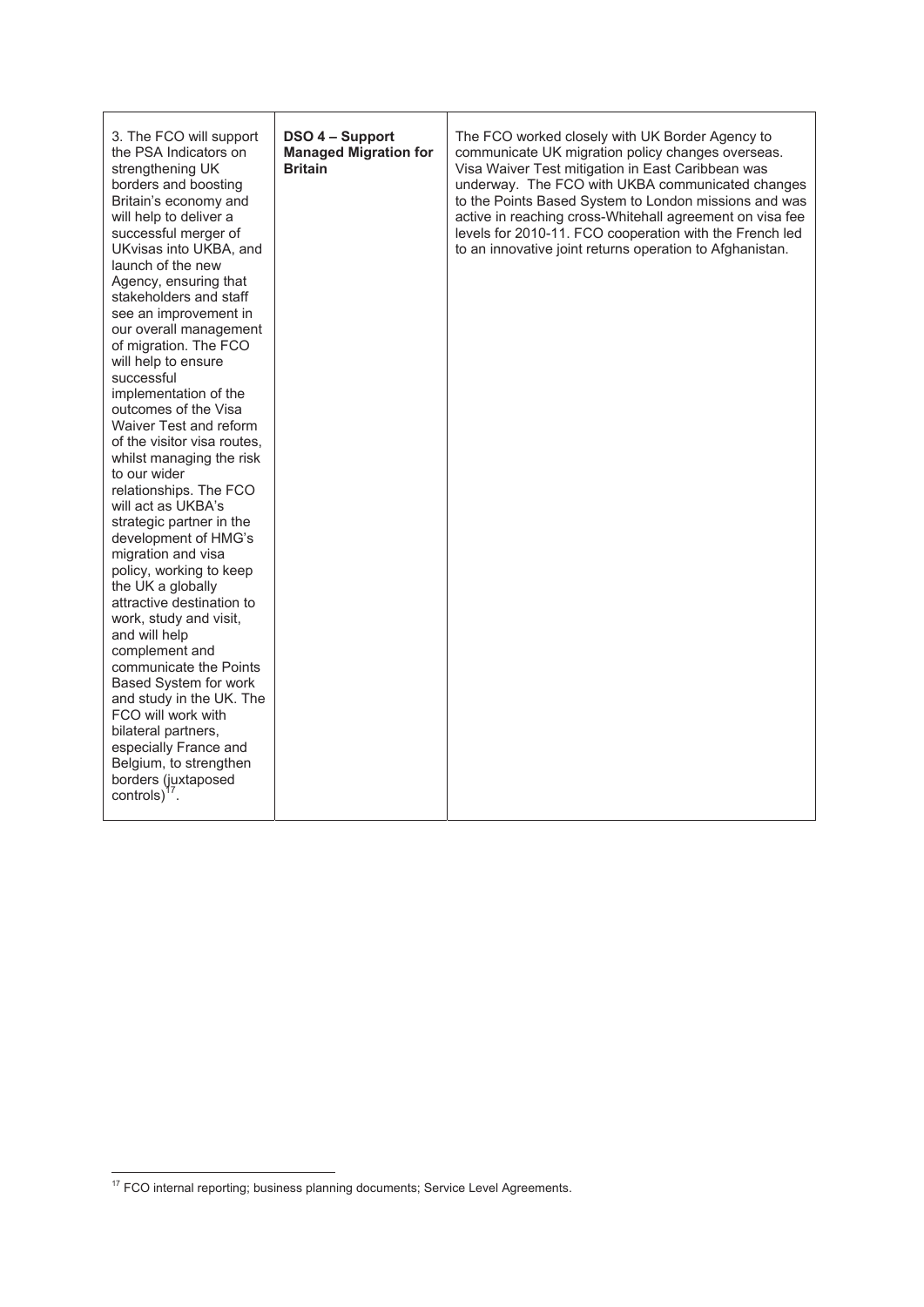| 4. Through FCO country<br>and multilateral<br>expertise we will provide<br>timely and informed<br>contributions to Country<br>of Origin Information<br>Reports (used by asylum<br>case owners, to improve<br>fast-track decision<br>making and protection<br>for genuine refugees),<br>and to country<br>assessments for<br>designation of countries<br>for Non-Suspensive<br>Appeals contributing to<br>overall achievement of<br>the PSA Indicator on<br>asylum. We will<br>contribute to policy on<br>Unaccompanied Asylum<br>Seeking Children<br>$(UASCs)^{18}$ . | DSO 4 - Support<br><b>Managed Migration for</b><br><b>Britain</b> | Latest available figures from April to December 2009<br>showed that the FCO responded to 291 standard<br>Country of Information (COI) requests, and 90% rated<br>the FCO response as helpful. The FCO fact-finding<br>report on Kurdistan Regional Government was<br>commended.<br>In 2009-10 Migration Delivery Officers contributed<br>to investigating in-country opportunities to enable<br>returns of Foreign Asylum Seekers under the age of<br>18 in Afghanistan, India, Bangladesh and Pakistan.<br>Work was carried out in collaboration with the UK Border<br>Agency who led on Unaccompanied Asylum Seeking<br>Children policy.                                           |
|-----------------------------------------------------------------------------------------------------------------------------------------------------------------------------------------------------------------------------------------------------------------------------------------------------------------------------------------------------------------------------------------------------------------------------------------------------------------------------------------------------------------------------------------------------------------------|-------------------------------------------------------------------|--------------------------------------------------------------------------------------------------------------------------------------------------------------------------------------------------------------------------------------------------------------------------------------------------------------------------------------------------------------------------------------------------------------------------------------------------------------------------------------------------------------------------------------------------------------------------------------------------------------------------------------------------------------------------------------|
| 5. The FCO will ensure<br>that international and EU<br>cooperation, including<br>the Global Forum on<br>Migration and<br>Development,<br>cooperation with<br>Italy/Malta/Libya and<br>others on Mediterranean<br>transit routes, and<br>Commission plans and<br>Council Decisions, is<br>consistent with UK<br>interests $19$ .                                                                                                                                                                                                                                       | DSO 4 - Support<br><b>Managed Migration for</b><br><b>Britain</b> | The FCO continued to build cooperation on the migration<br>agenda with EU partners and strengthened ties with<br>France on migration matters, including juxtaposed<br>controls. We focused on tackling illegal migration<br>through the Mediterranean through capacity building with<br>Southern EU Member States, particularly Malta.<br>Examples included FCO engagement with Department<br>for International Development (DFID) and UK Border<br>Agency which led to a successful Global Forum on<br>Migration and Development in Athens in November<br>2009. Migration relations with Spain were also<br>strengthened in advance of their EU Presidency at the<br>start of 2010. |

<sup>-</sup><sup>18</sup> COIS statistics and reporting, FCO reporting, FCO Departmental Report 2008/09.

<sup>&</sup>lt;sup>19</sup> Internal FCO reporting; FCO Departmental report 2008/09.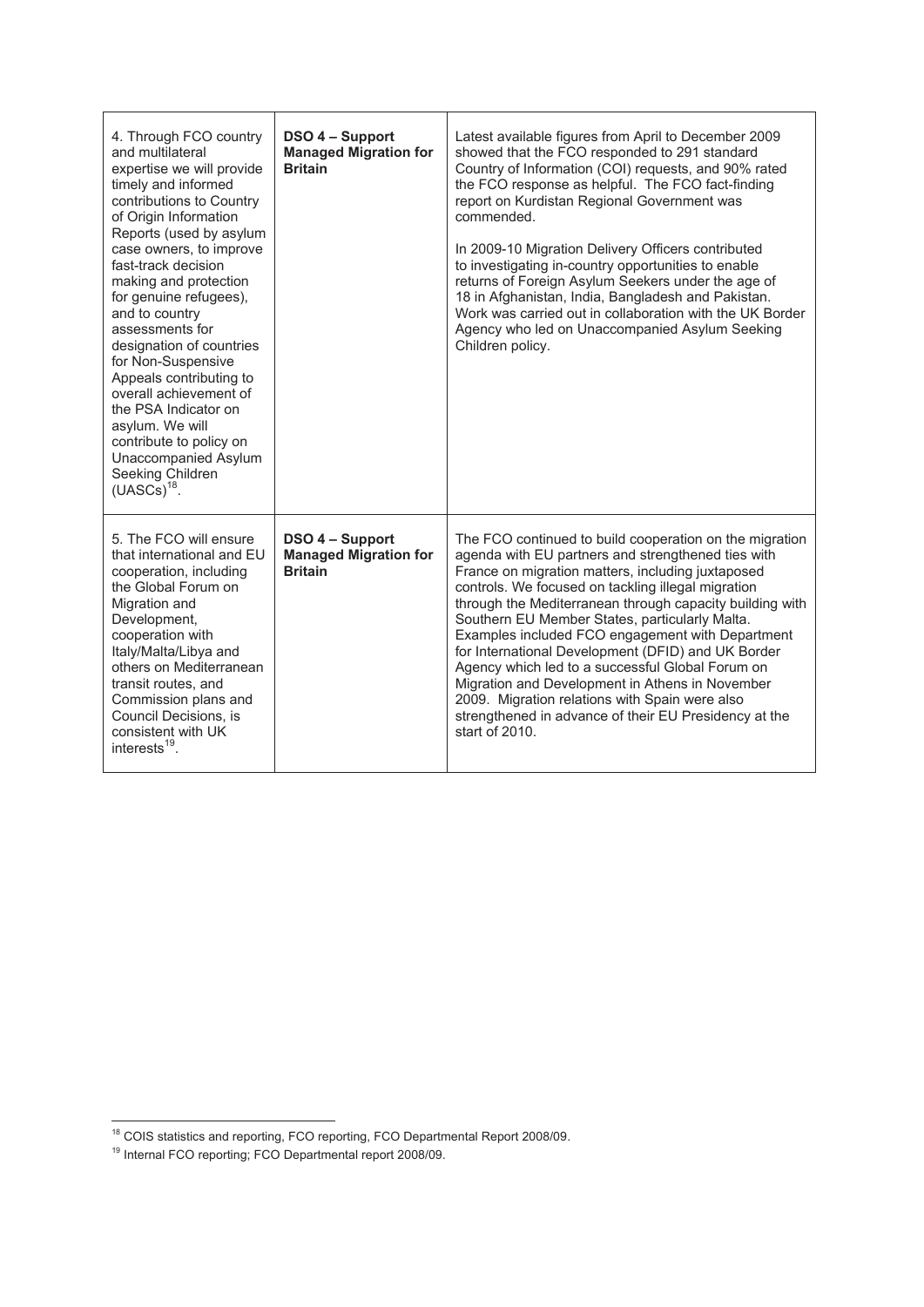| Indicator                                                                                                                                                                                                                                                                                                                                                                                                                                                                                                                                                                                                                                                                                                                                                                                                                                                                             | Indicator belongs to:                                                                           | <b>Statement on data</b>                                                                                                                                                                                                                                                                                                                                                                                                                                                                                                                                                                         |
|---------------------------------------------------------------------------------------------------------------------------------------------------------------------------------------------------------------------------------------------------------------------------------------------------------------------------------------------------------------------------------------------------------------------------------------------------------------------------------------------------------------------------------------------------------------------------------------------------------------------------------------------------------------------------------------------------------------------------------------------------------------------------------------------------------------------------------------------------------------------------------------|-------------------------------------------------------------------------------------------------|--------------------------------------------------------------------------------------------------------------------------------------------------------------------------------------------------------------------------------------------------------------------------------------------------------------------------------------------------------------------------------------------------------------------------------------------------------------------------------------------------------------------------------------------------------------------------------------------------|
| 1. Focus our<br>International CT work on<br>creating real effect in<br>OCG Priority Posts.<br>Additional FCO staff and<br>programme resources in<br>place to deliver a<br>change in the<br>capabilities and<br>countries presenting the<br>most direct threat to the<br>UK (OCG Priorities 1<br>and $2^{20}$ )                                                                                                                                                                                                                                                                                                                                                                                                                                                                                                                                                                        | <b>DSO 5 - Counter</b><br><b>Terrorism, Weapons</b><br><b>Proliferation and</b><br>their causes | We continued to deliver against the UK's counter terrorism<br>objectives in priority countries. This included helping to<br>encourage and support Pakistan's action against violent<br>extremists in the border areas with Afghanistan, and<br>playing an important role in the international response to<br>the attempted Christmas Day attack against NWA Flight<br>253 to Detroit.                                                                                                                                                                                                            |
| 2. Prevent: Reduce the<br>threat posed by violent<br>extremism to the UK and<br>its interests overseas by<br>countering extremism<br>and preventing drivers of<br>radicalisation in our<br>priority countries as part<br>of a co-ordinated cross-<br>Whitehall response. This<br>is achieved by:<br>a) Addressing the<br>grievances that can<br>predispose vulnerable<br>groups to radicalisation<br>(as identified by<br>research) by enhancing<br>the capabilities that<br>strengthen each<br>country's resilience<br>against extremism;<br>b) Undermining<br>extremist ideology and<br>the terrorist single<br>narrative through a<br>comprehensive<br>communication<br>campaign, including<br>supporting mainstream<br>voices, using RICU's<br>expertise and targeted at<br>key groups across the<br>Muslim world and within<br><b>UK Diaspora</b><br>communities <sup>21</sup> . | <b>DSO 5 - Counter</b><br><b>Terrorism, Weapons</b><br><b>Proliferation and</b><br>their causes | Year two results from our DeTECT system (measuring the<br>effectiveness of our overseas Prevent interventions)<br>showed a small improvement on the baseline capability<br>scores, indicating real change in-country. Improvements<br>were reported in Sudan, Morocco, Syria, Egypt,<br>Bangladesh and Lebanon. We continued to deliver large<br>scale multi-region projects to counter the ideology of Al<br>Qaeda. An extensive foreign policy outreach programme<br>challenged misconceptions in the UK about our foreign<br>policy.<br>A recent NAO review of DeTECT gave it a green rating. |

DSO 5 - Countering terrorism and weapons proliferation and their causes: Counter Terrorism

<sup>&</sup>lt;sup>20</sup> Joint Terrorist Analysis Centre (JTAC) <u>www.mi5.gov.uk</u>; HMG CONTEST Counter Terrorism Strategy (particularly part 3 section 14 on overseas delivery of the strategy) www.security.homeoffice.gov.uk; Foreign Affairs Committee (FAC) inquiry. "Global Security: Afghanistan and Pakistan, 25 February 2010.

www.publications.parliament.uk; www.publications.parliament.uk; Extracts from Court Judgements on the Binyam Mohammed 21<br>Detection and State Court judgments are at: www.judiciary.gov.uk/. First judgment at: www.judiciary.gov.uk/docs/.<br>21 DeTECT analysis; Feedback from stakeholders on Overseas Prevent and Outreach projects; BBC Newsnight d

on Quilliam Pakistan project from June 2009; Media coverage of the Foreign Secretary's speech at Oxford Centre of Islamic Studies on 21 May 2009 - 'Our Shared Future: building coalitions and winning consent'.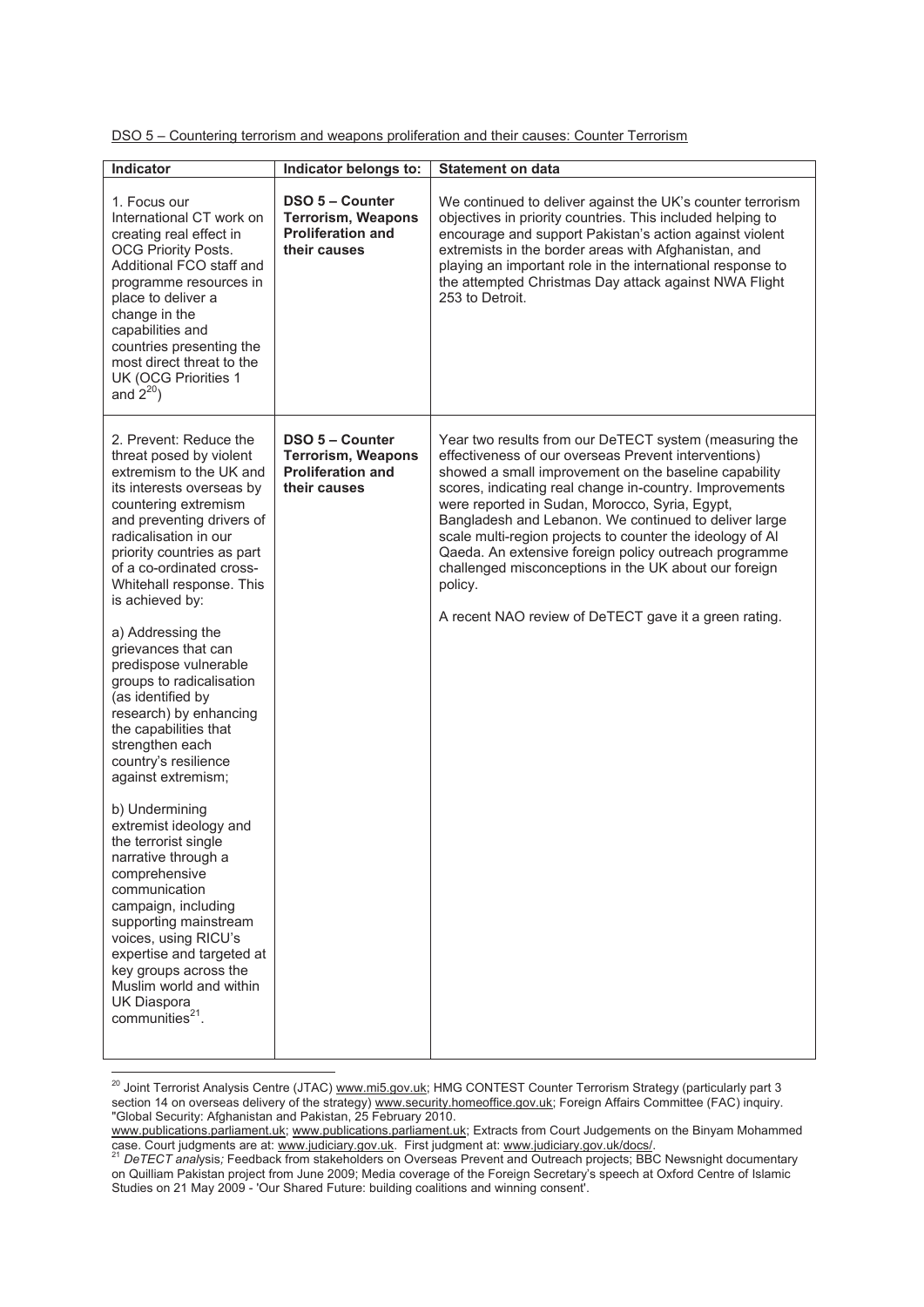| 3. Pursue: Enhance the<br>detection and disruption<br>of terrorists and terrorist<br>networks which pose a<br>threat to the UK and its<br>overseas interests <sup>22</sup>                                                                                                                                                                                                                                                          | DSO 5 - Counter<br><b>Terrorism, Weapons</b><br><b>Proliferation and</b><br>their causes | We have taken a more coherent international approach to<br>Pursue (including to terrorist financing). The FCO led the<br>negotiations on due process reform in New York to roll over<br>UN Security Council Resolution 1267. There were been<br>further challenges in terms of allegations, with intense<br>media, judicial and parliamentary scrutiny of the UK's<br>position on the detention and treatment of terrorism<br>suspects overseas. Ability to deliver against many of our<br>key International Pursue objectives was constrained by<br>human rights concerns in our priority countries for Counter<br>Terrorism work, |
|-------------------------------------------------------------------------------------------------------------------------------------------------------------------------------------------------------------------------------------------------------------------------------------------------------------------------------------------------------------------------------------------------------------------------------------|------------------------------------------------------------------------------------------|-------------------------------------------------------------------------------------------------------------------------------------------------------------------------------------------------------------------------------------------------------------------------------------------------------------------------------------------------------------------------------------------------------------------------------------------------------------------------------------------------------------------------------------------------------------------------------------------------------------------------------------|
| 4. Protect: Reduce the<br>vulnerability of British<br>interests to terrorist<br>attack overseas through:<br>provision of accurate<br>public advice on the<br>threat from domestic and<br>international terrorism;<br>the physical protection of<br><b>British diplomatic</b><br>properties, personnel<br>and families overseas;<br>and the development of<br>key foreign<br>governments' own<br>protective capability <sup>23</sup> | DSO 5 - Counter<br><b>Terrorism, Weapons</b><br><b>Proliferation and</b><br>their causes | Stakeholder feedback on FCO Travel Advice remains high<br>(5.6m people accessed our Travel Advice); Overseas<br>Security Information for Business (OSIB) was established<br>to provide information on terrorist risks overseas for<br>businesses. We adopted a risk-based approach<br>to overseas capacity building to reduce the vulnerability of<br>UK citizens and interests overseas from the terrorist threat<br>(e.g. to aviation and maritime interests, as well as the<br>threat to crowded places, soft targets and at borders).                                                                                           |
| 5. Prepare: Set baseline<br>standards for incident<br>response, ensure the<br>Network meets and<br>exceeds them; and that<br>staff in London have the<br>appropriate specialist<br>and general training <sup>24</sup>                                                                                                                                                                                                               | DSO 5 - Counter<br><b>Terrorism, Weapons</b><br><b>Proliferation and</b><br>their causes | We led the UK's response to kidnap of UK nationals in<br>Afghanistan, Mali, Yemen, Iraq and Nigeria. We secured<br>UN Security Council Resolution 1904 which was explicit<br>that ransom payments to AQ/Taliban contravened the<br>sanctions regime, and our response to individual cases has<br>provided practical alternatives to ransom payment for our<br>international partners. We provided focused training and<br>exercises on crisis management, and created an e-learning<br>package for all staff. We developed the preparedness of<br>Posts in high risk countries and those with a heightened<br>risk.                 |

<sup>&</sup>lt;sup>22</sup> JTAC <u>www.mi5.gov.uk</u>; FCO Annual Human Rights Report 09-10.<br><sup>23</sup> Stakeholder feedback on travel advice website. Travel advice website <u>www.fco.gov.uk</u>; Overseas Security Information for

Business (OSIB) website <u>www.uktradeinvest.gov.uk</u><br><sup>24</sup> Internal government reporting and post reporting.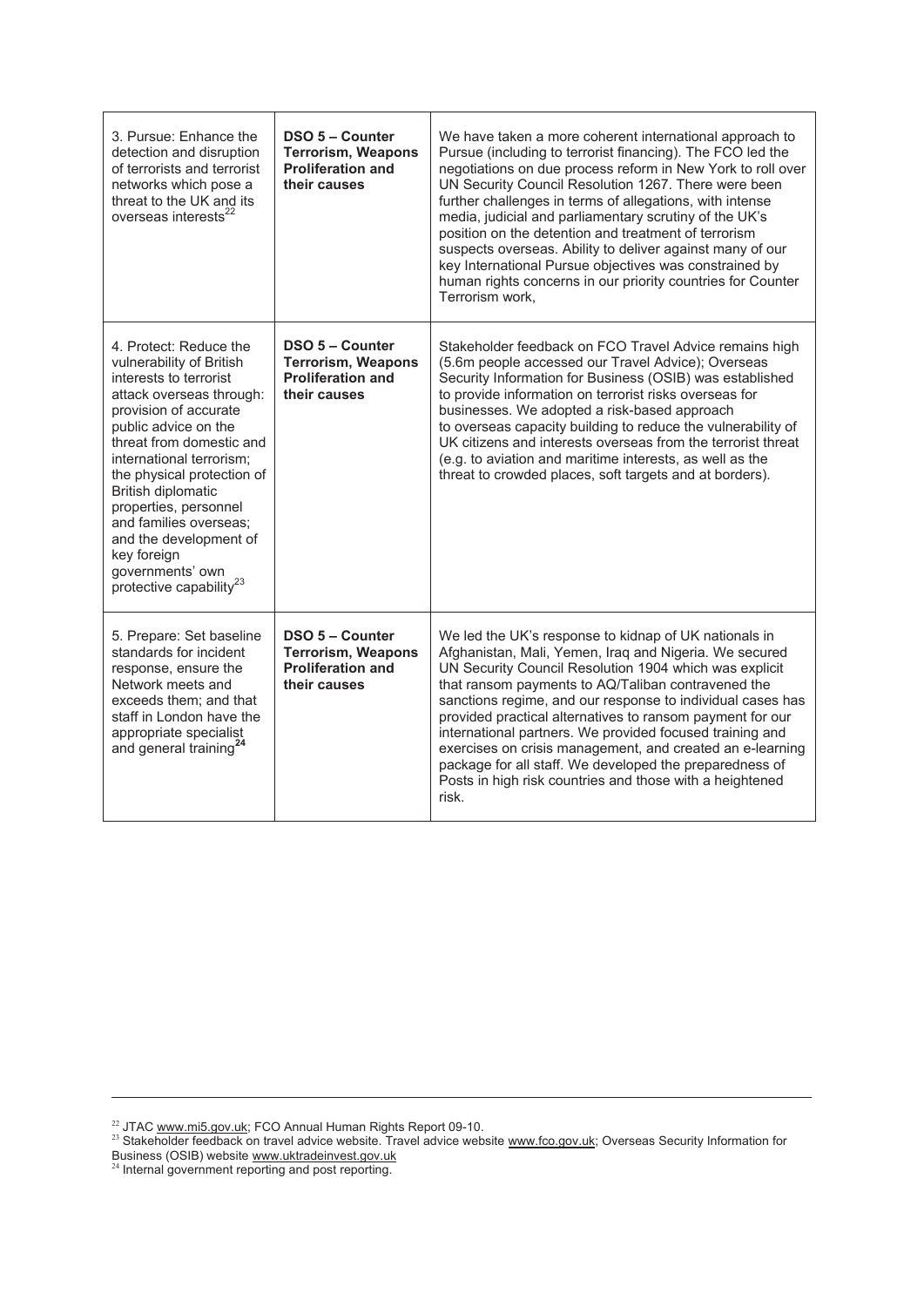| Indicator                                                                                                                                                                                                                                                                       | Indicator belongs to:                                                                           | <b>Statement on data</b>                                                                                                                                                                                                                                                                                                                                                                                                                                                                                                                                                                                                                                                                                                                                                                                                                                                                                                                                                                                                                                                                             |
|---------------------------------------------------------------------------------------------------------------------------------------------------------------------------------------------------------------------------------------------------------------------------------|-------------------------------------------------------------------------------------------------|------------------------------------------------------------------------------------------------------------------------------------------------------------------------------------------------------------------------------------------------------------------------------------------------------------------------------------------------------------------------------------------------------------------------------------------------------------------------------------------------------------------------------------------------------------------------------------------------------------------------------------------------------------------------------------------------------------------------------------------------------------------------------------------------------------------------------------------------------------------------------------------------------------------------------------------------------------------------------------------------------------------------------------------------------------------------------------------------------|
| 1. Address the threat<br>from Weapons of Mass<br>Destruction (WMD) by<br>preventing States from<br>acquiring or developing<br><b>WMD</b> capabilities<br>(including their delivery)<br>and by reinvigorating the<br>global commitment to<br>nuclear disarmament <sup>25</sup> . | DSO 5 - Counter<br><b>Terrorism, Weapons</b><br><b>Proliferation and their</b><br>causes        | North Korea's nuclear test in May and the disclosure in<br>September of a second nuclear facility in Iran highlighted<br>the threat posed by these countries' nuclear programmes.<br>We adopted a dual-track approach to Iran: targeting<br>sanctions through the UN and EU against its weapons<br>programme while offering engagement through the then<br>EU High Representative. Neither country abandoned their<br>nuclear programmes or opened all nuclear facilities to<br>inspection. Instead Iran moved to enrich uranium to 20%.<br>The UK hosted a P5 conference in September 2009,<br>bringing together diplomats, military and technical officials<br>to discuss confidence building measures towards nuclear<br>disarmament. We also laid the groundwork for the Nuclear<br>Non Proliferation Treaty Review Conference in 2010 by<br>working closely with the P5 and other international<br>partners. We were active in the development and adoption<br>UN Security Council Resolution 1887 which bolstered<br>international commitment to non-proliferation and nuclear<br>disarmament. |
| 2. Prevent terrorists or<br>criminals from acquiring<br>chemical, biological,<br>radiological, and nuclear<br>materials $^{26}$ .                                                                                                                                               | <b>DSO 5 - Counter</b><br><b>Terrorism, Weapons</b><br><b>Proliferation and their</b><br>causes | The international framework for protecting chemical,<br>biological, radiological and nuclear (CBRN) materials was<br>augmented by a strong G8 statement. The UK developed<br>strong partnerships with the US, Canada and in the EU on<br>security of sensitive material and technology in advance of<br>the Nuclear Security Summit in April 2010. FCO-led CBRN<br>security work set clear targets for reducing the threat<br>posed by insecure CBRN materials. The UK ratified the<br>Amendment to the Convention on the Physical Protection<br>of Nuclear Materials.                                                                                                                                                                                                                                                                                                                                                                                                                                                                                                                               |
| 3. Tackle the threat<br>posed by conventional<br>weapons to<br>humanitarian, UK,<br>regional, and global<br>stability $^{27}$ .                                                                                                                                                 | DSO 5 - Counter<br><b>Terrorism, Weapons</b><br><b>Proliferation and their</b><br>causes        | The UK co-authored a resolution at the UN General<br>Assembly's First Committee, which authorised the start of<br>formal UN negotiations on the proposed Arms Trade<br>Treaty. The FCO was instrumental in gaining US support<br>for the resolution, which was subsequently adopted by<br>the UN General Assembly in December 2009 with<br>overwhelming support (only Zimbabwe voted against).<br>The FCO introduced the Cluster Munitions<br>(Prohibitions) Bill into Parliament, which was passed with<br>cross-party support, allowing the UK to ratify the<br>Convention on Cluster Munitions in March 2010.<br>The FCO met ministerial targets for quality and, on<br>average, timeliness in assessment of export licences<br>despite a 20-30% increase in applications over the last<br>year, and a number of extremely complex cases.                                                                                                                                                                                                                                                         |

DSO 5 - Countering terrorism and weapons proliferation and their causes: Weapons proliferation

 $\overline{a}$ 

 $^{25}$  UNSCR 1835 (28 September 2008); UNSCR 1874 (12 June 2009); UNSCR 1887 (24 September 2009);

www.daccessdds.un.org; US Department of Energy comments on Road to 2010: www.energy.gov; P5 Conference:

www.fco.gov.uk; Iranian Enrichment Announcement: <u>www.iaea.org</u>.<br><sup>26</sup> G8 L'Aquila Statement on Non-proliferation: <u>www.g8italia2009.it;</u> UK Nuclear Security Co-operation with US, Canada, the EU and others – a number of joint projects are outlined in Global Threat Reduction Programme Annual report: <u>www.decc.gov.uk</u>.<br><sup>27</sup> Towards an Arms Trade Treaty: <u>www.controlarms.org</u>; Signing of the cluster munitions convent munitions: www.fco.gov.uk; Export controls: www.fco.gov.uk.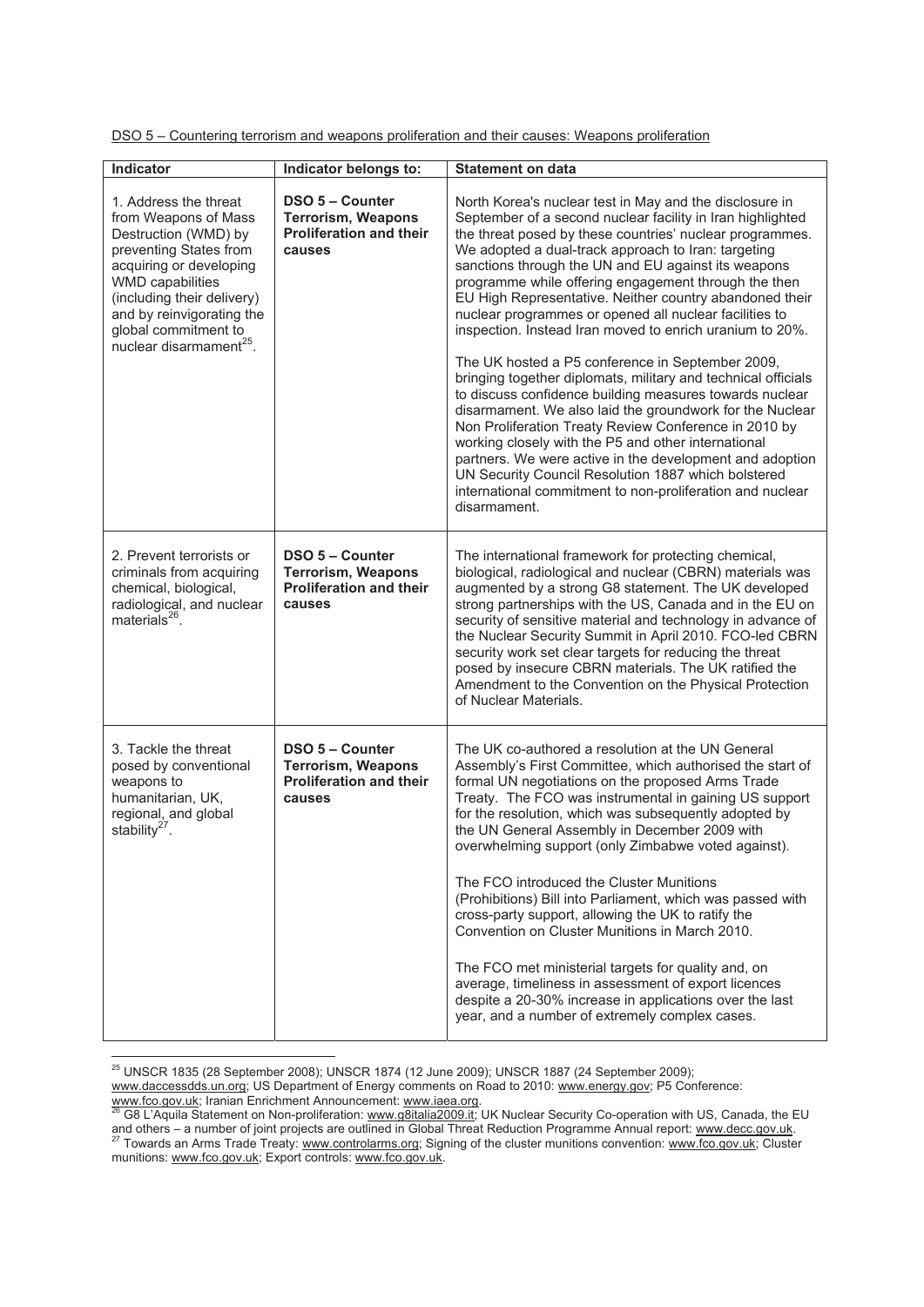DSO 6 - Preventing and resolving conflict

| Indicator <sup>28</sup>                                                                                                                                                                                                          | Indicator belongs to:                               | <b>Statement on data</b>                                                                                                                                                                                                                                                                                                                                                                                                                                                                                                                                                                                                                                                                                                                                                                                                                                                                        |
|----------------------------------------------------------------------------------------------------------------------------------------------------------------------------------------------------------------------------------|-----------------------------------------------------|-------------------------------------------------------------------------------------------------------------------------------------------------------------------------------------------------------------------------------------------------------------------------------------------------------------------------------------------------------------------------------------------------------------------------------------------------------------------------------------------------------------------------------------------------------------------------------------------------------------------------------------------------------------------------------------------------------------------------------------------------------------------------------------------------------------------------------------------------------------------------------------------------|
| 1. Better early warning<br>and early action, to<br>prevent conflict and its<br>recurrence.                                                                                                                                       | <b>DSO 6 - Preventing</b><br>and resolving conflict | At the UN, there was consensus on a Security Council<br>Resolution on Responsibility to Protect (R2P), which<br>included plans for a new UN Early Warning System.<br>In the EU, efforts continued to strengthen focus on<br>prevention/R2P, including making the case for spending<br>more on prevention/capacity building.                                                                                                                                                                                                                                                                                                                                                                                                                                                                                                                                                                     |
| 2. Better-integrated<br>national and<br>international approach to<br>peace support<br>operations, stabilisation<br>and sustained post-<br>conflict peacebuilding.                                                                | <b>DSO 6 - Preventing</b><br>and resolving conflict | At the UN, the UK Presidency of the Security Council in<br>August 2009 took forward our peacekeeping reform<br>agenda. A strategic approach was taken in mandates for<br>peacekeeping operations, including the need for regular<br>reviews, transition planning and exit strategies.<br>In NATO, UK priorities on the Comprehensive Approach<br>(which brings together civilian and military actors to better<br>address the wider elements of international conflict and<br>crisis management) were reflected in the outcome of the<br>NATO Summit in Strasbourg in April 2009.<br>A UK-led contact group spearheaded international co-<br>ordination on Somalia piracy.                                                                                                                                                                                                                      |
| 3. Increased national<br>and international<br>capabilities to tackle<br>conflict, including conflict<br>mediation and<br>resolution.                                                                                             | <b>DSO 6 - Preventing</b><br>and resolving conflict | At the UN, the number of Mediation Support Unit<br>deployments trebled in 2009/10, following UK pressure<br>and financial support.<br>In the African Union (AU), the AMANI military exercise,<br>regarded as key in proving operational capability of the<br>African Standby Force (ASF), was postponed.<br>At NATO, the UK played a leading role in encouraging the<br>organisation to develop leaner, more flexible and effective<br>structures. France and the UK encouraged increased<br>multi-nationalisation of capability provision in the EU and<br>NATO. Overall, national defence budgets continue to fall.<br>The UK officially launched in February 2010 its Civilian<br>Stabilisation Group. This is an enhanced capacity of<br>1,000 trained civilian experts, ready to be deployed at<br>short notice to help address conflict and instability in<br>fragile and failing states. |
| 5. Reduced impact of<br>conflict and progress<br>towards resolution in<br>Afghanistan, Iraq,<br>Balkans, Middle East<br>and Sudan, and<br>progress in addressing<br>long-term<br>frozen/intractable<br>conflicts <sup>29</sup> . | <b>DSO 6 - Preventing</b><br>and resolving conflict | There has been an easing of the impact of conflict in some<br>regions but this has been offset by deterioration<br>elsewhere.<br>The overall situation improved in Sierra Leone; there were<br>modest improvements in state effectiveness in Iraq; and<br>there have been improvements in child mortality rates and<br>economic growth in Afghanistan. The situation in Somalia<br>remained fragile and the number of refugees and internally<br>displaced persons in the Democratic Republic of Congo<br>has increased.                                                                                                                                                                                                                                                                                                                                                                        |

<sup>&</sup>lt;sup>28</sup> Indicators 1-4: Internal FCO and other government departmental reporting.

<sup>&</sup>lt;sup>29</sup> Data Program/PRIO/Human Security Report Project; World Bank; UNHCR; UNICEF; UN Statistics Division; United Nations Relief and Works Agency for Palestinian Refugees in the Near East (UNRWA); UN Office for the Co-ordination of Humanitarian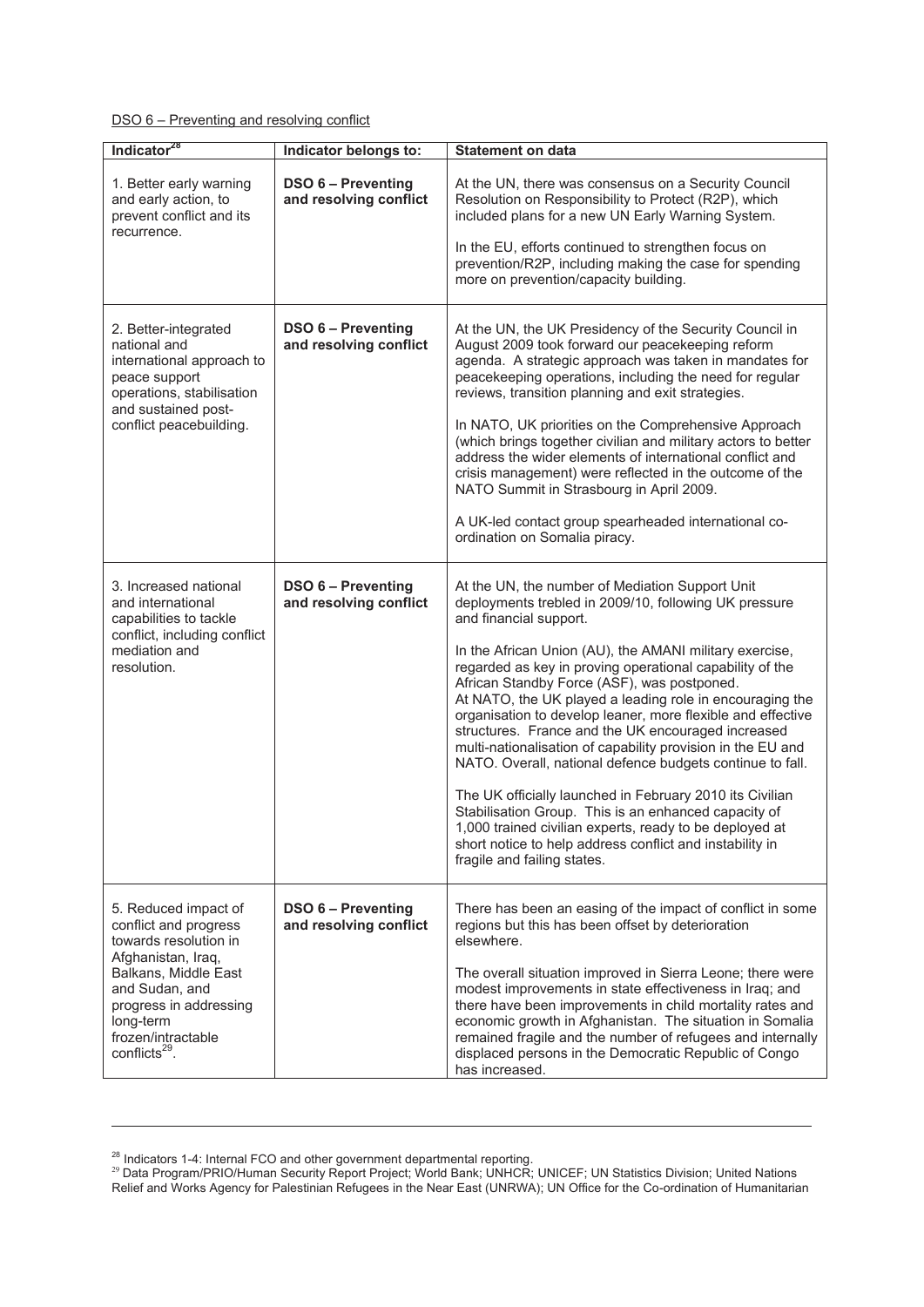| DSO 7 - Promoting a low-carbon, high-growth, global economy |
|-------------------------------------------------------------|
|-------------------------------------------------------------|

| Indicator                                                                                                                                                                                                                                                      | Indicator belongs to:                                               | <b>Statement on data</b>                                                                                                                                                                                                                                                                                                                                                                                                                                                                                                           |
|----------------------------------------------------------------------------------------------------------------------------------------------------------------------------------------------------------------------------------------------------------------|---------------------------------------------------------------------|------------------------------------------------------------------------------------------------------------------------------------------------------------------------------------------------------------------------------------------------------------------------------------------------------------------------------------------------------------------------------------------------------------------------------------------------------------------------------------------------------------------------------------|
| 1. A visible and<br>accelerated shift in<br>investment in the major<br>economies towards low<br>carbon <sup>30</sup> .                                                                                                                                         | DSO7 - Promoting a<br>low-carbon, high-<br>growth global<br>economy | UK/EU ambition on climate finance contributed to a shift in<br>US policy and a more positive response from developing<br>countries. Funding for Carbon Capture and Storage plants in<br>EU was secured. 5 more low carbon zones in China were<br>under development. G20, G8, European Council used<br>language of low carbon growth.                                                                                                                                                                                               |
| 2. Political conditions<br>created for an equitable<br>post 2012 agreement at<br>the UNFCCC in<br>Copenhagen in<br>December 2009 of<br>sufficient ambition to<br>avoid dangerous<br>climate change and for<br>effective<br>implementation of the<br>$deal31$ . | DSO7 - Promoting a<br>low-carbon, high-<br>growth global<br>economy | Although COP15 did not agree a pathway to a binding legal<br>agreement, the Copenhagen Accord covers 80% of<br>emissions, over 100 countries and included a commitment to<br>a maximum 2 degree temperature increase.<br>UK evidence-based campaigning and diplomacy directly<br>contributed to a shift in domestic debates and development<br>of commitments on emissions cuts by some emerging<br>economies.<br>Less developed countries played a greater role in<br>international climate debate.                               |
| 3. Risks to UK and EU<br>energy security<br>managed through more<br>diverse and reliable<br>sources of supply and<br>more efficient global<br>consumption <sup>32</sup>                                                                                        | DSO7 - Promoting a<br>low-carbon, high-<br>growth global<br>economy | Progress on EU internal and external energy in the wake of<br>Russia/Ukraine gas dispute. Southern Corridor agreement<br>signed. Action on fossil fuel subsidies agreed at G20.<br>International energy efficiency strategy agreed with DECC.                                                                                                                                                                                                                                                                                      |
| 4. International<br>commitment to an<br>open, stable and<br>equitable low carbon<br>global economy<br>delivering higher<br>standards of living <sup>33</sup>                                                                                                   | DSO7 - Promoting a<br>low-carbon, high-<br>growth global<br>economy | The global recovery has been stronger than expected with<br>protectionist action limited. However the Doha Development<br>Agenda was stalled. Sovereign debt and deficits were<br>unsustainably high, and the peripheral Eurozone was<br>particularly fragile with a weak demand for global private<br>sector expected. EU Korea and Andean Free Trade<br>Agreements completed. 1 full and 5 interim Economic<br>Partnership Agreements signed. UK Intellectual Property<br>Office cooperation agreement with Chinese counterpart. |
| 5. Increased<br>international<br>commitment to achieve<br>the $MDGs^{34}$                                                                                                                                                                                      | DSO7 - Promoting a<br>low-carbon, high-<br>growth global<br>economy | UN MDG Needs Assessment and G8 accountability process<br>was secured. Some 2010 ODA targets reaffirmed by EU/G8<br>were expected to be missed. Some MDGs are off track. A<br>health event at UNGA in Sept 2009 delivered \$5.3bn in new<br>financing. Implementation of London Summit measures<br>which mitigated the effect of downturn on Low Income<br>Countries.                                                                                                                                                               |

 $\overline{a}$ 

Affairs (OCHA); Centre for Strategic and International Studies; Iraq Coalition Casualty Count; International Institute for Strategic Studies; International Organisation for Migration (IOM); Reporting by HM Diplomatic Posts; FCO; DfID.<br><sup>30</sup> FCO climate change campaign evaluation responses; observed economic moves and emissions cuts targets announced by

key countries.<br><sup>31</sup> FCO climate change campaign evaluation responses; observed economic moves and emissions cuts targets announced by

key countries.<br><sup>32</sup> Reporting from posts, media, bilateral meetings.<br><sup>33</sup> Global economic statistics from the IMF, WTO, OECD etc. Reporting from posts, media, bilateral meetings.<br><sup>34</sup> MDG data from UN, World Bank. Reporti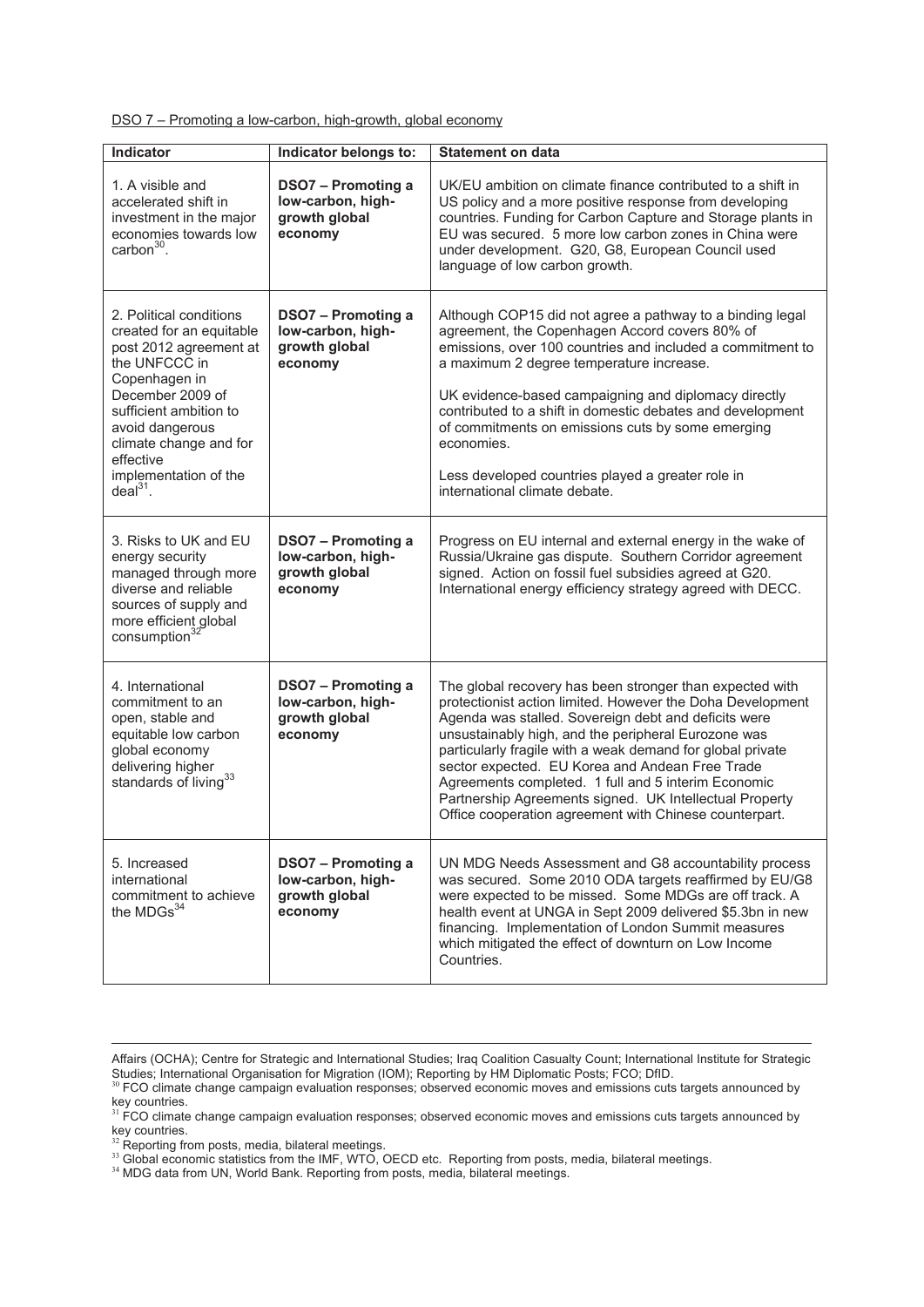| DSO 8 - Developing effective international institutions, above all the United Nations and the European Union |  |
|--------------------------------------------------------------------------------------------------------------|--|
|--------------------------------------------------------------------------------------------------------------|--|

| <b>Indicator</b>                                                                                                                                                                   | Indicator belongs to:                                                                  | <b>Statement on data</b>                                                                                                                                                                                                                                                                                                                                                                                                                                                                                                                                                                                                                                      |
|------------------------------------------------------------------------------------------------------------------------------------------------------------------------------------|----------------------------------------------------------------------------------------|---------------------------------------------------------------------------------------------------------------------------------------------------------------------------------------------------------------------------------------------------------------------------------------------------------------------------------------------------------------------------------------------------------------------------------------------------------------------------------------------------------------------------------------------------------------------------------------------------------------------------------------------------------------|
| 1. International<br>institutions which are<br>more representative of<br>the modern world, and<br>more efficient and<br>$effective^{35}$ .                                          | DSO 8 - Develop<br>effective institutions,<br>above all the EU and<br><b>UN</b>        | Commonwealth Heads of Government established an<br>Eminent Persons Group to re-examine the strategic<br>approach, and agreed that the Ministerial Action Group<br>should review its performance and recommend<br>improvements.<br>Inter-Governmental Negotiations on UN Security Council<br>reform moved to the General Assembly after 15 years in a<br>UN working group. 140 states asked the UN for a<br>'compilation text' of options for reform.<br>UK led efforts reduced the UN Regular Budget by \$25.4M.<br>General Assembly resolution on System-Wide Coherence<br>established a new consolidated organisation to lead UN work<br>on Gender (Women). |
| 2. Greater international<br>institutional capacity to<br>deal with emerging<br>global crises such as<br>climate change,<br>conflict, energy and<br>economic shocks <sup>36</sup> . | <b>DSO 8 - Develop</b><br>effective institutions,<br>above all the EU and<br><b>UN</b> | NATO defence planning process and package of HQ reform<br>endorsed in June 2009.<br>G20 established as the premier forum for global economic<br>cooperation.<br>Office of the Ombudsperson for UN Sanctions to improve the<br>flow of information between the designated individual and the<br>Committee and the transparency of the decision making<br>process.<br>Responsibility to protect nations and people from genocide,<br>war crimes, ethnic cleansing and crimes against humanity<br>accepted at UN.                                                                                                                                                |
| 3. Greater<br>international<br>institutional<br>effectiveness in<br>promoting respect for<br>human rights, rule of<br>law and democracy <sup>37</sup> .                            | DSO 8 - Develop<br>effective institutions,<br>above all the EU and<br><b>UN</b>        | UN resolutions on human rights situation in Burma, DPRK<br>and Iran passed. US joined the Human Rights Council<br>(HRC).<br>Death penalty abolished in Togo and Burundi and mandatory<br>death penalty declared unlawful in Barbados.<br>The Commonwealth suspended Fiji for non-conformity to<br>democratic standards.                                                                                                                                                                                                                                                                                                                                       |

 $\overline{a}$ 

<sup>35</sup> Port of Spain affirmation, November 2009.**;** Letter from Afghan Permanent Representative to the UN, Tanin in June 2009**;** UN Resolution **A/RES/64/248** establishing UN regular budget for 2011-12; UN resolution **A/RES/63/311** establishing a gender

entity in the UN.<br><sup>36</sup> NATO Implementation and Transition Plan agreed by Defence ministers in June 2009; G20 leaders' communiqué, Pittsburgh

<sup>2009;</sup> UN Security Council resolution 1904; UN resolution <u>A/RES/63/308</u> on the responsibility to protect.<br><sup>37</sup> UN resolution <u>A/RES/64/175</u> on Korea, <u>A/RES/64/176</u> on Iran <u>A/RES/64/238</u> on Burma; UK Annual report on Huma page 16;Commonwealth Ministerial Action Group statement, July 2009.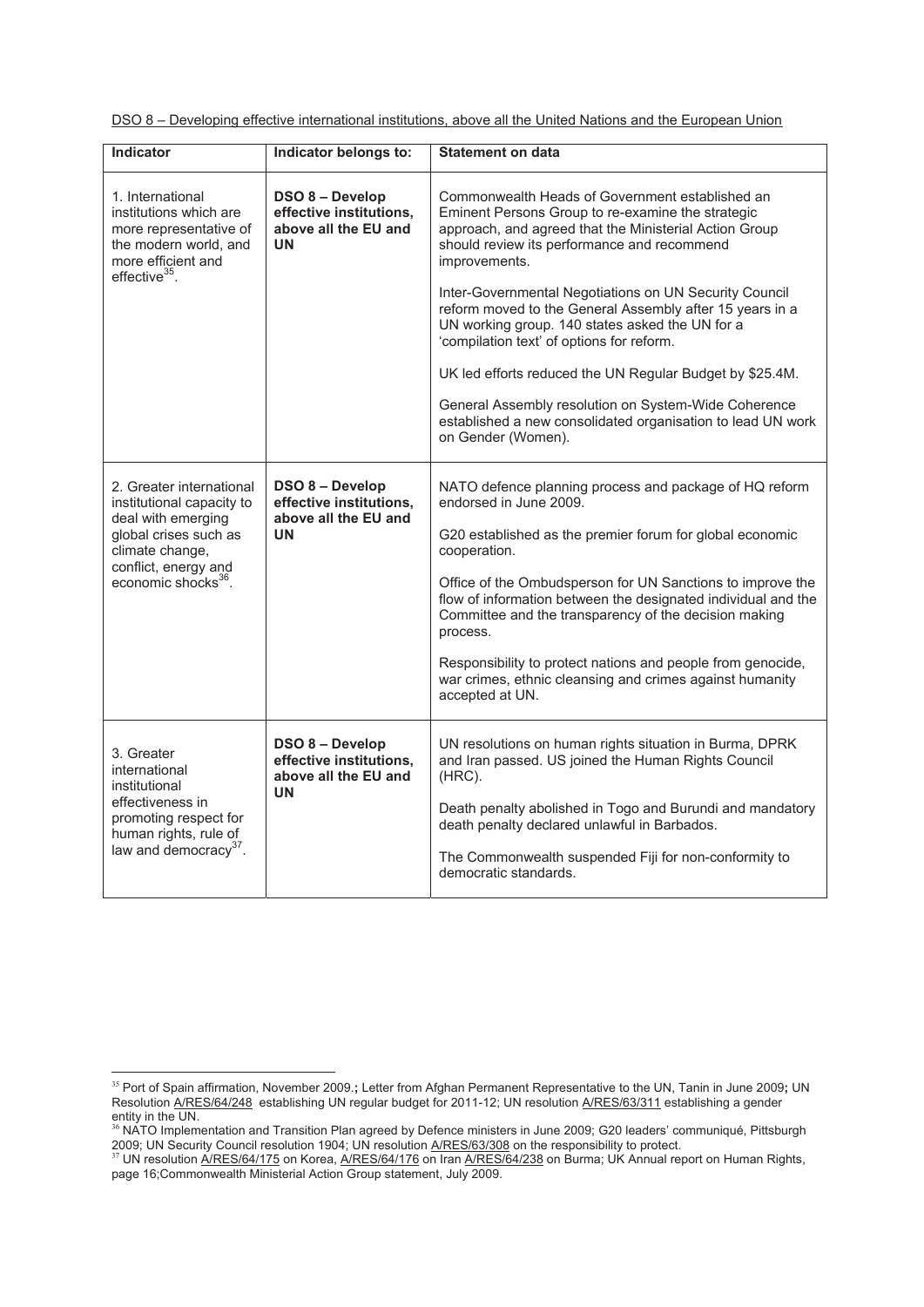| 4. An EU that responds<br>effectively to global<br>challenges by (i)<br>delivering an open and<br>competitive European<br>economy, (ii)<br>promoting stability and<br>growth in its<br>neighbourhood and (iii)<br>working for<br>sustainability,<br>openness and security<br>in the wider world <sup>38</sup> | <b>DSO 8 - Develop</b><br>effective institutions,<br>above all the EU and<br><b>UN</b> | The FCO helped secure and maintain effective UK input into<br>a joined-up EU response to the global economic crisis. We<br>ensured that the EU 2020 package reflected UK priorities<br>and was part of a broader coherent economic strategy.<br>The Lisbon Treaty entered into force. There was progress<br>towards establishing the new External Action Service. The<br>FCO helped maintain momentum on enlargement despite<br>difficult political context. |
|---------------------------------------------------------------------------------------------------------------------------------------------------------------------------------------------------------------------------------------------------------------------------------------------------------------|----------------------------------------------------------------------------------------|--------------------------------------------------------------------------------------------------------------------------------------------------------------------------------------------------------------------------------------------------------------------------------------------------------------------------------------------------------------------------------------------------------------------------------------------------------------|
|---------------------------------------------------------------------------------------------------------------------------------------------------------------------------------------------------------------------------------------------------------------------------------------------------------------|----------------------------------------------------------------------------------------|--------------------------------------------------------------------------------------------------------------------------------------------------------------------------------------------------------------------------------------------------------------------------------------------------------------------------------------------------------------------------------------------------------------------------------------------------------------|

<sup>-</sup><sup>38</sup> Reporting from posts; Country Business Plan mid-year reviews. European Council and sectoral Council conclusions, EU summit texts, European Parliament resolutions and reports. Commission communications. EU stakeholder outreach. Eurobarometer opinion polls. Europe Management Board. Parliamentary scrutiny.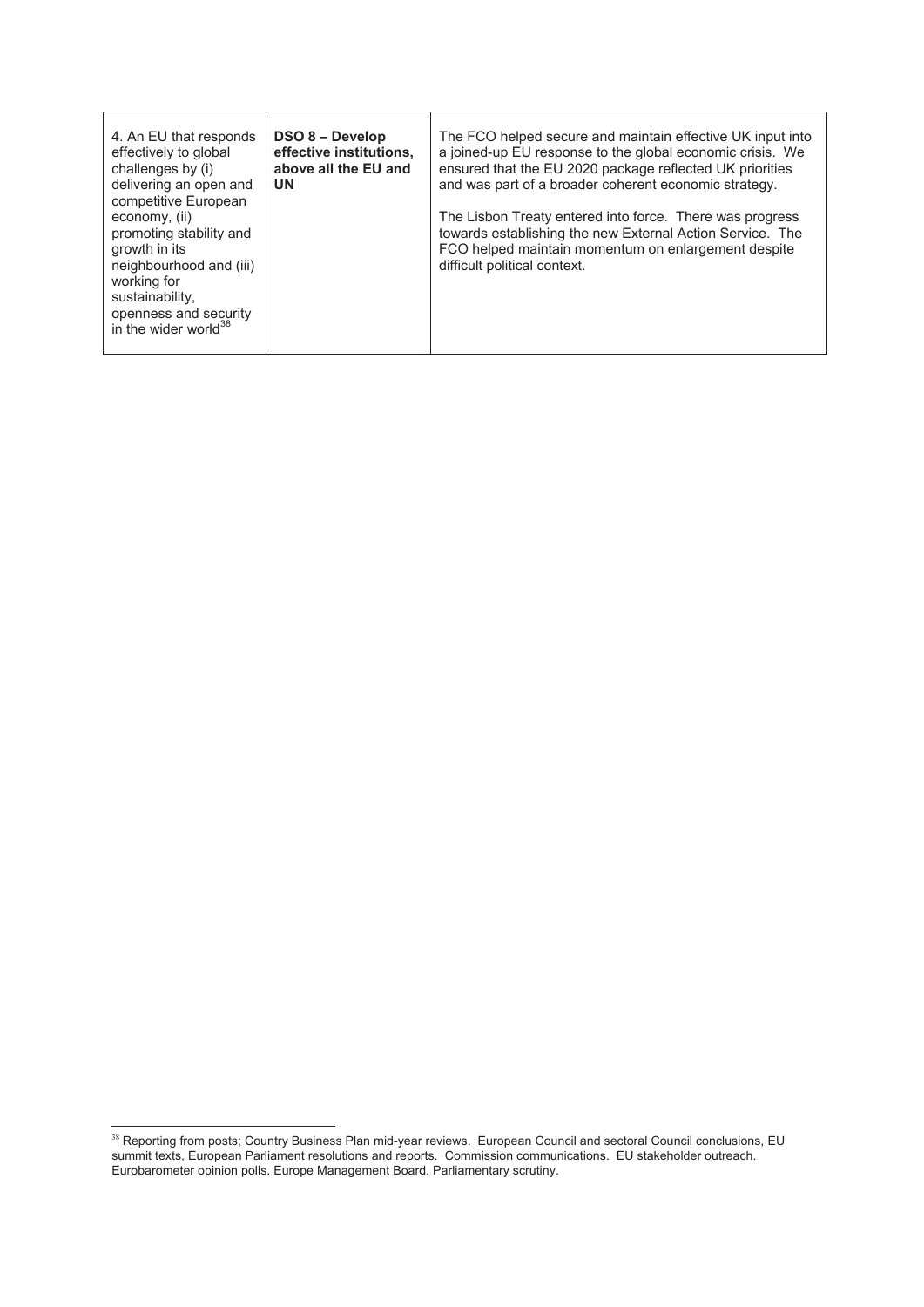## **FCO efficiencies in 2009-10**

The CSR07 efficiency programme is a commitment to overall cross-Government efficiency savings of £35bn for the spending review period up to 31 March 2011.

As part of CSR07, the FCO aims to achieve at least 3% annual cash-releasing Value for Money savings by 2010- 11 on its 2007-08 near-cash Departmental Expenditure Limit (DEL) baseline. This is equivalent to a CSR07 VfM target of £144m by the end of financial year 2010-11. An additional £20 million saving was required in 2010-11 for the Operational Efficiency Programme (OEP).

Savings at the end of financial year 2009-10 amounted to £148.23 million. Forecast cumulative savings for end of 2010-11 are 186.72 million. These are summarised in Table 1 below.

|  |  |  |  | Table 1 FCO summary of VfM programme (2008 to 2011) |  |
|--|--|--|--|-----------------------------------------------------|--|
|--|--|--|--|-----------------------------------------------------|--|

| <b>VFM Project</b>       | 2008-2009   | 2009-10            | 2010-2011     |
|--------------------------|-------------|--------------------|---------------|
|                          |             |                    |               |
|                          | Actual (£m) | <b>ACTUAL (£m)</b> | Forecast (£m) |
| <b>FCO</b>               | 71.53       | 114.48             | 139.22        |
| <b>FCO Services</b>      | 2.20        | 4.15               | 6.00          |
| <b>BBC World Service</b> | 7.50        | 15.30              | 23.30         |
| <b>British Council</b>   | 4.60        | 14.30              | 18.20         |
| <b>TOTAL</b>             | 85.83       | 148.23             | 186.72        |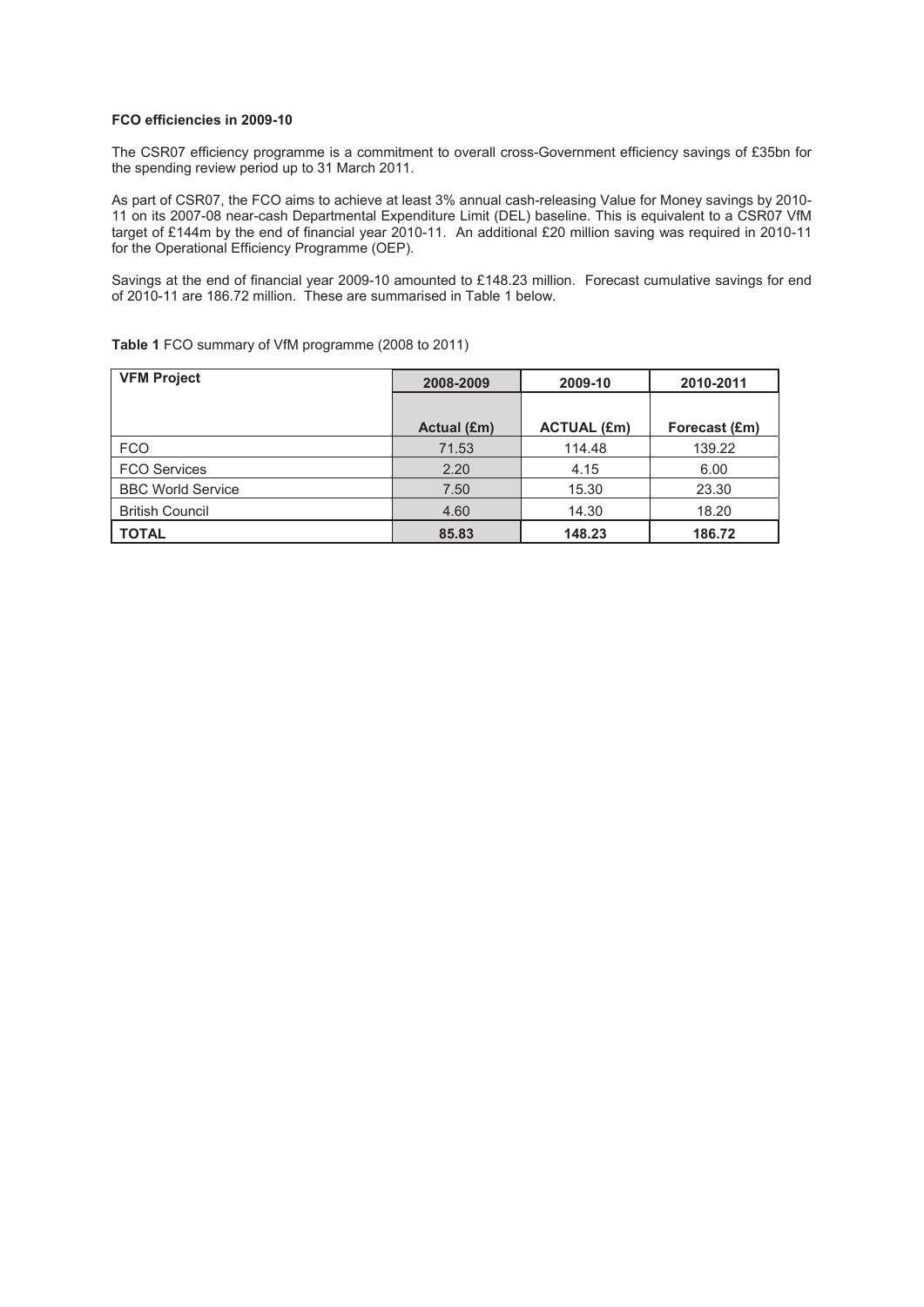# **Annex C - 3rd PAC Report Financial Management in the FCO (Unaudited)**

 $\overline{a}$ 

### **3rd PAC Report Financial Management in the Foreign and Commonwealth Office Progress against recommendations:**

**Recommendation 1: The Department has a history of significant under-spending in recent years, exposing a culture of weak financial stewardship, a lack of financial skills to monitor budgets effectively and a lack of trust in its financial information.** It recognised the need to take action and set up its 'Five Star Finance' project with a series of targets and milestones to measure improvement. The Department has made significant progress in the last two years towards having reliable high level financial oversight of its business. Monthly produced Key Performance Reports now highlight variations in spending and enable FCO to take prompt action. The Committee notes the assurances made by FCO that following completion of the Project, all the processes and practices will then be embedded into 'business as usual' activities.

**Progress:** The FCO accepts in recent years there were underspends. Improved financial management has been established through the creation of a 'Five Star Finance' programme. It has introduced a raft of measures to improve processes and practices. The NAO will independently assess whether we have reached 4½ stars in the Autumn of 2010.

**Recommendation 2: The Committee is pleased to note that the Department has acted upon previous recommendations made by our predecessors on this Committee and has recruited a qualified finance director to sit on the Board, which has had a number of positive impacts on the Department.** The benefits include driving up skills, increasing the understanding across the organisation of the importance of good financial management, improving confidence in the numbers leading to better informed decisions, and the ability to manage budgets actively and produce better quality annual accounts on a more timely basis. The Department should increase further the level of qualified finance staff and monitor its progress in increasing financial awareness throughout the organisation, especially across its global network.

**Progress:** The FCO accepts and welcomes acknowledgement that through senior leadership it has acted on previous recommendations by recruiting a qualified Financial Director General onto the Board with positive impact. Financial skills have improved with a marked increase in qualified accountants, trainee accountants and widespread financial training within and outside the UK.

**Recommendation 3: The Department has improved its financial management by allocating budgets before the start of the year, with budget holders reviewing costs allocated to them and challenging unfamiliar items.** The Department should aim to move to the next level of good practice, where mispostings are rare and its staff becomes more confident in the financial forecasts they produce.

**Progress:** The FCO accepts and welcomes the Committee's recognition of its improved financial practices such as more timely budgets' allocation to allow sound resource planning and robust quarterly reviews to rebalance allocations. The FCO has introduced new financial Management Information tools in the UK and is extending them to the overseas network.

**Recommendation 4: The Department has not yet made effective use of activity recording to ensure that its operations and policies are fully costed.** Although the Department has made some progress, it should take further action to implement a workable and effective system of costing activity in all locations to enable it to make informed decisions about its operational priorities in a very tight fiscal situation. The Department should also benchmark costs and identify regional variations to help drive efficiency, and should make its charges to other government departments for the use of its facilities more transparent and understandable to help encourage joined-up working overseas.

**Progress:** The FCO accepts more progress needs to be made on effective use of activity recording and providing more visibility to PAGs on platform. The FCO is examining a more workable costing system that includes use of DSOs to make informed decisions about operational priorities in a tight fiscal environment. Improved MI data quality on management support costs on behalf of Partners Across Government (PAGs) will lead to a charging framework in line with Treasury guidance, as well as providing value for money to PAGs.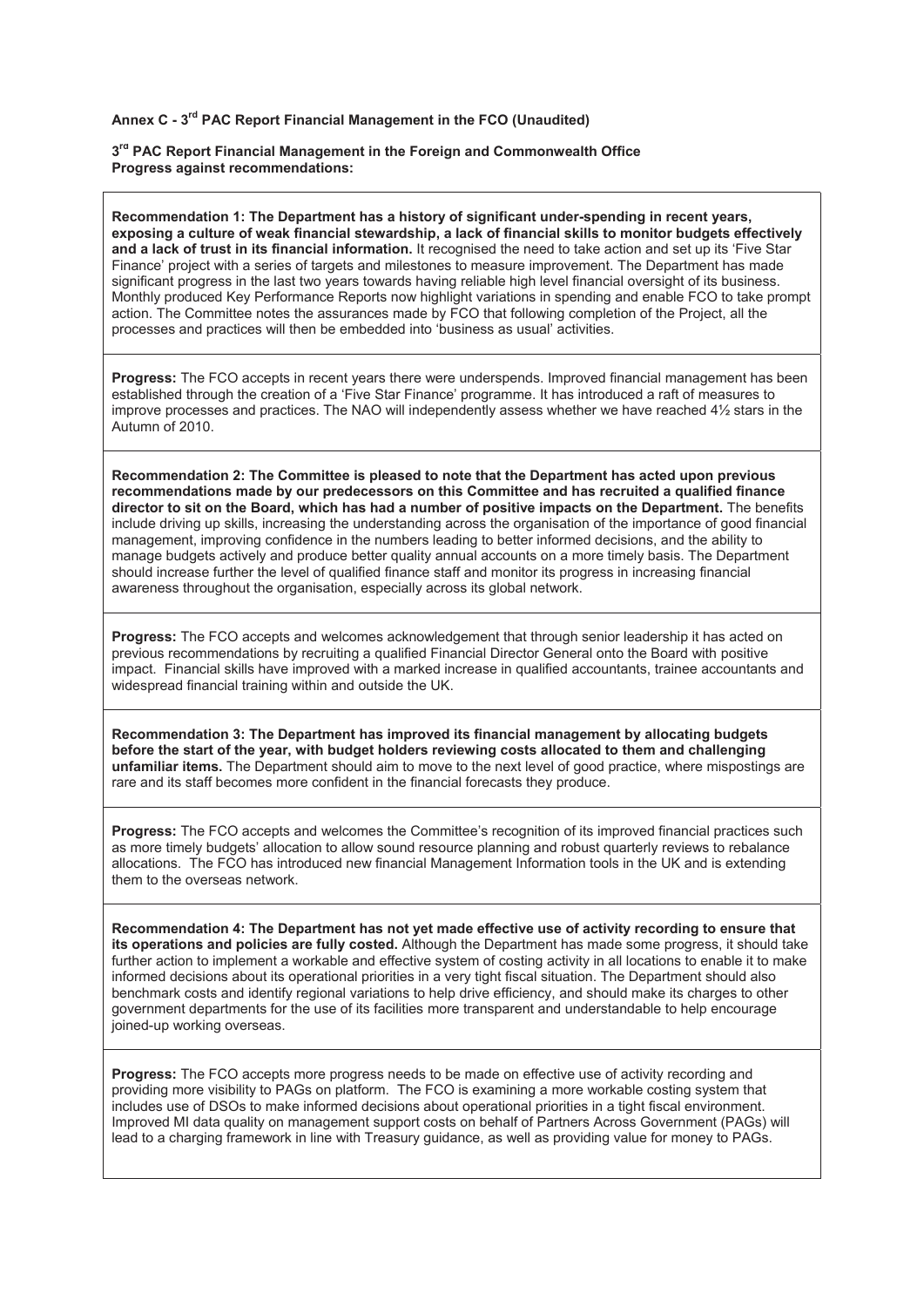**Recommendation 5: The Department has a history of poor forecasting of its expected spend and also of**  under-spending against its budget. After incurring a significant under-spend in 2007–08, the Department exerted better in-year control of spending in 2008–09, so that it spent within 1% of its budget for 'controllable' costs. Although the Department appears now to have a good level of financial discipline over the spending it controls within each financial year, it needs to improve the accuracy with which it forecasts expenditure which is harder to control, such as changes in the value of its estate. It should identify what practical actions it could take, such as moving forward the dates for valuation of fixed assets, so that appropriate provision for cost movements can be made in time for the Spring Supplementary Estimates.

**Progress:** The FCO accepts the Committee's conclusion that it had a prior record of underspending and welcomes the acknowledgement of the good levels of financial discipline it now exerts over spending. It agrees that greater accuracy and improvements in forecasts are still needed. The FCO's continual improvement of financial management is through the Five Star Programme. HMT's Clear Line of Sight programme will help align Parliamentary and HMT Control Totals in future. Predicting the impact of exchange rate movements will remain difficult.

**Recommendation 6: The relative weakness of sterling in the last year or so against foreign currencies**  has significantly reduced the Department's purchasing power. The Department has had to re-prioritise expenditure and make further efficiency savings to stay within budget. In all, the Department is exposed to the effects of currency fluctuations against over 120 currencies, including the US dollar, euro and yen. This is not an issue peculiar to the Foreign and Commonwealth Office and, with input from the Treasury, it should work alongside other departments, such as the Ministry of Defence and Department for International Development, to identify the most effective way to manage exchange rate risk for the government as a whole.

**Progress:** The FCO accepts and welcomes the acknowledgement of difficulties faced managing the effect on purchasing power of currency movements from within its own resources in this CSR period. The FCO continues to work with HMT, and PAGs similarly affected to share best practises and identify possible solutions.

**Recommendation 7: The Committee is of the opinion that historic residences, which are national assets, should not be sold off for money saving reasons and was pleased to note that the Department has no plans to do so.** The Department confirmed that it was its standard practice to make best use of its assets, exploiting opportunities for commercial use of properties where available. The Committee welcomes the appointment of a professionally qualified Estates Director and looks forward to the forthcoming C&AG's report on the Department's Estates, which is expected to be published early in 2010.

**Progress:** The FCO accepts and welcomes the policy endorsement not to sell historic residences to make budget savings. The FCO continues to try and manage the estate according to best asset management practice.

**Recommendation 8: The level of fraud uncovered at overseas posts has reduced to a relatively low level**  because of improvements made in the Department's financial management procedures and practices. The Department needs to continually test the adequacy of its processes for preventing and identifying fraud against its assessment of the risk, recognising that the types of fraud may change over time.

**Progress:** The FCO accepts the need to maintain a robust and effective control framework to mitigate against the risk of fraud. Improvements introduced in 2009 effectively manage the risk whilst maximising benefits for the Department and have reduced the levels of fraud.

**Recommendation 9: The Department recognises that it has not always had a workforce that reflected the diversity of the population of the United Kingdom.** It aims through its current recruitment policy to create a workforce which is representative of modern Britain and monitors the diversity of its staff by gender, ethnicity and disability. It should identify what other data it could gather to monitor the extent to which the social background of its employees is representative of the wider population.

**Progress:** The FCO accepts the importance of representing and reflecting the diversity of modern Britain. At present data is not held on employees' social background. The FCO is working with the Cabinet Office as they consider this question of monitoring this and other aspects of diversity.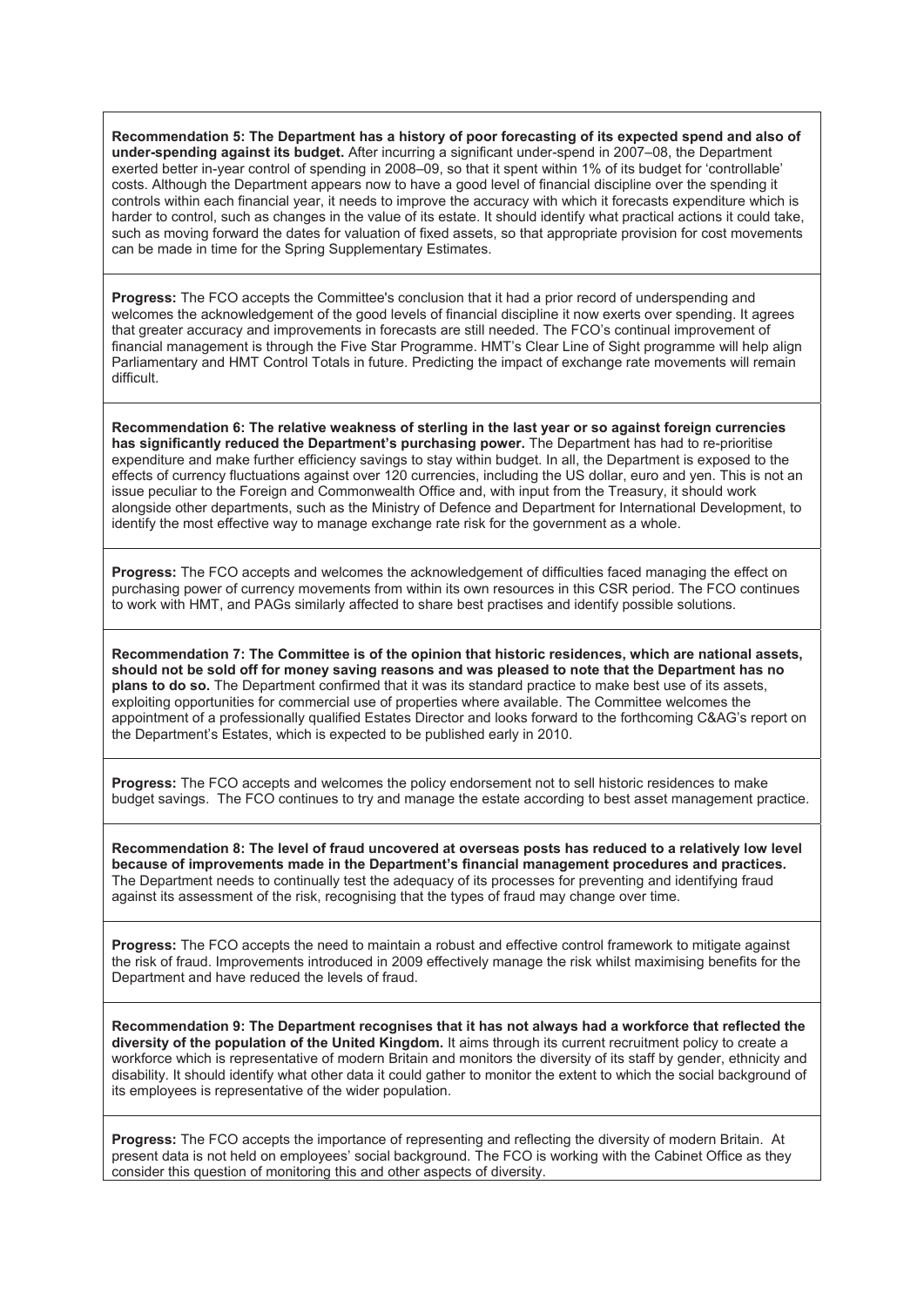**Recommendation 10: Robust challenge provided by suitably experienced non-executive directors has**  made a positive difference to the Department's financial management capacity. The Department has valued the contribution that a financially qualified nonexecutive director can make and, importantly, has created a receptive environment. The Treasury should work with all departments in encouraging them to recruit nonexecutive directors with the right mix of skills to fit the needs of their business.

**Progress:** The FCO accepts that non-executive directors have made a positive difference to the Department's financial management capacity. Treasury agrees that it will continue to promote the practice more widely, including in a revised code of corporate governance in central government departments.

**Recommendation 11: Government has not always learnt lessons systematically by disseminating examples of good practice on financial management across all government departments and agencies.**  As part of the 'Five Star Finance' project, the Department has demonstrated that it is keen to share good practice through the Director General Finance's membership of the cross-Government Finance Leadership Group, and by the Director of Finance's cross-Whitehall Business Improvement Group. Treasury should adopt a firm leadership role, identifying the key success factors of the Department's programme-based approach and disseminating this good practice across Whitehall.

**Progress:** The FCO welcomes the conclusion that it has demonstrated a willingness to pro-actively share best working practises in both the cross-Government Finance Leadership Group and the cross-Whitehall Business Improvement Group. The Treasury agrees with the conclusion it needs to adopt a firm leadership role across Whitehall and share best practice.

In addition, the FCO is preparing it response to the recommendations contained in the PAC's twenty fifth report: "Foreign and Commonwealth Office (FCO): Adapting the Foreign and Commonwealth Office's global estate to the modern world" for presentation before the Summer Recess.